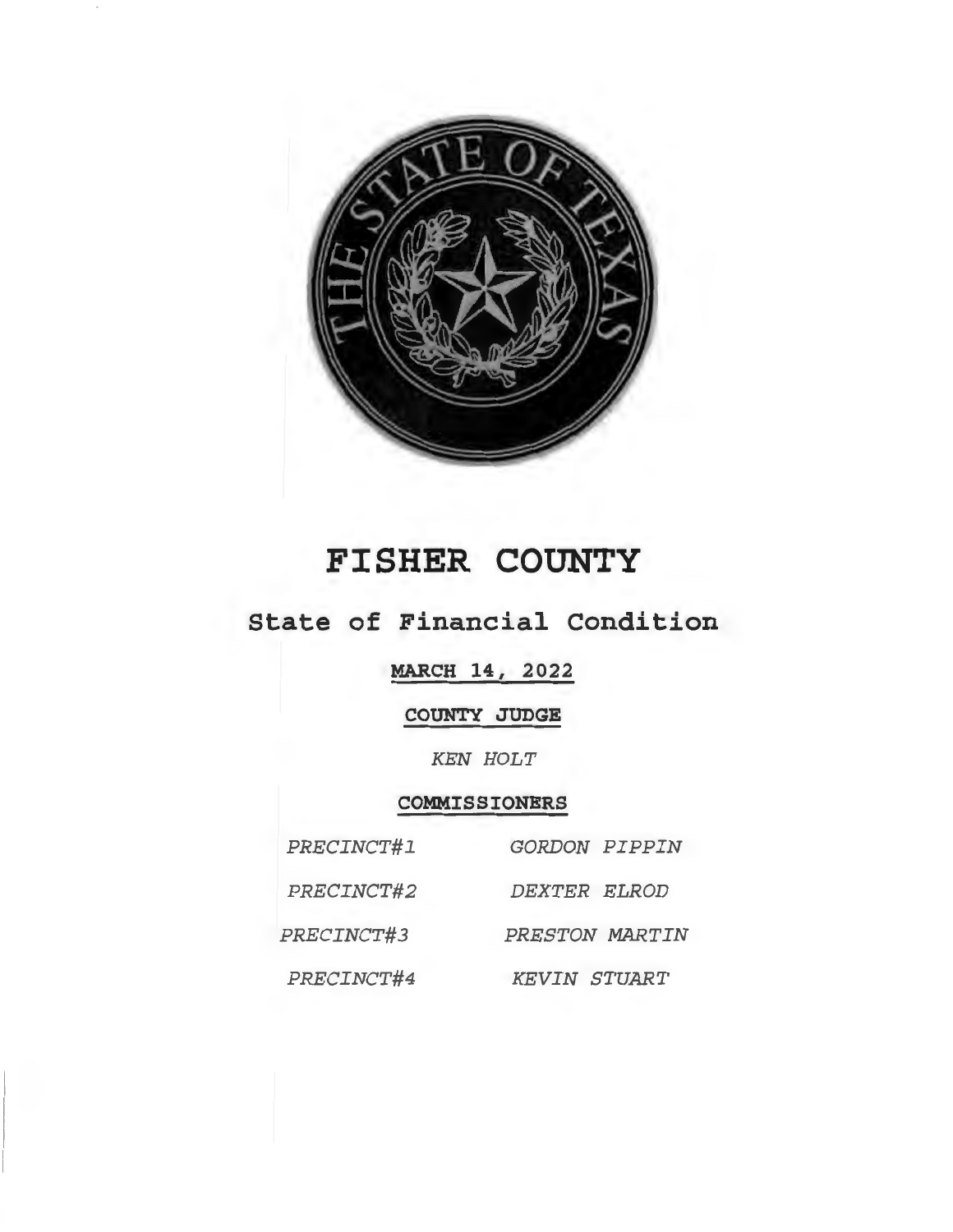

County of Fisher

P. C. Box 126 | Roby, Texas 79549

March 14, 2022

To The Honorable, Glen Harrison, Presiding Judge of the 32nd Judicial District Court & To The Honorable Commissioners' Court of Fisher County Texas:

> Ken Holt Gordon Pippin Dexter Elrod Preston Martin Kevin Stuart

County Judge Commissioner #1 Commissioner #2 Commissioner #3 Commissioner #4

Gentlemen:

In compliance with Sec. 114.025, Local Government Code, I herewith present my monthly report on the financial condition of Fisher County, setting forth all the facts of interest and showing further the condition of each account on the books.

 $\alpha^{\text{Respec}}$ **Respectfully submitted** 

Becky,Mauldin County Auditor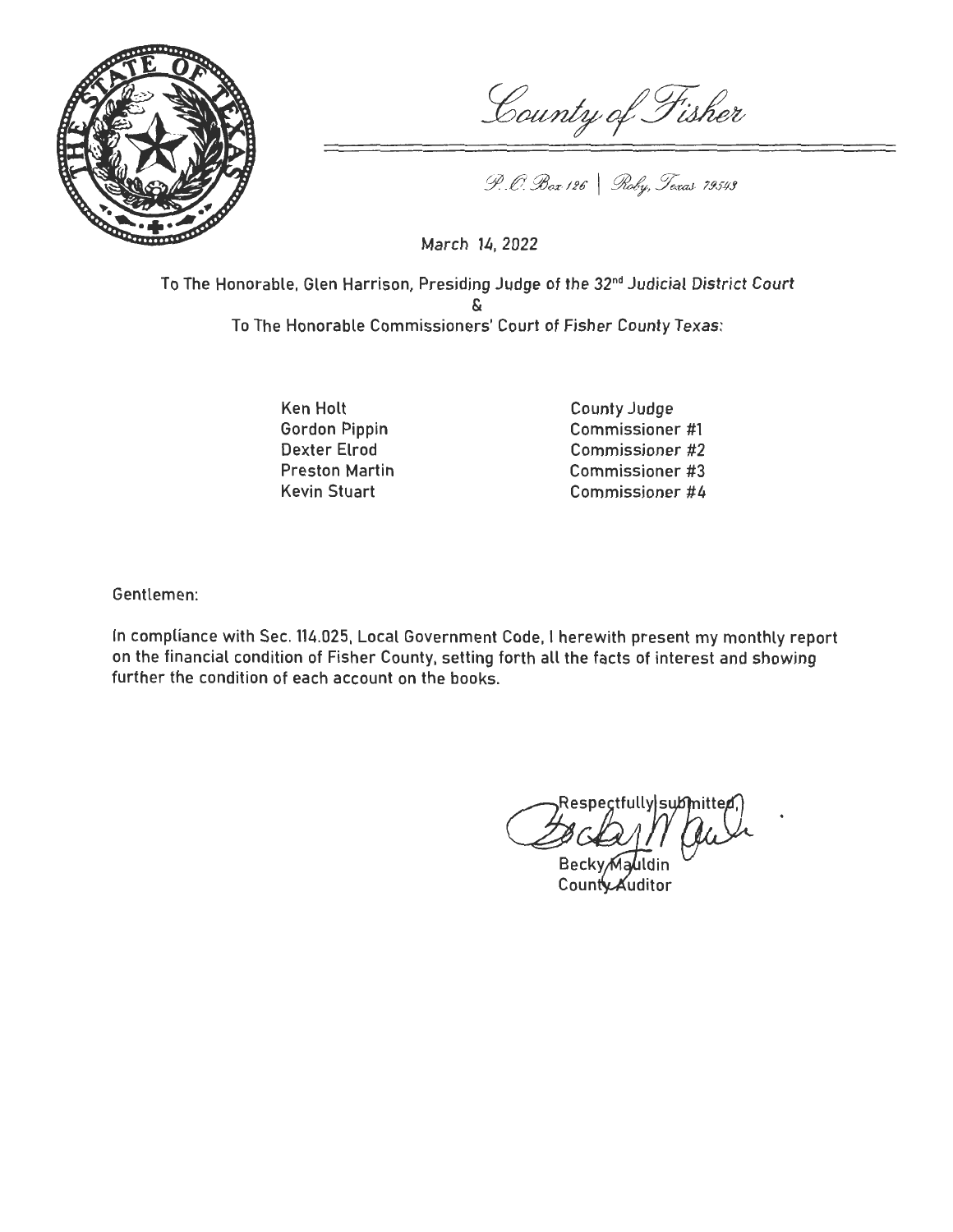| ACT |                                                  | ORIGINAL |                               | AMENDED ENCUMBERED |                                                                                 | ACTIVITY ACTIVITY  | CURRENT USED         |    |
|-----|--------------------------------------------------|----------|-------------------------------|--------------------|---------------------------------------------------------------------------------|--------------------|----------------------|----|
|     | NUM ACCOUNT-TITLE                                |          |                               |                    | BUDGET-AMOUNT BUDGET-AMOUNT YEAR-TO-DATE YEAR-TO-DATE MONTH-TO-DATE BALANCE PCT |                    |                      |    |
|     | REPORTING FUND: 0010 GENERAL FUND                |          |                               |                    |                                                                                 |                    | EFFECTIVE MONTH - 03 |    |
|     | 0100 CASH ACCOUNTS                               |          |                               |                    |                                                                                 |                    |                      |    |
|     |                                                  |          |                               |                    |                                                                                 |                    |                      |    |
|     | 0100 CFC: GENERAL FUND                           |          |                               |                    | 2, 716, 351.69 31, 423.32 - 5, 185, 017.03                                      |                    |                      |    |
|     | 0130 MONEY MARKET CHECKING                       |          |                               |                    | 144.42                                                                          | 0.00               | 232,811.30           |    |
|     | 0185 DUE FROM I&S FUND                           |          |                               |                    | 0.00                                                                            | 0.00               | 133,602.02           |    |
|     | 0201 CERTIFICATE OF DEPOSIT - 1                  |          |                               |                    | 68.23                                                                           | 0.00               | 156,653.95           |    |
|     | 0202 CERTIFICATE OF DEPOSIT - 2                  |          |                               |                    | 68.23                                                                           | 0.00               | 156,653.95           |    |
|     | 0203 CERTIFICATE OF DEPOSIT - 3                  |          |                               |                    | 68.23                                                                           | 0.00               | 156,653.95           |    |
|     | 0204 CERTIFICATE OF DEPOSIT - 4                  |          |                               |                    | 68.23                                                                           | 0.00               | 156,653.95           |    |
|     | 0205 CERTIFICATE OF DEPOSIT - 5                  |          |                               |                    | 68.23                                                                           | 0.00               | 156,653.95           |    |
|     | 0206 CERTIFICATE OF DEPOSIT - 6                  |          |                               |                    | 116.91                                                                          | 0.00               | 258,390.68           |    |
|     | 0211 REIMBURSEMENT CLEARING                      |          |                               |                    | 0.00                                                                            | 0.00               | 0.00                 |    |
|     | 0230 DISTRICT CLERK EFILE                        |          |                               |                    | 220.50-                                                                         | 0.00               | 656.18               |    |
|     | 0231 COUNTY CLERK EFILE                          |          |                               |                    | 1,608.88                                                                        | 300.20             | 3,369.90             |    |
|     | 0232 JP CREDIT CARD                              |          |                               |                    | 3,174.06                                                                        | 1,874.15           | 5,574.05             |    |
|     | 0280 DELINQUENT TAXES RECEIVABLE                 |          |                               |                    | 0.00                                                                            | 0.00               | 111,890.40           |    |
|     | 0285 ALLOWANCE-UNCOLLETABLE TAXES                |          |                               |                    | 0.00                                                                            |                    | $0.00$ 24,417.30-    |    |
|     | 0290 DUE FROM APPRAISAL DISTRICT                 |          |                               |                    | 0.00                                                                            | 0.00<br>---------- | 0.00                 |    |
|     | CASH ACCOUNTS                                    |          |                               |                    | 2, 721, 516.61 29, 248.97 - 6, 690, 164.01                                      |                    |                      |    |
|     | 0300 GENERAL REVENUE ACCOUNTS                    |          |                               |                    |                                                                                 |                    |                      |    |
|     |                                                  |          |                               |                    |                                                                                 |                    |                      |    |
|     | 0100 ADVALOREM TAXES                             |          | 2, 453, 327.00 2, 453, 327.00 |                    | 2,986,023.84  19,068.28  532,696.84+ 122                                        |                    |                      |    |
|     | 0104 TDEM GRANT                                  | 0.00     | 0.00                          |                    | 0.00                                                                            | 0.00               | 0.00                 |    |
|     | 0105 DELINQUENT ADVALOREM TAXES                  | 0.00     | 0.00                          |                    | 0.00                                                                            | 0.00               | 0.00                 |    |
|     | 0106 DC EFILE CLEARING ACCOUNT                   | 0.00     | 0.00                          |                    | 0.00                                                                            | 0.00               | 0.00                 |    |
|     | 0107 CC EFILE CLEARING ACCOUNT                   | 0.00     | 0.00                          |                    | 0.00                                                                            | 0.00               | 0.00                 |    |
|     | 0108 JP C-CARD CLEARING ACCOUNT                  | 0.00     | 0.00                          |                    | 0.00                                                                            | 0.00               | 0.00                 |    |
|     | 0109 CREDIT CARD INTEREST EARNED                 | 15.00    | 15.00                         |                    | 5.54                                                                            | 0.00               | 9.46 37              |    |
|     | 0149 APPRAISAL DIST EXCESS REFUND                | 0.00     | 0.00                          |                    | 0.00                                                                            | 0.00               | 0.00                 |    |
|     | 0150 OTHER INCOME                                | 20.00    | 20.00                         |                    | 17,500.00                                                                       | 0.00               | 17,480.00+ 500       |    |
|     | 0151 TAX COLLECTOR ANNUAL SALES TAX COM 7,600.00 |          | 7,600.00                      |                    | 0.00                                                                            | 0.00               | 7,600.00 00          |    |
|     | 0152 MISC REIMBURSEMENTS                         | 100.00   | 100.00                        |                    | 0.00                                                                            | 0.00               | 100.00 00            |    |
|     | 0153 DPS REIMBURSEMENTS/PHONE& INTERNET          | 2,536.00 | 2,536.00                      |                    | 0.00                                                                            | 0.00               | 2,536.00 00          |    |
|     | 0155 DRUG FOR REIMBURSING GF JAIL ASSIS          | 0.00     | 0.00                          |                    | 0.00                                                                            | 0.00               | 0.00                 |    |
|     | 0156 DRUG FOR REIMBURSING FICA                   | 0.00     | 0.00                          |                    | 0.00                                                                            | 0.00               | 0.00                 |    |
|     | 0157 DRUG FOR REIMBURSING RETIREMENT             | 0.00     | 0.00                          |                    | 0.00                                                                            | 0.00               | 0.00                 |    |
|     | 0180 INTEREST EARNED                             | 5,000.00 | 5,000.00                      |                    | 2,369.41                                                                        | 1.48               | 2,630.59             | 47 |
|     | 0185 INSURANCE PROCEEDS                          | 0.00     | 0.00                          |                    | 5,638.06                                                                        | 0.00               | $5,638.06+$          |    |
|     | 0190 INTEREST EARNED CD'S                        | 1,750.00 | 1,750.00                      |                    | 458.06                                                                          | 0.00               | 1,291.94             | 26 |
|     | 0195 INSURANCE REMIBURSEMENTS                    | 1,000.00 | 1,000.00                      |                    | 0.00                                                                            | 0.00               | 1,000.00 00          |    |
|     | 0200 COUNTY RESTITUTION INCOME                   | 0.00     | 0.00                          |                    | 945.00                                                                          | 0.00               | 945.00+              |    |
|     | 0204 OIL & GAS INCOME                            | 3,300.00 | 3,300.00                      |                    | 3,362.51                                                                        | 136.11             | $62.51 + 102$        |    |
|     | 0205 GAS PIPELINE INCOME                         | 0.00     | 0.00                          |                    | 0.00                                                                            | 0.00               | 0.00                 |    |
|     | 0206 NSF INCOME                                  | 0.00     | 0.00                          |                    | 0.00                                                                            | 0.00               | 0.00                 |    |
|     | 0212 HEALTHY COUNTY INCOME                       | 0.00     | 0.00                          |                    | 0.00                                                                            | 0.00               | 0.00                 |    |
|     | 0214 COURT APPT ATTY - C & D CLERK               | 400.00   | 400.00                        |                    | 0.00                                                                            | 0.00               | 400.00 00            |    |
|     | 0216 JUROR REIMBURSEMENT                         | 750.00   | 750.00                        |                    | 816.00                                                                          | 0.00               | 66.00+ 109           |    |
|     | 0218 TX-TF-IND DEFENSE GRANT 2019                | 5,100.00 | 5,100.00                      |                    | 0.00                                                                            | 0.00               | 5,100.00 00          |    |
|     | 0222 AD LITEM TAX SUIT T REES                    | 0.00     | 0.00                          |                    | 0.00                                                                            | 0.00               | 0.00                 |    |
|     | 0224 OUT OF COUNTY SHERIFF CITATIONS             | 0.00     | 0.00                          |                    | 0.00                                                                            | 0.00               | 0.00                 |    |
|     | 0225 OUT OF COUNTY SHERIFF SERVICE               | 675.00   | 675.00                        |                    | 700.00                                                                          | 0.00               | $25.00 + 104$        |    |
|     | 0226 INSURANCE BUILDING REPAIRS                  | 0.00     | 0.00                          |                    | 0.00                                                                            | 0.00               | 0.00                 |    |
|     | 0228 UNCLAIMED PROPERTY REFUND                   | 0.00     | 0.00                          |                    | 0.00                                                                            | 0.00               | 0.00                 |    |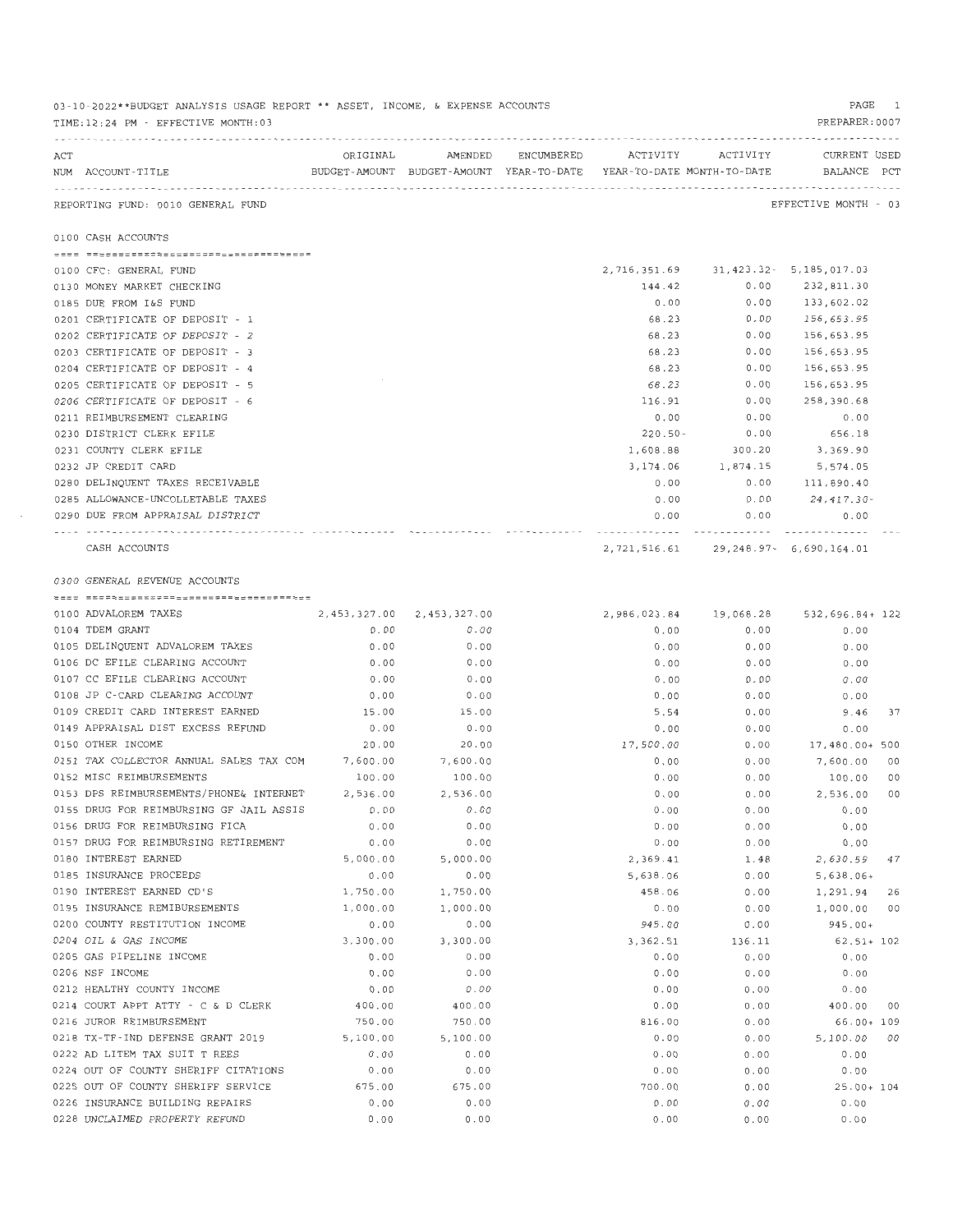03-10-2022\*\*BUDGET ANALYSIS USAGE REPORT \*\* ASSET, INCOME, & EXPENSE ACCOUNTS TIME : 12 : 24 PM - EFFECTIVE MONTH:03 PAGE 2 PREPARER:0007 ------------------------------------------------------------ ----------------------------------------------------------------------- ACT ORIGINAL AMENDED ENCUMBERED ACTIVITY ACTIVITY CURRENT USED NUM ACCOUNT-TITLE SALL BUDGET-AMOUNT BUDGET-AMOUNT YEAR-TO-DATE YEAR-TO-DATE MONTH-TO-DATE BALANCE PCT ------------- ---------------------------------------------------------------------------------------------------------------------- REPORTING FUND: 0010 GENERAL FUND EFFECTIVE MONTH - <sup>03</sup> 0229 VOL FIRE DEPT DONATIONS  $0.00$  0.00 0.00 0.00 0.00 0.00 0.00 0.00 0230 TOBACCO SETTLEMENT INCOME 43 . 00 43.00 0.00 0.00 4 3 . 00 00 0231 FISHER COUNTY SHERIFF'S POSSE 2.00 2.00 2.00 1.00 1.00 1.00 1.00 50 0232 WIND FARM TAX ABATEMENTS **704,627.00** 704,627.00 704,627.00 719,584.96 0.00 14,957.96+ 102 023 4 SHERIFF - DRUG FORF REIMBURSEMENT 0.00 0 . 00 0.00 0.00 0.00 0236 SHERIFF - MISC INCOME 300.00 300.00 25.00 0 . 00 275 . 00 08 0237 SHERIFF BODY ARMOR GRANT 0.00 0.00 0.00 0.00 0.00 0239 SB1849 PRISONER SAFETY FUND GRANT  $0.00$  0.00 0.00 0.00 0.00 0.00 0.00 0.00 0241 SHERIFF SALE INCOME 150.00 150.00 184. 54 0.00 34 .54+ 123 0242 NEW AG BARN 2020 0.00 0.00 0.00 0.00 0.00 02 4 5 HAVA CARES ACT - 2020 0.00 0 . 00 0.00 0 . 00 0 . 00 0250 HAVA SECURITY GRANT  $0.00$  0.00 0.00 0.00 0.00 0.00 0.00 0.00 0713 BUILDING RENT - APPRAISAL DIST  $10.00$  10.00  $10.00$  10.00 0.00 0.00 0.00 100 ---------------------------------- ------------- ------------- ------------ ------------- ------------ ------------- GENERAL REVENUE ACCOUNTS 3,186,705 . 00 3,186,705 . 00 0.00 3,737 , 623.92 19,206 .8 7 550,918 .92+ 117 0310 FEES OF OFFICE

| 0400 FEES - COUNTY JUDGE                       |                       | 100.00 100.00         | 38.00                                                                                         | 0.00                               | 62.00               | 38 |
|------------------------------------------------|-----------------------|-----------------------|-----------------------------------------------------------------------------------------------|------------------------------------|---------------------|----|
| 0410 FEES - COUNTY CLERK                       | 85,000.00             | 85,000.00             |                                                                                               | 53, 791. 70 5, 685. 01 31, 208. 30 |                     | 63 |
| 0420 FEES - COUNTY & DISTRICT COURT            | 500.00                | 500.00                | 135.00                                                                                        | 0.00                               | 365.00              | 27 |
| 0425 FEES - DISTRICT CLERK                     | 6,100.00              | 6,100.00              | 3,837.52                                                                                      | 25.77                              | 2,262.48            | 63 |
| 0426 FEES - DIST CLERK TAX RESEARCH            | 850.00                | 850.00                | 405.80                                                                                        | 0.00                               | 444.20              | 48 |
| 0427 REPAYMENT OF REWARD FINE                  | 0.00                  | 0.00                  | 0.00                                                                                          | 0.00                               | 0.00                |    |
| 0430 FEES - JP #1                              | 40,000.00             | 40,000.00             | 11,320.57                                                                                     | 1,814.34                           | 28,679.43 28        |    |
| 0432 FEES - JP ATTY DELINQUENT COL 1,700.00    |                       | 1,700.00              |                                                                                               | 2,337.83 550.45                    | 637.83+ 138         |    |
| 0433 FEES - JP WRIT OF POSSESS                 | 0.00                  | 0.00                  | 0.00                                                                                          | 0.00                               | 0.00                |    |
| 0440 FEES - COUNTY ATTORNEY                    | 201.00                | 201.00                | 124.65                                                                                        | 4.44                               | 76.35 62            |    |
| 0445 FEES - TAX COLLECTOR                      | 9,800.00              | 9,800.00              | 3,994.85                                                                                      | 501.25                             | 5,805.15            | 41 |
| 0447 FEES - TITLE                              | 3,200.00              | 3,200.00              | 1,170.00                                                                                      | 75.00                              | 2,030.00            | 37 |
| 0448 FEES - LIQUOR LICENSE                     | 320.00                | 320.00                | 0.00                                                                                          | 0.00                               | 320.00              | 00 |
| 0450 FEES - FAMILY PROTECTION                  | 0.00                  | 0.00                  | 0.00                                                                                          | 0.00                               | 0.00                |    |
| 0451 FEES - CHILD CARE                         | 0.00                  | 0.00                  |                                                                                               |                                    | 0.00                |    |
| 0455 FEES - SHERIFF                            | 8,500.00 8,500.00     |                       |                                                                                               | 2,381.31 140.67 6,118.69 28        |                     |    |
| 0465 FEES - COUNTY COURT AT LAW JUDGE          | 0.00                  | 0.00                  | 0.00                                                                                          | 0.00                               | 0.00                |    |
| FEES OF OFFICE                                 |                       |                       | 156,271.00 156,271.00        0.00        79,537.23        8,796.93        76,733.77        51 |                                    |                     |    |
| 0320 STATE SUPPLEMENTS                         |                       |                       |                                                                                               |                                    |                     |    |
|                                                |                       |                       |                                                                                               |                                    |                     |    |
| 0405 SUPPLEMENT - COUNTY JUDGE                 |                       | 25, 200.00 25, 200.00 |                                                                                               | 15,308.97 0.00 9,891.03 61         |                     |    |
| 0420 SUPPLEMENT - COUNTY ATTORNEY              | 23, 333.00 23, 333.00 |                       | 0.00                                                                                          |                                    | $0.00$ 23,333.00 00 |    |
| STATE SUPPLEMENTS                              |                       |                       | 48,533.00 48,533.00 0.00 15,308.97 0.00 33,224.03 32                                          |                                    |                     |    |
| 0400 COUNTY JUDGE                              |                       |                       |                                                                                               |                                    |                     |    |
|                                                |                       |                       |                                                                                               |                                    |                     |    |
| 0100 SALARY - COUNTY JUDGE                     |                       | 43.080.00 43.080.00   | $0.00$ 18, 226.12 1, 656.92 24, 853.88 42                                                     |                                    |                     |    |
| 0105 COUNTY JUDGE - STATE SUPPLEMENT 25,200.00 |                       | 25,200.00             | 0.00<br>10,661.53                                                                             |                                    | 969.23 14,538.47    | 42 |
| 0110 SALARY - ADMINISTRATIVE ASSISTANT         | 29,058.00             | 29,058.00             | 0.00                                                                                          | 12,293.64 1,117.60                 | 16,764.36           | 42 |
| 0115 LONGEVITY PAY                             | 1,650.00              | 1,650.00              | 0.00<br>0.00                                                                                  | 0.00                               | 1,650.00 00         |    |
| 0200 FICA EXPENSE                              | 7,620.00              | 7,620.00              | 3,137.30<br>0.00                                                                              | 285.24                             | 4,482.70 41         |    |

0202 TCDRS GROUP TERM LIFE  $\begin{array}{ccccccc} 750.00 & & & 750.00 & & & 0.00 & & & 303.28 & & 26.96 & & 446.72 & 40 \end{array}$ 0205 RETIREMENT 8,200.00 8,200.00 0 . 00 3,389.21 308.11 4,810.79 41 0210 MEDICAL INSURANCE  $20,940.00$   $20,940.00$   $0.00$   $8,658.80$   $865.88$   $12,281.20$   $41$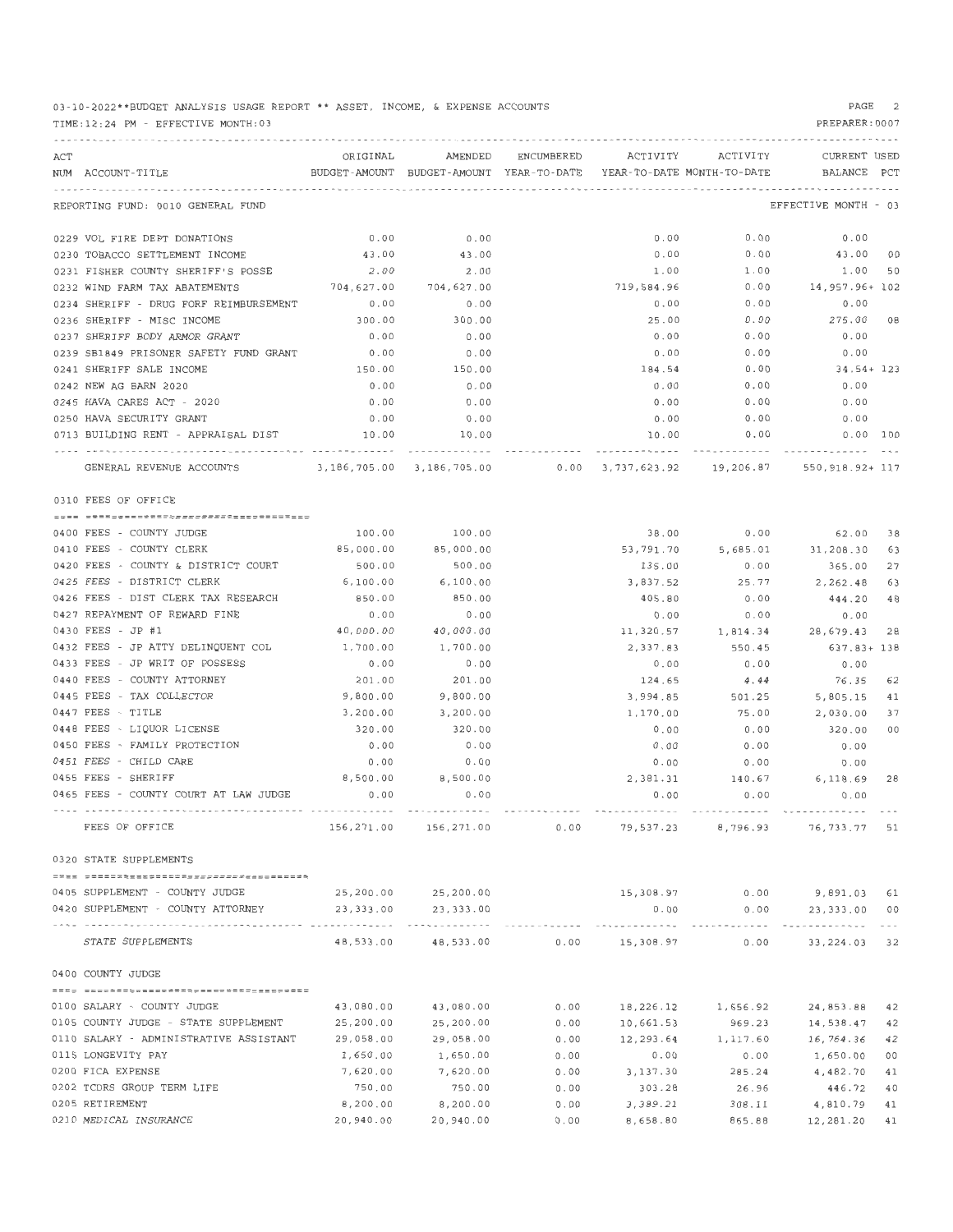03-10-2022\*\*BUDGET ANALYSIS USAGE REPORT \*\* ASSET, INCOME, & EXPENSE ACCOUNTS

#### TIME:12:24 PM - EFFECTIVE MONTH:03

#### PAGE 3

| ACT |                                                  | ORIGINAL   | AMENDED                                                                   | ENCUMBERED   | ACTIVITY                   | ACTIVITY | CURRENT USED         |     |
|-----|--------------------------------------------------|------------|---------------------------------------------------------------------------|--------------|----------------------------|----------|----------------------|-----|
|     | NUM ACCOUNT-TITLE                                |            | BUDGET-AMOUNT BUDGET-AMOUNT YEAR-TO-DATE                                  |              | YEAR-TO-DATE MONTH-TO-DATE |          | BALANCE              | PCT |
|     |                                                  |            |                                                                           |              |                            |          |                      |     |
|     | REPORTING FUND: 0010 GENERAL FUND                |            |                                                                           |              |                            |          | EFFECTIVE MONTH - 03 |     |
|     | 0300 TRAVEL & SCHOOL                             | 2,500.00   | 2,500.00                                                                  | 1,055.84     | 124.56                     | 0.00     | 1,319.60             | 47  |
|     | 0305 SUPPLIES                                    | 2,000.00   | 2,000.00                                                                  | 25.63        | 448.28                     | 0.00     | 1,526.09             | 24  |
|     | 0310 COMMUNICATIONS                              | 700.00     | 700.00                                                                    | 0.00         | 265.33                     | 41.78    | 434.67               | 38  |
|     | 0315 BONDS & NOTARY                              | 1,420.00   | 1,420.00                                                                  | 0.00         | 0.00                       | 0.00     | 1,420.00             | 00  |
|     | 0325 SCHOOL & DUES                               | 475.00     | 475.00                                                                    | 165.00       | 310.00                     | 0.00     | $0.00$ 100           |     |
|     | 0336 LAST YEARS BILLS 2021                       | 0.00       | 0.00                                                                      | 534.75       | 393.24                     | 0.00     | 927.99-              |     |
|     | COUNTY JUDGE                                     | 143,593.00 | 143,593.00                                                                | 1,781.22     | 58,211.29                  | 5,271.72 | 83,600.49            | 42  |
|     | 0410 COUNTY CLERK                                |            |                                                                           |              |                            |          |                      |     |
|     |                                                  |            |                                                                           |              |                            |          |                      |     |
|     | 0100 SALARY - COUNTY CLERK                       | 41,080.00  | 41,080.00                                                                 | 0.00         | 17,380.00                  | 1,580.00 | 23,700.00            | 42  |
|     | 0105 LONGEVITY PAY                               | 3,300.00   | 3,300.00                                                                  | 0.00         | 0.00                       | 0.00     | 3,300.00             | 00  |
|     | 0110 SALARY - ADMINISTRATIVE ASSISTANT           | 29,058.00  | 29,058.00                                                                 | 0.00         | 12,293.64                  | 1,117.61 | 16,764.36            | 42  |
|     | 0115 PHONE ALLOWANCE                             | 360.00     | 360.00                                                                    | 0.00         | 152.24                     | 13.84    | 207.76               | 42  |
|     | 0200 FICA EXPENSE                                | 5,650.00   | 5,650.00                                                                  | 0.00         | 2,281.73                   | 207.43   | 3,368.27             | 40  |
|     | 0202 TCDRS GROUP TERM LIFE                       | 560.00     | 560.00                                                                    | 0.00         | 219.69                     | 19.53    | 340.31               | 39  |
|     | 0205 RETIREMENT                                  | 6,080.00   | 6,080.00                                                                  | 0.00         | 2,454.65                   | 223.15   | 3,625.35             | 40  |
|     | 0210 MEDICAL INSURANCE                           | 20,940.00  | 20,940.00                                                                 | 0.00         | 8,530.40                   | 853.04   | 12,409.60            | 41  |
|     | 0300 TRAVEL & SCHOOL                             | 2,500.00   | 2,500.00                                                                  | 200.00       | 589.75                     | 0.00     | 1,710.25             | 32  |
|     | 0305 SUPPLIES                                    | 2,000.00   | 2,000.00                                                                  | 0.00         | 2,059.28                   | 0.00     | 59.28- 103           |     |
|     | 0315 BONDS                                       | 100.00     | 100.00                                                                    | 0.00         | 0.00                       | 0.00     | 100.00               | 00  |
|     | 0325 ELECTION SCHOOL                             | 1,500.00   | 1,500.00                                                                  | 0.00         | 36.96                      | 0.00     | 1,463.04             | 02  |
|     | 0330 SOFTWARE MAINTENANCE                        |            |                                                                           | 985.00       |                            | 0.00     |                      | 49  |
|     |                                                  | 10,140.00  | 10,140.00                                                                 |              | 3,940.00                   |          | 5,215.00             |     |
|     | COUNTY CLERK                                     | 123,268.00 | 123,268.00                                                                | 1,185.00     | 49,938.34                  | 4,014.60 | 72,144.66            | 41  |
|     | 0420 DISTRICT CLERK                              |            |                                                                           |              |                            |          |                      |     |
|     |                                                  |            |                                                                           |              |                            |          |                      |     |
|     | 0100 SALARY - DISTRICT CLERK                     | 41,080.00  | 41,080.00                                                                 | 0.00         | 17,380.00                  | 1,580.00 | 23,700.00            | 42  |
|     | 0115 LONGEVITY                                   | 750.00     | 750.00                                                                    | 0.00         | 0.00                       | 0.00     | 750.00               | 00  |
|     | 0120 SALARY - ADMINISTRATIVE ASSISTANT           | 10,400.00  | 10,400.00                                                                 | 0.00         | 4,060.00                   | 255.00   | 6,340.00             | 39  |
|     | 0200 FICA EXPENSE                                | 3,990.00   | 3,990.00                                                                  | 0.00         | 1,594.20                   | 135.78   | 2,395.80             | 40  |
|     | 0202 TCDRS GROUP TERM LIFE                       | 400.00     | 400.00                                                                    | 0.00         | 158.01                     | 13.22    | 241.99               | 40  |
|     | 0205 RETIREMENT                                  | 4,290.00   | 4,290.00                                                                  | 0.00         | 1,764.48                   | 151.02   | 2,525.52             | 41  |
|     | 0210 MEDICAL INSURANCE                           | 10,470.00  | 10,470.00                                                                 | 0.00         | 4,329.40                   | 432.94   | 6,140.60             | 41  |
|     | 0300 TRAVEL/SCHOOL/TUITION/DUES                  | 2,500.00   | 2,500.00                                                                  | 0.00         | 421.25                     | 0.00     | 2,078.75             | 17  |
|     | 0305 SUPPLIES                                    | 2,000.00   | 2,000.00                                                                  | 444.00       | 912.91                     | 0.00     | 643.09 68            |     |
|     | 0315 BONDS                                       | 250.00     | 250.00                                                                    | 0.00         | 0.00                       | 0.00     | 250.00 00            |     |
|     | 0320 SOFTWARE MAINTENANCE                        | 3,960.00   | 3,960.00                                                                  | 330.00       | 1,980.00                   | 0.00     | 1,650.00 58          |     |
|     | 0336 LAST YEARS BILLS 2021                       | 0.00       | 0.00                                                                      | 68.77        | 0.00                       | 0.00     | 68.77-               |     |
|     | DISTRICT CLERK                                   | ---------- | -----------<br>80,090.00 80,090.00 842.77 32,600.25 2,567.96 46,646.98 42 | ------------ |                            |          | -------------        |     |
|     | 0430 JUSTICE OF THE PEACE #1                     |            |                                                                           |              |                            |          |                      |     |
|     |                                                  |            |                                                                           |              |                            |          |                      |     |
|     | 0100 SALARY - JUSTICE OF THE PEACE #1            | 41,080.00  | 41,080.00                                                                 | 0.00         | 17,380.00                  | 1,580.00 | 23,700.00            | 42  |
|     | 0105 LONGEVITY PAY                               | 750.00     | 750.00                                                                    | 0.00         | 0.00                       | 0.00     | 750.00               | 00  |
|     | 0109 SALARY - TRAVEL EXPENSE                     | 3,000.00   | 3,000.00                                                                  | 0.00         | 1,269.18                   | 115.38   | 1,730.82             | 42  |
|     | 0110 SALARY - ADMINISTRATIVE ASSISTANT 29,058.00 |            | 29,058.00                                                                 | 0.00         | 12,293.62                  | 1,117.60 | 16,764.38            | 42  |
|     | 0200 FICA EXPENSE                                | 5,660.00   | 5,660.00                                                                  | 0.00         | 2,346.89                   | 213.17   | 3,313.11             | 41  |
|     | 0202 TCDRS GROUP TERM LIFE                       | 560.00     | 560.00                                                                    | 0.00         | 227.90                     | 20.26    | 332.10               | 41  |
|     | 0205 RETIREMENT                                  | 6,090.00   | 6,090.00                                                                  | 0.00         | 2,546.61                   | 231.51   | 3,543.39             | 42  |
|     | 0210 MEDICAL INSURANCE                           | 20,940.00  | 20,940.00                                                                 | 0.00         | 8,658.80                   | 865.88   | 12,281.20            | 41  |
|     | 0300 TRAVEL/SCHOOL/TUITION/DUES                  | 2,500.00   | 2,500.00                                                                  | 1,140.00     | 120.00                     | 0.00     | 1,240.00 50          |     |
|     |                                                  |            |                                                                           |              |                            |          |                      |     |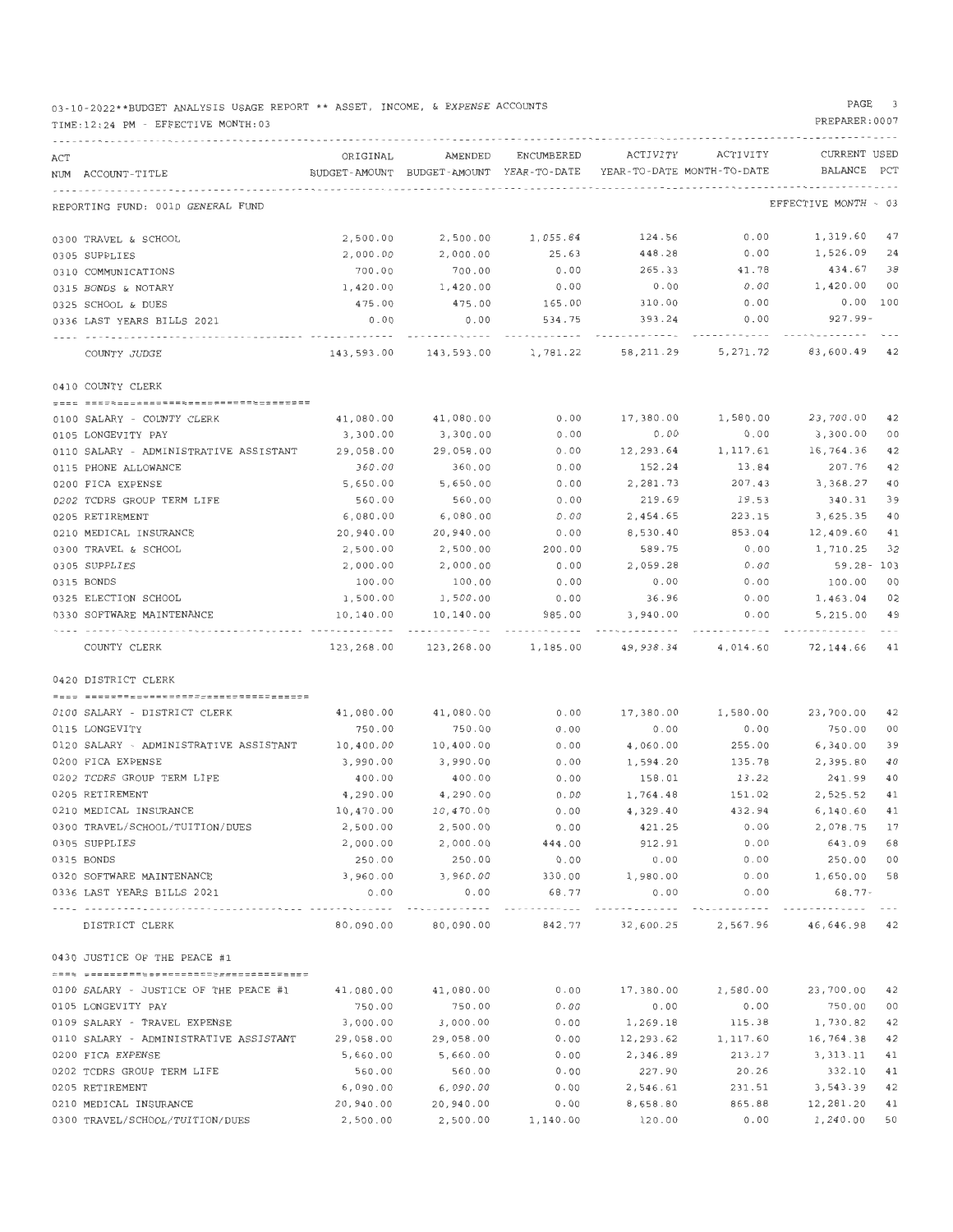03-10-2022\*\*BUDGET ANALYSIS USAGE REPORT\*\* ASSET, INCOME, & EXPENSE ACCOUNTS

#### TIME:12 : 24 PM - EFFECTIVE MONTH:03

#### PAGE 4

| ACT |                                                   | ORIGINAL              | AMENDED                                  | ENCUMBERED      | ACTIVITY                   | ACTIVITY                               | CURRENT USED         |              |
|-----|---------------------------------------------------|-----------------------|------------------------------------------|-----------------|----------------------------|----------------------------------------|----------------------|--------------|
|     | NUM ACCOUNT-TITLE                                 |                       | BUDGET-AMOUNT BUDGET-AMOUNT YEAR-TO-DATE |                 | YEAR-TO-DATE MONTH-TO-DATE |                                        | BALANCE              | $_{\rm PCT}$ |
|     |                                                   |                       |                                          |                 |                            |                                        |                      |              |
|     | REPORTING FUND: 0010 GENERAL FUND                 |                       |                                          |                 |                            |                                        | EFFECTIVE MONTH - 03 |              |
|     | 0305 SUPPLIES                                     | 2,000.00              | 2,000.00                                 | 25.00           | 226.14                     | 0.00                                   | 1,748.86             | -13          |
|     | 0310 COMMUNICATIONS                               | 700.00                | 700.00                                   | 0.00            | 265.33                     | 41.78                                  | 434.67               | 38           |
|     | 0315 BONDS                                        | 200.00                | 200.00                                   | 0.00            | 0.00                       | 0.00                                   | 200.00               | 00           |
|     | 0320 VIDEO MAGISTRATE OR LAW BOOKS                | 4,000.00              | 4,000.00                                 | 0.00            | 198.80                     | 27.80                                  | 3,801.20             | 05           |
|     | 0330 SOFTWARE MAINTENANCE                         | 5,100.00              | 5,100.00                                 | 250.00          | 1,250.00                   | 0.00                                   | 3,600.00             | 29           |
|     | 0336 LAST YEARS BILLS 2021                        | 0.00                  | 0.00                                     | 0.00            | 2,054.92                   | 0.00                                   | $2,054.92 -$         |              |
|     | 0350 OUT OF COUNTY SHERIFF CITATIONS              | 200.00                | 200.00                                   | 0.00            | 0.00                       | 0.00                                   | 200.00               | $^{\circ}$   |
|     | JUSTICE OF THE PEACE #1                           | 121,838.00            | 121,838.00                               | 1,415.00        | 48,838.19                  | 4,213.38                               | 71,584.81            | 41           |
|     | 0450 DISTRICT ATTORNEY                            |                       |                                          |                 |                            |                                        |                      |              |
|     |                                                   |                       |                                          | 0.00            | 1, 111, 44                 | 101.04                                 | 1,516.56             | 42           |
|     | 0105 SALARY - DISTRICT ATTORNEY                   | 2,628.00              | 2,628.00                                 |                 |                            |                                        |                      | 16           |
|     | 0110 SALARY - ASSISTANT D.A.                      | 20,163.00             | 20,163.00                                | 0.00            | 3,215.85                   | 292.35                                 | 16,947.15            |              |
|     | 0130 SALARY - D.A. SECRETARY                      | 6,066.00              | 6,066.00                                 | 0.00            | 2,566.08                   | 233.28                                 | 3,499.92             | 42           |
|     | 0132 SALARY - ASST D.A. SECRETARY                 | 6,066.00              | 6,066.00                                 | 0.00            | 2,566.08                   | 233.28                                 | 3,499.92             | 42           |
|     | 0134 SALARY - D.A. INVESTIGATOR                   | 7,264.00              | 7,264.00                                 | 0.00            | 3,073.18                   | 279.38                                 | 4,190.82             | 42           |
|     | 0200 FICA EXPENSE                                 | 2,938.00              | 2,938.00                                 | 0.00            | 958.65                     | 87.15                                  | 1,979.35             | 33           |
|     | 0202 TCDRS GROUP TERM LIFE                        | 284.00                | 284.00                                   | 0.00            | 92.30                      | 8.20                                   | 191.70               | 33           |
|     | 0205 RETIREMENT                                   | 3,159.00              | 3,159.00                                 | 0.00            | 1,031.47                   | 93.77                                  | 2.127.53             | 33           |
|     | 0210 MEDICAL INSURANCE                            | 9,000.00              | 9,000.00                                 | 0.00            | 5,570.00                   | 0.00                                   | 3,430.00             | 62           |
|     | 0300 TRAVEL                                       | 1,200.00              | 1,200.00                                 | 0.00            | 451.30                     | 0.00                                   | 748.70               | 38           |
|     | 0305 SUPPLIES                                     | 1,128.00              | 1,128.00                                 | 0.00            | 635.04                     | 0.00                                   | 492.96               | 56           |
|     | 0365 CRIME VICTIMS EXPENSE                        | 1,400.00              | 1,400.00                                 | 0.00            | 0.00                       | 0.00                                   | 1,400.00             | 00           |
|     | 0538 LEGAL STATEMENTS OF FACT                     | 7,500.00              | 7,500.00                                 | 0.00            | 0.00                       | 0.00                                   | 7,500.00             | 00           |
|     | DISTRICT ATTORNEY                                 | 68,796.00             | 68,796.00                                | 0.00            | 21,271.39                  | 1,328.45                               | 47,524.61            | 31           |
|     | 0460 COUNTY ATTORNEY                              |                       |                                          |                 |                            |                                        |                      |              |
|     | <b>USEE SEEUUSSUUSSUSEELESEEUUSSEEURSEEUU</b>     |                       |                                          | 0.00            | 17,380.00                  | 1,580.00                               | 23,700.00            | 42           |
|     | 0100 SALARY - COUNTY ATTORNEY                     | 41,080.00             | 41,080.00<br>23, 333.00                  |                 | 9,871.62                   | 897.42                                 | 13,461.38            | 42           |
|     | 0105 COUNTY ATTY - STATE SUPPLEMENT               | 23,333.00             |                                          | 0.00            | 4,035.00                   | 480.00                                 | 5,965.00             | 40           |
|     | 0110 SALARY - ADMINISTRATIVE ASSISTANT            | 10,000.00<br>600.00   | 10,000.00<br>600.00                      | 0.00<br>0.00    | 0.00                       | 0.00                                   | 600.00               | 00           |
|     | 0115 LONGEVITY PAY                                |                       | 5,740.00                                 |                 | 2,367.81                   | 223.68                                 | 3,372.19             | 41           |
|     | 0200 FICA EXPENSE<br>0202 TCDRS GROUP TERM LIFE   | 5,740.00<br>565.00    | 565.00                                   | 0.00<br>0.00    | 230.45                     | 21.30                                  | 334.55               | 41           |
|     | 0205 RETIREMENT                                   |                       |                                          |                 |                            |                                        | 3,605.12             | 42           |
|     |                                                   | 6,180.00<br>10,470.00 | 6,180.00<br>10,470.00                    | 0.00<br>0.00    | 2,574.88<br>4,329.40       | 243.39<br>432.94                       | 6,140.60             | 41           |
|     | 0210 MEDICAL INSURANCE                            | 2,500.00              | 2,500.00                                 | 0.00            | 536.45                     | 0.00                                   | 1,963.55             | 21           |
|     | 0300 TRAVEL/SCHOOL/TUITION                        | 2,000.00              | 2,000.00                                 | 0.00            | 97.37                      | 0.00                                   | 1,902.63             | 05           |
|     | 0305 SUPPLIES                                     | 700.00                | 700.00                                   | 0.00            | 265.33                     | 41.78                                  | 434.67               | 38           |
|     | 0310 COMMUNICATIONS                               | 250.00                | 250.00                                   | 0.00            | 0.00                       | 0.00                                   | 250.00               | 00           |
|     | 0315 BONDS                                        |                       |                                          |                 |                            | 0.00                                   | 86.65-               |              |
|     | 0336 LAST YEARS BILLS 2021                        | 0.00<br>2,000.00      | 0.00<br>2,000.00                         | 86.65<br>173.25 | 0.00<br>866.25             | 0.00                                   | 960.50 52            |              |
|     | 0370 ELECTRONIC FORMS/ LEGAL RESEARCH<br><u> </u> | ----------            |                                          |                 |                            |                                        |                      |              |
|     | COUNTY ATTORNEY                                   | 105,418.00            | 105,418.00                               |                 |                            | 259.90 42,554.56 3,920.51 62,603.54 41 |                      |              |
|     | 0470 MAINTENANCE - BUILDING & GROUNDS             |                       |                                          |                 |                            |                                        |                      |              |
|     | 0305 SUPPLIES                                     | 6,000.00              | 6,000.00                                 | 542.66          | 952.03                     | 0.00                                   | 4,505.31 25          |              |
|     | 0336 LAST YEARS BILL 2021                         | 0.00                  | 0.00                                     | 0.00            | 411.28                     | 0.00                                   | 411.28-              |              |
|     | 0375 COURTHOUSE MAINTENANCE                       | 20,000.00             | 20,000.00                                | 0.00            | 5,473.83                   | 500.00                                 | 14,526.17            | 27           |
|     | 0376 EXTERMINATOR SERVICES                        | 5,000.00              | 5,000.00                                 | 350.00          | 1,400.00                   | 0.00                                   | 3,250.00             | 35           |
|     | 0380 UTILITIES                                    | 35,000.00             | 35,000.00                                | 825.00          | 12,042.05                  | 570.47                                 | 22,132.95            | 37           |
|     | 0385 REPAIRS - BUILDINGS                          | 10,000.00             | 10,000.00                                | 0.00            | 109.37                     | 0.00                                   | 9,890.63 01          |              |
|     |                                                   |                       |                                          |                 |                            |                                        |                      |              |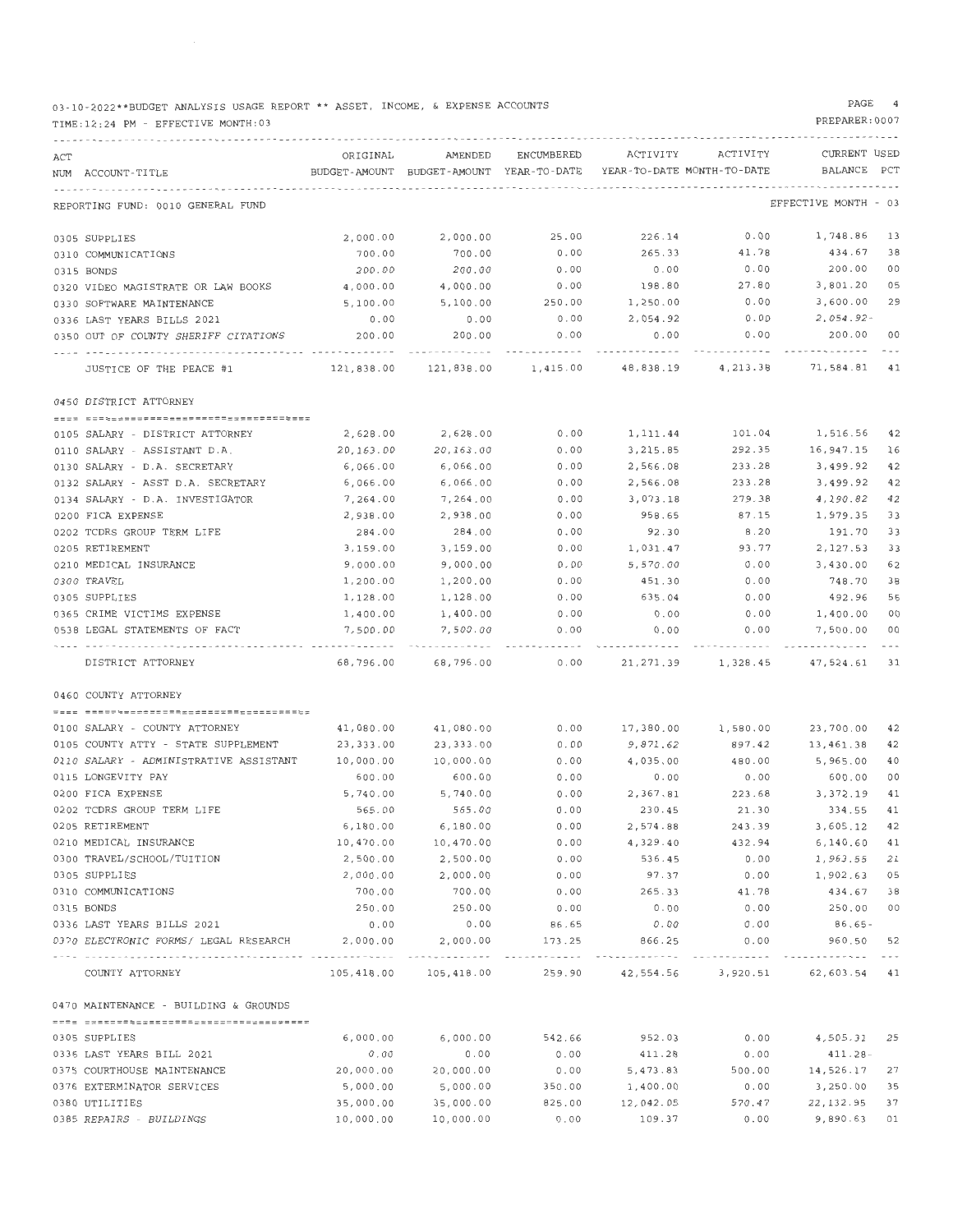03-10-2022\*\*BUDGET ANALYSIS USAGE REPORT \*\* ASSET, INCOME, & EXPENSE ACCOUNTS

#### TIME:12:24 PM - EFFECTIVE MONTH:03

#### PAGE 5

| ACT |                                         | ORIGINAL              | AMENDED                                  | ENCUMBERED          | ACTIVITY                   | ACTIVITY | CURRENT USED                       |                |
|-----|-----------------------------------------|-----------------------|------------------------------------------|---------------------|----------------------------|----------|------------------------------------|----------------|
|     | NUM ACCOUNT-TITLE                       |                       | BUDGET-AMOUNT BUDGET-AMOUNT YEAR-TO-DATE |                     | YEAR-TO-DATE MONTH-TO-DATE |          | BALANCE                            | PCT            |
|     |                                         |                       |                                          |                     |                            |          |                                    |                |
|     | REPORTING FUND: 0010 GENERAL FUND       |                       |                                          |                     |                            |          | EFFECTIVE MONTH - 03               |                |
|     | 0387 REPAIRS - AC AND HEATING           | 15,000.00             | 15,000.00                                | 0.00                | 0.00                       | 0.00     | 15,000.00                          | - 00           |
|     | 0390 REPAIRS - FC LAW ENFORCEMENT CENTE | 2,000.00              | 2,000.00                                 | 0.00                | 2,000.00                   | 0.00     | 0.00 100                           |                |
|     | 0392 REPAIRS - EXTENSION SERVICES       | 1,000.00              | 1,000.00                                 | 0.00                | 0.00                       | 0.00     | 1,000.00                           | 00             |
|     | 0395 REPAIRS - YARD SERVICES            | 8,400.00              | 8,400.00                                 | 0.00                | 3,400.00                   | 500.00   | 5,000.00                           | 40             |
|     | 0397 REPAIRS - HISTORICAL SOCIETY       | 2,000.00              | 4,000.00                                 | 0.00                | 1,000.00                   | 0.00     | 3,000.00                           | 25             |
|     |                                         |                       |                                          |                     |                            |          |                                    |                |
|     | MAINTENANCE - BUILDING & GROUNDS        | 104,400.00            | 106,400.00                               | 1,717.66            | 26,788.56                  | 1,570.47 | 77,893.78                          | 27             |
|     | 0480 COUNTY AUDITOR                     |                       |                                          |                     |                            |          |                                    |                |
|     |                                         |                       |                                          |                     |                            |          |                                    |                |
|     | 0100 SALARY - COUNTY AUDITOR            | 45,864.00             | 45,864.00                                | 0.00                | 19,404.00                  | 1,764.00 | 26,460.00                          | 42             |
|     | 0105 PHONE ALLOWANCE                    | 360.00                | 360.00                                   | 0.00                | 152.24                     | 13.84    | 207.76                             | 42             |
|     | 0110 SALARY - ASSISTANT AUDITOR         | 29,647.00             | 29,647.00                                | 0.00                | 12,390.62                  | 1,126.42 | 17,256.38                          | 42             |
|     | 0115 LONGEVITY PAY                      | 1,350.00              | 1,350.00                                 | 0.00                | 0.00                       | 0.00     | 1,350.00                           | 00             |
|     | 0120 SALARY - ADMINSTRATIVE ASSISTANT   | 29,058.00             | 29,058.00                                | 0.00                | 0.00                       | 0.00     | 29,058.00                          | 00             |
|     | 0200 FICA EXPENSE                       | 8,103.00              | 8,103.00                                 | 0.00                | 2,418.38                   | 219.62   | 5,684.62                           | 30             |
|     | 0202 TCDRS GROUP TERM LIFE              | 795.00                | 795.00                                   | 0.00                | 235.23                     | 20.91    | 559.77                             | 30             |
|     | 0205 RETIREMENT                         | 8,718.00              | 8,718.00                                 | 0.00                | 2,629.22                   | 239.02   | 6,088.78                           | 30             |
|     | 0210 MEDICAL INSURANCE                  | 31,380.00             | 31,380.00                                | 0.00                | 8,658.80                   | 865.88   | 22,721.20                          | 28             |
|     | 0300 TRAVEL/TUITION/DUES                | 3,000.00              | 3,000.00                                 | 1,294.48            | 1,224.50                   | 0.00     | 481.02                             | 84             |
|     | 0305 SUPPLIES                           | 2,000.00              | 2,000.00                                 | 61.91               | 1,143.45                   | 0.00     | 794.64                             | 60             |
|     | 0310 COMMUNICATIONS - IPAD EXPENSE      | 1,000.00              | 1,000.00                                 | 0.00                | 455.28                     | 41.78    | 544.72                             | 46             |
|     | 0315 BONDS & NOTARY                     | 150.00                | 150.00                                   | 0.00                | 0.00                       | 0.00     | 150.00                             | 00             |
|     | 0400 NEW EQUIPMENT                      | 640.00                | 640.00                                   | 0.00                | 0.00                       | 0.00     | 640.00                             | 00             |
|     |                                         |                       |                                          |                     |                            |          |                                    |                |
|     | COUNTY AUDITOR                          | 162,065.00            |                                          | 162,065.00 1,356.39 | 48,711.72                  | 4,291.47 | 111,996.89                         | 31             |
|     | 0490 COUNTY TREASURER                   |                       |                                          |                     |                            |          |                                    |                |
|     |                                         |                       |                                          |                     |                            |          |                                    |                |
|     | 0100 SALARY - COUNTY TREASURER          | 41,080.00             | 41,080.00                                | 0.00                | 17,380.00                  | 1,580.00 | 23,700.00                          | 42             |
|     | 0105 LONGEVITY PAY                      | 0.00                  | 0.00                                     | 0.00                | 0.00                       | 0.00     | 0.00                               |                |
|     | 0110 SALARY - ADMINISTRATIVE ASSISTANT  | 29,058.00             | 29,058.00                                | 0.00                | 12,293.65                  | 1,117.60 | 16,764.35                          | 42             |
|     | 0200 FICA EXPENSE                       | 5,740.00              | 5,740.00                                 | 0.00                | 2,270.07                   | 206.37   | 3,469.93                           | 40             |
|     | 0202 TCDRS GROUP TERM LIFE              | 570.00                | 570.00                                   | 0.00                | 218.53                     | 19.43    | 351.47                             | 38             |
|     | 0205 RETIREMENT                         | 6,170.00              | 6,170.00                                 | 0.00                | 2,442.11                   | 222.01   | 3,727.89                           | 40             |
|     | 0210 MEDICAL INSURANCE                  | 20,940.00             | 20,940.00                                | 0.00                | 7,359.98                   | 865.88   | 13,580.02                          | 35             |
|     | 0300 TRAVEL/SCHOOL/TUITIONS/DUES        | 2,500.00              | 2,500.00                                 | 0.00                | 215.00                     | 0.00     | 2,285.00                           | 09             |
|     | 0305 SUPPLIES                           | 2,000.00              | 2,000.00                                 | 177.25              | 216.88                     | 0.00     | 1,605.87                           | 20             |
|     | 0315 BONDS                              | 200.00                | 200.00                                   | 0.00                | 0.00                       | 0.00     | 200.00 00                          |                |
|     | 0334 LAST YEARS BILLS 2020              | 0.00                  | 0.00                                     | 0.00                | 0.00                       | 0.00     | 0.00                               |                |
|     | 0400 NEW EQUIPMENT                      | 1,000.00              | 1,000.00                                 | 0.00                | 0.00                       | 0.00     | 1,000.00 00                        |                |
|     | COUNTY TREASURER                        | 109,258.00            | 109,258.00                               | 177.25              |                            |          | 42,396.22  4,011.29  66,684.53  39 |                |
|     | 0500 TAX ASSESSOR/COLLECTOR             |                       |                                          |                     |                            |          |                                    |                |
|     |                                         |                       |                                          |                     |                            |          |                                    |                |
|     | 0100 SALARY - TAX COLLECTOR             | 41,080.00             | 41,080.00                                | 0.00                | 17,380.00                  | 1,580.00 | 23,700.00                          | 42             |
|     | 0105 LONGEVITY PAY                      | 4,800.00              | 4,800.00                                 | 0.00                | 0.00                       | 0.00     | 4,800.00                           | 0 <sub>0</sub> |
|     | 0110 SALARY - ADMINISTRATIVE ASSISTANT  | 29,058.00             | 29,058.00                                | 0.00                | 12,293.63                  | 1,117.60 | 16,764.37                          | 42             |
|     | 0115 VOTER REGISTRAR                    | 350.00                | 350.00                                   | 0.00                | 0.00                       | 0.00     | 350.00                             | 0 <sub>0</sub> |
|     | 0200 FICA EXPENSE                       | 5,740.00              | 5,740.00                                 | 0.00                | 2,270.07                   | 206.37   | 3,469.93                           | 40             |
|     |                                         | 570.00                | 570.00                                   | 0.00                | 218.53                     | 19.43    | 351.47                             | 38             |
|     | 0202 TCDRS GROUP TERM LIFE              | 6,170.00              | 6,170.00                                 | 0.00                | 2,442.11                   | 222.01   | 3,727.89                           | 40             |
|     | 0205 RETIREMENT                         |                       |                                          | 0.00                | 8,658.80                   | 865.88   | 12,281.20                          | 41             |
|     | 0210 MEDICAL INSURANCE                  | 20,940.00<br>2,500.00 | 20,940.00<br>2,500.00                    | 0.00                | 0.00                       | 0.00     | 2,500.00                           | 00             |
|     | 0300 TRAVEL                             |                       |                                          |                     |                            |          |                                    |                |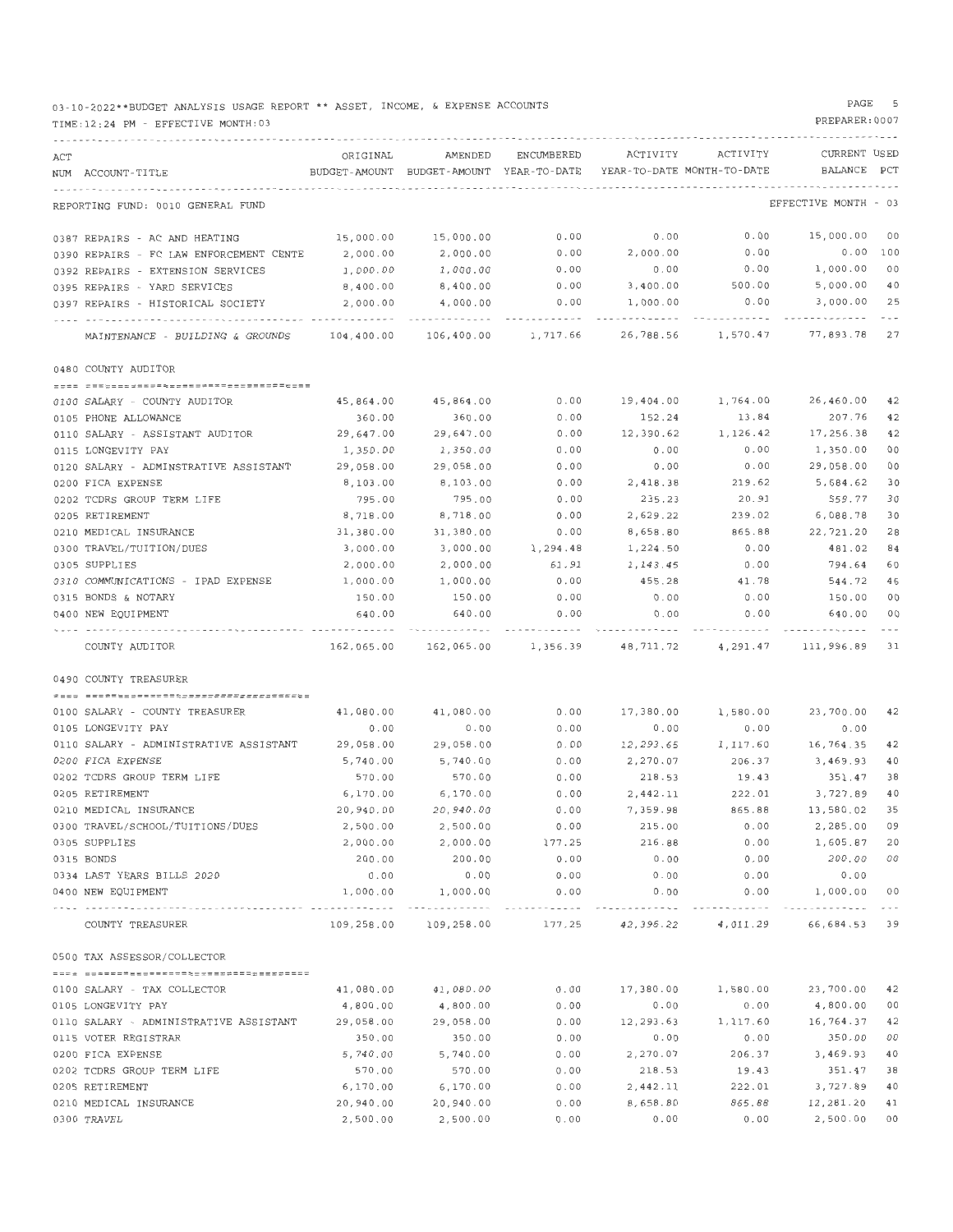| 03-10-2022**BUDGET ANALYSIS USAGE REPORT ** ASSET, INCOME, & EXPENSE ACCOUNTS |  |  |  |  |  |  |  |  |  |  |
|-------------------------------------------------------------------------------|--|--|--|--|--|--|--|--|--|--|
|-------------------------------------------------------------------------------|--|--|--|--|--|--|--|--|--|--|

TIME:12:24 PM - EFFECTIVE MONTH:03

#### PAGE 6

| ACT |                                                             | ORIGINAL   | AMENDED                                  | ENCUMBERED | ACTIVITY                   | ACTIVITY                                          | CURRENT USED         |     |
|-----|-------------------------------------------------------------|------------|------------------------------------------|------------|----------------------------|---------------------------------------------------|----------------------|-----|
|     | NUM ACCOUNT-TITLE                                           |            | BUDGET-AMOUNT BUDGET-AMOUNT YEAR-TO-DATE |            | YEAR-TO-DATE MONTH-TO-DATE |                                                   | BALANCE              | PCT |
|     |                                                             |            |                                          |            |                            |                                                   |                      |     |
|     | REPORTING FUND: 0010 GENERAL FUND                           |            |                                          |            |                            |                                                   | EFFECTIVE MONTH - 03 |     |
|     | 0305 SUPPLIES                                               | 1,500.00   | 1,500.00                                 | 0.00       | 85.96                      | 0.00                                              | 1,414.04 06          |     |
|     | 0315 BONDS                                                  | 450.00     | 450.00                                   | 0.00       | 50.00                      | 0.00                                              | 400.00 11            |     |
|     | 0335 SUBCONTRACTOR                                          | 1,000.00   | 1,000.00                                 | 0.00       | 0.00                       | 0.00                                              | 1,000.00 00          |     |
|     | 0336 LAST YEARS BILLS 2021                                  | 0.00       | 0.00                                     | 343.83     | 0.00                       | 0.00                                              | 343.83-              |     |
|     |                                                             |            |                                          |            |                            |                                                   |                      |     |
|     | TAX ASSESSOR/COLLECTOR                                      | 114,158.00 | 114,158.00                               |            | 343.83 43,399.10           | 4,011.29                                          | 70,415.07 38         |     |
|     | 0530 NON DEPARTMENTAL                                       |            |                                          |            |                            |                                                   |                      |     |
|     |                                                             |            |                                          |            |                            |                                                   |                      |     |
|     | 0200 FICA EXPENSE                                           | 500.00     | 500.00                                   | 0.00       | 0.00                       | 0.00                                              | 500.00               | 00  |
|     | 0202 TCDRS GROUP TERM LIFE                                  | 30.00      | 30.00                                    | 0.00       | 0.00                       | 0.00                                              | 30.00                | 00  |
|     | 0205 RETIREMENT                                             | 300.00     | 300.00                                   | 0.00       | 0.00                       | 0.00                                              | 300.00               | 00  |
|     | 0210 MEDICAL INSURANCE                                      | 64.00      | 64.00                                    | 0.00       | 0.00                       | 0.00                                              | 64.00                | 00  |
|     | 0305 SUPPLIES                                               | 2,500.00   | 2,500.00                                 | 290.38     | 673.68                     | 0.00                                              | 1,535.94             | 39  |
|     | 0310 COMMUNICATIONS                                         | 35,000.00  | 35,000.00                                | 275.23     | 10,825.46                  | 1,193.87                                          | 23,899.31            | 32  |
|     | 0311 SOFTWARE FOR AUDITOR & TREASURER                       | 40,000.00  | 40,000.00                                | 0.00       | 0.00                       | 0.00                                              | 40,000.00            | 00  |
|     | 0335 FISHER COMMUNITY THINK TANK                            | 0.00       | 10,000.00                                | 0.00       | 120.51                     | 0.00                                              | 9,879.49             | 01  |
|     | 0336 LAST YEARS BILL 2021                                   | 0.00       | 0.00                                     | 1,545.00-  | 4,331.78                   | 0.00                                              | 2,786.78-            |     |
|     | 0415 MISCELLANEOUS REIMBURSEMENTS                           | 300.00     | 300.00                                   | 0.00       | 15.00                      | 0.00                                              | 285.00               | 05  |
|     | 0418 MISCELLANEOUS EXPENSE                                  | 25,506.00  | 15,506.00                                | 0.00       | 41.96                      | 0.00                                              | 15,464.04            | 00  |
|     | 0426 COUNTY RESTITUTION EXPENSE                             | 89.00      | 89.00                                    | 0.00       | 0.00                       | 0.00                                              | 89.00                | 00  |
|     | 0427 TAX COLLECTOR REG FEE REFUND                           | 56.00      | 56.00                                    | 0.00       | 0.00                       | 0.00                                              | 56.00                | 00  |
|     | 0430 BANK CHARGES                                           | 100.00     | 100.00                                   | 0.00       | 187.70                     | 0.00                                              | 87.70- 188           |     |
|     | 0436 REDISTRICTING CENUS                                    | 10,000.00  | 10,000.00                                | 0.00       | 5,000.00                   | 0.00                                              | 5,000.00             | 50  |
|     | 0445 PAPER & POSTAGE                                        | 10,000.00  | 10,000.00                                | 767.97     | 2,907.13                   | 0.00                                              | 6,324,90             | 37  |
|     | 0450 ANIMAL CONTROL                                         | 250.00     | 250.00                                   | 0.00       | 0.00                       | 0.00                                              | 250.00               | 00  |
|     | 0455 LEGAL FEES                                             | 4,500.00   | 4,500.00                                 | 0.00       | 0.00                       | 0.00                                              | 4,500.00             | 00  |
|     | 0458 GAME WARDEN TRAINING                                   | 500.00     | 500.00                                   | 0.00       | 0.00                       | 0.00                                              | 500.00               | 00  |
|     | 0460 EMERGENCY MANAGEMENT COORDINATOR                       | 6,000.00   | 6,000.00                                 | 0.00       | 0.00                       | 0.00                                              | 6,000.00             | 00  |
|     | 0462 NSF EXPENSE                                            | 150.00     | 150.00                                   | 0.00       | 0.00                       | 0.00                                              | 150.00               | 00  |
|     | 0467 SUPPLEMENTAL DEATH BENEFITS                            | 10,000.00  | 10,000.00                                | 0.00       | 0.00                       | 0.00                                              | 10,000.00            | 00  |
|     | 0470 WORKERS COMP INSURANCE                                 | 25,000.00  | 25,000.00                                | 7,190.00   | 11,269.00                  | 0.00                                              | 6,541.00             | 74  |
|     | 0472 UNEMPLOYMENT INSURANCE                                 | 15,000.00  | 15,000.00                                | 0.00       | 5,349.24                   | 0.00                                              | 9,650.76             | 36  |
|     | 0477 OUTSIDE AUDITOR                                        | 28,000.00  | 28,000.00                                | 0.00       | 0.00                       | 0.00                                              | 28,000.00            | 00  |
|     | 0480 DUES & FEES - COG MATCH                                | 3,000.00   | 3,000.00                                 | 1,440.00   | 35.00                      | 0.00                                              | 1,525.00             | 49  |
|     | 0482 LIABILITY INSURANCE                                    | 60,000.00  | 60,000.00                                | 0.00       | 31,223.00                  | 0.00                                              | 28,777.00            | 52  |
|     | 0485 LEGAL ADS                                              | 2,700.00   | 2,700.00                                 | 0.00       | 3,445.65                   | 0.00                                              | 745.65- 128          |     |
|     | 0486 RURAL FIRE DEPT FUEL EXPENSE                           | 10,500.00  | 10,500.00                                | 379.95     | 1,441.11                   | 0.00                                              | 8,678.94             | 17  |
|     | 0487 RURAL FIRE EOUIPMENT                                   | 13,000.00  | 13,000.00                                | 751.17     | 1,572.35                   | 0.00                                              | 10,676.48            | 18  |
|     | 0488 RURAL FIRE SCHOOL<br>0489 RURAL FIRE INSURANCE TRUCKS  | 2,500.00   | 2,500.00                                 | 0.00       | 0.00                       | 0.00                                              | 2,500.00             | 00  |
|     |                                                             | 5,000.00   | 5,000.00                                 | 0.00       | 3,719.00                   | 0.00                                              | 1,281.00             | 74  |
|     | 0490 COUNTY LIBRARIES<br>0492 INTERLOCAL AGREEMENTS-LUBBOCK | 5,000.00   | 5,000.00                                 | 0.00       | 5,000.00                   | 0.00                                              | $0.00$ 100           |     |
|     |                                                             | 1,000.00   | 1,000.00                                 | 0.00       | 1,000.00                   | 0.00                                              | 0.00 100             |     |
|     | 0495 D.A. LEGAL STATEMENT OF FACTS                          | 5,000.00   | 5,000.00<br>10,000.00                    | 0.00       | 0.00                       | 0.00                                              | 5,000.00             | 00  |
|     | 0497 CASH MATCH SENIOR CITIZENS                             | 10,000.00  |                                          | 0.00       | 0.00                       | 0.00                                              | 10,000.00 00         |     |
|     | 0500 DRUG & ALCOHOL TESTING                                 | 2,000.00   | 2,000.00<br>------------                 | 0.00       | 0.00                       | 0.00                                              | 2,000.00             | 00  |
|     | NON DEPARTMENTAL                                            |            |                                          |            |                            | 333,545.00 333,545.00 9,549.70 88,157.57 1,193.87 | 235,837.73 29        |     |
|     | 0540 COUNTY & DISTRICT COURT                                |            |                                          |            |                            |                                                   |                      |     |
|     |                                                             |            |                                          |            |                            |                                                   |                      |     |
|     | 0502 AD LITEM TAX SUITS - T REES                            | 1,000.00   | 1,000.00                                 | 0.00       | 0.00                       | 0.00                                              | 1,000.00             | 00  |
|     | 0504 ADULT PROBATION SUPPLIES                               | 200.00     | 200.00                                   | 0.00       | 0.00                       | 0.00                                              | 200.00               | 00  |
|     | 0506 JUVENILE OFFICER EXPENSES                              | 19,460.00  | 19,460.00                                | 7,891.59   | 0.00                       | 0.00                                              | 11,568.41            | 41  |
|     | 0508 GRAND JURY                                             | 3,200.00   | 3,200.00                                 | 0.00       | 1,880.00                   | 0.00                                              | 1,320.00             | 59  |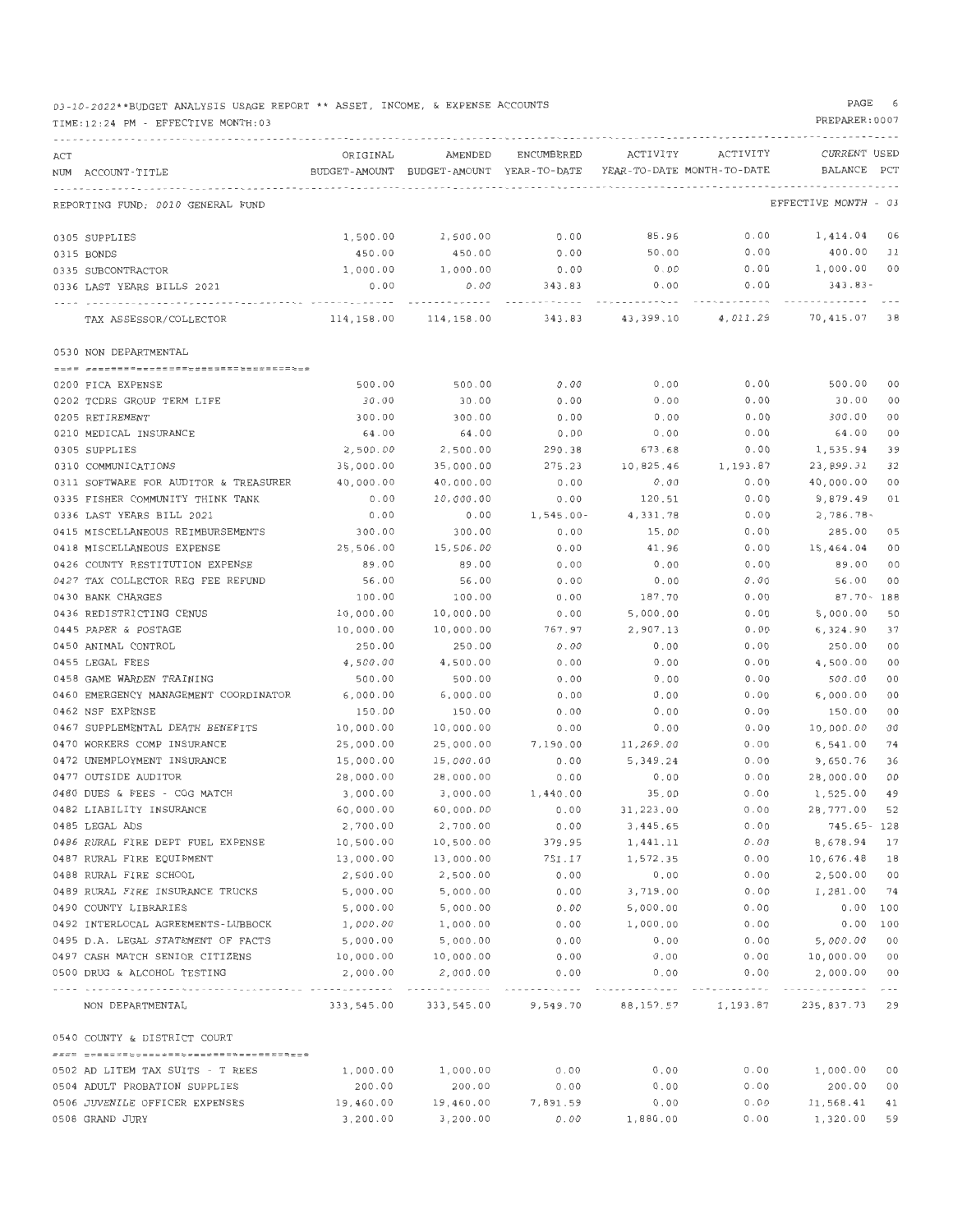03-10-2022\*\*BUDGET ANALYSIS USAGE REPORT \*\* ASSET, INCOME, & EXPENSE ACCOUNTS

TIME:12:24 PM - EFFECTIVE MONTH:03

PAGE 7

| ACT |                                          | ORIGINAL  | AMENDED                                  | ENCUMBERED | ACTIVITY                        | ACTIVITY                            | CURRENT USED         |         |
|-----|------------------------------------------|-----------|------------------------------------------|------------|---------------------------------|-------------------------------------|----------------------|---------|
|     | NUM ACCOUNT-TITLE                        |           | BUDGET-AMOUNT BUDGET-AMOUNT YEAR-TO-DATE |            | YEAR-TO-DATE MONTH-TO-DATE      |                                     | BALANCE              | PCT     |
|     |                                          |           |                                          |            |                                 |                                     |                      |         |
|     | REPORTING FUND: 0010 GENERAL FUND        |           |                                          |            |                                 |                                     | EFFECTIVE MONTH - 03 |         |
|     | 0510 PETIT JURY                          | 3,000.00  | 3,000.00                                 | 0.00       | 0.00                            | 0.00                                | 3,000.00 00          |         |
|     | 0512 J.P. JURY                           | 100.00    | 100.00                                   | 0.00       | 0.00                            | 0.00                                | 100.00               | 00      |
|     | 0513 J.P. ATTORNEY COLLECTIONS           | 2,300.00  | 2,300.00                                 | 498.97     | 2,126.57                        | 0.00                                | 325.54- 114          |         |
|     | 0514 JURY LODGING & MEALS                | 600.00    | 600.00                                   | 0.00       | 0.00                            | 0.00                                | 600.00               | 00      |
|     | 0516 JURY COMMISSION                     | 200.00    | 200.00                                   | 0.00       | 0.00                            | 0.00                                | 200.00               | 00      |
|     | 0517 COUNTY COURT VISTING COURT REPORTE  | 1,000.00  | 1,000.00                                 | 0.00       | 0.00                            | 0.00                                | 1,000.00             | 00      |
|     | 0518 COURT APPOINTED ATTORNEY            | 26,000.00 | 26,000.00                                | 8,300.75   | 14,720.75                       | 0.00                                | 2,978.50             | 89      |
|     | 0520 INTERPRETOR                         | 2,000.00  | 2,000.00                                 | 0.00       | 856.75                          | 0.00                                | 1,143.25             | 43      |
|     | 0522 PSYCHIATRIC EVALUATION              | 3,500.00  | 3,500.00                                 | 0.00       | 2,428.00                        | 0.00                                | 1,072.00             | 69      |
|     | 0524 JUVENILE DETENTION                  | 5,000.00  | 5,000.00                                 | 0.00       | 0.00                            | 0.00                                | 5,000.00             | 00      |
|     | 0525 OUT OF COUNTY CITATIONS             | 180.00    | 180.00                                   | 0.00       | 0.00                            | 0.00                                | 180.00               | 00      |
|     | 0526 DA & CA DRUG TESTING                | 5,000.00  | 5,000.00                                 | 0.00       | 0.00                            | 0.00                                | 5,000.00             | 00      |
|     |                                          |           |                                          |            |                                 |                                     |                      |         |
|     | COUNTY & DISTRICT COURT                  | 72,740.00 |                                          |            | 72,740.00  16,691.31  22,012.07 | 0.00                                | 34,036.62 53         |         |
|     | 0550 32ND JUDICIAL                       |           |                                          |            |                                 |                                     |                      |         |
|     |                                          |           |                                          |            |                                 | 328.93                              | 4,934.77 42          |         |
|     | 0100 SALARY - DIST COURT ADMIN           | 8,553.00  | 8,553.00                                 | 0.00       | 3,618.23                        |                                     |                      |         |
|     | 0105 SALARY - DISTRICT JUDGE             | 2,628.00  | 2,628.00                                 | 0.00       | 1, 111.44                       | 101.04                              | 1,516.56             | 42      |
|     | 0117 SALARY - COURT REPORTER             | 13,761.00 | 13,761.00                                | 0.00       | 5,821.86                        | 529.26                              | 7,939.14             | 42      |
|     | 0200 FICA EXPENSE                        | 1,909.00  | 1,909.00                                 | 0.00       | 807.07                          | 73.37                               | 1,101.93             | 42      |
|     | 0202 TCDRS GROUP TERM LIFE               | 188.00    | 188.00                                   | 0.00       | 77.75                           | 6.91                                | 110.25               | 41      |
|     | 0205 RETIREMENT                          | 2,053.00  | 2,053.00                                 | 0.00       | 868.45                          | 78.95                               | 1,184.55             | 42      |
|     | 0210 MEDICAL INSURANCE                   | 2,100.00  | 2,100.00                                 | 0.00       | 1,278.00                        | 0.00                                | 822.00               | 61      |
|     | 0300 TRAVEL                              | 1,000.00  | 1,000.00                                 | 0.00       | 73.62                           | 0.00                                | 926.38               | 07      |
|     | 0305 SUPPLIES                            | 1,127.00  | 1,127.00                                 | 0.00       | 962.00                          | 0.00                                | 165.00               | 85      |
|     | 0530 7TH ADM REGION ASSESSMENT           | 378.00    | 378.00                                   | 0.00       | 377.09                          | 0.00                                | 0.91                 | 100     |
|     | 0532 COURT REPORTER INSURANCE            | 1,300.00  | 1,300.00                                 | 0.00       | 0.00                            | 0.00                                | 1,300.00             | 00      |
|     | 0534 LUNACY COMMITMENT                   | 3,500.00  | 3,500.00                                 | 0.00       | 0.00                            | 0.00                                | 3,500.00             | 00      |
|     | 0536 VISITING JUDGE/COURT REPORTER       | 2,000.00  | 2,000.00                                 | 700.00     | 0.00                            | 0.00                                | 1,300.00             | 35      |
|     | 0538 D.J. LEGAL STATEMENT OF FACTS       | 7,900.00  | 7,900.00                                 | 0.00       | 0.00                            | 0.00                                | 7,900.00             | 00      |
|     | 0539 INVESTIGATOR                        | 2,000.00  | 2,000.00                                 | 0.00       | 0.00                            | 0.00                                | 2,000.00             | $\circ$ |
|     | 32ND JUDICIAL                            | 50,397.00 |                                          |            |                                 | 50,397.00 700.00 14,995.51 1,118.46 | 34,701.49 31         |         |
|     | 0560 INDIGENT WELFARE                    |           |                                          |            |                                 |                                     |                      |         |
|     |                                          |           |                                          |            |                                 |                                     |                      |         |
|     | 0560 CHILD CARE                          | 500.00    | 500.00                                   | 0.00       | 0.00                            | 0.00                                | 500.00               | 00      |
|     | 0562 DOCTOR'S SERVICES                   | 5,000.00  | 5,000.00                                 | 0.00       | 2,047.26                        | 0.00                                | 2,952.74             | 41      |
|     | 0563 OUT OF COUNTY COURT COST            | 400.00    | 400.00                                   | 0.00       | 0.00                            | 0.00                                | 400.00               | 00      |
|     | 0564 BURIALS                             | 5,000.00  | 5,000.00                                 | 1,000.00   | 1,000.00                        | 0.00                                | 3,000.00             | 40      |
|     | 0566 EMERGENCY AID                       | 100.00    | 100.00                                   | 0.00       | 0.00                            | 0.00                                | 100.00               | 00      |
|     | 0568 CLOTHING                            | 100.00    | 100.00                                   | 0.00       | 0.00                            | 0.00                                | 100.00               | 00      |
|     | 0570 MEALS, ROOM, CARE                   | 100.00    | 100.00                                   | 0.00       | 0.00                            | 0.00                                | 100.00               | 00      |
|     | 0572 HOSPITAL                            | 100.00    | 100.00                                   | 0.00       | 0.00                            | 0.00                                | 100.00               | 00      |
|     | 0574 MEDICAL BILLS                       | 100.00    | 100.00                                   | 0.00       | 0.00                            | 0.00                                | 100.00               | 00      |
|     | 0576 MEDICAL SUPPLIES                    | 100.00    | 100.00                                   | 0.00       | 0.00                            | 0.00                                | 100.00               | 00      |
|     | 0579 AUTOPSY EXPENSE                     | 7,500.00  | 7,500.00                                 | 0.00       | 3,984.00                        | 0.00                                | 3,516.00             | 53      |
|     | --------------------<br>INDIGENT WELFARE |           | .<br>19,000.00  19,000.00  1,000.00      |            | 7,031.26                        | 0.00                                | 10,968.74            | 42      |
|     | 0580 COUNTY SHERIFF                      |           |                                          |            |                                 |                                     |                      |         |
|     |                                          |           |                                          |            |                                 |                                     |                      |         |
|     | 0100 SALARY - SHERIFF                    | 48,486.00 | 48,486.00                                | 0.00       |                                 | 20,512.91 1,864.81                  | 27,973.09 42         |         |
|     | 0105 LONGEVITY PAY                       | 0.00      | 0.00                                     | 0.00       | 0.00                            | 0.00                                | 0.00                 |         |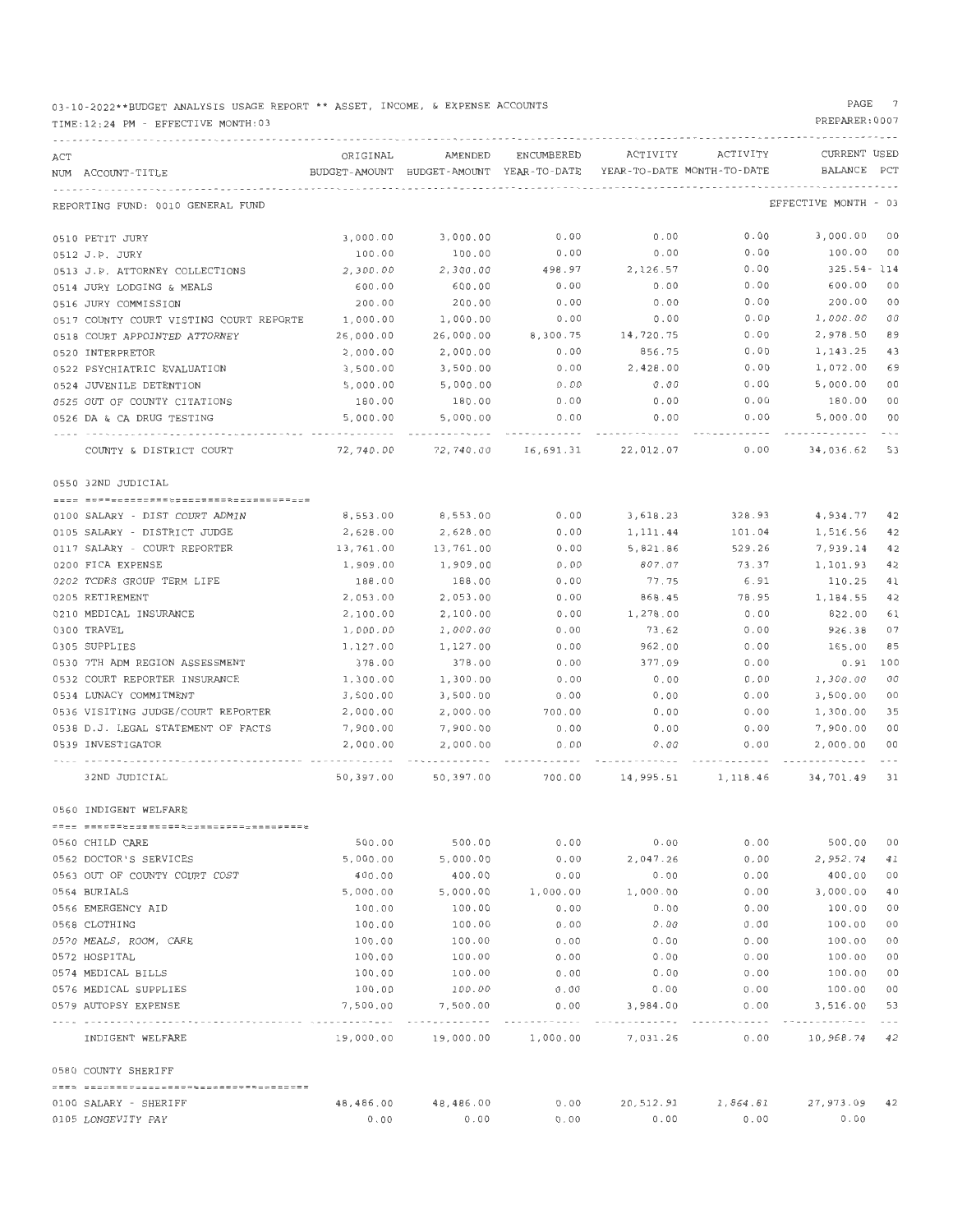### 03-10-2022\*\*BUDGET ANALYSIS USAGE REPORT\*\* ASSET, INCOME, & EXPENSE ACCOUNTS

#### TIME:12:24 PM - EFFECTIVE MONTH:03

0315 BONDS FOR EMPLOYEES

#### PAGE 8

PREPARER:0007

0.00 0.00 500.00 00

| ACT |                                         | ORIGINAL   | AMENDED                                  | ENCUMBERED | ACTIVITY   | ACTIVITY                   | CURRENT USED         |    |
|-----|-----------------------------------------|------------|------------------------------------------|------------|------------|----------------------------|----------------------|----|
|     | NUM ACCOUNT-TITLE                       |            | BUDGET-AMOUNT BUDGET-AMOUNT YEAR-TO-DATE |            |            | YEAR-TO-DATE MONTH-TO-DATE | BALANCE PCT          |    |
|     |                                         |            |                                          |            |            |                            |                      |    |
|     | REPORTING FUND: 0010 GENERAL FUND       |            |                                          |            |            |                            | EFFECTIVE MONTH - 03 |    |
|     | 0108 SALARY - CHIEF DEPUTY              | 45,950.00  | 45,950.00                                | 0.00       | 19,358.10  | 1,767.30                   | 26,591.90            | 42 |
|     | 0109 SALARY - PATROL SERGEANT           | 44,460.00  | 44,460.00                                | 0.00       | 10,213.18  | 1,708.82                   | 34,246.82            | 23 |
|     | 0110 SALARY - FULL TIME DEPUTIES        | 128,260.00 | 128,260.00                               | 0.00       | 44, 272.36 | 3,288.64                   | 83,987.64            | 35 |
|     | 0111 SALARY - DEPUTIES TXDOT STEP PROG  | 0.00       | 0.00                                     | 0.00       | 1,044.47   | 0.00                       | 1,044.47-            |    |
|     | 0115 PHONE ALLOWANCE                    | 1,670.00   | 1,670.00                                 | 0.00       | 608.96     | 55.36                      | 1,061.04             | 36 |
|     | 0120 SALARY - PART TIME DEPUTIES        | 5.000.00   | 5,000.00                                 | 0.00       | 1,242.80   | 267.68                     | 3,757.20             | 25 |
|     | 0145 SALARY - OVERTIME CHIEF DEPUTY     | 3,210.00   | 3,210.00                                 | 0.00       | 986.57     | 92.49                      | 2, 223, 43           | 31 |
|     | 0146 SALARY - OVERTIME DEPUTIES FT      | 8,950.00   | 8,950.00                                 | 0.00       | 4,610.31   | 322.65                     | 4,339.69             | 52 |
|     | 0147 SALARY - OVERTIME PATROL SERGEANT  | 3,110.00   | 3,110.00                                 | 0.00       | 566.39     | 89.43                      | 2,543.61             | 18 |
|     | 0160 SALARY - HOLIDAYS CHIEF DEPUTY     | 2,590.00   | 2,590.00                                 | 0.00       | 1,685.10   | 184.95                     | 904.90               | 65 |
|     | 0161 SALARY - HOLIDAYS DEPUTIES FT      | 9,640.00   | 9,640.00                                 | 0.00       | 4,531.44   | 401.52                     | 5,108.56             | 47 |
|     | 0162 SALARY - HOLIDAYS PATROL SERGEANT  | 3,340.00   | 3,340.00                                 | 0.00       | 1,192.20   | 238.44                     | 2,147.80             | 36 |
|     | 0200 FICA EXPENSE                       | 22,930.00  | 22,930.00                                | 0.00       | 8,301.47   | 768.91                     | 14,628.53            | 36 |
|     | 0202 TCDRS GROUP TERM LIFE              | 2,250.00   | 2,250.00                                 | 0.00       | 815.90     | 74.03                      | 1,434.10             | 36 |
|     | 0205 RETIREMENT                         | 24,670.00  | 24,670.00                                | 0.00       | 9,120.86   | 846.21                     | 15,549.14            | 37 |
|     | 0210 MEDICAL INSURANCE                  | 62,810.00  | 62,810.00                                | 0.00       | 21, 214.06 | 2,164.70                   | 41,595.94            | 34 |
|     | 0300 TRAVEL                             | 2,500.00   | 2,500.00                                 | 25.20      | 1,571.36   | 0.00                       | 903.44               | 64 |
|     | 0305 SUPPLIES & EQUIPMENT               | 2,000.00   | 17,000.00                                | 5,130.34   | 4,146.56   | 0.00                       | 7,723.10             | 55 |
|     | 0310 COMMUNICATIONS                     | 1,200.00   | 1,200.00                                 | 0.00       | 265.33     | 41.78                      | 934.67               | 22 |
|     | 0315 BONDS & NOTARY                     | 200.00     | 200.00                                   | 0.00       | 0.00       | 0.00                       | 200.00               | 00 |
|     | 0336 LAST YEARS BILLS 2021              | 0.00       | 0.00                                     | 734.86     | 712.75     | 0.00                       | $1,447.61-$          |    |
|     | 0608 VEHICLE EXPENSE                    | 10,000.00  | 10,000.00                                | 0.00       | 2,239.44   | 0.00                       | 7,760.56             | 22 |
|     | 0609 NEW VEHICLES                       | 54,881.00  | 54,881.00                                | 28,917.71  | 34,750.57  | 0.00                       | 8,787.28- 116        |    |
|     | 0616 VEHICLE GAS                        | 30,000.00  | 30,000.00                                | 2,002.86   | 15,692.26  | 0.00                       | 12,304.88            | 59 |
|     | 0618 VEHICLE TIRES                      | 0.00       | 0.00                                     | 0.00       | 0.00       | 0.00                       | 0.00                 |    |
|     | COUNTY SHERIFF                          |            | 518,107.00 533,107.00                    | 36,810.97  |            | 209,655.35 14,177.72       | 286,640.68 46        |    |
|     | 0585 FC LAW ENFORCEMENT CENTER          |            |                                          |            |            |                            |                      |    |
|     |                                         |            |                                          |            |            |                            |                      |    |
|     | 0105 LONGEVITY PAY                      | 600.00     | 600.00                                   | 0.00       | 0.00       | 0.00                       | 600.00               | 00 |
|     | 0110 SALARY - JAIL ADMINISTRATOR        | 32,080.00  | 32,080.00                                | 0.00       | 13,153.26  | 1,187.34                   | 18,926.74            | 41 |
|     | 0111 SALARY - LEC COOK                  | 0.00       | 0.00                                     | 0.00       | 8,213.28   | 824.22                     | $8, 213, 28 -$       |    |
|     | 0112 SALARY - JAIL SERGEANT FT          | 31,140.00  | 31,140.00                                | 0.00       | 11,826.30  | 1,197.60                   | 19,313.70            | 38 |
|     | 0113 SALARY - DISPATCH SERGEANT FT      | 31,140.00  | 31,140.00                                | 0.00       | 11,691.57  | 1,167.66                   | 19,448.43            | 38 |
|     | 0115 PHONE ALLOWANCE                    | 340.00     | 340.00                                   | 0.00       | 152.24     | 13.84                      | 187.76               | 45 |
|     | 0142 SALARY - FULL TIME JAILERS         | 270,700.00 | 270,700.00                               | 0.00       | 101,516.44 | 10,367.82                  | 169,183.56           | 38 |
|     | 0144 SALARY - PART TIME JAILERS         | 15,551.00  | 15,551.00                                | 0.00       | 0.00       | 0.00                       | 15,551.00            | 00 |
|     | 0145 SALARY - OVERTIME JAIL ADMIN       | 4,820.00   | 4,820.00                                 | 0.00       | 1,364.67   | 0.00                       | 3,455.33             | 28 |
|     | 0146 SALARY - OVER TIME JAILER/DISPATCH | 40,610.00  | 40,610.00                                | 0.00       | 17,498.42  | 1,019.44                   | 23, 111.58           | 43 |
|     | 0148 SALARY - OVERTIME JAIL SERGEANT    | 4,680.00   | 4,680.00                                 | $0.00$     | 2,391.53   | 291.92                     | 2,288.47             | 51 |
|     | 0149 SALARY - OVERTIME DISPATCH SERGEAN | 4,680.00   | 4,680.00                                 | 0.00       | 2,313.17   | 202.10                     | 2,366.83             | 49 |
|     | 0160 SALARY - HOLIDAY PAY JAIL ADMIN    | 1,950.00   | 1,950.00                                 | 0.00       | 1,295.28   | 138.78                     | 654.72               | 66 |
|     | 0161 SALARY - HOLIDAY PAY FT JAILERS    | 21,870.00  | 21,870.00                                | 0.00       | 12,319.92  | 1,561.68                   | 9,550.08             | 56 |
|     | 0162 SALARY - HOLIDAY PAY JAIL SERGEANT | 2,520.00   | 2,520.00                                 | 0.00       | 1,616.76   | 179.64                     | 903.24               | 64 |
|     | 0163 SALARY - HOLIDAY PAY DISPATCH SERG | 2,520.00   | 2,520.00                                 | 0.00       | 1,631.73   | 194.61                     | 888.27               | 65 |
|     | 0200 FICA EXPENSE                       | 34,400.00  | 34,400.00                                | 0.00       | 13,874.59  | 1,365.98                   | 20,525.41            | 40 |
|     | 0202 TCDRS GROUP TERM LIFE              | 3,380.00   | 3,380.00                                 | 0.00       | 1,375.37   | 132.09                     | 2,004.63             | 41 |
|     | 0205 RETIREMENT                         | 37,010.00  | 37,010.00                                | 0.00       | 15,388.98  | 1,509.94                   | 21,621.02            | 42 |
|     | 0210 MEDICAL INSURANCE                  | 125,610.00 | 125,610.00                               | 0.00       | 36,928.30  | 3,476.36                   | 88,681.70            | 29 |
|     | 0300 TRAVEL                             | 3,000.00   | 3,000.00                                 | 0.00       | 479.51     | 0.00                       | 2,520.49             | 16 |
|     | 0305 SUPPLIES                           | 5,500.00   | 5,500.00                                 | 1,218.70   | 3,444.23   | 17.11                      | 837.07               | 85 |
|     | 0310 COMMUNICATIONS                     | 16,000.00  | 16,000.00                                | 0.00       | 2,840.04   | 0.00                       | 13,159.96            | 18 |
|     | 0313 INSPECTIONS & MAINTENCE            | 1,500.00   | 1,500.00                                 | 0.00       | 944.04     | 0.00                       | 555.96               | 63 |

500 . 00 500 . 00 0.00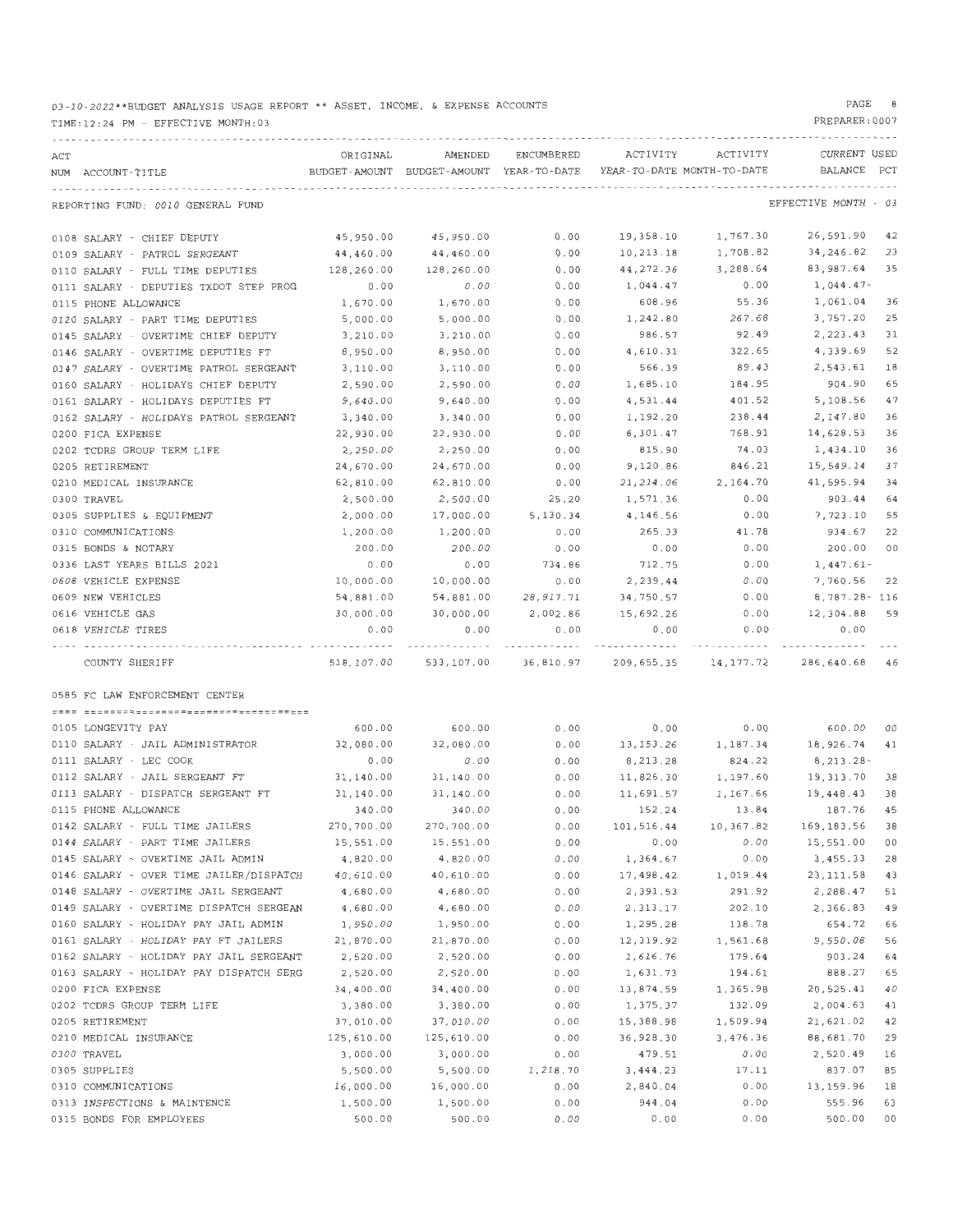03-10-2022 \*\*BUDGET ANALYSIS USAGE REPORT\*\* ASSET, INCOME, & EXPENSE ACCOUNTS

#### TIME :12:24 PM - EFFECTIVE MONTH: 03

### PAGE 9

| ACT | NUM ACCOUNT-TITLE                      | ORIGINAL   | AMENDED<br>BUDGET-AMOUNT BUDGET-AMOUNT YEAR-TO-DATE YEAR-TO-DATE MONTH-TO-DATE | ENCUMBERED | ACTIVITY     | ACTIVITY                      | <b>CURRENT USED</b><br>BALANCE PCT |    |
|-----|----------------------------------------|------------|--------------------------------------------------------------------------------|------------|--------------|-------------------------------|------------------------------------|----|
|     | REPORTING FUND: 0010 GENERAL FUND      |            |                                                                                |            |              |                               | EFFECTIVE MONTH - 03               |    |
|     | 0320 COMPUTER SOFTWARE & MAINTENCE     | 2,000.00   | 2,000.00                                                                       | 0.00       | 7,500.00     | 0.00                          | 5,500.00-375                       |    |
|     | 0325 CERT TRAINING FOR JAIL STAFF      | 2,000.00   | 2,000.00                                                                       | $165.00 -$ | 794.60       | 0.00                          | 1,370.40 31                        |    |
|     | 0336 LAST YEARS BILLS 2021             | 0.00       | 0.00                                                                           | 126.09     | 17,310.67    | 0.00                          | 17,436.76-                         |    |
|     | 0380 UTILITIES FOR LAW CENTER          | 27,000.00  | 27,000.00                                                                      | $0.00$     | 15,937.58    | 670.60                        | 11,062.42 59                       |    |
|     | 0385 LAW CENTER REPAIRS                | 5,000.00   | 5,000.00                                                                       | 1,812.53   | 2,810.68     | 0.00                          | 376.79 92                          |    |
|     | 0475 COPY EXPENSE FOR LAW CENTER       | 3,600.00   | 3,600.00                                                                       | 0.00       | 0.00         | 0.00                          | 3,600.00                           | 00 |
|     | 0604 NEW HIRE PSYCHIATRIC TESTING      | 4,200.00   | 4,200.00                                                                       | 379,10     | 1,105.10     | 0.00                          | 2,715.80                           | 35 |
|     | 0605 OUT OF COUNTY HOUSING             | 10,000.00  | 10,000.00                                                                      | 0.00       | 1,240.00     | 0.00                          | 8,760.00                           | 12 |
|     | 0612 INMATE EXPENSE                    | 25,000.00  | 25,000.00                                                                      | 6,137.46   | 8,150.69     | 0.00                          | 10,711.85                          | 57 |
|     | 0614 INMATE MEDICAL                    | 15,000.00  | 15,000.00                                                                      | 460.24     | 2,451.54     | 0.00                          | 12,088.22                          | 19 |
|     | 0625 LAW CENTER BUILDING INSURANCE     | 20,000.00  | 20,000.00                                                                      | 0.00       | 0.00         | 0.00                          | 20,000.00                          | 00 |
|     |                                        |            |                                                                                |            |              |                               |                                    |    |
|     | FC LAW ENFORCEMENT CENTER              | 805,901.00 | 805,901.00                                                                     |            |              | 9,969.12 319,560.49 25,518.73 | 476, 371.39 41                     |    |
|     | 0590 EXTENSION AGENT                   |            |                                                                                |            |              |                               |                                    |    |
|     |                                        |            |                                                                                |            |              |                               |                                    |    |
|     | 0100 SALARY - CEA-AG                   | 16,224.00  | 16,224.00                                                                      | 0.00       | 6,864.00     | 624.00                        | 9,360.00                           | 42 |
|     | 0109 SALARY - TRAVEL EXPENSE           | 6,000.00   | 6,000.00                                                                       | 0.00       | 2,538.47     | 230.77                        | 3,461.53                           | 42 |
|     | 0110 SALARY - ADMINISTRATIVE ASSISTANT | 10,000.00  | 10,000.00                                                                      | 0.00       | 3, 295, 00   | 355.00                        | 6,705.00                           | 33 |
|     | 0200 FICA EXPENSE                      | 2,470.00   | 2,470.00                                                                       | 0.00       | 971.37       | 92.55                         | 1,498.63                           | 39 |
|     | 0202 TCDRS GROUP TERM LIFE             | 250.00     | 250.00                                                                         | 0.00       | 24.28        | 2.56                          | 225.72                             | 10 |
|     | 0205 RETIREMENT                        | 2,660.00   | 2,660.00                                                                       | 0.00       | 271.18       | 29.22                         | 2,388.82                           | 10 |
|     | 0305 SUPPLIES                          | 2,750.00   | 2,750.00                                                                       | 0.00       | 202.19       | 0.00                          | 2,547.81                           | 07 |
|     | 0642 STOCK SHOW EXPENSE                | 6,000.00   | 6,000.00                                                                       | 0.00       | 2,367.88     | 0.00                          | 3,632.12                           | 39 |
|     | EXTENSION AGENT                        |            | 46, 354, 00 46, 354, 00                                                        | 0.00       |              | 16,534.37 1,334.10            | 29,819,63 36                       |    |
|     | 0600 APPRAISAL DISTRICT                |            |                                                                                |            |              |                               |                                    |    |
|     |                                        |            |                                                                                |            |              |                               |                                    |    |
|     | 0644 APPRAISAL DISTRICT FEES           |            | 181,000.00  181,000.00  36,066.62  36,066.62                                   |            |              |                               | 0.00 108,866.76 40                 |    |
|     | 0645 APPRAISAL DISTRICT TAX REFUND     | 0.00       | 0.00                                                                           | 0.00<br>.  | 0.00         | 0.00                          | 0.00                               |    |
|     | APPRAISAL DISTRICT                     | 181,000.00 | 181,000.00                                                                     | 36,066.62  | 36,066.62    | 0.00                          | 108,866.76 40                      |    |
|     | 0610 COUNTY COURT AT LAW               |            |                                                                                |            |              |                               |                                    |    |
|     |                                        |            |                                                                                |            |              |                               |                                    |    |
|     | 0654 COUNTY COURT AT LAW JUDGE EXPENSE | 11,000.00  | 11,000.00                                                                      | 0.00       | 0.00         |                               | 0.00 11,000.00 00                  |    |
|     | COUNTY COURT AT LAW                    |            | 11,000.00 11,000.00                                                            | 0.00       | 0.00         | 0.00                          | 11,000.00 00                       |    |
|     | GENERAL FUND                           |            |                                                                                |            |              |                               |                                    |    |
|     | INCOME TOTALS                          |            | 3, 391, 509.00 3, 391, 509.00                                                  |            | 3,832,470.12 | 28,003.80                     | 440,961.12+ 113                    |    |
|     | EXPENSE TOTALS                         |            | 3,170,928.00 3,187,928.00 119,866.74 1,128,722.86                              |            |              |                               | 78,544.02 1,939,338.40 39          |    |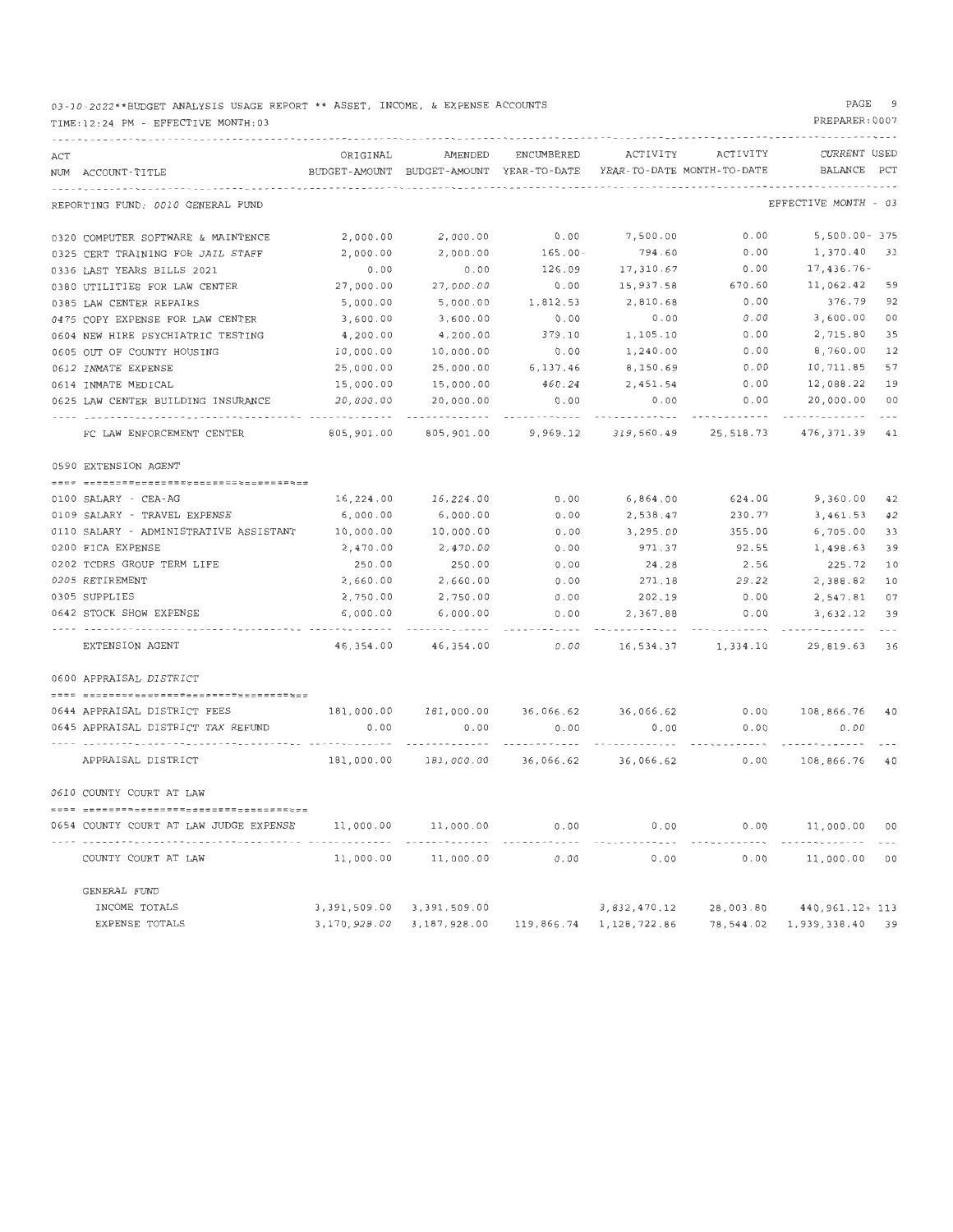|     | 03-10-2022**BUDGET ANALYSIS USAGE REPORT ** ASSET, INCOME, & EXPENSE ACCOUNTS<br>TIME:12:24 PM - EFFECTIVE MONTH:03 |                        |                        |                    |                                                                                 |                                    | PREPARER: 0007         | PAGE 10  |
|-----|---------------------------------------------------------------------------------------------------------------------|------------------------|------------------------|--------------------|---------------------------------------------------------------------------------|------------------------------------|------------------------|----------|
| ACT | NUM ACCOUNT-TITLE                                                                                                   | ORIGINAL               |                        | AMENDED ENCUMBERED | BUDGET-AMOUNT BUDGET-AMOUNT YEAR-TO-DATE YEAR-TO-DATE MONTH-TO-DATE BALANCE PCT | ACTIVITY ACTIVITY                  | CURRENT USED           |          |
|     | REPORTING FUND: 0011 ROAD & BRIDGE PRECINCT 1                                                                       |                        |                        |                    |                                                                                 | ---------------------------------- | EFFECTIVE MONTH - 03   |          |
|     | 0100 CASH ACCOUNTS                                                                                                  |                        |                        |                    |                                                                                 |                                    |                        |          |
|     |                                                                                                                     |                        |                        |                    |                                                                                 |                                    |                        |          |
|     | 0100 CFC: ROAD & BRIDGE PRECINCT 1                                                                                  |                        |                        |                    | 62,830.63-                                                                      | 2, 113. 24 - 71, 672. 62           |                        |          |
|     | 0185 DUE FROM 1&S FUND                                                                                              |                        |                        |                    | 0.00                                                                            | 0.00                               | 0.00                   |          |
|     | 0197 DUE FROM GENERAL FUND                                                                                          |                        |                        |                    | 0.00                                                                            | 0.00                               | 0.00                   |          |
|     | 0280 DELINQUENT TAXES RECEIVABLE                                                                                    |                        |                        |                    | 0.00<br>0.00                                                                    | 0.00<br>0.00                       | 3,115.91<br>679.80-    |          |
|     | 0285 ALLOWANCE-UNCOLLECTABLE TAXES<br>0290 DUE FROM APPRAISAL DISTRICT                                              |                        |                        |                    | 0.00                                                                            | 0.00                               | 0.00                   |          |
|     | ---- -----------------------                                                                                        |                        |                        |                    |                                                                                 | . <b>.</b>                         |                        |          |
|     | CASH ACCOUNTS                                                                                                       |                        |                        |                    |                                                                                 | $62,830.63 - 2,113.24 - 74,108.73$ |                        |          |
|     | 0311 REVENUE ACCOUNTS                                                                                               |                        |                        |                    |                                                                                 |                                    |                        |          |
|     |                                                                                                                     |                        |                        |                    |                                                                                 |                                    |                        |          |
|     | 0100 ADVALOREM TAXES                                                                                                |                        | 170,000.00 170,000.00  |                    | 0.00                                                                            |                                    | 0.00 170,000.00 00     |          |
|     | 0105 ROAD & BRIDGE                                                                                                  | 26,786.00              | 26,786.00              |                    | 25,498.44<br>21,647.98                                                          | 162.19<br>2,607.97                 | 1,287.56<br>26,352.02  | 95       |
|     | 0110 MOTOR VEHICLE REGISTRATION<br>0120 GROSS WEIGHT AND AXLE FEES                                                  | 48,000.00<br>14,000.00 | 48,000.00<br>14,000.00 |                    | 6,990.41                                                                        | 0.00                               | 7,009.59               | 45<br>50 |
|     | 0125 I&S REVENUE FOR COMM DEB                                                                                       | 19,343.00              | 19,343.00              |                    | 0.00                                                                            | 0.00                               | 19,343.00              | 00       |
|     | 0130 LONG TERM FINANCING INCOME                                                                                     | 0.00                   | 0.00                   |                    | 0.00                                                                            | 0.00                               | 0.00                   |          |
|     | 0140 BRIDGE REPAIR INSURANCE                                                                                        | 0.00                   | 0.00                   |                    | 0.00                                                                            | 0.00                               | 0.00                   |          |
|     | 0145 RESERVE FEMA FUNDS                                                                                             | 0.00                   | 0.00                   |                    | 0.00                                                                            | 0.00                               | 0.00                   |          |
|     | 0150 OTHER INCOME                                                                                                   | 0.00                   | 0.00                   |                    | 0.00                                                                            | 0.00                               | 0.00                   |          |
|     | 0155 RESERVE FUNDS                                                                                                  | 26,382.00              | 26,382.00              |                    | 0.00                                                                            | 0.00                               | 26,382.00              | 00       |
|     | 0160 SALE OF FIXED ASSETS                                                                                           | 0.00                   | 0.00                   |                    | 0.00                                                                            | 0.00                               | 0.00                   |          |
|     | 0165 RESERVE CERTZ FUNDS                                                                                            | 0.00                   | 0.00                   |                    | 0.00                                                                            | 0.00                               | 0.00                   |          |
|     | 0170 INSURANCE PROCEEDS                                                                                             | 0.00                   | 0.00                   |                    | 0.00                                                                            | 0.00                               | 0.00                   |          |
|     | 0180 INTEREST EARNED                                                                                                | 0.00                   | 0.00                   |                    | 0.00                                                                            | 0.00                               | 0.00                   |          |
|     | 0185 PIPELINE INCOME                                                                                                | 0.00                   | 0.00                   |                    | 4,300.00<br>.                                                                   | 0.00<br>.                          | $4,300.00+$<br><b></b> |          |
|     | REVENUE ACCOUNTS                                                                                                    |                        |                        |                    |                                                                                 |                                    |                        |          |
|     | 0611 EXPENSE ACCOUNTS                                                                                               |                        |                        |                    |                                                                                 |                                    |                        |          |
|     |                                                                                                                     |                        |                        |                    |                                                                                 |                                    |                        |          |
|     | 0100 SALARY - COMMISSIONER PCT 1                                                                                    | 37,415.00 37,415.00    |                        |                    | $0.00$ 15,835.82 1,439.62 21,579.18 42                                          |                                    |                        |          |
|     | 0105 LONGEVITY PAY                                                                                                  | 4,050.00               | 4,050.00               | 0.00               | 0.00                                                                            | 0.00                               | 4,050.00               | 00       |
|     | 0110 SALARY - ROAD FOREMAN                                                                                          | 37,220.00              | 37,220.00              | 0.00               | 15,260.84                                                                       | 1,448.04                           | 21,959.16              | 41       |
|     | 0112 SALARY - ROAD HAND<br>0115 PHONE ALLOWANCE                                                                     | 31,230.00<br>720.00    | 31,230.00<br>720.00    | $0.00$             | 13,208.80                                                                       | 1,200.80                           | 18,021.20              | 42       |
|     | 0120 SALARY - OVERTIME & PART TIME                                                                                  | 22,620.00              | 22,620.00              | 0.00               | 318.32                                                                          | 27.68                              | 401.68<br>19,738.82    | 44       |
|     | 0200 FICA EXPENSE                                                                                                   | 10,200.00              | 10,200.00              | 0.00<br>0.00       | 2,881.18<br>3,619.66                                                            | 675.36<br>365.10                   | 6,580.34               | 13<br>35 |
|     | 0202 TCDRS GROUP TERM LIFE                                                                                          | 1,000.00               | 1,000.00               | 0.00               | 349.49                                                                          | 34.51                              | 650.51                 | 35       |
|     | 0205 RETIREMENT                                                                                                     | 10,970.00              | 10,970.00              | 0.00               | 3,909.60                                                                        | 394.34                             | 7,060.40               | 36       |
|     | 0210 MEDICAL INSURANCE                                                                                              | 31,410.00              | 31,410.00              | 0.00               | 12, 122.32                                                                      | 865.88                             | 19,287.68              | 39       |
|     | 0300 TRAVEL & SCHOOL                                                                                                | 2,500.00               | 2,500.00               | 0.00               | 110.00                                                                          | 0.00                               | 2,390.00               | 04       |
|     | 0305 SUPPLIES                                                                                                       | 8,600.00               | 8,600.00               | 1,029.90           | 149.21                                                                          | 0.00                               | 7,420.89               | 14       |
|     | 0310 COMMUNICATIONS                                                                                                 | 500.00                 | 500.00                 | 0.00               | 189.95                                                                          | 0.00                               | 310.05                 | 38       |
|     | 0315 BONDS                                                                                                          | 200.00                 | 200.00                 | 0.00               | 0.00                                                                            | 0.00                               | 200.00                 | 00       |
|     | 0320 REPAIRS & MAINTENANCE                                                                                          | 30,000.00              | 30,000.00              | 5,524.78           | 13,047.74                                                                       | $0.00$                             | 11,427.48              | 62       |
|     | 0336 LAST YEARS BILLS 2021                                                                                          | 0.00                   | 0.00                   | 0.00               | 6,511.99                                                                        | 0.00                               | 6,511.99-              |          |
|     | 0380 UTILITIES                                                                                                      | 2,100.00               | 2,100.00               | 0.00               | 655.70                                                                          | 43.20                              | 1,444.30               | 31       |
|     | 0620 CAPITAL OUTLAY UNIT COST                                                                                       | 0.00                   | 0.00                   | 0.00               | 0.00                                                                            | 0.00                               | 0.00                   |          |
|     | 0622 DEBT SERVICE - EQUIPMENT PRINCIPAL                                                                             | 16,590.00              | 18,386.35              | 0.00               | 18,386.35                                                                       | 0.00                               | 0.00 100               |          |
|     | 0624 DEBT SERVICE - EQUIPMENT INTEREST                                                                              | 2,753.00               | 956.65                 | 0.00               | 957.35                                                                          | 0.00                               | $0.70 - 100$           |          |
|     | 0625 NEW EQUIPMENT                                                                                                  | 0.00                   | 0.00                   | 0.00               | 0.00                                                                            | 0.00                               | 0.00                   |          |
|     | 0700 DIESEL, OIL, AND GASOLINE                                                                                      | 25,000.00              | 25,000.00              | 7,609.92           | 9,186.93                                                                        | 0.00                               | 8, 203.15 67           |          |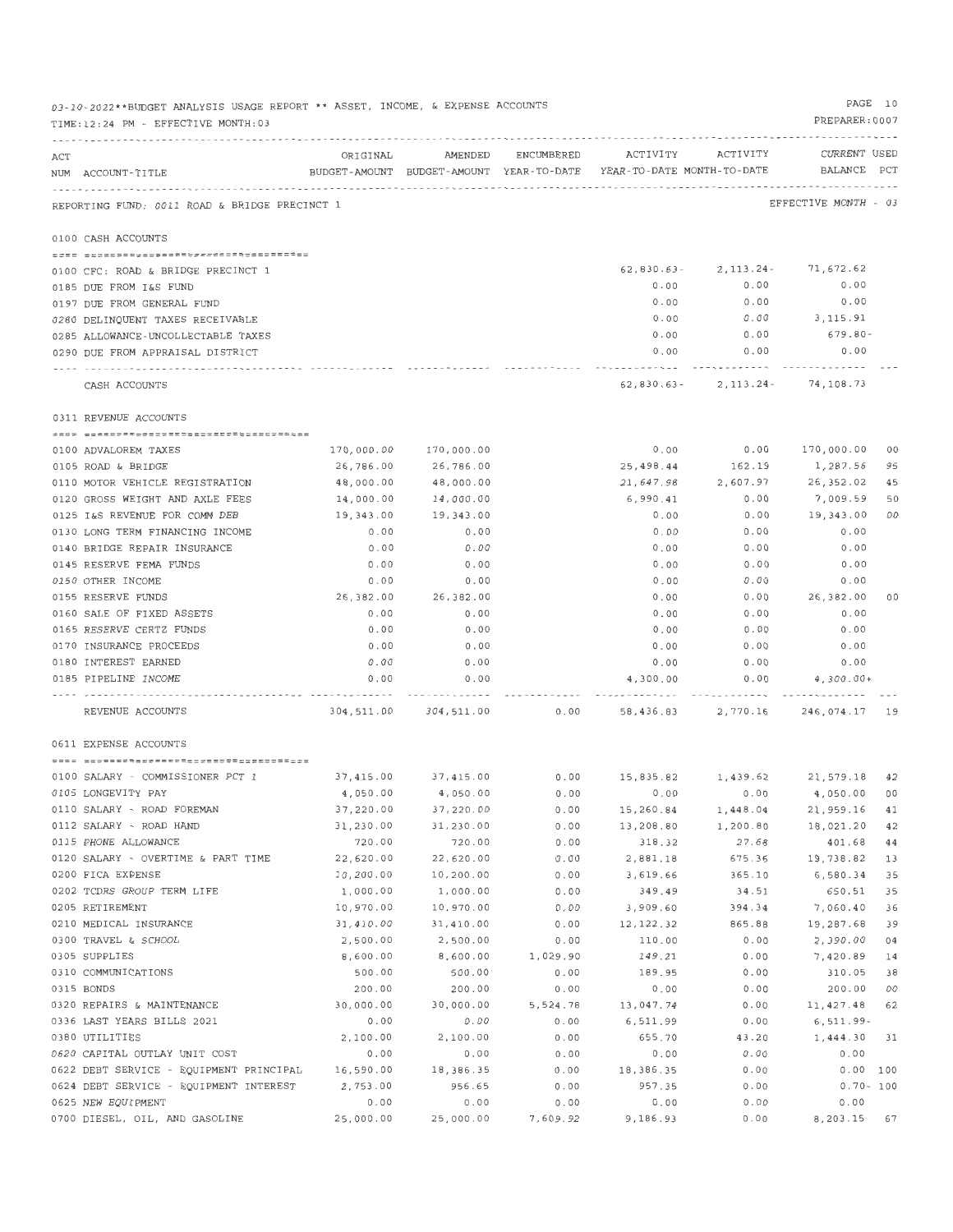| 03-10-2022**BUDGET ANALYSIS USAGE REPORT ** ASSET, INCOME, & EXPENSE ACCOUNTS<br>TIME: 12:24 PM - EFFECTIVE MONTH: 03 |                 |               |              |                            |          | PREPARER: 0007       | PAGE 11 |
|-----------------------------------------------------------------------------------------------------------------------|-----------------|---------------|--------------|----------------------------|----------|----------------------|---------|
| ACT                                                                                                                   | ORIGINAL        | AMENDED       | ENCUMBERED   | ACTIVITY                   | ACTIVITY | CURRENT USED         |         |
| NUM ACCOUNT-TITLE                                                                                                     | BUDGET - AMOUNT | BUDGET-AMOUNT | YEAR-TO-DATE | YEAR-TO-DATE MONTH-TO-DATE |          | BALANCE PCT          |         |
| REPORTING FUND: 0011 ROAD & BRIDGE PRECINCT 1                                                                         |                 |               |              |                            |          | EFFECTIVE MONTH - 03 |         |
| 0705 ROAD MATERIAL & CONSTRUCTION                                                                                     | 13,000.00       | 13,000.00     | 2,890.00     | 1,848.00                   | 0.00     | 8,262.00             | 36      |
| 0725 TIRES & TUBES                                                                                                    | 8,000.00        | 8,000.00      | 4,067.20     | 1,545.00                   | 0.00     | 2,387.80             | 70      |
| EXPENSE ACCOUNTS                                                                                                      | 296,078.00      | 296,078.00    | 21,121.80    | 120,094.25                 | 6,494.53 | 154,861.95 48        |         |
| ROAD & BRIDGE PRECINCT 1                                                                                              |                 |               |              |                            |          |                      |         |
| INCOME TOTALS                                                                                                         | 304,511.00      | 304,511.00    |              | 58,436.83                  | 2,770.16 | 246,074.17           | 19      |
| EXPENSE TOTALS                                                                                                        | 296,078.00      | 296,078.00    | 21,121.80    | 120,094.25                 | 6,494.53 | 154,861,95           | 48      |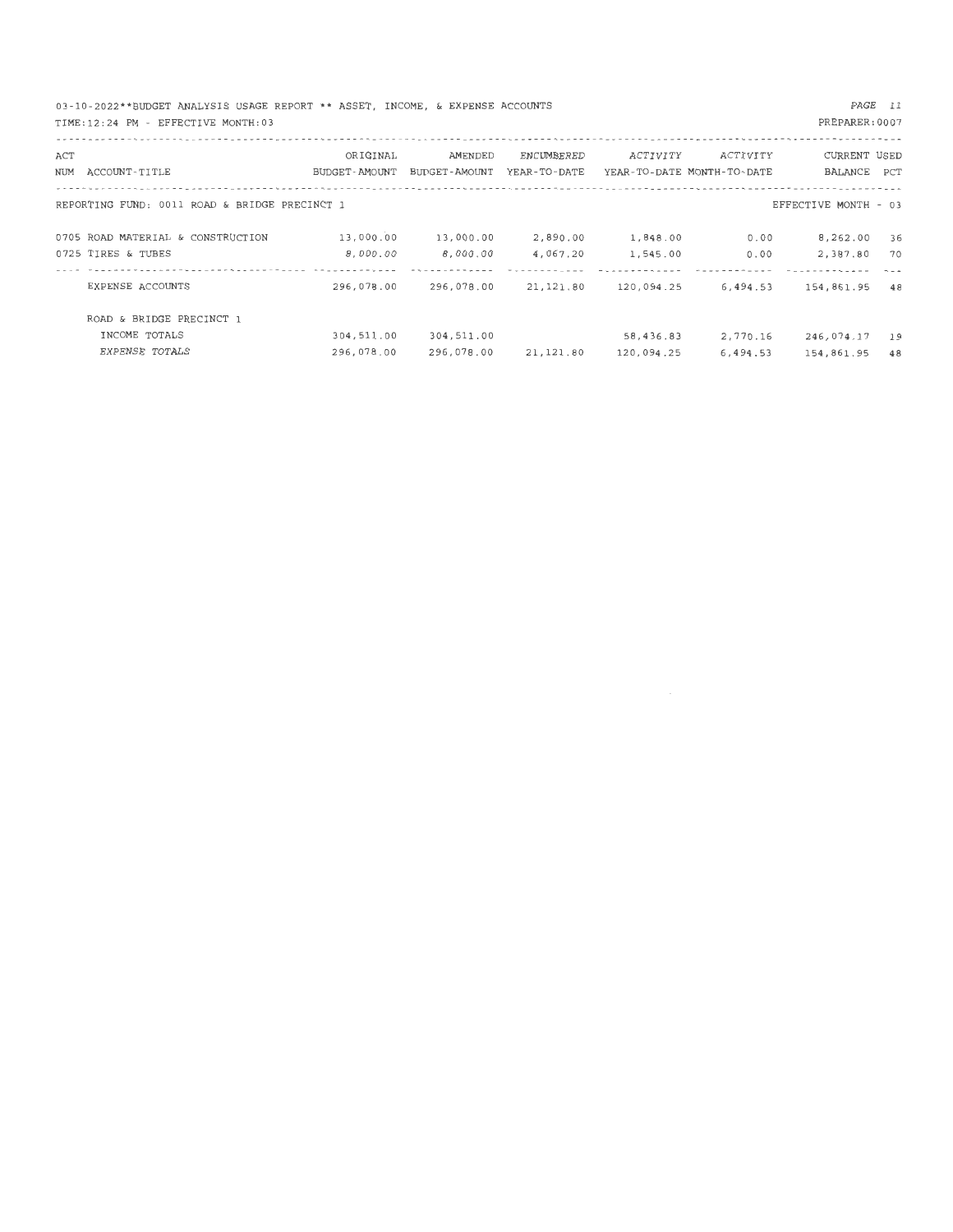|     | 03-10-2022**BUDGET ANALYSIS USAGE REPORT ** ASSET, INCOME, & EXPENSE ACCOUNTS<br>TIME:12:24 PM - EFFECTIVE MONTH:03 |            |                               |                    |                       |                                                                                             | PAGE 12<br>PREPARER: 0007 |    |
|-----|---------------------------------------------------------------------------------------------------------------------|------------|-------------------------------|--------------------|-----------------------|---------------------------------------------------------------------------------------------|---------------------------|----|
| ACT | NUM ACCOUNT-TITLE                                                                                                   | ORIGINAL   |                               | AMENDED ENCUMBERED | ACTIVITY              | ACTIVITY<br>BUDGET-AMOUNT BUDGET-AMOUNT YEAR-TO-DATE YEAR-TO-DATE MONTH-TO-DATE BALANCE PCT | CURRENT USED              |    |
|     | REPORTING FUND: 0012 ROAD & BRIDGE PRECINCT 2                                                                       |            |                               |                    |                       |                                                                                             | EFFECTIVE MONTH - 03      |    |
|     | 0100 CASH ACCOUNTS                                                                                                  |            |                               |                    |                       |                                                                                             |                           |    |
|     |                                                                                                                     |            |                               |                    |                       |                                                                                             |                           |    |
|     | 0100 CFC: ROAD & BRIDGE PRECINCT 2                                                                                  |            |                               |                    | 144,383.28-           | 1,774.52-                                                                                   | 33,318.47                 |    |
|     | 0185 DUE FROM I&S FUND                                                                                              |            |                               |                    | 0.00                  | 0.00                                                                                        | 0.00                      |    |
|     | 0186 DUE FROM GENERAL FUND                                                                                          |            |                               |                    | 0.00                  | 0.00                                                                                        | 0.00                      |    |
|     | 0280 DELINQUENT TAXES RECEIVABLE                                                                                    |            |                               |                    | 0.00                  | 0.00                                                                                        | 3,115.91                  |    |
|     | 0285 ALLOWANCE-UNCOLLECTABLE TAXES                                                                                  |            |                               |                    | 0.00<br>0.00          | 0.00<br>0.00                                                                                | 679.81-<br>0.00           |    |
|     | 0290 DUE FROM APPRAISAL DISTRICT                                                                                    |            |                               |                    |                       | . <u>.</u>                                                                                  |                           |    |
|     | CASH ACCOUNTS                                                                                                       |            |                               |                    |                       | $144, 383.28 - 1, 774.52 - 35, 754.57$                                                      |                           |    |
|     | 0312 REVENUE ACCOUNTS                                                                                               |            |                               |                    |                       |                                                                                             |                           |    |
|     | 0100 ADVALOREM TAXES                                                                                                | 170,000.00 | 170,000.00                    |                    | 0.00                  | 0.00                                                                                        | 170,000.00                | 00 |
|     | 0105 ROAD & BRIDGE                                                                                                  | 26,786.00  | 26,786.00                     |                    | 25,498.43             | 162.19                                                                                      | 1,287.57                  | 95 |
|     | 0110 MOTOR VEHICLE REGISTRATION                                                                                     | 48,000.00  | 48,000.00                     |                    | 21,648.01             | 2,607.97                                                                                    | 26,351.99                 | 45 |
|     | 0120 GROSS WEIGHT AND AXLE FEES                                                                                     | 14,000.00  | 14,000.00                     |                    | 6,990.41              | 0.00                                                                                        | 7,009.59                  | 50 |
|     | 0125 I&S REVENUE FOR COMM DEB                                                                                       | 58,867.00  | 58,867.00                     |                    | 0.00                  | 0.00                                                                                        | 58,867.00                 | 00 |
|     | 0130 LONG TERM FINANCING INCOME                                                                                     | 0.00       | 0.00                          |                    | 0.00                  | 0.00                                                                                        | 0.00                      |    |
|     | 0140 BRIDGE REPAIR INSURANCE                                                                                        | 0.00       | 0.00                          |                    | 0.00                  | 0.00                                                                                        | 0.00                      |    |
|     | 0145 RESERVE FEMA FUNDS                                                                                             | 24,710.66  | 24,710.66                     |                    | 0.00                  | 0.00                                                                                        | 24,710.66                 | 00 |
|     | 0150 OTHER INCOME                                                                                                   | 0.00       | 0.00                          |                    | 0.00                  | 0.00                                                                                        | 0.00                      |    |
|     | 0155 RESERVE FUNDS                                                                                                  | 26,382.00  | 26,382.00                     |                    | 0.00                  | 0.00                                                                                        | 26,382.00                 | 00 |
|     | 0160 SALE OF FIXED ASSETS                                                                                           | 0.00       | 0.00                          |                    | 0.00                  | 0.00                                                                                        | 0.00                      |    |
|     | 0165 RESERVE CERTZ FUNDS                                                                                            | 0.00       | 0.00                          |                    | 0.00                  | 0.00                                                                                        | 0.00                      |    |
|     | 0170 INSURANCE PROCEEDS                                                                                             | 0.00       | 0.00                          |                    | 0.00                  | 0.00                                                                                        | 0.00                      |    |
|     | 0180 INTEREST EARNED                                                                                                | 0.00       | 0.00                          |                    | 0.00                  | 0.00                                                                                        | 0.00                      |    |
|     | 0185 PIPELINE INCOME<br>.                                                                                           |            |                               |                    | 0.00                  | 0.00                                                                                        | 0.00                      |    |
|     | REVENUE ACCOUNTS                                                                                                    |            |                               |                    |                       | 54, 136.85 2, 770.16 314, 608.81 - 15                                                       |                           |    |
|     | 0612 EXPENSE ACCOUNTS                                                                                               |            |                               |                    |                       |                                                                                             |                           |    |
|     |                                                                                                                     |            |                               |                    |                       | $0.00$ 15,835.82 1,439.62 21,579.18 42                                                      |                           |    |
|     | 0100 SALARY - COMMISSIONER PCT 2<br>0105 LONGEVITY PAY                                                              | 0.00       | 37, 415.00 37, 415.00<br>0.00 | 0.00               | 0.00                  | 0.00                                                                                        | 0.00                      |    |
|     | 0110 SALARY - ROAD FOREMAN                                                                                          | 37,220.00  | 37,220.00                     | 0.00               | 13,007.40             | 1,431.35                                                                                    | 24, 212.60                | 35 |
|     | 0112 SALARY - ROAD HAND                                                                                             | 31,230.00  | 31,230.00                     | 0.00               | 8,075.38              | 1,200.80                                                                                    | 23, 154.62                | 26 |
|     | 0115 PHONE ALLOWANCE                                                                                                | 720.00     | 720.00                        | 0.00               | 276.80                | 27.68                                                                                       | 443.20                    | 38 |
|     | 0120 SALARY - OVERTIME & PART TIME                                                                                  | 22,620.00  | 22,620.00                     | 0.00               | 8,985.00              | 150.00                                                                                      | 13,635.00                 | 40 |
|     | 0200 FICA EXPENSE                                                                                                   | 10,200.00  | 10,200.00                     | 0.00               | 3,532.84              | 325.09                                                                                      | 6,667.16                  | 35 |
|     | 0202 TCDRS GROUP TERM LIFE                                                                                          | 1,000.00   | 1,000.00                      | 0.00               | 340.40                | 30.61                                                                                       | 659.60                    | 34 |
|     | 0205 RETIREMENT                                                                                                     | 10,970.00  | 10,970.00                     | 0.00               | 3,800.71              | 349.73                                                                                      | 7,169.29                  | 35 |
|     | 0210 MEDICAL INSURANCE                                                                                              | 31,410.00  | 31,410.00                     | 0.00               | 10,844.93             | 1,298.82                                                                                    | 20,565.07                 | 35 |
|     | 0212 CHILD SUPPORT                                                                                                  | 0.00       | 0.00                          | 0.00               | 0.00                  | 0.00                                                                                        | 0.00                      |    |
|     | 0300 TRAVEL & SCHOOL                                                                                                | 2,500.00   | 2,500.00                      | 0.00               | 110.00                | 0.00                                                                                        | 2,390.00                  | 04 |
|     | 0305 SUPPLIES                                                                                                       | 8,600.00   | 8,600.00                      | 1,532.04           | 1,719.58              | 0.00                                                                                        | 5,348.38                  | 38 |
|     | 0310 COMMUNICATIONS                                                                                                 | 500.00     | 500.00                        | 0.00               | 189.95                | 0.00                                                                                        | 310.05                    | 38 |
|     | 0315 BONDS                                                                                                          | 200.00     | 200.00                        | 0.00               | 0.00                  | 0.00                                                                                        | 200.00                    | 00 |
|     | 0320 REPAIRS & MAINTENANCE                                                                                          | 30,000.00  | 30,000.00                     | 3,957.97           | 23,809.82             | 0.00                                                                                        | 2, 232.21                 | 93 |
|     | 0336 LAST YEARS BILLS 2021                                                                                          | 0.00       | 0.00                          | 201.85             | 530.89                | 0.00                                                                                        | $732.74 -$                |    |
|     | 0380 UTILITIES                                                                                                      | 2,550.00   | 2,550.00                      | 0.00               | 1,206.86              | 267.59                                                                                      | 1,343.14                  | 47 |
|     | 0620 CAPITAL OUTLAY UNIT COST                                                                                       | 0.00       | 0.00                          | 0.00               | 0.00                  | 0.00                                                                                        | 0.00                      |    |
|     | 0622 DEBT SERVICE - EQUIPMENT PRINICPAL 54,672.00                                                                   |            | 54,183.80                     | 0.00<br>0.00       | 53,740.44<br>4,683.20 | 0.00<br>0.00                                                                                | 443.36<br>0.00 100        | 99 |
|     | 0624 DEBT SERVICE - EQUIPMENT INTEREST 4,195.00<br>0625 NEW EQUIPMENT                                               | 0.00       | 4,683.20<br>0.00              | 0.00               | 0.00                  | 0.00                                                                                        | 0.00                      |    |
|     |                                                                                                                     |            |                               |                    |                       |                                                                                             |                           |    |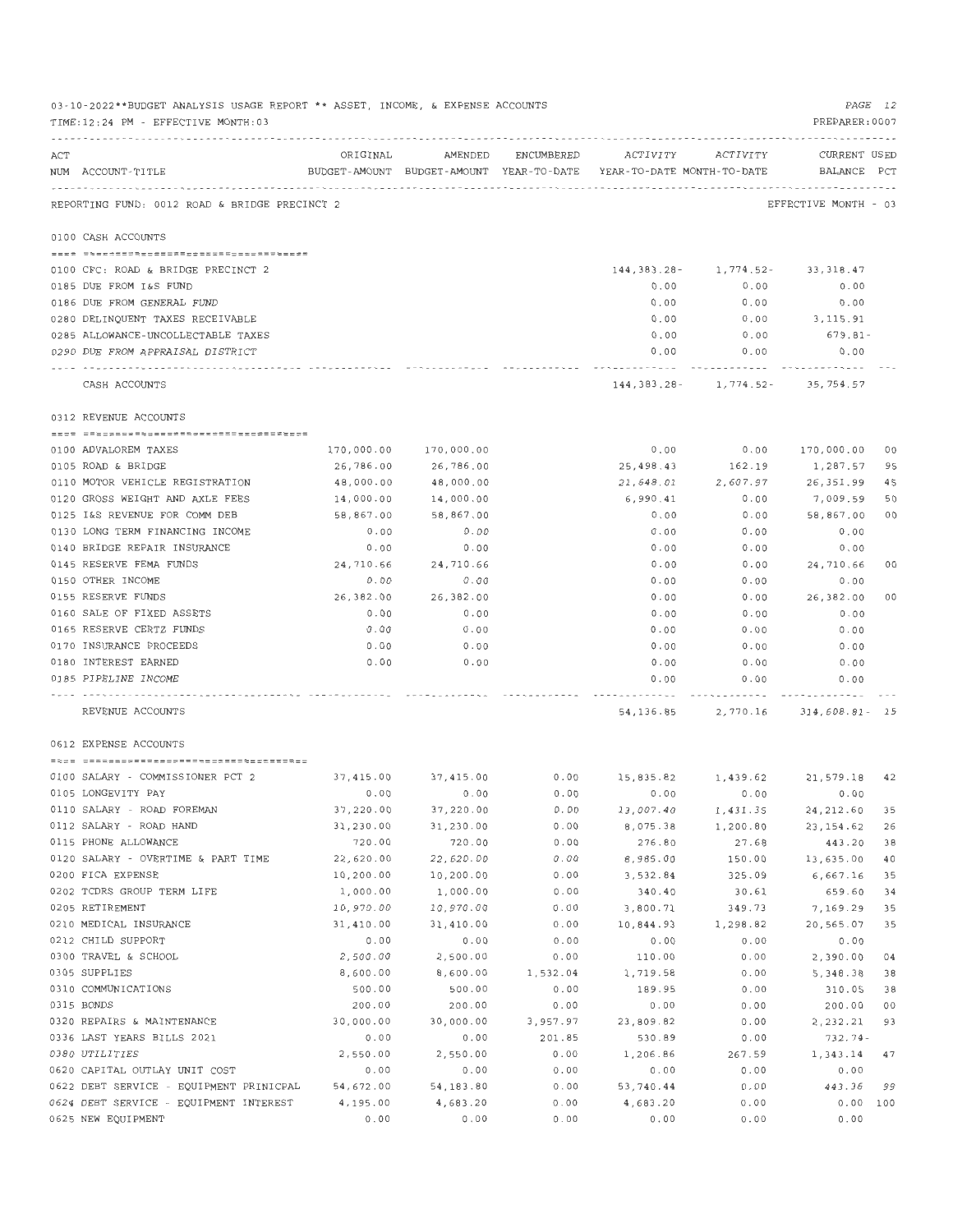03 - 10-2022\*\*BUDGET ANALYSIS USAGE REPORT\*\* ASSET, INCOME, & EXPENSE ACCOUNTS TIME : 12:24 PM - EFFECTIVE MONTH:03

PAGE 13

|     | TIME: 12:24 PM - EFFECTIVE MONTH: 03          |               |               |                                          |            |                            | PREPARER: 0007       |     |
|-----|-----------------------------------------------|---------------|---------------|------------------------------------------|------------|----------------------------|----------------------|-----|
| ACT |                                               | ORIGINAL      | AMENDED       | ENCUMBERED                               | ACTIVITY   | ACTIVITY                   | CURRENT USED         |     |
|     |                                               |               |               |                                          |            |                            |                      |     |
|     | NUM ACCOUNT-TITLE                             | BUDGET-AMOUNT | BUDGET-AMOUNT | YEAR-TO-DATE                             |            | YEAR-TO-DATE MONTH-TO-DATE | BALANCE PCT          |     |
|     | REPORTING FUND: 0012 ROAD & BRIDGE PRECINCT 2 |               |               |                                          |            |                            | EFFECTIVE MONTH - 03 |     |
|     | 0700 DIESEL, OIL, AND GASOLINE                | 25,000.00     | 31,000.00     | 5,632.92                                 | 19,764.64  | 0.00                       | 5,602.44             | 82  |
|     | 0705 ROAD MATERIAL & CONSTRUCTION             | 12,000.00     | 6,000.00      | 0.00                                     | 638.00     | 0.00                       | 5,362.00             | 11  |
|     | 0725 TIRES & TUBES                            | 8,000.00      | 8,000.00      | 1,549.35                                 | 4,055.49   | 0.00                       | 2,395.16             | 70  |
|     | 0740 FEMA RESERVE                             | 24,710.66     | 24,710.66     | 0.00                                     | 24,710.66  | 0.00                       | 0.00                 | 100 |
|     |                                               |               |               |                                          |            |                            |                      |     |
|     | EXPENSE ACCOUNTS                              | 355,712.66    |               | 355, 712.66    12, 874.13    199, 858.81 |            | 6,521.29                   | 142,979.72           | 60  |
|     | ROAD & BRIDGE PRECINCT 2                      |               |               |                                          |            |                            |                      |     |
|     | INCOME TOTALS                                 | 368,745.66    | 368,745.66    |                                          | 54,136.85  | 2,770.16                   | 314,608.81           | 15  |
|     | EXPENSE TOTALS                                | 355,712.66    |               | 355, 712.66 12, 874.13                   | 199,858.81 | 6,521.29                   | 142,979.72           | 60  |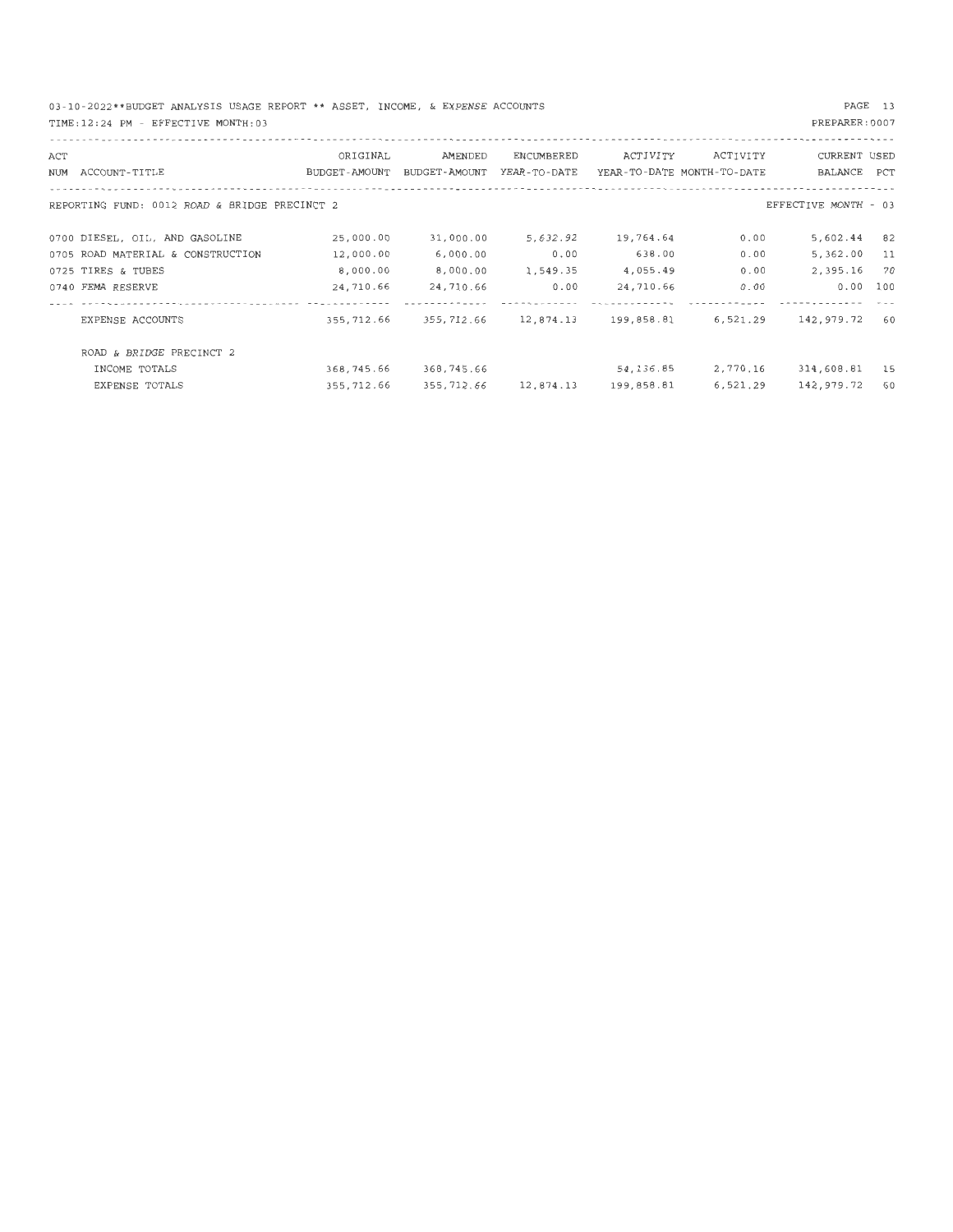|     | 03-10-2022**BUDGET ANALYSIS USAGE REPORT ** ASSET, INCOME, & EXPENSE ACCOUNTS<br>TIME: 12:24 PM - EFFECTIVE MONTH: 03 |                        |                                                                     |              |                              |                                         | PAGE 14<br>PREPARER: 0007 |                |
|-----|-----------------------------------------------------------------------------------------------------------------------|------------------------|---------------------------------------------------------------------|--------------|------------------------------|-----------------------------------------|---------------------------|----------------|
|     |                                                                                                                       |                        | AMENDED                                                             |              | ENCUMBERED ACTIVITY ACTIVITY |                                         | CURRENT USED              |                |
| ACT | NUM ACCOUNT-TITLE                                                                                                     | ORIGINAL               | BUDGET-AMOUNT BUDGET-AMOUNT YEAR-TO-DATE YEAR-TO-DATE MONTH-TO-DATE |              |                              |                                         | BALANCE PCT               |                |
|     | REPORTING FUND: 0013 ROAD & BRIDGE PRECINCT 3                                                                         |                        |                                                                     |              |                              |                                         | EFFECTIVE MONTH - 03      |                |
|     | 0100 CASH ACCOUNTS                                                                                                    |                        |                                                                     |              |                              |                                         |                           |                |
|     |                                                                                                                       |                        |                                                                     |              |                              | $97, 743, 65 - 1, 358, 34 - 88, 167.67$ |                           |                |
|     | 0100 CFC: ROAD & BRIDGE PRECINCT 3                                                                                    |                        |                                                                     |              | 0.00                         | 0.00                                    | 0.00                      |                |
|     | 0185 DUE FROM I&S FUND                                                                                                |                        |                                                                     |              | 0.00                         | 0.00                                    | 0.00                      |                |
|     | 0186 DUE TO GENERAL FUND                                                                                              |                        |                                                                     |              | 0.00                         | 0.00                                    | 3,115.91                  |                |
|     | 0280 DELINQUENT TAXES RECEIVABLE<br>0285 ALLOWANCE-UNCOLLECTABLE TAXES                                                |                        |                                                                     |              | 0.00                         | 0.00                                    | 679.81-                   |                |
|     | 0290 DUE FROM APPRAISAL DISTRICT                                                                                      |                        |                                                                     |              | 0.00                         | 0.00                                    | 0.00                      |                |
|     |                                                                                                                       |                        |                                                                     |              |                              |                                         |                           |                |
|     | CASH ACCOUNTS                                                                                                         |                        |                                                                     |              |                              | 97, 743.65- 1, 358.34- 90, 603.77       |                           |                |
|     | 0313 REVENUE ACCOUNTS                                                                                                 |                        |                                                                     |              |                              |                                         |                           |                |
|     | 0100 ADVALOREM TAXES                                                                                                  | 170,000.00             | 170,000.00                                                          |              | 0.00                         | 0.00                                    | 170,000.00                | 00             |
|     | 0105 ROAD & BRIDGE                                                                                                    | 26,786.00              | 26,786.00                                                           |              | 25,498.43                    | 162.19                                  | 1,287.57                  | 95             |
|     | 0110 MOTOR VEHICLE REGISTRATION                                                                                       | 48,000.00              | 48,000.00                                                           |              | 21,647.99                    | 2,607.97                                | 26,352.01                 | 45             |
|     | 0120 GROSS WEIGHT AND AXLE FEES                                                                                       | 14,000.00              | 14,000.00                                                           |              | 6,990.41                     | 0.00                                    | 7,009.59                  | 50             |
|     | 0125 I&S REVENUE FOR COMM DEB                                                                                         | 54,484.00              | 54,484.00                                                           |              | 0.00                         | 0.00                                    | 54,484.00                 | 0 <sup>0</sup> |
|     | 0130 LONG TERM FINANCING INCOME                                                                                       | 0.00                   | 0.00                                                                |              | 0.00                         | 0.00                                    | 0.00                      |                |
|     | 0140 BRIDGE REPAIR INSURANCE                                                                                          | 0.00                   | 0.00                                                                |              | 0.00                         | 0.00                                    | 0.00                      |                |
|     | 0145 RESERVE FEMA FUNDS                                                                                               | 0.00                   | 0.00                                                                |              | 0.00                         | 0.00                                    | 0.00                      |                |
|     | 0150 OTHER INCOME                                                                                                     | 0.00                   | 0.00                                                                |              | 0.00                         | 0.00                                    | 0.00                      |                |
|     | 0155 RESERVE FUNDS                                                                                                    | 26,382.00              | 26,382.00                                                           |              | 0.00                         | 0.00                                    | 26,382.00                 | 00             |
|     | 0160 SALE OF FIXED ASSETS                                                                                             | 0.00                   | 0.00                                                                |              | 0.00                         | 0.00                                    | 0.00                      |                |
|     | 0165 RESERVE CERTZ FUNDS                                                                                              | 0.00                   | 0.00                                                                |              | 0.00                         | 0.00                                    | 0.00                      |                |
|     | 0170 INSURANCE PROCEEDS                                                                                               | 0.00                   | 0.00                                                                |              | 0.00                         | 0.00                                    | 0.00                      |                |
|     | 0180 INTEREST EARNED                                                                                                  | 0.00                   | 0.00                                                                |              | 0.00                         | 0.00                                    | 0.00                      |                |
|     | 0185 PIPELINE INCOME                                                                                                  | 0.00                   | 0.00                                                                |              | 13,900.00                    | 0.00                                    | 13,900.00+                |                |
|     | .<br>REVENUE ACCOUNTS                                                                                                 |                        | 339,652.00 339,652.00                                               | 0.00         |                              |                                         |                           |                |
|     | 0613 EXPENSE ACCOUNTS                                                                                                 |                        |                                                                     |              |                              |                                         |                           |                |
|     |                                                                                                                       |                        |                                                                     |              |                              |                                         |                           |                |
|     | 0100 SALARY - COMMISSIONER PCT 3                                                                                      | 37,415.00              | 37,415.00                                                           | 0.00         |                              | 15,835.82   1,439.62   21,579.18   42   |                           |                |
|     | 0105 LONGEVITY PAY                                                                                                    | 3,600.00               | 3,600.00                                                            | 0.00         | 0.00                         | 0.00                                    | 3,600.00 00               |                |
|     | 0110 SALARY - ROAD FOREMAN                                                                                            | 37,220.00              | 37,220.00                                                           | 0.00         | 15,744.85                    | 1,431.35                                | 21, 475. 15 42            |                |
|     | 0112 SALARY - ROAD HAND                                                                                               | 31,230.00              | 31,230.00                                                           | 0.00         | 12,727.75                    | 1,200.80                                | 18,502.25 41              |                |
|     | 0115 PHONE ALLOWANCE                                                                                                  | 720.00                 | 720.00                                                              | 0.00         | 304.48                       | 27.68                                   | 415.52 42                 |                |
|     | 0120 SALARY - OVERTIME & PART TIME                                                                                    | 22,620.00              | 22,620.00                                                           | 0.00         | 4,980.80                     | 0.00                                    | 17,639.20                 | 22<br>37       |
|     | 0200 FICA EXPENSE                                                                                                     | 10,200.00              | 10,200.00                                                           | 0.00         | 3,772.99<br>365.84           | 311.51                                  | 6,427.01                  | 37             |
|     | 0202 TCDRS GROUP TERM LIFE                                                                                            | 1,000.00               | 1,000.00                                                            | 0.00         | 4,081.45                     | 29.53<br>337.38                         | 634.16<br>6,888.55        | 37             |
|     | 0205 RETIREMENT<br>0210 MEDICAL INSURANCE                                                                             | 10,970.00<br>31,410.00 | 10,970.00<br>31,410.00                                              | 0.00<br>0.00 | 11,256.44                    | 865.88                                  | 20,153.56                 | 36             |
|     | 0300 TRAVEL & SCHOOL                                                                                                  | 2,500.00               | 2,500.00                                                            | 0.00         | 110.00                       | 0.00                                    | 2,390.00                  | 04             |
|     | 0305 SUPPLIES                                                                                                         | 15,600.00              | 15,600.00                                                           | 847.11       | 5,350.20                     | 0.00                                    | 9,402.69                  | 40             |
|     | 0310 COMMUNICATIONS                                                                                                   | 500.00                 | 500.00                                                              | 0.00         | 189.95                       | 0.00                                    | 310.05                    | 38             |
|     | 0315 BONDS                                                                                                            | 200.00                 | 200.00                                                              | 0.00         | 0.00                         | 0.00                                    | 200.00                    | 00             |
|     | 0320 REPAIRS & MAINTENANCE                                                                                            | 30,000.00              | 30,000.00                                                           | 3,146.28     | 7,545.17                     | 0.00                                    | 19,308.55                 | 36             |
|     | 0336 LAST YEARS BILLS 2021                                                                                            | 0.00                   | 0.00                                                                | 0.00         | 350.34                       | 0.00                                    | $350.34 -$                |                |
|     | 0380 UTILITIES                                                                                                        | 1,500.00               | 1,500.00                                                            | 0.00         | 408.99                       | 32.00                                   | 1,091.01 27               |                |
|     | 0620 CAPITAL OUTLAY UNIT COST                                                                                         | 0.00                   | 0.00                                                                | 0.00         | 0.00                         | 0.00                                    | 0.00                      |                |
|     | 0622 DEBT SERVICE - EQUIPMENT PRINICIPA 48,691.00                                                                     |                        | 48,606.61                                                           | 0.00         | 48, 413.38                   | 0.00                                    | 193.23 100                |                |
|     | 0624 DEBT SERVICE - EQUIPMENT INTEREST 5,800.00                                                                       |                        | 5,884.39                                                            | 0.00         | 5,884.39                     | 0.00                                    | $0.00$ 100                |                |
|     | 0625 NEW EQUIPMENT                                                                                                    | 0.00                   | 0.00                                                                | 0.00         | 0.00                         | 0.00                                    | 0.00                      |                |
|     | 0700 DIESEL, OIL, AND GASOLINE                                                                                        | 25,000.00              | 25,000.00                                                           | 1,347.22     | 8,256.05                     | 0.00                                    | 15,396.73 38              |                |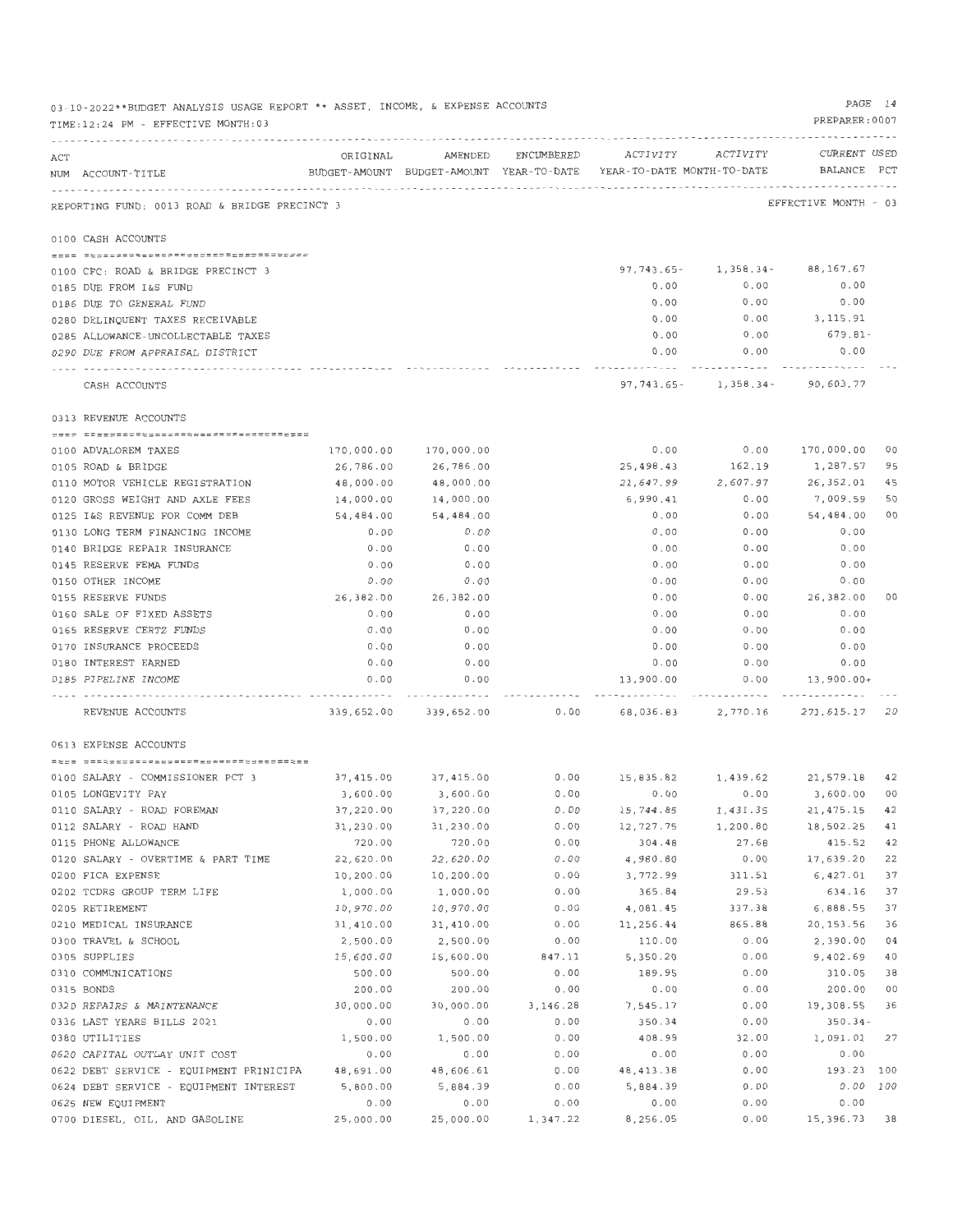03 - 10-2022\*\*BUDGET ANALYSIS USAGE REPORT\*\* ASSET, INCOME, & EXPENSE ACCOUNTS TIME:12:24 PM - EFFECTIVE MONTH:03

### PAGE 15

| ACT<br>NUM | ACCOUNT-TITLE                                           | ORIGINAL<br><b>BUDGET-AMOUNT</b> | AMENDED<br>BUDGET-AMOUNT | ENCUMBERED<br>YEAR-TO-DATE | ACTIVITY              | ACTIVITY<br>YEAR-TO-DATE MONTH-TO-DATE | CURRENT USED<br>BALANCE | PCT      |
|------------|---------------------------------------------------------|----------------------------------|--------------------------|----------------------------|-----------------------|----------------------------------------|-------------------------|----------|
|            | REPORTING FUND: 0013 ROAD & BRIDGE PRECINCT 3           |                                  |                          |                            |                       |                                        | EFFECTIVE MONTH - 03    |          |
|            | 0705 ROAD MATERIAL & CONSTRUCTION<br>0725 TIRES & TUBES | 12,000.00<br>8.000.00            | 12,000.00<br>8.000.00    | 0.00<br>75.00              | 11,710.25<br>7,190.26 | 0.00<br>0.00                           | 289.75<br>734.74        | 98<br>91 |
|            | EXPENSE ACCOUNTS                                        | 336,176.00                       | 336,176.00               | 5,415.61                   | 164,479.40            | 5,675.75                               | 166,280.99              | 51       |
|            | ROAD & BRIDGE PRECINCT 3<br>INCOME TOTALS               | 339,652.00                       | 339,652.00               |                            | 68,036.83             | 2,770.16                               | 271,615.17              | 20       |
|            | EXPENSE TOTALS                                          | 336,176.00                       | 336,176.00               | 5,415.61                   | 164,479.40            | 5,675.75                               | 166,280.99              | 51       |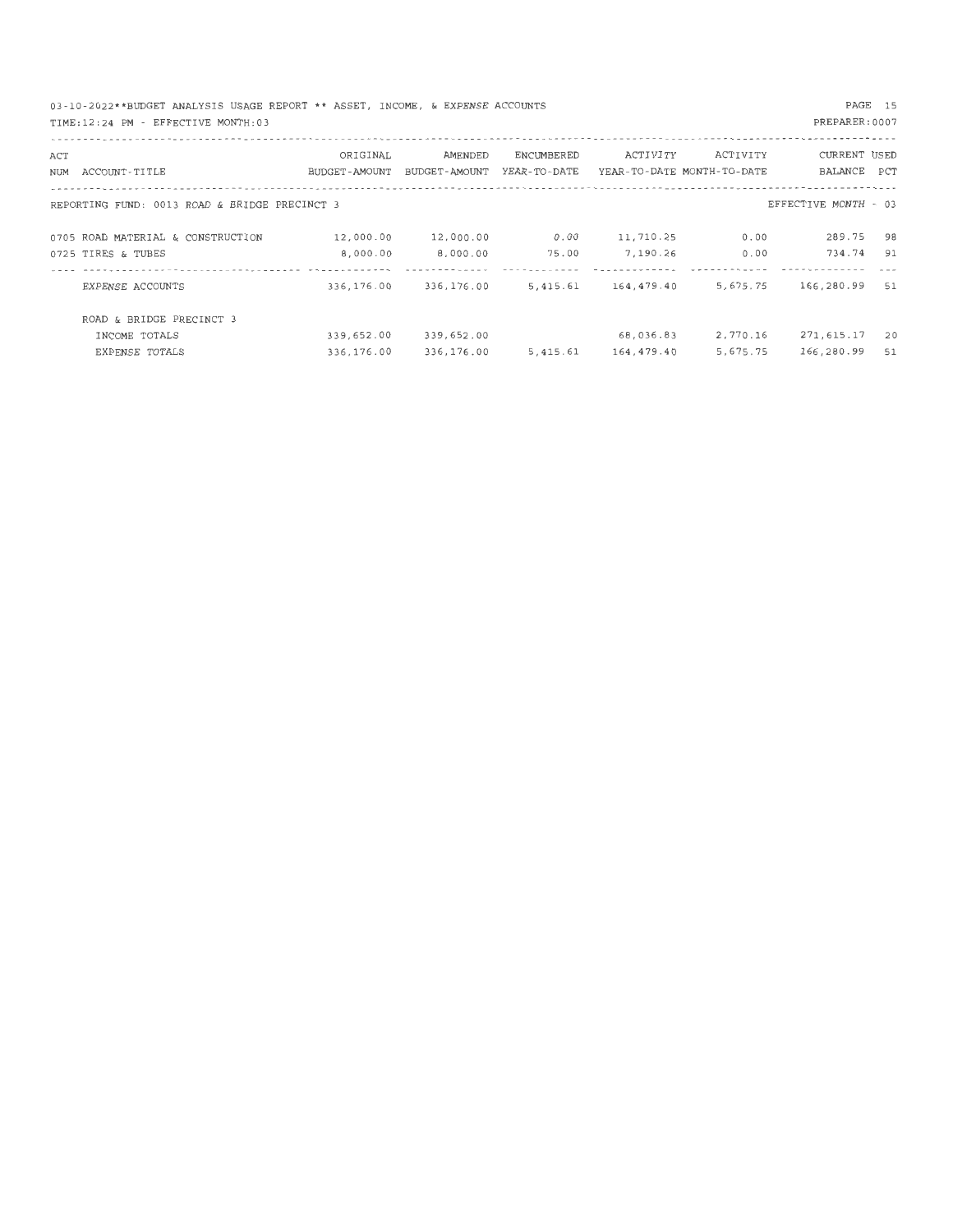|     | 03-10-2022**BUDGET ANALYSIS USAGE REPORT ** ASSET, INCOME, & EXPENSE ACCOUNTS<br>TIME: 12:24 PM - EFFECTIVE MONTH: 03 |                       |                       |                    |                                                                                 |                                                     | PREPARER: 0007         | PAGE 16        |
|-----|-----------------------------------------------------------------------------------------------------------------------|-----------------------|-----------------------|--------------------|---------------------------------------------------------------------------------|-----------------------------------------------------|------------------------|----------------|
| ACT | NUM ACCOUNT-TITLE                                                                                                     | ORIGINAL              |                       | AMENDED ENCUMBERED | BUDGET-AMOUNT BUDGET-AMOUNT YEAR-TO-DATE YEAR-TO-DATE MONTH-TO-DATE BALANCE PCT | ACTIVITY ACTIVITY                                   | CURRENT USED           |                |
|     | REPORTING FUND: 0014 ROAD & BRIDGE PRECINCT 4                                                                         |                       |                       |                    |                                                                                 |                                                     | EFFECTIVE MONTH - 03   |                |
|     | 0100 CASH ACCOUNTS                                                                                                    |                       |                       |                    |                                                                                 |                                                     |                        |                |
|     | 0100 CFC: ROAD & BRIDGE PRECINCT 4                                                                                    |                       |                       |                    |                                                                                 |                                                     |                        |                |
|     | 0185 DUE FROM I&S FUND                                                                                                |                       |                       |                    | 0.00                                                                            | 88,850.91- 1,836.06-<br>0.00                        | 3,748.48-<br>0.00      |                |
|     | 0186 DUE FROM GENERAL FUND                                                                                            |                       |                       |                    | 0.00                                                                            | 0.00                                                | 0.00                   |                |
|     | 0280 DELINQUENT TAXES RECEIVABLE                                                                                      |                       |                       |                    | 0.00                                                                            |                                                     | $0.00$ 3, 115, 91      |                |
|     | 0285 ALLOWANCE-UNCOLLECTABLE TAXES                                                                                    |                       |                       |                    | 0.00                                                                            | 0.00                                                | 679.81-                |                |
|     | 0290 DUE FROM APPRAISAL DISTRICT                                                                                      |                       |                       |                    | 0.00                                                                            | 0.00                                                | 0.00                   |                |
|     | CASH ACCOUNTS                                                                                                         |                       |                       |                    |                                                                                 | ------------<br>$88,850.91 - 1,836.06 - 1,312.38 -$ |                        |                |
|     | 0314 REVENUE ACCOUNTS                                                                                                 |                       |                       |                    |                                                                                 |                                                     |                        |                |
|     |                                                                                                                       |                       |                       |                    |                                                                                 |                                                     |                        |                |
|     | 0100 ADVALOREM TAXES                                                                                                  |                       | 170,000.00 170,000.00 |                    | 0.00                                                                            |                                                     | 0.00 170,000.00 00     |                |
|     | 0105 ROAD & BRIDGE                                                                                                    | 26,786.00             | 26,786.00             |                    | 25,498.45                                                                       | 162.19                                              | 1,287.55               | 95             |
|     | 0110 MOTOR VEHICLE REGISTRATION                                                                                       | 48,000.00             | 48,000.00             |                    | 21,647.99                                                                       | 2,607.97                                            | 26,352.01              | 45             |
|     | 0120 GROSS WEIGHT AND AXLE FEES                                                                                       | 14,000.00             | 14,000.00             |                    | 6,990.40                                                                        | 0.00                                                | 7,009.60               | 50             |
|     | 0125 I&S REVENUE FOR COMM DEB                                                                                         | 43,151.00             | 43,151.00             |                    | 0.00                                                                            | 0.00                                                | 43,151.00              | 0 <sub>0</sub> |
|     | 0130 LONG TERM FINANCING INCOME<br>0140 BRIDGE REPAIR INSURANCE                                                       | 0.00                  | 0.00                  |                    | 0.00<br>0.00                                                                    | 0.00<br>0.00                                        | 0.00                   |                |
|     | 0145 RESERVE FEMA FUNDS                                                                                               | 0.00<br>33,984.49     | 0.00<br>33,984.49     |                    | 0.00                                                                            | 0.00                                                | 0.00<br>33,984.49      | 00             |
|     | 0150 OTHER INCOME                                                                                                     | 0.00                  | 0.00                  |                    | 0.00                                                                            | 0.00                                                | 0.00                   |                |
|     | 0155 RESERVE FUNDS                                                                                                    | 26,832.00             | 26,832.00             |                    | 0.00                                                                            | 0.00                                                | 26,832.00              | 00             |
|     | 0160 SALE OF FIXED ASSETS                                                                                             | 0.00                  | 0.00                  |                    | 0.00                                                                            | 0.00                                                | 0.00                   |                |
|     | 0165 RESERVE CERTZ FUNDS                                                                                              | 0.00                  | 0.00                  |                    | 0.00                                                                            | 0.00                                                | 0.00                   |                |
|     | 0170 INSURANCE PROCEEDS                                                                                               | 0.00                  | 0.00                  |                    | 0.00                                                                            | 0.00                                                | 0.00                   |                |
|     | 0180 INTEREST EARNED                                                                                                  | 0.00                  | 0.00                  |                    | 0.00                                                                            | 0.00                                                | 0.00                   |                |
|     | 0185 PIPELINE INCOME                                                                                                  | 0.00                  | 0.00                  |                    | 0.00                                                                            | 0.00                                                | 0.00                   |                |
|     | REVENUE ACCOUNTS                                                                                                      |                       |                       |                    | 362, 753.49 362, 753.49 0.00 54, 136.84 2, 770.16 308, 616.65 15                |                                                     |                        |                |
|     | 0614 EXPENSE ACCOUNTS                                                                                                 |                       |                       |                    |                                                                                 |                                                     |                        |                |
|     |                                                                                                                       |                       |                       |                    |                                                                                 |                                                     |                        |                |
|     | 0100 SALARY - COMMISSIONER PCT 4                                                                                      | 37, 415.00 37, 415.00 |                       |                    | $0.00$ 15,835.82 1,439.62 21,579.18 42                                          |                                                     |                        |                |
|     | 0105 LONGEVITY PAY                                                                                                    | 750.00                | 750.00                | 0.00               | 0.00                                                                            | 0.00                                                | 750.00 00              |                |
|     | 0110 SALARY - ROAD FOREMAN<br>0112 SALARY - ROAD HAND                                                                 | 37,220.00             | 37,220.00             | 0.00               | 15,502.86                                                                       | 1,431.35                                            | 21,717.14              | 42             |
|     | 0115 PHONE ALLOWANCE                                                                                                  | 31,230.00<br>720.00   | 31,230.00<br>720.00   | 0.00<br>0.00       | 12, 353.23<br>304.48                                                            | 1,140.76<br>27.68                                   | 18,876.77<br>415.52    | 40<br>42       |
|     | 0120 SALARY - OVERTIME & PART TIME                                                                                    | 22,620.00             | 22,620.00             | 0.00               | 3,299.28                                                                        | 0.00                                                | 19,320.72              | 15             |
|     | 0200 FICA EXPENSE                                                                                                     | 10,200.00             | 10,200.00             | 0.00               | 3,618.17                                                                        | 309.02                                              | 6,581.83               | 35             |
|     | 0202 TCDRS GROUP TERM LIFE                                                                                            | 1,000.00              | 1,000.00              | 0.00               | 348.53                                                                          | 29.09                                               | 651.47                 | 35             |
|     | 0205 RETIREMENT                                                                                                       | 10,970.00             | 10,970.00             | 0.00               | 3,892.41                                                                        | 332.44                                              | 7,077.59               | 35             |
|     | 0210 MEDICAL INSURANCE                                                                                                | 31,410.00             | 31,410.00             | 0.00               | 7,792.92                                                                        | 865.88                                              | 23,617.08              | 25             |
|     | 0212 CHILD SUPPORT                                                                                                    | 0.00                  | 0.00                  | 0.00               | 0.00                                                                            | 0.00                                                | 0.00                   |                |
|     | 0300 TRAVEL & SCHOOL                                                                                                  | 2,500.00              | 2,500.00              | 0.00               | 110.00                                                                          | 0.00                                                | 2,390.00               | 04             |
|     | 0305 SUPPLIES                                                                                                         | 15,600.00             | 15,600.00             | 2,316.45           | 1,546.45                                                                        | 64.00                                               | 11,737.10              | 25             |
|     | 0310 COMMUNICATIONS                                                                                                   | 500.00                | 500.00                | 0.00               | 189.95                                                                          | 0.00                                                | 310.05                 | 38             |
|     | 0315 BONDS                                                                                                            | 200.00                | 200.00                | 0.00               | 0.00                                                                            | 0.00                                                | 200.00                 | 00             |
|     | 0320 REPAIRS & MAINTENANCE                                                                                            | 30,000.00             | 30,000.00             | 7,222.64           | 10,152.87                                                                       | 417.54                                              | 12,624.49              | 58             |
|     | 0336 LAST YEARS BILLS 2021                                                                                            | 0.00                  | 0.00                  | 95.20              | 8,850.73                                                                        | 0.00                                                | 8,945.93-              |                |
|     | 0380 UTILITIES                                                                                                        | 1,500.00              | 1,500.00              | 0.00               | 769.22                                                                          | 59.00                                               | 730.78                 | 51             |
|     | 0620 CAPITAL OUTLAY UNIT COST                                                                                         | 0.00                  | 0.00                  | 0.00               | 0.00                                                                            | 0.00                                                | 0.00                   |                |
|     | 0622 DEBT SERVICE - EQUIPMENT PRINICIPA<br>0624 DEBT SERVICE - EQUIPMENT INTEREST                                     | 41,981.00<br>1,170.00 | 41,981.00<br>1,170.00 | 0.00<br>0.00       | 41,980.98<br>1,169.17                                                           | 0.00<br>0.00                                        | 0.02 100<br>$0.83$ 100 |                |
|     | 0625 NEW EQUIPMENT                                                                                                    | 0.00                  | 0.00                  | 0.00               | 0.00                                                                            | 0.00                                                | 0.00                   |                |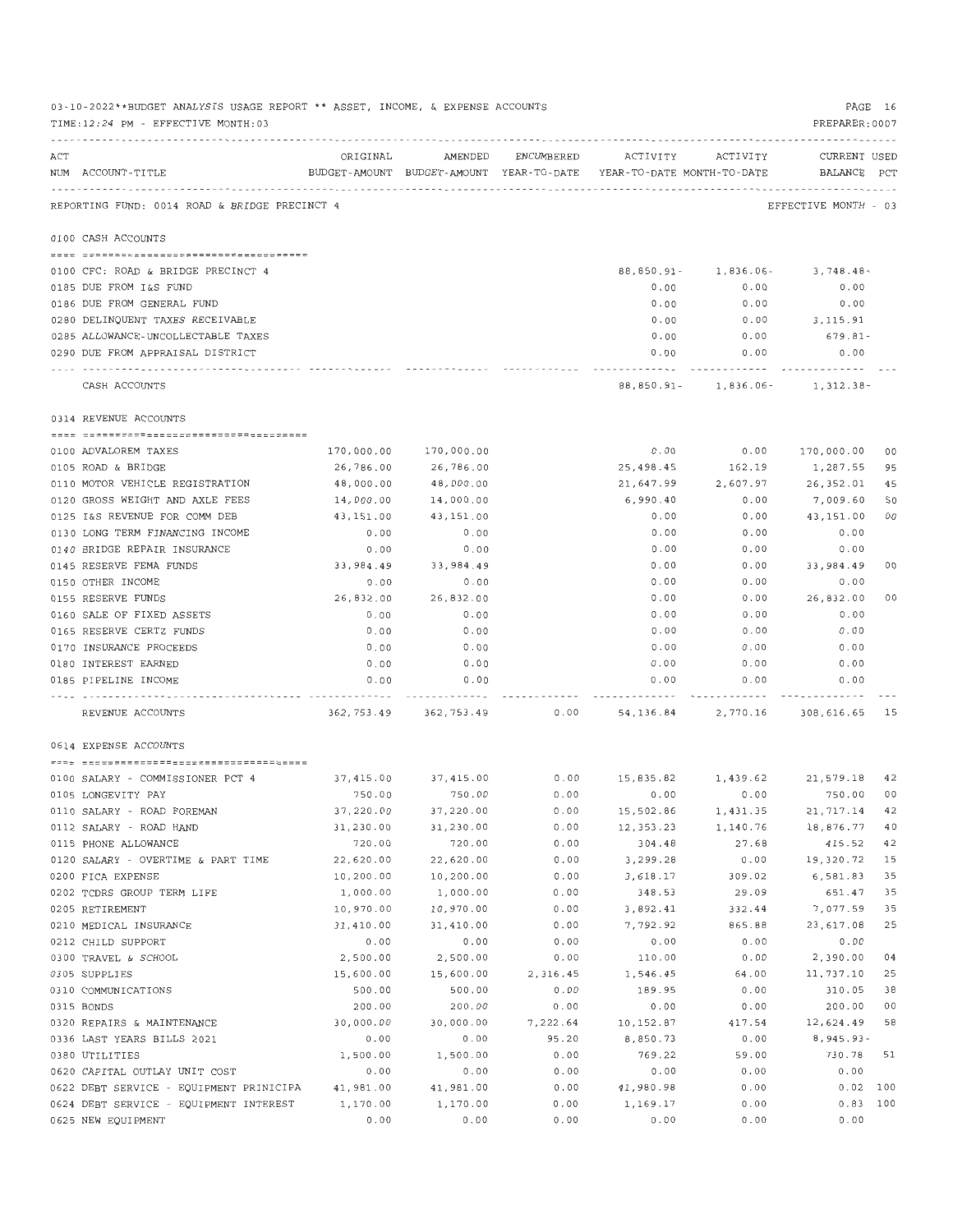03-10-2022\*\*BUDGET ANALYSIS USAGE REPORT\*\* ASSET, INCOME, & EXPENSE ACCOUNTS TIME : 12:24 PM - EFFECTIVE MONTH:03

| ACT |                                               | ORIGINAL      | AMENDED       | ENCUMBERED   | ACTIVITY                   | ACTIVITY | CURRENT USED         |     |
|-----|-----------------------------------------------|---------------|---------------|--------------|----------------------------|----------|----------------------|-----|
|     | NUM ACCOUNT-TITLE                             | BUDGET-AMOUNT | BUDGET-AMOUNT | YEAR-TO-DATE | YEAR-TO-DATE MONTH-TO-DATE |          | BALANCE              | PCT |
|     | REPORTING FUND: 0014 ROAD & BRIDGE PRECINCT 4 |               |               |              |                            |          | EFFECTIVE MONTH - 03 |     |
|     | 0700 DIESEL, OIL, AND GASOLINE                | 25,000.00     | 25,000.00     | 3,495.27     | 12,818.97                  | 0.00     | 8,685.76             | 65  |
|     | 0705 ROAD MATERIAL & CONSTRUCTION             | 12,000.00     | 12,000.00     | 3,000.00     | 240.00                     | 0.00     | 8,760.00             | 27  |
|     | 0725 TIRES & TUBES                            | 8,000.00      | 8.000.00      | 768.00       | 1,015.00                   | 0.00     | 6,217.00             | 22  |
|     | 0740 FEMA RESERVE                             | 33,984.49     | 33,984.49     | 0.00         | 0.00                       | 0.00     | 33,984.49            | 00  |
|     |                                               |               |               |              |                            |          |                      |     |
|     | EXPENSE ACCOUNTS                              | 355,970.49    | 355,970.49    | 16,897.56    | 141,791.04                 | 6,116.38 | 197,281.89           | 45  |
|     | ROAD & BRIDGE PRECINCT 4                      |               |               |              |                            |          |                      |     |
|     | INCOME TOTALS                                 | 362,753.49    | 362,753.49    |              | 54, 136.84                 | 2,770.16 | 308,616.65           | 15  |
|     | EXPENSE TOTALS                                | 355,970.49    | 355,970.49    | 16,897.56    | 141,791.04                 | 6,116.38 | 197,281.89           | 45  |

PAGE 17 PREPARER:0007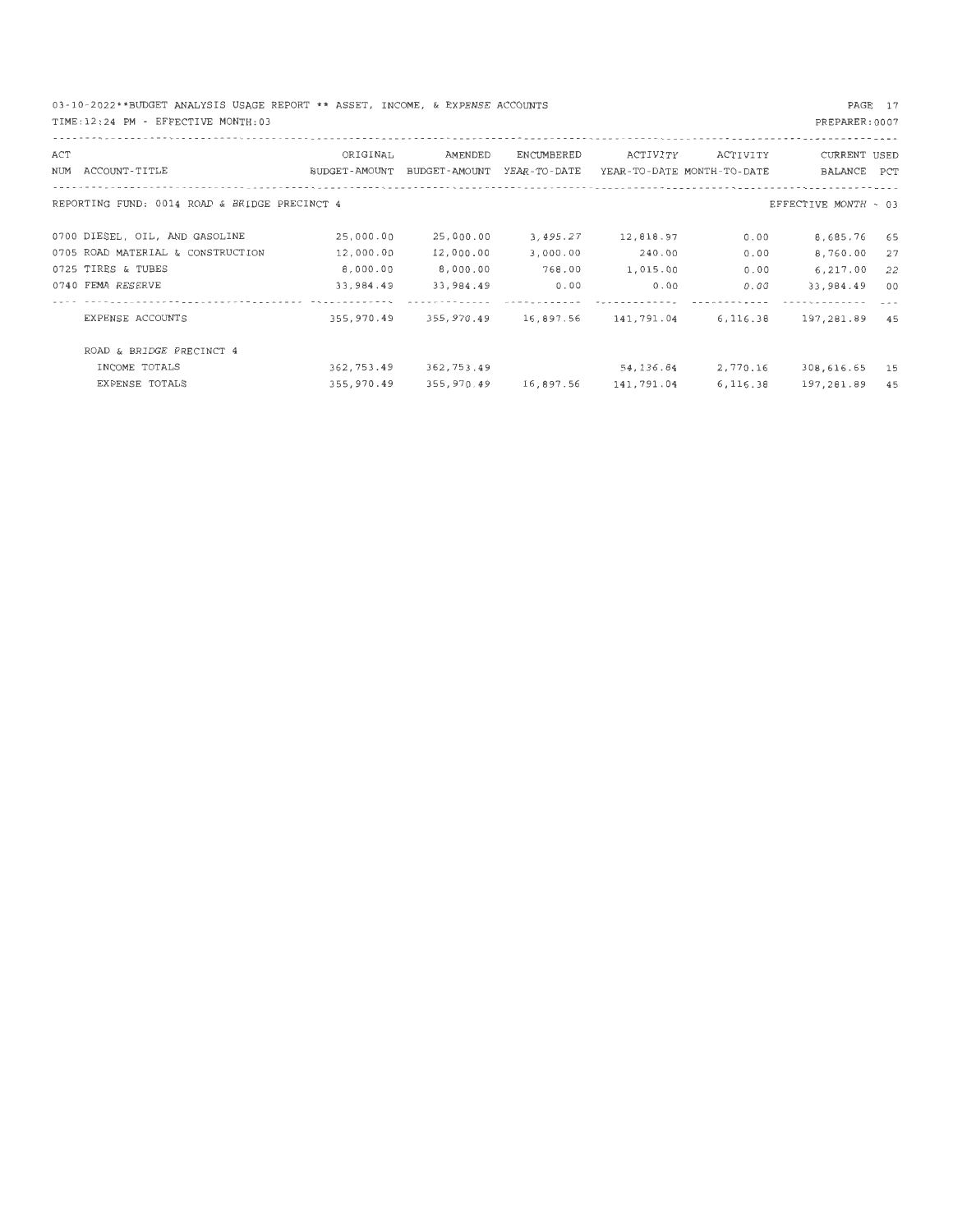|     | 03-10-2022**BUDGET ANALYSIS USAGE REPORT ** ASSET, INCOME, & EXPENSE ACCOUNTS<br>TIME: 12:24 PM - EFFECTIVE MONTH: 03 |                                                                                 |                           |            |                 |                            | PAGE 18<br>PREPARER: 0007                                                       |  |
|-----|-----------------------------------------------------------------------------------------------------------------------|---------------------------------------------------------------------------------|---------------------------|------------|-----------------|----------------------------|---------------------------------------------------------------------------------|--|
| ACT | NUM ACCOUNT-TITLE                                                                                                     | BUDGET-AMOUNT BUDGET-AMOUNT YEAR-TO-DATE YEAR-TO-DATE MONTH-TO-DATE BALANCE PCT |                           |            |                 |                            | ORIGINAL AMENDED ENCUMBERED ACTIVITY ACTIVITY CURRENTUSED                       |  |
|     | REPORTING FUND: 0020 JAIL BOND I&S                                                                                    |                                                                                 |                           |            |                 |                            | EFFECTIVE MONTH - 03                                                            |  |
|     | 0100 CASH ACCOUNT                                                                                                     |                                                                                 |                           |            |                 |                            |                                                                                 |  |
|     |                                                                                                                       |                                                                                 |                           |            |                 |                            |                                                                                 |  |
|     | 0190 I&S ACCOUNT JAIL BOND                                                                                            |                                                                                 |                           |            |                 |                            | 211, 226, 76 3, 846. 15 545, 566. 02                                            |  |
|     | 0280 DELINQUENT TAXES RECEIVABLE                                                                                      |                                                                                 |                           |            | 0.00            | 0.00                       | 23,641.70                                                                       |  |
|     | 0285 ALLOWANCE-UNCOLLETABLE TAXES                                                                                     |                                                                                 |                           |            | 0.00            | 0.00                       | $5.159.21 -$                                                                    |  |
|     | 0290 DUE FROM APPRAISAL DISTRICT                                                                                      |                                                                                 |                           |            | 0.00            | 0.00                       | 0.00                                                                            |  |
|     | 0295 DUE FROM GENERAL FUND                                                                                            |                                                                                 |                           |            | 0.00            |                            | $0.00$ 0.00                                                                     |  |
|     | CASH ACCOUNT                                                                                                          |                                                                                 |                           |            | . <i>. .</i> .  | -----------                | ------------<br>211, 226.76 3, 846.15 564, 048.51                               |  |
|     | 0315 JAIL BOND I&S REVENUE                                                                                            |                                                                                 |                           |            |                 |                            |                                                                                 |  |
|     |                                                                                                                       |                                                                                 |                           |            |                 |                            |                                                                                 |  |
|     | 0100 BOND TAXES                                                                                                       |                                                                                 | 462,419.00 462,419.00     |            |                 |                            | $606, 452.69$ 3, 846.15 144, 033.69+ 131                                        |  |
|     | 0180 BOND TAXES INTEREST                                                                                              | 2,500.00                                                                        | 2,500.00                  |            | 283.45          | 0.00                       | 2,216.55 11                                                                     |  |
|     | JAIL BOND I&S REVENUE                                                                                                 |                                                                                 |                           |            |                 |                            | 464, 919, 00   464, 919, 00   0.00   606, 736.14   3, 846.15   141, 817.14+ 131 |  |
|     | 0615 EXPENSE ACCOUNTS                                                                                                 |                                                                                 |                           |            |                 |                            |                                                                                 |  |
|     | <u> 2211   CRAACUSESCORATEURSE EN COMPARABIUS DE E</u>                                                                |                                                                                 |                           |            |                 |                            |                                                                                 |  |
|     | 0622 BOND PAYMENT PRINCIPAL                                                                                           |                                                                                 | 325,000.00 325,000.00     |            |                 |                            | $0.00$ $325,000.00$ $0.00$ $0.00$ $0.00$ $100$                                  |  |
|     | 0624 BOND PAYMENT INTEREST                                                                                            |                                                                                 | 137, 419, 00 137, 419, 00 |            |                 |                            | $0.00$ $70,334.38$ $0.00$ $67,084.62$ 51                                        |  |
|     | 0625 BOND WIRE TRANSFER CHARGE                                                                                        | 400.00                                                                          | 400.00                    | 0.00       |                 | 175.00 0.00                | 225.00 44                                                                       |  |
|     | EXPENSE ACCOUNTS                                                                                                      | .                                                                               | . <i>.</i>                | ---------- |                 | ------------ ------------- | 462,819.00 462,819.00 0.00 395,509.38 0.00 67,309.62 85                         |  |
|     | JAIL BOND I&S                                                                                                         |                                                                                 |                           |            |                 |                            |                                                                                 |  |
|     | INCOME TOTALS                                                                                                         |                                                                                 | 464,919.00  464,919.00    |            |                 |                            | 606,736.14 3,846.15 141,817.14+131                                              |  |
|     | EXPENSE TOTALS                                                                                                        |                                                                                 | 462,819.00 462,819.00     |            | 0.00 395.509.38 | 0.00                       | 67,309.62 85                                                                    |  |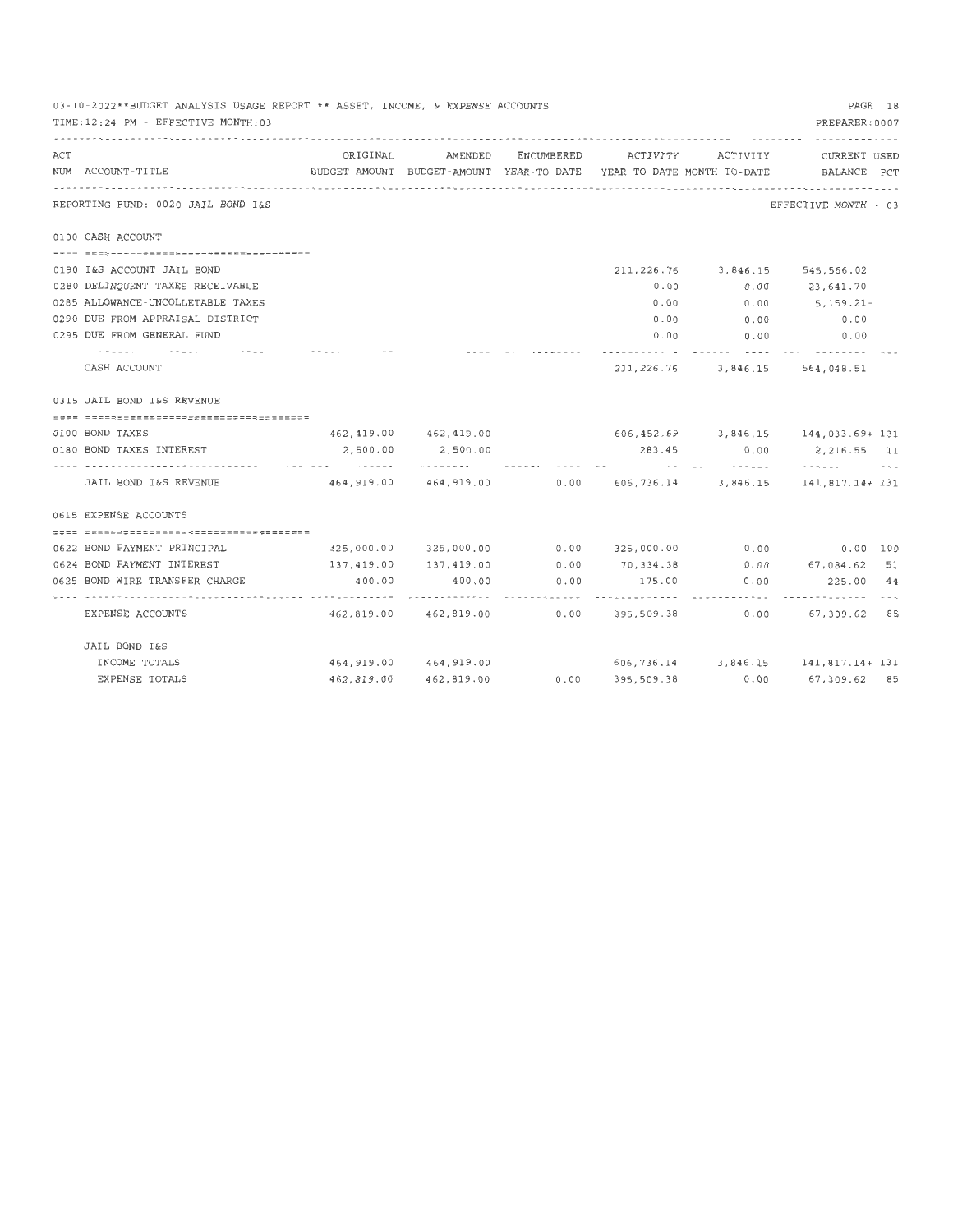| PAGE 19<br>03-10-2022**BUDGET ANALYSIS USAGE REPORT ** ASSET, INCOME, & EXPENSE ACCOUNTS |                                              |                                                                                 |                     |  |                              |               |                                                |  |
|------------------------------------------------------------------------------------------|----------------------------------------------|---------------------------------------------------------------------------------|---------------------|--|------------------------------|---------------|------------------------------------------------|--|
|                                                                                          | TIME:12:24 PM - EFFECTIVE MONTH:03           |                                                                                 |                     |  |                              |               | PREPARER: 0007                                 |  |
| ACT                                                                                      |                                              | ORIGINAL                                                                        | AMENDED             |  | ENCUMBERED ACTIVITY ACTIVITY |               | CURRENT USED                                   |  |
|                                                                                          | NUM ACCOUNT-TITLE                            | BUDGET-AMOUNT BUDGET-AMOUNT YEAR-TO-DATE YEAR-TO-DATE MONTH-TO-DATE BALANCE PCT |                     |  |                              |               |                                                |  |
|                                                                                          |                                              |                                                                                 |                     |  |                              |               |                                                |  |
|                                                                                          | REPORTING FUND: 0021 LATERAL ROAD PRECINCT 1 |                                                                                 |                     |  |                              |               | EFFECTIVE MONTH - 03                           |  |
|                                                                                          | 0100 LATERAL CASH ACCOUNTS                   |                                                                                 |                     |  |                              |               |                                                |  |
|                                                                                          |                                              |                                                                                 |                     |  |                              |               |                                                |  |
|                                                                                          | 0100 CFC: LATERAL ROAD PRECINCT 1            |                                                                                 |                     |  |                              |               | 5,107.74 0.00 6,397.21                         |  |
|                                                                                          |                                              |                                                                                 |                     |  |                              | ------------- | -------------                                  |  |
|                                                                                          | LATERAL CASH ACCOUNTS                        |                                                                                 |                     |  |                              |               | 5,107.74 0.00 6,397.21                         |  |
|                                                                                          | 0321 REVENUE ACCOUNTS                        |                                                                                 |                     |  |                              |               |                                                |  |
|                                                                                          |                                              |                                                                                 |                     |  |                              |               |                                                |  |
|                                                                                          | 0190 STATE ROAD FUND                         |                                                                                 | 5, 133.00 5, 133.00 |  |                              |               | $5,107.74$ 0.00 25.26 100                      |  |
|                                                                                          |                                              |                                                                                 |                     |  |                              |               |                                                |  |
|                                                                                          | REVENUE ACCOUNTS                             |                                                                                 |                     |  |                              |               | 5,133.00 5,133.00 0.00 5,107.74 0.00 25.26 100 |  |
|                                                                                          | 0621 EXPENSE ACCOUNTS                        |                                                                                 |                     |  |                              |               |                                                |  |
|                                                                                          |                                              |                                                                                 |                     |  |                              |               |                                                |  |
|                                                                                          | 0333 LAST YEARS BILLS                        |                                                                                 |                     |  |                              |               | $0.00$ 0.00 0.00 0.00 0.00 0.00 0.00 0.00      |  |
|                                                                                          | 0700 DIESEL, OIL, AND GASOLINE               |                                                                                 |                     |  |                              |               | 2,567.00 2,567.00 0.00 0.00 0.00 2,567.00 00   |  |
|                                                                                          | 0705 ROAD MATERIAL & CONSTRUCTION            | 2,566.00                                                                        |                     |  |                              |               | 2,566.00 2,566.00 0.00 0.00 0.00 0.00 100      |  |
|                                                                                          | EXPENSE ACCOUNTS                             | 5,133,00                                                                        |                     |  | 5,133.00 2,566.00 0.00 0.00  | ----------    | 2,567.00 50                                    |  |
|                                                                                          | LATERAL ROAD PRECINCT 1                      |                                                                                 |                     |  |                              |               |                                                |  |
|                                                                                          | INCOME TOTALS                                |                                                                                 |                     |  |                              |               | 5,133.00 5,133.00 5,107.74 0.00 25.26 100      |  |
|                                                                                          | EXPENSE TOTALS                               | 5,133.00                                                                        |                     |  |                              |               | 5,133.00 2,566.00 0.00 0.00 2,567.00 50        |  |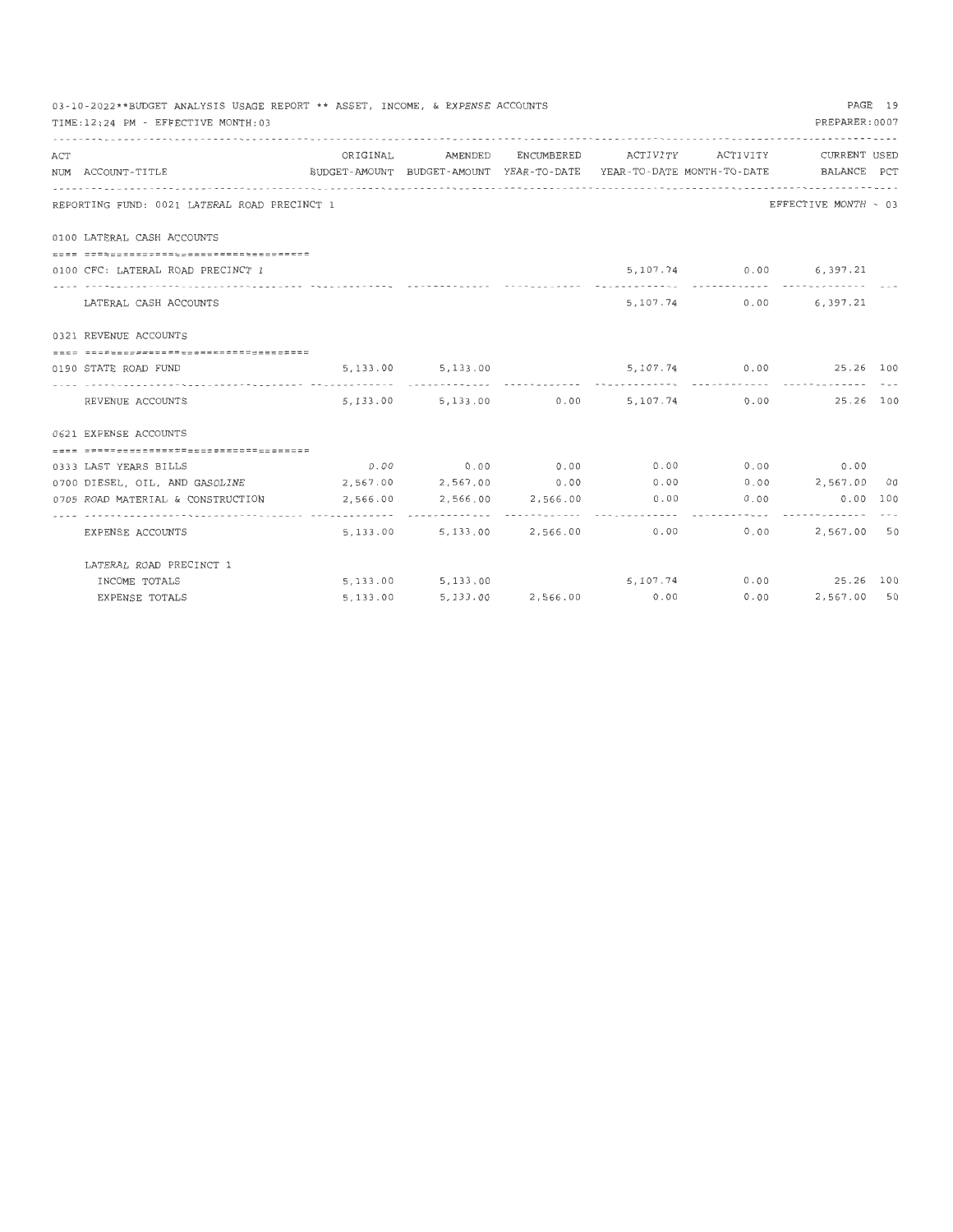| PAGE 20<br>03-10-2022**BUDGET ANALYSIS USAGE REPORT ** ASSET, INCOME, & EXPENSE ACCOUNTS |                                                                                          |                                                                                 |                                                            |  |                                    |                               |                                                            |  |  |
|------------------------------------------------------------------------------------------|------------------------------------------------------------------------------------------|---------------------------------------------------------------------------------|------------------------------------------------------------|--|------------------------------------|-------------------------------|------------------------------------------------------------|--|--|
|                                                                                          | TIME: 12:24 PM - EFFECTIVE MONTH: 03                                                     |                                                                                 |                                                            |  |                                    |                               | PREPARER: 0007                                             |  |  |
| ACT                                                                                      |                                                                                          |                                                                                 |                                                            |  |                                    |                               | ORIGINAL AMENDED ENCUMBERED ACTIVITY ACTIVITY CURRENT USED |  |  |
|                                                                                          | NUM ACCOUNT-TITLE                                                                        | BUDGET-AMOUNT BUDGET-AMOUNT YEAR-TO-DATE YEAR-TO-DATE MONTH-TO-DATE BALANCE PCT |                                                            |  |                                    |                               |                                                            |  |  |
|                                                                                          | REPORTING FUND: 0022 LATERAL ROAD PRECINCT 2                                             |                                                                                 |                                                            |  |                                    |                               | EFFECTIVE MONTH - 03                                       |  |  |
|                                                                                          | 0100 LATERAL CASH ACCOUNTS                                                               |                                                                                 |                                                            |  |                                    |                               |                                                            |  |  |
|                                                                                          |                                                                                          |                                                                                 |                                                            |  |                                    |                               |                                                            |  |  |
|                                                                                          | 0100 CFC; LATERAL ROAD PRECINCT 2                                                        |                                                                                 |                                                            |  |                                    |                               | 25.27- 0.00 1,831.55                                       |  |  |
|                                                                                          |                                                                                          |                                                                                 |                                                            |  |                                    | ***************************** |                                                            |  |  |
|                                                                                          | LATERAL CASH ACCOUNTS                                                                    |                                                                                 |                                                            |  |                                    |                               | 25.27- 0.00 1,831.55                                       |  |  |
|                                                                                          | 0322 REVENUE ACCOUNTS                                                                    |                                                                                 |                                                            |  |                                    |                               |                                                            |  |  |
|                                                                                          |                                                                                          |                                                                                 |                                                            |  |                                    |                               |                                                            |  |  |
|                                                                                          | 0190 STATE ROAD FUND                                                                     | 5, 133.00 5, 133.00                                                             |                                                            |  |                                    |                               | $5,107.73$ 0.00 25.27 100                                  |  |  |
|                                                                                          | REVENUE ACCOUNTS                                                                         |                                                                                 |                                                            |  |                                    |                               | 5,133.00 5,133.00 0.00 5,107.73 0.00 25.27 100             |  |  |
|                                                                                          | 0622 EXPENSE ACCOUNTS                                                                    |                                                                                 |                                                            |  |                                    |                               |                                                            |  |  |
|                                                                                          |                                                                                          |                                                                                 |                                                            |  |                                    |                               |                                                            |  |  |
|                                                                                          | 0333 LAST YEARS BILLS                                                                    |                                                                                 |                                                            |  |                                    |                               | $0.00$ $0.00$ $0.00$ $0.00$ $0.00$ $0.00$ $0.00$ $0.00$    |  |  |
|                                                                                          | 0700 DIESEL, OIL, AND GASOLINE $2,567.00$ $2,567.00$ 0.00 $2,567.00$ 0.00 0.00 0.00 0.00 |                                                                                 |                                                            |  |                                    |                               |                                                            |  |  |
|                                                                                          | 0705 ROAD MATERIAL & CONSTRUCTION                                                        |                                                                                 | $2,566.00$ $2,566.00$ $2,880.00$ $2,566.00$ $0.00$         |  |                                    |                               | 2,880.00-212                                               |  |  |
|                                                                                          | EXPENSE ACCOUNTS                                                                         |                                                                                 | . <i>.</i><br>5, 133.00 5, 133.00 2, 880.00 5, 133.00 0.00 |  |                                    |                               | 2,880.00- 156                                              |  |  |
|                                                                                          | LATERAL ROAD PRECINCT 2                                                                  |                                                                                 |                                                            |  |                                    |                               |                                                            |  |  |
|                                                                                          | INCOME TOTALS                                                                            |                                                                                 |                                                            |  |                                    |                               | 5,133.00 5,133.00 5,107.73 0.00 25.27 100                  |  |  |
|                                                                                          | EXPENSE TOTALS                                                                           | 5,133.00                                                                        |                                                            |  | 5, 133.00 2, 880.00 5, 133.00 0.00 |                               | 2,880.00- 156                                              |  |  |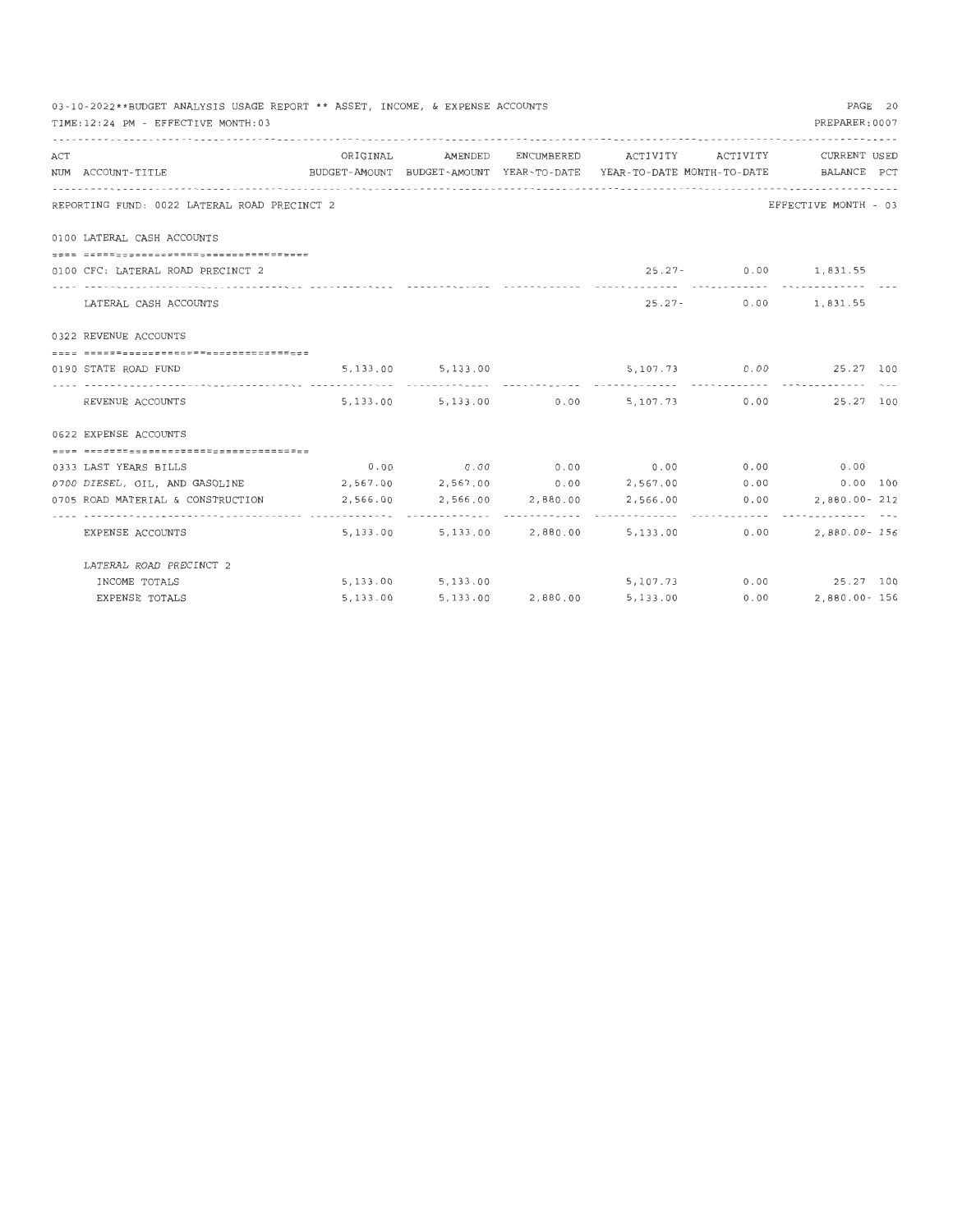|     | 03-10-2022**BUDGET ANALYSIS USAGE REPORT ** ASSET, INCOME, & EXPENSE ACCOUNTS                        |                                                            |                       |                                                |                                                      | PAGE 21 |
|-----|------------------------------------------------------------------------------------------------------|------------------------------------------------------------|-----------------------|------------------------------------------------|------------------------------------------------------|---------|
|     | TIME: 12:24 PM - EFFECTIVE MONTH: 03                                                                 |                                                            |                       |                                                | PREPARER: 0007                                       |         |
|     |                                                                                                      |                                                            |                       |                                                |                                                      |         |
| ACT |                                                                                                      | ORIGINAL                                                   | AMENDED               | ENCUMBERED ACTIVITY ACTIVITY CURRENT USED      |                                                      |         |
|     | BUDGET-AMOUNT BUDGET-AMOUNT YEAR-TO-DATE YEAR-TO-DATE MONTH-TO-DATE BALANCE PCT<br>NUM ACCOUNT-TITLE |                                                            |                       |                                                |                                                      |         |
|     |                                                                                                      |                                                            |                       |                                                |                                                      |         |
|     | REPORTING FUND: 0023 LATERAL ROAD PRECINCT 3                                                         |                                                            |                       |                                                | EFFECTIVE MONTH - 03                                 |         |
|     | 0100 LATERAL CASH ACCOUNTS                                                                           |                                                            |                       |                                                |                                                      |         |
|     |                                                                                                      |                                                            |                       |                                                |                                                      |         |
|     | 0100 CFC: LATERAL ROAD PRECINCT 3                                                                    |                                                            |                       |                                                | $25.26 - 0.00$ 68.77-<br>------------- ------------- |         |
|     | LATERAL CASH ACCOUNTS                                                                                |                                                            |                       |                                                | $25.26 - 0.00$ 68.77-                                |         |
|     | 0323 REVENUE ACCOUNTS                                                                                |                                                            |                       |                                                |                                                      |         |
|     |                                                                                                      |                                                            |                       |                                                |                                                      |         |
|     | 0190 STATE ROAD FUND                                                                                 |                                                            |                       | 5, 133.00 5, 133.00 5, 107.74 0.00 25.26 100   |                                                      |         |
|     |                                                                                                      |                                                            |                       |                                                |                                                      |         |
|     | REVENUE ACCOUNTS                                                                                     |                                                            |                       | 5,133.00 5,133.00 0.00 5,107.74 0.00 25.26 100 |                                                      |         |
|     | 0623 EXPENSE ACCOUNTS                                                                                |                                                            |                       |                                                |                                                      |         |
|     |                                                                                                      |                                                            |                       |                                                |                                                      |         |
|     | 0700 DIESEL, OIL, AND GASOLINE                                                                       | 2,567.00  2,567.00  0.00  2,567.00  0.00  0.00  0.00  0.00 |                       |                                                |                                                      |         |
|     |                                                                                                      |                                                            |                       |                                                | 0.00 100                                             |         |
|     | EXPENSE ACCOUNTS                                                                                     |                                                            |                       | 5,133.00 5,133.00 0.00 5,133.00 0.00 0.00      | 0.00 100                                             |         |
|     | LATERAL ROAD PRECINCT 3                                                                              |                                                            |                       |                                                |                                                      |         |
|     | INCOME TOTALS                                                                                        |                                                            | 5, 133, 00 5, 133. 00 | $5,107.74$ 0.00 25.26 100                      |                                                      |         |
|     | EXPENSE TOTALS                                                                                       | 5,133.00                                                   | 5, 133.00             | $0.00$ 5,133.00 0.00 0.00 100                  |                                                      |         |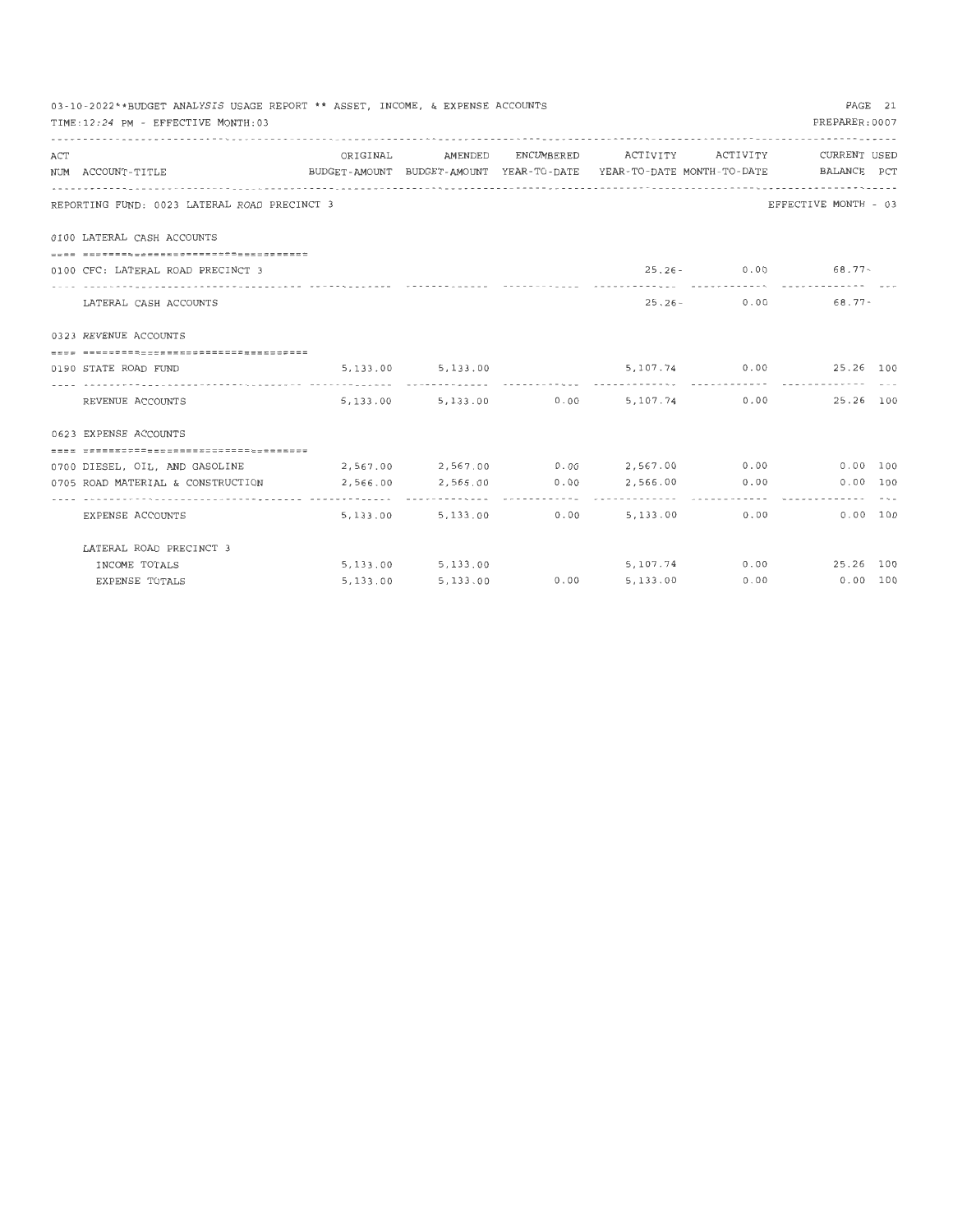|     | 03-10-2022**BUDGET ANALYSIS USAGE REPORT ** ASSET, INCOME, & EXPENSE ACCOUNTS                        |                                                      |                   |   |                          |                                                            | PAGE 22 |
|-----|------------------------------------------------------------------------------------------------------|------------------------------------------------------|-------------------|---|--------------------------|------------------------------------------------------------|---------|
|     | TIME:12:24 PM - EFFECTIVE MONTH:03                                                                   |                                                      |                   |   |                          | PREPARER: 0007                                             |         |
|     |                                                                                                      |                                                      |                   |   |                          |                                                            |         |
| ACT |                                                                                                      | ORIGINAL                                             | AMENDED           |   |                          | ENCUMBERED ACTIVITY ACTIVITY CURRENT USED                  |         |
|     | BUDGET-AMOUNT BUDGET-AMOUNT YEAR-TO-DATE YEAR-TO-DATE MONTH-TO-DATE BALANCE PCT<br>NUM ACCOUNT-TITLE |                                                      |                   |   |                          |                                                            |         |
|     |                                                                                                      |                                                      |                   |   |                          |                                                            |         |
|     | REPORTING FUND: 0024 LATERAL ROAD PRECINCT 4                                                         |                                                      |                   |   |                          | EFFECTIVE MONTH - 03                                       |         |
|     | 0100 LATERAL CASH ACCOUNTS                                                                           |                                                      |                   |   |                          |                                                            |         |
|     |                                                                                                      |                                                      |                   |   |                          |                                                            |         |
|     | 0100 CFC: LATERAL ROAD PRECINCT 4                                                                    |                                                      |                   |   |                          | 507.53 0.00 3,650.36                                       |         |
|     | LATERAL CASH ACCOUNTS                                                                                |                                                      |                   |   |                          | 507.53 0.00 3,650.36                                       |         |
|     | 0324 REVENUE ACCOUNTS                                                                                |                                                      |                   |   |                          |                                                            |         |
|     |                                                                                                      |                                                      |                   |   |                          |                                                            |         |
|     | 0190 STATE ROAD FUND                                                                                 |                                                      |                   |   |                          | 5, 133.00 5, 133.00 5, 107.74 0.00 25.26 100               |         |
|     |                                                                                                      |                                                      |                   |   |                          |                                                            |         |
|     | REVENUE ACCOUNTS                                                                                     |                                                      |                   |   |                          | 5,133.00 5,133.00 0.00 5,107.74 0.00 25.26 100             |         |
|     | 0624 EXPENSE ACCOUNTS                                                                                |                                                      |                   |   |                          |                                                            |         |
|     |                                                                                                      |                                                      |                   |   |                          |                                                            |         |
|     | 0700 DIESEL, OIL, AND GASOLINE                                                                       | 2,567.00  2,567.00  0.00  2,034.21  0.00  532.79  79 |                   |   |                          |                                                            |         |
|     | 0705 ROAD MATERIAL & CONSTRUCTION                                                                    |                                                      |                   |   |                          | 2,566.00  2,566.00  0.00  2,566.00  0.00  0.00  0.00  0.00 |         |
|     | EXPENSE ACCOUNTS                                                                                     | .                                                    |                   | . |                          | 5,133.00 5,133.00 0.00 4,600.21 0.00 532.79 90             |         |
|     | LATERAL ROAD PRECINCT 4                                                                              |                                                      |                   |   |                          |                                                            |         |
|     | INCOME TOTALS                                                                                        |                                                      | 5,133.00 5,133.00 |   |                          | $5,107.74$ 0.00 25.26 100                                  |         |
|     | EXPENSE TOTALS                                                                                       | 5,133.00                                             | 5,133.00          |   | $0.00$ $4.600.21$ $0.00$ | 532.79 90                                                  |         |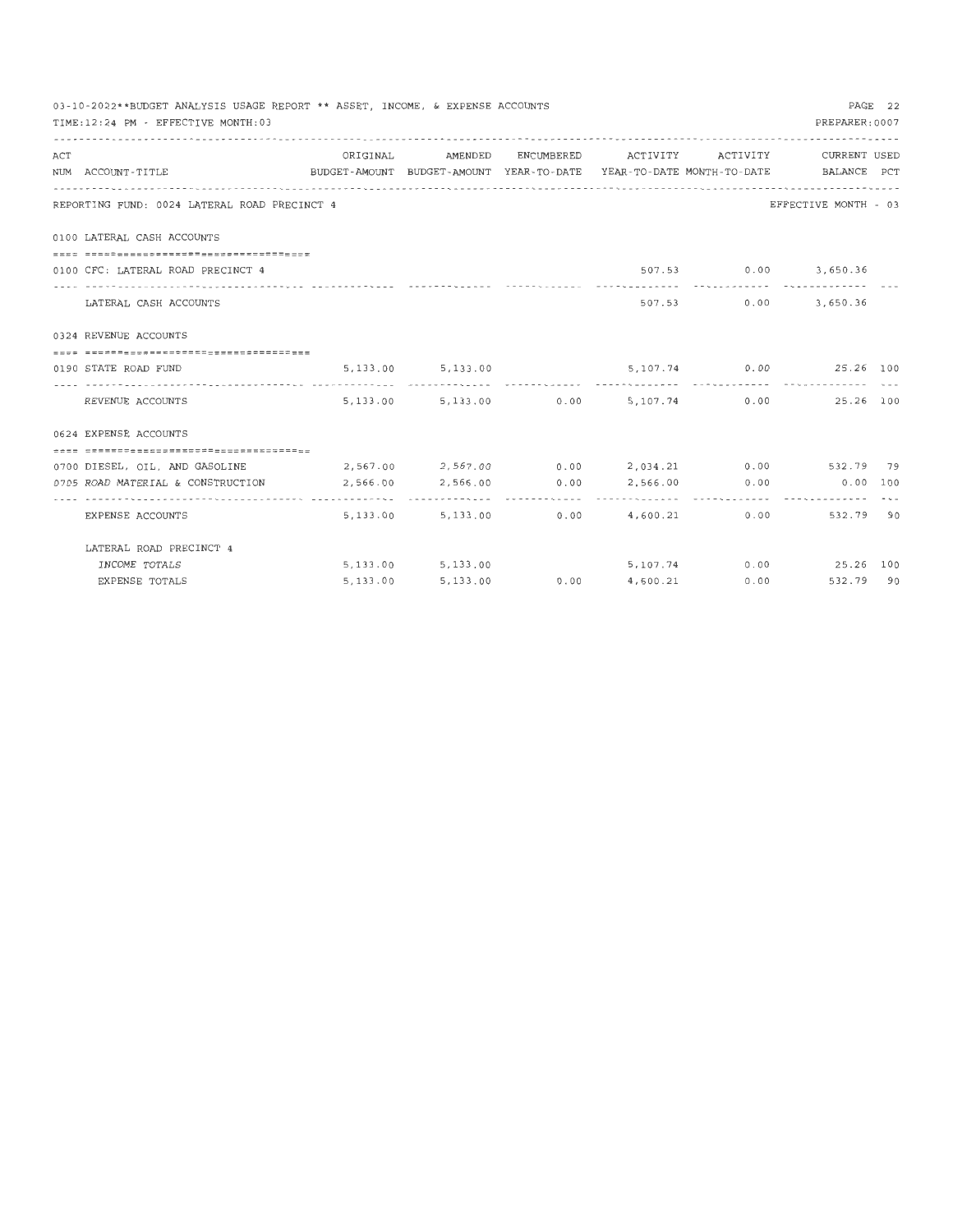|     | 03-10-2022**BUDGET ANALYSIS USAGE REPORT ** ASSET, INCOME, & EXPENSE ACCOUNTS<br>TIME: 12:24 PM - EFFECTIVE MONTH: 03 |           |                                                     |               |                                        |          | PAGE 23<br>PREPARER: 0007   |    |
|-----|-----------------------------------------------------------------------------------------------------------------------|-----------|-----------------------------------------------------|---------------|----------------------------------------|----------|-----------------------------|----|
| ACT | NUM ACCOUNT-TITLE                                                                                                     | ORIGINAL  | AMENDED<br>BUDGET-AMOUNT BUDGET-AMOUNT YEAR-TO-DATE | ENCUMBERED    | ACTIVITY<br>YEAR-TO-DATE MONTH-TO-DATE | ACTIVITY | CURRENT USED<br>BALANCE PCT |    |
|     | REPORTING FUND: 0026 IT YEARLY SERVICES                                                                               |           |                                                     |               |                                        |          | EFFECTIVE MONTH - 03        |    |
|     | 0100 IT YEARLY SERVICES CASH                                                                                          |           |                                                     |               |                                        |          |                             |    |
|     | 0100 IT YEARLY SERVICES CASH ACCOUNT                                                                                  |           |                                                     |               | $61,420.54-$                           | 123.20-  | 280,544.84-                 |    |
|     | IT YEARLY SERVICES CASH                                                                                               |           |                                                     |               | $61,420.54-$                           | 123.20-  | 280,544.84-                 |    |
|     | 0200 LIABILITY ACCOUNT                                                                                                |           |                                                     |               |                                        |          |                             |    |
|     |                                                                                                                       |           |                                                     |               |                                        |          |                             |    |
|     | 0999 FUND BALANCE ACCOUNT                                                                                             | 0.00      | 0.00                                                | 0.00          | 0.00                                   | 0.00     | 0.00                        |    |
|     | LIABILITY ACCOUNT                                                                                                     | 0.00      | 0.00                                                | 0.00          | 0.00                                   | 0.00     | 0.00                        |    |
|     | 0330 IT YEARLY SERVICES REVENUE                                                                                       |           |                                                     |               |                                        |          |                             |    |
|     |                                                                                                                       |           |                                                     |               |                                        |          |                             |    |
|     | 0185 IT YEARLY REVENUE                                                                                                | 0.00      | 0.00                                                |               | 0.00                                   | 0.00     | 0.00                        |    |
|     | IT YEARLY SERVICES REVENUE                                                                                            | 0.00      | 0.00                                                | 0.00          | 0.00                                   | 0.00     | 0.00                        |    |
|     | 0660 IT YEARLY SERVICES EXPENSE                                                                                       |           |                                                     |               |                                        |          |                             |    |
|     |                                                                                                                       |           |                                                     |               |                                        |          |                             |    |
|     | 0600 COPIERS & PRINTERS                                                                                               | 25,200.00 | 25,200.00                                           | 935.25        | 13,190.45                              | 0.00     | 11,074.30                   | 56 |
|     | 0601 BACKUP & DISASTER                                                                                                | 21,780.00 | 21,780.00                                           | 1,815.00      | 9,075.00                               | 0.00     | 10,890.00                   | 50 |
|     | 0602 CORE FIREWALL                                                                                                    | 4,176.00  | 4,176.00                                            | 348.00        | 1,740.00                               | 0.00     | 2,088.00                    | 50 |
|     | 0603 LEC NETWORK                                                                                                      | 0.00      | 0.00                                                | 0.00          | 0.00                                   | 0.00     | 0.00                        |    |
|     | 0604 CH NETWORK                                                                                                       | 7,200.00  | 7,200.00                                            | 600.00        | 3,000.00                               | 0.00     | 3,600.00                    | 50 |
|     | 0605 LEC SECURITY SOFTWARE                                                                                            | 14,616.00 | 14,616.00                                           | 0.00          | 5,406.00                               | 0.00     | 9,210.00                    | 37 |
|     | 0606 CH SECURITY SOFTWARE                                                                                             | 0.00      | 0.00                                                | 0.00          | 0.00                                   | 0.00     | 0.00                        |    |
|     | 0607 NEW SECURE EMAIL                                                                                                 | 8,400.00  | 8,400.00                                            | 644.00        | 3,122.00                               | 0.00     | 4,634.00                    | 45 |
|     | 0608 EXISTING HOST TAC WEBSITE                                                                                        | 1,550.00  | 1,550.00                                            | 0.00          | 0.00                                   | 0.00     | 1,550.00                    | 00 |
|     | 0609 OFFICE 365                                                                                                       | 4,500.00  | 4,500.00                                            | 375.00        | 1,800.00                               | 0.00     | 2,325.00                    | 48 |
|     | 0610 ADOBE PDF SOFTWARE                                                                                               | 2,106.00  | 2,106.00                                            | 1,336.03      | 0.00                                   | 0.00     | 769.97                      | 63 |
|     | 0611 LEC MONITOR GENERATOR                                                                                            | 1,680.00  | 1,680.00                                            | 0.00          | 0.00                                   | 0.00     | 1,680.00                    | 00 |
|     | 0612 EST BACKUP INTERNET                                                                                              | 0.00      | 0.00                                                | 0.00          | 0.00                                   | 0.00     | 0.00                        |    |
|     | 0613 INTERNET FOR PATROL CARS                                                                                         | 0.00      | 0.00                                                | 0.00          | 0.00                                   | 0.00     | 0.00                        |    |
|     | 0614 INTERNET FOR SENIOR CITIZENS                                                                                     | 0.00      | 0.00                                                | 0.00          | 0.00                                   | 0.00     | 0.00                        |    |
|     | 0615 INTERNET SERVICE PROVIDER                                                                                        | 18,600.00 | 18,600.00                                           | 915.00        | 5,486.90                               | 123.20   | 12,198.10 34                |    |
|     | 0616 PHONE LINE COST                                                                                                  | 0.00      | 0.00                                                | 0.00          | 0.00                                   | 0.00     | 0.00                        |    |
|     | 0617 SPARE SUPPLIES KEPT ON SITE                                                                                      |           | 3,500.00 3,500.00                                   | 141.33        | 2,600.19                               | 0.00     | 758.48 78                   |    |
|     | 0618 SUPPORT FOR IT SYSTEMS<br>------------------------------                                                         | 38,400.00 | 38,400.00<br>. <i>.</i> .                           | 3,200.00<br>. | 16,000.00                              | 0.00     | 19,200.00                   | 50 |
|     | IT YEARLY SERVICES EXPENSE                                                                                            |           | 151,708.00 151,708.00                               | 10,309.61     | 61,420.54                              | 123.20   | 79,977.85 47                |    |
|     | IT YEARLY SERVICES                                                                                                    |           |                                                     |               |                                        |          |                             |    |
|     | INCOME TOTALS                                                                                                         | 0.00      | 0.00                                                |               | 0.00                                   | 0.00     | 0.00                        |    |
|     | EXPENSE TOTALS                                                                                                        |           | 151,708.00 151,708.00 10,309.61                     |               | 61,420.54                              | 123.20   | 79,977.85 47                |    |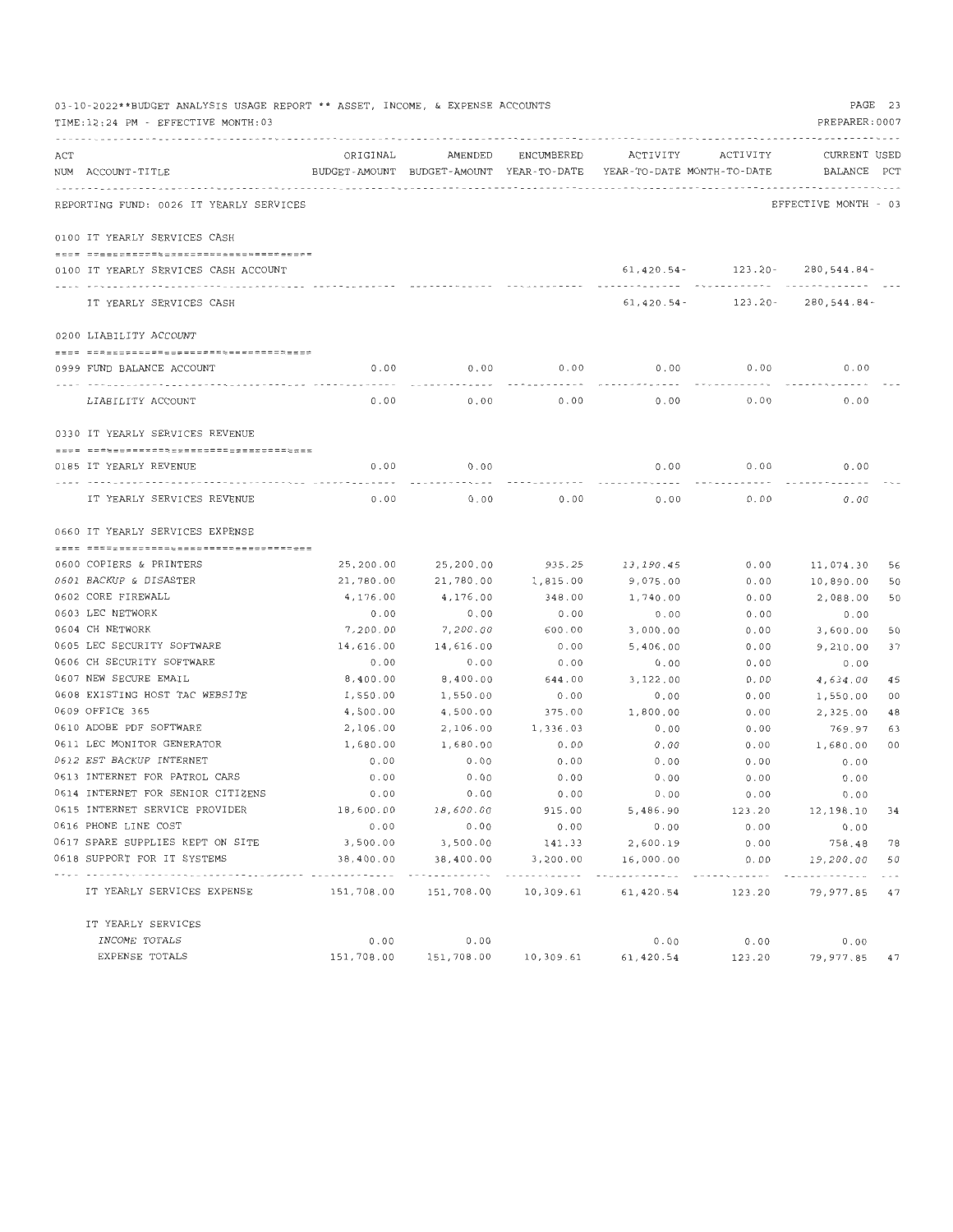|     | PAGE 24<br>03-10-2022**BUDGET ANALYSIS USAGE REPORT ** ASSET, INCOME, & EXPENSE ACCOUNTS<br>PREPARER: 0007<br>TIME:12:24 PM - EFFECTIVE MONTH:03 |          |         |            |                                                                                 |                   |                             |  |  |
|-----|--------------------------------------------------------------------------------------------------------------------------------------------------|----------|---------|------------|---------------------------------------------------------------------------------|-------------------|-----------------------------|--|--|
| ACT | NUM ACCOUNT-TITLE                                                                                                                                | ORIGINAL | AMENDED | ENCUMBERED | ACTIVITY<br>BUDGET-AMOUNT BUDGET-AMOUNT YEAR-TO-DATE YEAR-TO-DATE MONTH-TO-DATE | ACTIVITY          | CURRENT USED<br>BALANCE PCT |  |  |
|     | REPORTING FUND: 0028 CONTINGENCY FUND                                                                                                            |          |         |            |                                                                                 |                   | EFFECTIVE MONTH - 03        |  |  |
|     | 0100 CONTINGENCY CASH                                                                                                                            |          |         |            |                                                                                 |                   |                             |  |  |
|     | ================================                                                                                                                 |          |         |            |                                                                                 |                   |                             |  |  |
|     | 0100 CONTINGENCY FUND CHECKING                                                                                                                   |          |         |            | 0.00                                                                            | 0.00<br>--------- | $8,402.13-$                 |  |  |
|     | CONTINGENCY CASH                                                                                                                                 |          |         |            | 0.00                                                                            |                   | 0.00<br>$8,402.13 -$        |  |  |
|     | 0200 LIABILITY ACCOUNTS                                                                                                                          |          |         |            |                                                                                 |                   |                             |  |  |
|     | ------------------------------------                                                                                                             |          |         |            |                                                                                 |                   |                             |  |  |
|     | 0999 FUND BALANCE ACCOUNT                                                                                                                        | 0.00     | 0.00    | 0.00       | 0.00                                                                            | 0.00              | 0.00                        |  |  |
|     | .<br>LIABILITY ACCOUNTS                                                                                                                          | 0.00     | 0.00    | 0.00       | 0.00                                                                            | 0.00              | 0.00                        |  |  |
|     | 0328 CONTIGENCY REVENUE                                                                                                                          |          |         |            |                                                                                 |                   |                             |  |  |
|     | -------------------------------------                                                                                                            |          |         |            |                                                                                 |                   |                             |  |  |
|     | 0100 WIND TAX REVENUE                                                                                                                            | 0.00     | 0.00    |            | 0.00                                                                            | 0.00              | 0.00                        |  |  |
|     | -------------------------------<br>CONTIGENCY REVENUE                                                                                            | 0.00     | 0.00    | 0.00       | 0.00                                                                            | 0.00              | 0.00                        |  |  |
|     | 0628 CONTIGENCY EXPENSE                                                                                                                          |          |         |            |                                                                                 |                   |                             |  |  |
|     | -----+===============================                                                                                                            |          |         |            |                                                                                 |                   |                             |  |  |
|     | 0628 CONTIGENCY MISC EXPENSE                                                                                                                     | 0.00     | 0.00    | 0.00       | 0.00                                                                            | 0.00              | 0.00                        |  |  |
|     | CONTIGENCY EXPENSE                                                                                                                               | 0.00     | 0.00    | 0.00       | 0.00                                                                            | 0.00              | 0.00                        |  |  |
|     | CONTINGENCY FUND                                                                                                                                 |          |         |            |                                                                                 |                   |                             |  |  |
|     | INCOME TOTALS                                                                                                                                    | 0.00     | 0.00    |            | 0.00                                                                            | 0.00              | 0.00                        |  |  |
|     | EXPENSE TOTALS                                                                                                                                   | 0.00     | 0.00    | 0.00       | 0.00                                                                            | 0.00              | 0.00                        |  |  |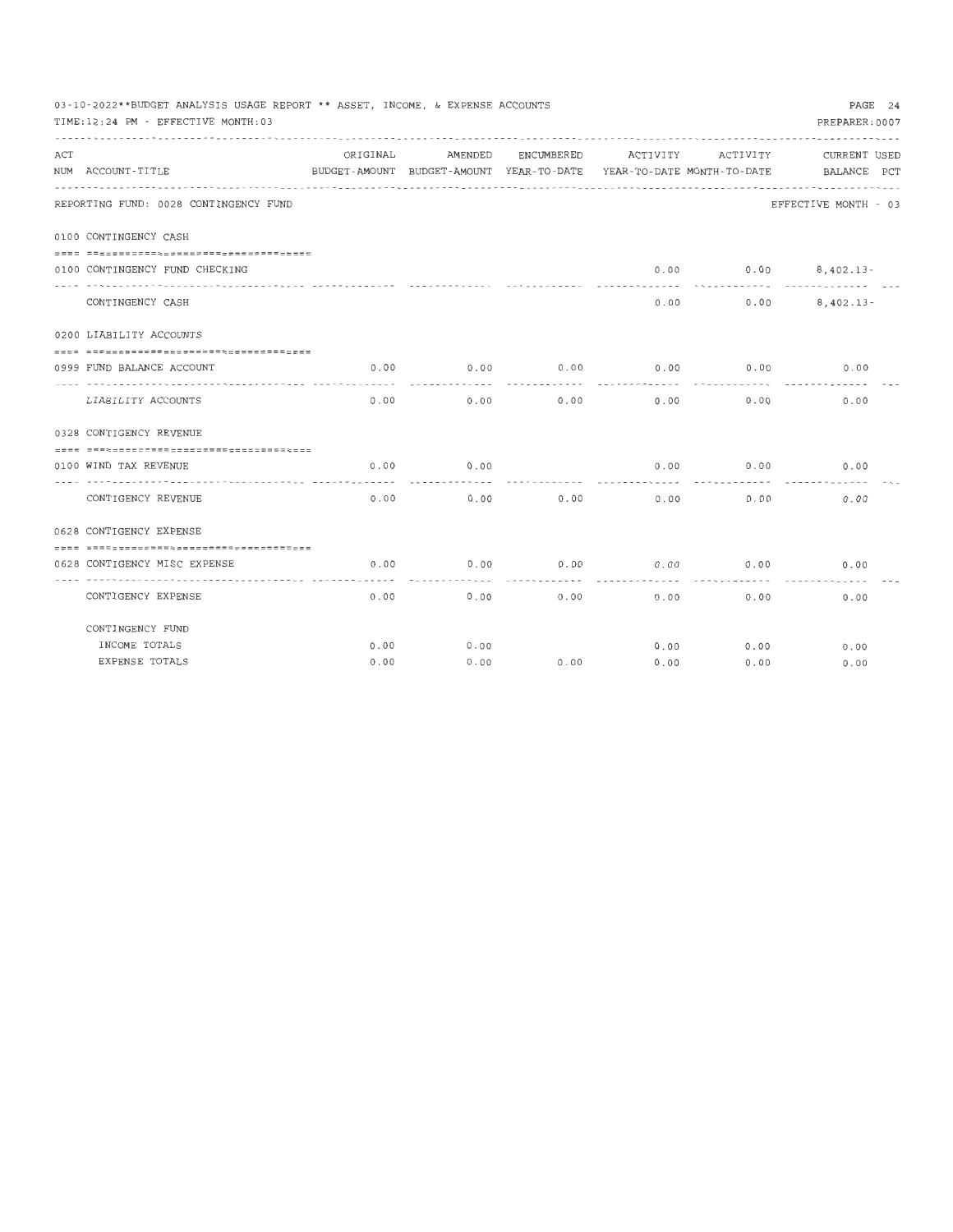|     | PAGE 25<br>03-10-2022**BUDGET ANALYSIS USAGE REPORT ** ASSET, INCOME, & EXPENSE ACCOUNTS<br>PREPARER: 0007<br>TIME:12:24 PM - EFFECTIVE MONTH:03 |          |         |            |       |                       |                                                                                 |  |  |  |
|-----|--------------------------------------------------------------------------------------------------------------------------------------------------|----------|---------|------------|-------|-----------------------|---------------------------------------------------------------------------------|--|--|--|
|     |                                                                                                                                                  |          |         |            |       |                       |                                                                                 |  |  |  |
| ACT |                                                                                                                                                  | ORIGINAL | AMENDED | ENCUMBERED |       | ACTIVITY ACTIVITY     | CURRENT USED                                                                    |  |  |  |
|     | NUM ACCOUNT-TITLE                                                                                                                                |          |         |            |       |                       | BUDGET-AMOUNT BUDGET-AMOUNT YEAR-TO-DATE YEAR-TO-DATE MONTH-TO-DATE BALANCE PCT |  |  |  |
|     | REPORTING FUND: 0029 COUNTY COURT REPORTER FUND                                                                                                  |          |         |            |       |                       | EFFECTIVE MONTH - 03                                                            |  |  |  |
|     | 0100 COUNTY COURT REPORTER FUND CASH AC                                                                                                          |          |         |            |       |                       |                                                                                 |  |  |  |
|     |                                                                                                                                                  |          |         |            |       |                       |                                                                                 |  |  |  |
|     | 0100 COUNTY COURT REPORTER                                                                                                                       |          |         |            |       |                       | 18.68 0.66 67.59                                                                |  |  |  |
|     | 0231 COUNTY CLERK CC                                                                                                                             |          |         |            | 25.00 |                       | $0.00$ 25.00                                                                    |  |  |  |
|     | COUNTY COURT REPORTER FUND CASH AC                                                                                                               |          |         |            | 43.68 | 0.66                  | 92.59                                                                           |  |  |  |
|     | 0200 LIABILITY ACCOUNTS                                                                                                                          |          |         |            |       |                       |                                                                                 |  |  |  |
|     | ------------------------------------                                                                                                             |          |         |            |       |                       |                                                                                 |  |  |  |
|     | 0999 FUND BALANCE ACCOUNT<br>--------------------------------- ----                                                                              | 0.00     | 0.00    | 0.00       | 0.00  | 0.00                  | 0.00                                                                            |  |  |  |
|     | LIABILITY ACCOUNTS                                                                                                                               | 0.00     | 0.00    | 0.00       | 0.00  | 0.00                  | 0.00                                                                            |  |  |  |
|     | 0390 REVENUE ACCOUNTS                                                                                                                            |          |         |            |       |                       |                                                                                 |  |  |  |
|     |                                                                                                                                                  |          |         |            |       |                       |                                                                                 |  |  |  |
|     | 0390 COUNTY CLERK COURT REPORTER FEES                                                                                                            | 25.00    | 25.00   |            |       | 43.68 0.66<br>------- | 18.68+ 175                                                                      |  |  |  |
|     | REVENUE ACCOUNTS                                                                                                                                 | 25.00    | 25,00   | 0.00       | 43.68 | 0.66                  | 18.68+ 175                                                                      |  |  |  |
|     | 0690 EXPENSE ACCOUNTS                                                                                                                            |          |         |            |       |                       |                                                                                 |  |  |  |
|     |                                                                                                                                                  |          |         |            |       |                       |                                                                                 |  |  |  |
|     | 0395 COURT REPORTER EXPENSE                                                                                                                      | 0.00     | 0.00    | 0.00       | 0.00  | 0.00                  | 0.00                                                                            |  |  |  |
|     | EXPENSE ACCOUNTS                                                                                                                                 | 0.00     | 0.00    | 0.00       | 0.00  | 0.00                  | 0.00                                                                            |  |  |  |
|     | COUNTY COURT REPORTER FUND                                                                                                                       |          |         |            |       |                       |                                                                                 |  |  |  |
|     | INCOME TOTALS                                                                                                                                    | 25.00    | 25.00   |            |       |                       | 43.68 0.66 18.68+ 175                                                           |  |  |  |
|     | EXPENSE TOTALS                                                                                                                                   | 0.00     | 0.00    | 0.00       | 0.00  | 0.00                  | 0.00                                                                            |  |  |  |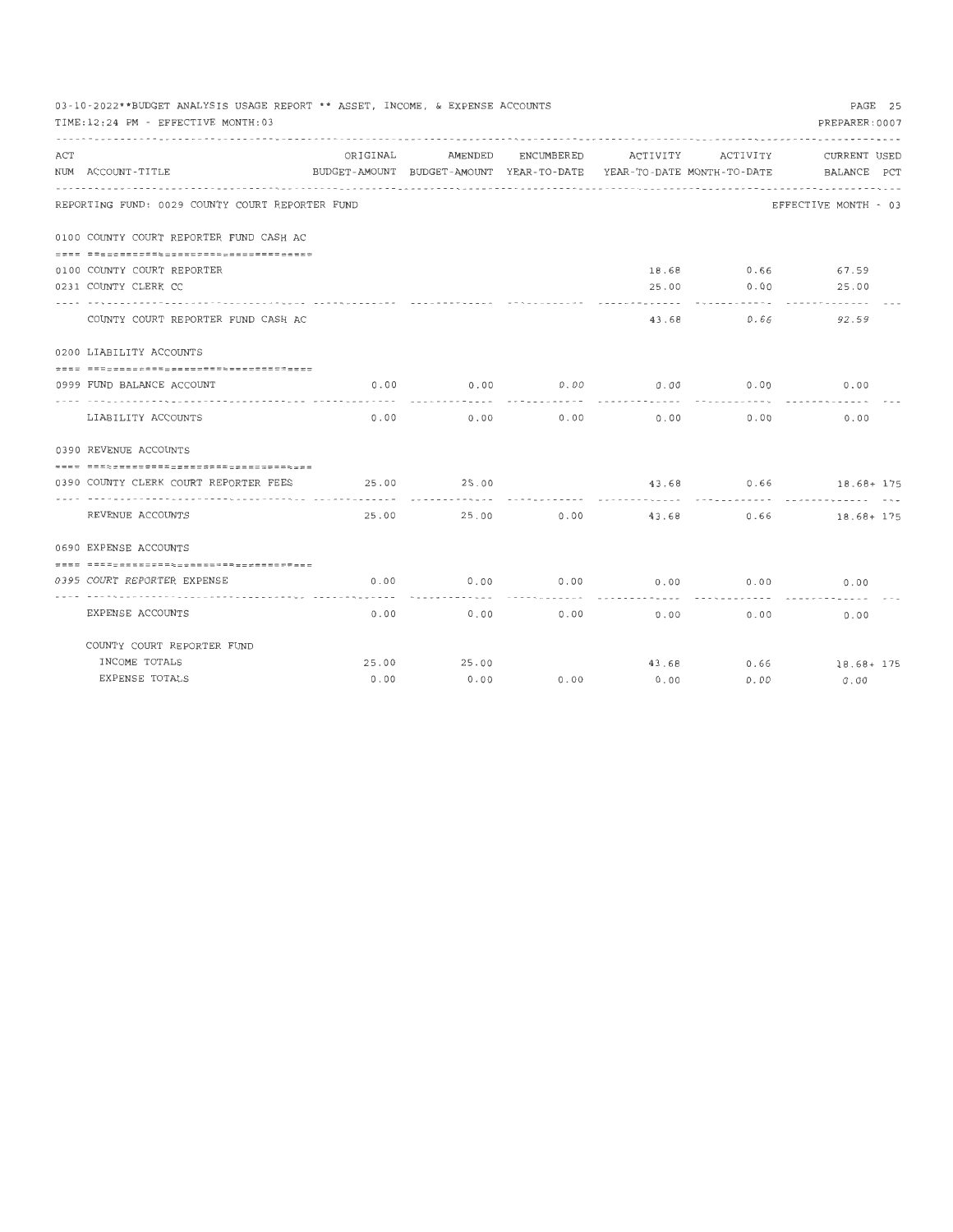|     | PAGE 26<br>03-10-2022**BUDGET ANALYSIS USAGE REPORT ** ASSET, INCOME, & EXPENSE ACCOUNTS<br>PREPARER: 0007<br>TIME:12:24 PM - EFFECTIVE MONTH:03<br>AMENDED ENCUMBERED ACTIVITY ACTIVITY |                                                                                             |               |             |                                 |        |                             |    |  |
|-----|------------------------------------------------------------------------------------------------------------------------------------------------------------------------------------------|---------------------------------------------------------------------------------------------|---------------|-------------|---------------------------------|--------|-----------------------------|----|--|
| ACT | NUM ACCOUNT-TITLE                                                                                                                                                                        | ORIGINAL<br>BUDGET-AMOUNT BUDGET-AMOUNT YEAR-TO-DATE YEAR-TO-DATE MONTH-TO-DATE BALANCE PCT |               |             |                                 |        | CURRENT USED                |    |  |
|     | REPORTING FUND: 0030 COURT RECORDS PRESERVATION FUND                                                                                                                                     |                                                                                             |               |             |                                 |        | EFFECTIVE MONTH - 03        |    |  |
|     | 0100 COURT RECORDS PRESERVATION CASH                                                                                                                                                     |                                                                                             |               |             |                                 |        |                             |    |  |
|     | 0100 CFC: COURT RECORDS PRES FUND                                                                                                                                                        |                                                                                             |               |             |                                 |        | 180.00 0.00 6,222.67        |    |  |
|     | 0230 DISTRICT CLERK CC ACCOUNT                                                                                                                                                           |                                                                                             |               |             |                                 |        | 30.00 - 0.00 20.00          |    |  |
|     | 0231 COUNTY CLERK CC ACCOUNT                                                                                                                                                             |                                                                                             |               |             |                                 |        | $10.00 - 0.00$ 0.00         |    |  |
|     | COURT RECORDS PRESERVATION CASH                                                                                                                                                          |                                                                                             |               |             |                                 | .      | 140.00 0.00 6,242.67        |    |  |
|     | 0330 REVENUE ACCOUNTS                                                                                                                                                                    |                                                                                             |               |             |                                 |        |                             |    |  |
|     | =====================================                                                                                                                                                    |                                                                                             |               |             |                                 |        |                             |    |  |
|     | 0180 INTEREST EARNED                                                                                                                                                                     |                                                                                             | $0.00$ 0.00   |             |                                 |        | $0.00$ $0.00$ $0.00$ $0.00$ |    |  |
|     | 0730 C&D RECORDS PRESERVATION FEES 500.00 500.00                                                                                                                                         |                                                                                             |               |             | 140.00<br>---------------       |        | $0.00$ 360.00 28<br>        |    |  |
|     | REVENUE ACCOUNTS                                                                                                                                                                         |                                                                                             | 500.00        | 500.00 0.00 |                                 | 140.00 | 0.00<br>360.00              | 28 |  |
|     | 0730 EXPENSE ACCOUNTS                                                                                                                                                                    |                                                                                             |               |             |                                 |        |                             |    |  |
|     | ------------------------------------                                                                                                                                                     |                                                                                             |               |             |                                 |        |                             |    |  |
|     | 0730 RECORDS PRES EXPENSES                                                                                                                                                               |                                                                                             |               |             | $0.00$ 0.00 0.00 0.00 0.00 0.00 |        | 0.00                        |    |  |
|     | EXPENSE ACCOUNTS                                                                                                                                                                         | 0.00                                                                                        | -----------   | 0.00        | 0.00<br>0.00                    |        | 0.00<br>0.00                |    |  |
|     | COURT RECORDS PRESERVATION FUND                                                                                                                                                          |                                                                                             |               |             |                                 |        |                             |    |  |
|     | INCOME TOTALS                                                                                                                                                                            |                                                                                             | 500.00 500.00 |             |                                 |        | 140.00   0.00   360.00   28 |    |  |
|     | EXPENSE TOTALS                                                                                                                                                                           | 0.00                                                                                        | 0.00          | 0.00        | 0.00                            | 0.00   | 0.00                        |    |  |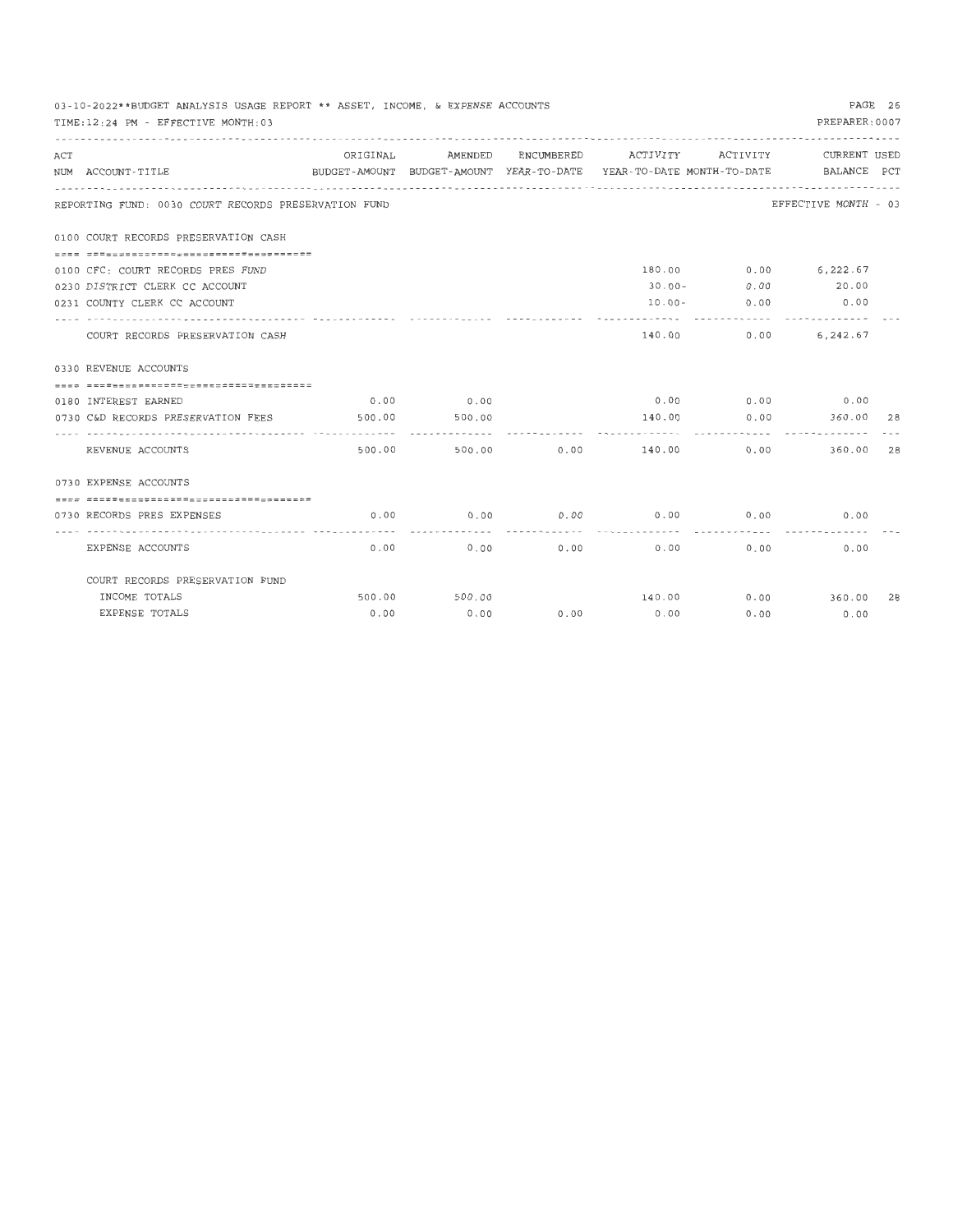|     | 03-10-2022**BUDGET ANALYSIS USAGE REPORT ** ASSET, INCOME, & EXPENSE ACCOUNTS |          |                                          |            |                            |            | PAGE 27              |
|-----|-------------------------------------------------------------------------------|----------|------------------------------------------|------------|----------------------------|------------|----------------------|
|     | TIME: 12:24 PM - EFFECTIVE MONTH: 03                                          |          |                                          |            |                            |            | PREPARER: 0007       |
|     |                                                                               |          |                                          |            |                            |            |                      |
| ACT |                                                                               | ORIGINAL | AMENDED                                  | ENCUMBERED | ACTIVITY                   | ACTIVITY   | CURRENT USED         |
|     | NUM ACCOUNT-TITLE                                                             |          | BUDGET-AMOUNT BUDGET-AMOUNT YEAR-TO-DATE |            | YEAR-TO-DATE MONTH-TO-DATE |            | BALANCE PCT          |
|     |                                                                               |          |                                          |            |                            |            |                      |
|     | REPORTING FUND: 0031 COUNTY JURY FUND                                         |          |                                          |            |                            |            | EFFECTIVE MONTH - 03 |
|     | 0100 COUNTY JURY FUND CASH ACCOUNTS                                           |          |                                          |            |                            |            |                      |
|     |                                                                               |          |                                          |            |                            |            |                      |
|     | 0100 COUNTY JURY FUND                                                         |          |                                          |            | 8.81                       | 0.22       | 29.34                |
|     | 0231 COUNTY CLERK CC                                                          |          |                                          |            | 10.00                      | 0.00       | 10.00                |
|     |                                                                               |          |                                          |            |                            |            |                      |
|     | COUNTY JURY FUND CASH ACCOUNTS                                                |          |                                          |            | 18.81                      | 0.22       | 39.34                |
|     | 0200 LIABILITY ACCOUNTS                                                       |          |                                          |            |                            |            |                      |
|     |                                                                               |          |                                          |            |                            |            |                      |
|     | 0999 FUND BALANCE ACCOUNT                                                     | 0.00     | 0.00                                     | 0.00       | 0.00                       | 0.00       | 0.00                 |
|     |                                                                               |          |                                          |            |                            |            |                      |
|     | LIABILITY ACCOUNTS                                                            | 0.00     | 0.00                                     | 0.00       | 0.00                       | 0.00       | 0.00                 |
|     | 0380 REVENUE ACCOUNTS                                                         |          |                                          |            |                            |            |                      |
|     |                                                                               |          |                                          |            |                            |            |                      |
|     | 0380 COUNTY CLERK JURY FEES                                                   | 10.00    | 10.00                                    |            |                            | 16.24 0.22 | $6.24 + 162$         |
|     | 0385 DISTRICT CLERK JURY FEES                                                 | 0.00     | 0.00                                     |            | 2.57                       | 0.00       | $2.57+$              |
|     |                                                                               |          |                                          |            |                            |            |                      |
|     | REVENUE ACCOUNTS                                                              | 10.00    | 10.00                                    | 0.00       | 18.81                      | 0.22       | $8.81 + 188$         |
|     | 0680 EXPENSE ACCOUNTS                                                         |          |                                          |            |                            |            |                      |
|     |                                                                               |          |                                          |            |                            |            |                      |
|     | 0680 COUNTY PETIT JURY                                                        | 0.00     | 0.00                                     | 0.00       | 0.00                       | 0.00       | 0.00                 |
|     | EXPENSE ACCOUNTS                                                              | 0.00     | 0.00                                     | 0.00       | 0.00                       | 0.00       | 0.00                 |
|     | COUNTY JURY FUND                                                              |          |                                          |            |                            |            |                      |
|     | INCOME TOTALS                                                                 | 10.00    | 10.00                                    |            | 18.81                      | 0.22       | $8.81 + 188$         |
|     | EXPENSE TOTALS                                                                | 0.00     | 0.00                                     | 0.00       | 0.00                       | 0.00       | 0.00                 |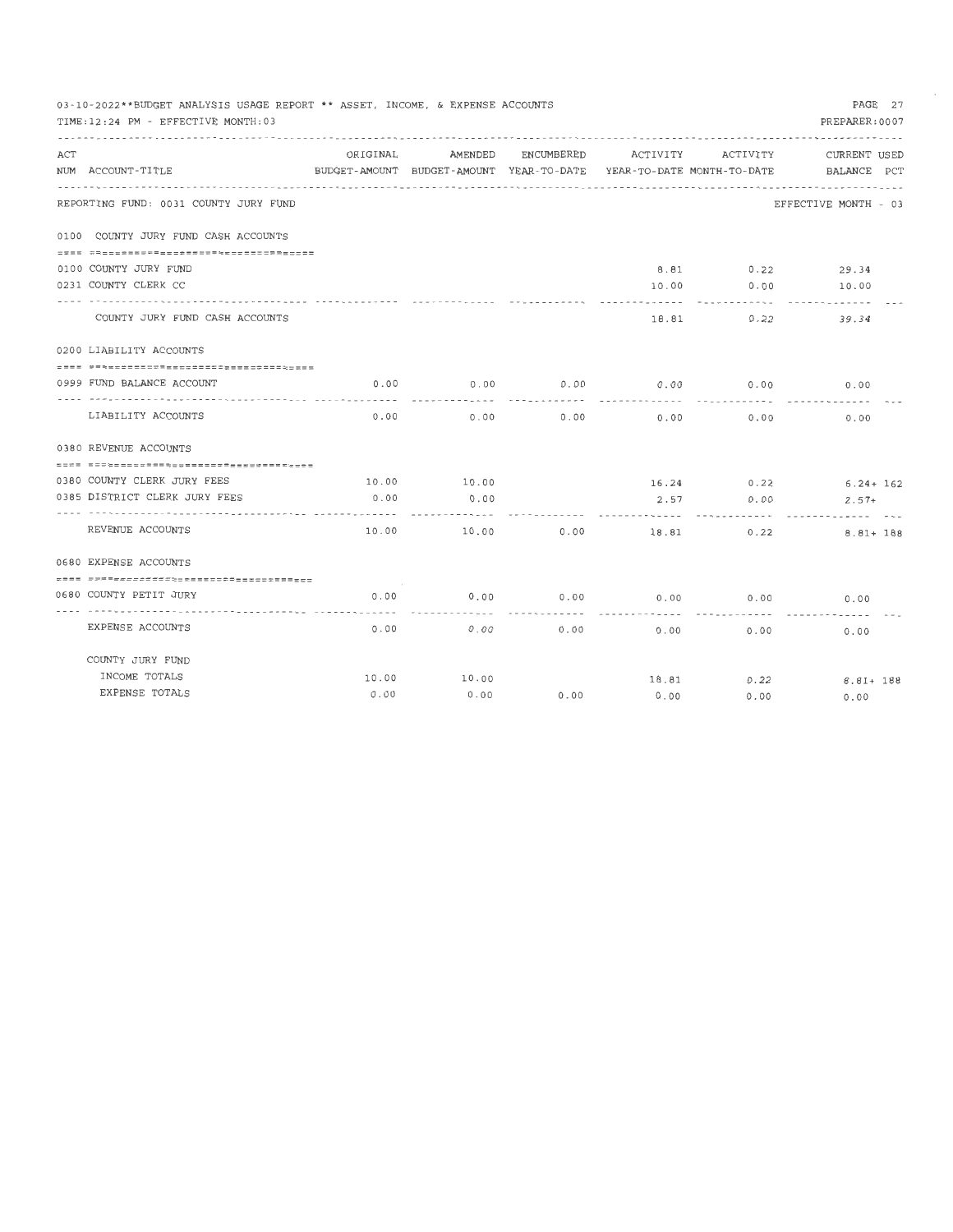|     | PAGE 28<br>03-10-2022**BUDGET ANALYSIS USAGE REPORT ** ASSET, INCOME, & EXPENSE ACCOUNTS<br>PREPARER: 0007<br>TIME: 12:24 PM - EFFECTIVE MONTH: 03 |       |             |            |                       |              |                                                            |  |  |
|-----|----------------------------------------------------------------------------------------------------------------------------------------------------|-------|-------------|------------|-----------------------|--------------|------------------------------------------------------------|--|--|
| ACT |                                                                                                                                                    |       |             |            |                       |              | ORIGINAL AMENDED ENCUMBERED ACTIVITY ACTIVITY CURRENT USED |  |  |
|     | BUDGET-AMOUNT BUDGET-AMOUNT YEAR-TO-DATE YEAR-TO-DATE MONTH-TO-DATE BALANCE PCT<br>NUM ACCOUNT-TITLE                                               |       |             |            |                       |              |                                                            |  |  |
|     | REPORTING FUND: 0033 C&D COURT TECHNOLOGY FUND                                                                                                     |       |             |            |                       |              | EFFECTIVE MONTH - 03                                       |  |  |
|     | 0100 C&D COURT TECHNOLOGY CASH ACCOUNT                                                                                                             |       |             |            |                       |              |                                                            |  |  |
|     |                                                                                                                                                    |       |             |            |                       |              |                                                            |  |  |
|     | 0100 CFC: C&D COURT TECHNOLOGY FUND                                                                                                                |       |             |            |                       |              | 36.67 1.18 696.48                                          |  |  |
|     | 0230 DISTRICT CLERK CC ACCOUNT                                                                                                                     |       |             |            |                       | 0.00<br>0.00 | 0.00                                                       |  |  |
|     | 0231 COUNTY CLERK CC ACCOUNT                                                                                                                       |       |             |            | ------- <i>------</i> |              | $0.00$ 0.00 0.00<br>------------- --------------           |  |  |
|     | C&D COURT TECHNOLOGY CASH ACCOUNT                                                                                                                  |       |             |            |                       |              | 36.67 1.18 696.48                                          |  |  |
|     | 0333 C&D COURT TECHNOLOGY REVENUE ACCO                                                                                                             |       |             |            |                       |              |                                                            |  |  |
|     |                                                                                                                                                    |       |             |            |                       |              |                                                            |  |  |
|     | 0180 INTEREST EARNED                                                                                                                               |       | $0.00$ 0.00 |            |                       |              | $0.00$ $0.00$ $0.00$ $0.00$                                |  |  |
|     | 0733 C&D COURT TECH FEES                                                                                                                           |       | 50.00 50.00 |            |                       |              | 36.67 1.18 13.33 73                                        |  |  |
|     |                                                                                                                                                    |       |             |            |                       |              |                                                            |  |  |
|     | C&D COURT TECHNOLOGY REVENUE ACCO 50.00 50.00 0.00 36.67 1.18 13.33 73                                                                             |       |             |            |                       |              |                                                            |  |  |
|     | 0733 EXPENSE ACCOUNTS                                                                                                                              |       |             |            |                       |              |                                                            |  |  |
|     | -------------------------------------                                                                                                              |       |             |            |                       |              |                                                            |  |  |
|     | 0733 C&D COURT TECH EXPENSES                                                                                                                       |       |             |            |                       |              | 50.00 50.00 0.00 0.00 0.00 0.00 50.00 00                   |  |  |
|     |                                                                                                                                                    |       |             |            |                       |              |                                                            |  |  |
|     | EXPENSE ACCOUNTS                                                                                                                                   |       | 50.00       | 50.00 0.00 |                       | 0.00         | 0.00<br>50.00 00                                           |  |  |
|     | C&D COURT TECHNOLOGY FUND                                                                                                                          |       |             |            |                       |              |                                                            |  |  |
|     | INCOME TOTALS                                                                                                                                      |       | 50.00 50.00 |            |                       |              | 36.67 1.18 13.33 73                                        |  |  |
|     | EXPENSE TOTALS                                                                                                                                     | 50.00 | 50.00       | 0.00       | 0.00                  | 0.00         | 50.00 00                                                   |  |  |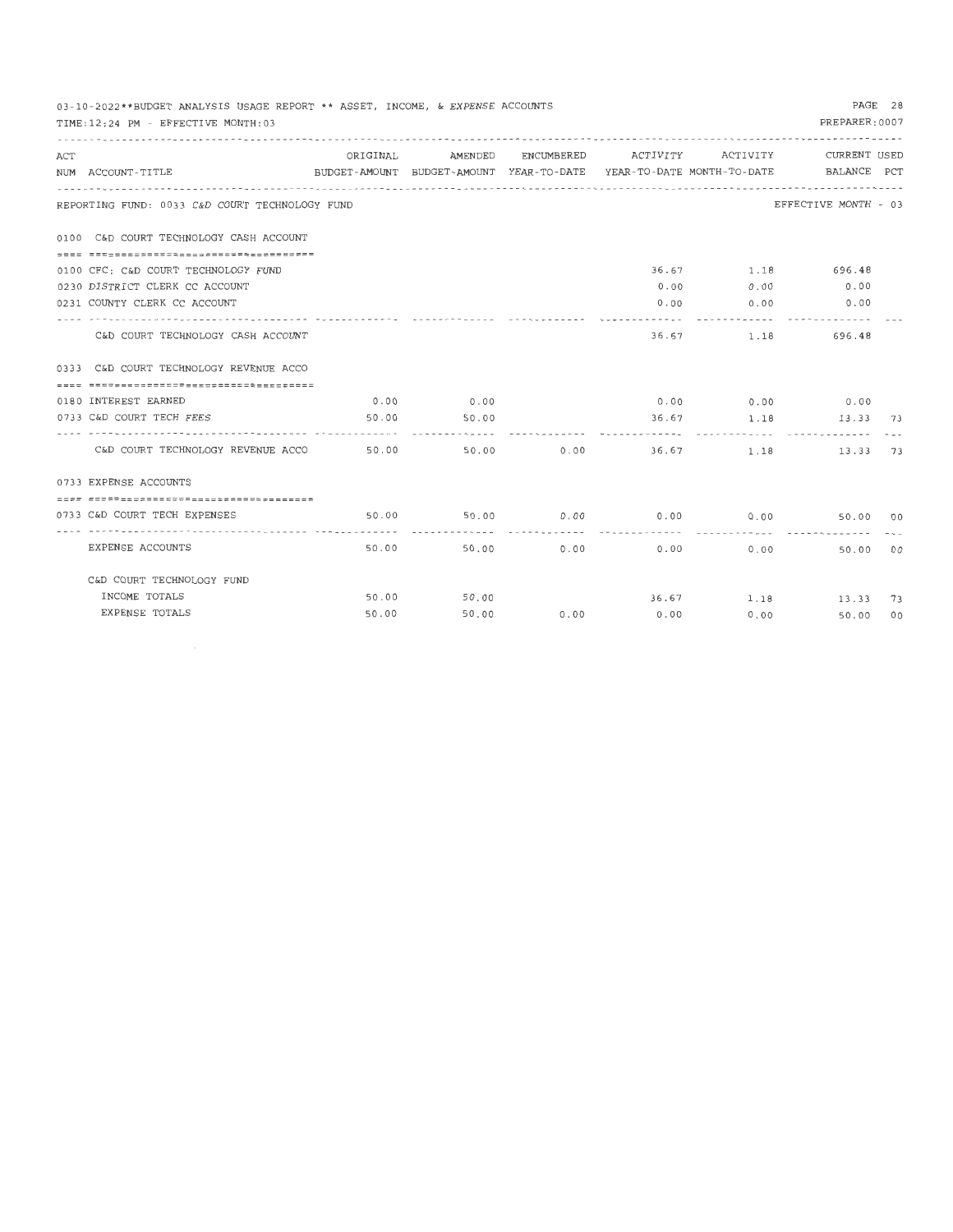|     | 03-10-2022**BUDGET ANALYSIS USAGE REPORT ** ASSET, INCOME, & EXPENSE ACCOUNTS<br>TIME:12:24 PM - EFFECTIVE MONTH:03 |              |                         |             |                                                                                                             |                     | PAGE 29<br>PREPARER: 0007    |    |
|-----|---------------------------------------------------------------------------------------------------------------------|--------------|-------------------------|-------------|-------------------------------------------------------------------------------------------------------------|---------------------|------------------------------|----|
| ACT | NUM ACCOUNT-TITLE                                                                                                   | ORIGINAL     |                         |             | AMENDED ENCUMBERED ACTIVITY ACTIVITY<br>BUDGET-AMOUNT BUDGET-AMOUNT YEAR-TO-DATE YEAR-TO-DATE MONTH-TO-DATE |                     | CURRENT USED<br>BALANCE PCT  |    |
|     | REPORTING FUND: 0035 TIF GRANT FUND                                                                                 |              |                         |             |                                                                                                             |                     | EFFECTIVE MONTH - 03         |    |
|     | 0100 TIF GRANT FUND CASH ACCOUNTS                                                                                   |              |                         |             |                                                                                                             |                     |                              |    |
|     | 0100 TIF GRANT - CASH                                                                                               |              |                         |             |                                                                                                             |                     | $31,627.14 - 0.00$ 59,250.19 |    |
|     | TIF GRANT FUND CASH ACCOUNTS                                                                                        |              |                         |             |                                                                                                             |                     | $31,627.14 - 0.00$ 59,250.19 |    |
|     | 0300 TIF GRANT FUND REVENUE ACCOUNTS                                                                                |              |                         |             |                                                                                                             |                     |                              |    |
|     |                                                                                                                     |              |                         |             |                                                                                                             |                     |                              |    |
|     | 0110 TIF GRANT REVENUE - PCT #1                                                                                     | 0.00         | 0.00                    |             | 0.00                                                                                                        | 0.00                | 0.00                         |    |
|     | 0120 TIF GRANT REVENUE - PCT #2                                                                                     | 0.00         | 0.00                    |             | 0.00                                                                                                        | 0.00                | 0.00                         |    |
|     | 0130 TIF GRANT REVENUE - PCT #3                                                                                     | 54,950.45    | 54,950.45               |             | 0.00                                                                                                        | 0.00                | 54,950.45                    | 00 |
|     | 0140 TIF GRANT REVENUE - PCT #4                                                                                     |              | 46, 174. 12 46, 174. 12 |             | 0.00                                                                                                        |                     | $0.00$ $46,174.12$           | 00 |
|     | 0180 BANK INTEREST                                                                                                  | 0.00         | 0.00                    |             | 0.00                                                                                                        | 0.00                | 0.00                         |    |
|     | TIF GRANT FUND REVENUE ACCOUNTS 101,124.57 101,124.57                                                               |              |                         | 0.00        | 0.00                                                                                                        | 0.00                | 101,124.57 00                |    |
|     | 0600 EXPENSE ACCOUNTS                                                                                               |              |                         |             |                                                                                                             |                     |                              |    |
|     | 0110 TIF GRANT EXPENSE - PCT #1                                                                                     |              | 0.00                    | 0.00        | 0.00                                                                                                        | 0.00                | 0.00                         |    |
|     | 0120 TIF GRANT EXPENSE - PCT #2                                                                                     | 0.00<br>0.00 | 0.00                    |             | $0.00$ 16,038.00                                                                                            | 0.00                | 16,038.00-                   |    |
|     | 0130 TIF GRANT EXPENSE - PCT #3                                                                                     | 54,950.45    | 54,950.45               | 0.00        | 0.00                                                                                                        | 0.00                | 54,950.45                    | 00 |
|     | 0140 TIF GRANT EXPENSE - PCT #4                                                                                     |              |                         | 0.00        | 0.00                                                                                                        | 0.00                | 46, 174. 12 00               |    |
|     |                                                                                                                     | 46,174.12    | 46,174.12               |             |                                                                                                             |                     |                              |    |
|     | EXPENSE ACCOUNTS                                                                                                    |              |                         | 0.00        | 16,038.00                                                                                                   | 0.00                | 85,086.57 16                 |    |
|     | 0601 PAYROLL EXPENSE PCT#1                                                                                          |              |                         |             |                                                                                                             |                     |                              |    |
|     | 0113 SALARY - TIF GRANT PART TIME-PCT#1                                                                             | 0.00         | 0.00                    | 0.00        | 0.00                                                                                                        | 0.00                | 0.00                         |    |
|     | 0114 SALARY - TIF GRANT FULL TIME-PCT#1                                                                             | 0.00         | 0.00                    | 0.00        | 0.00                                                                                                        | 0.00                |                              |    |
|     | 0200 TIF GRANT FICA EXPENSE                                                                                         | 0.00         |                         |             |                                                                                                             |                     | 0.00                         |    |
|     | 0202 TIF GRANT TCDRS EXPENSE                                                                                        |              | 0.00                    | 0.00        | 0.00                                                                                                        | 0.00                | 0.00                         |    |
|     | 0205 TIF GRANT RETIREMENT EXPENSE                                                                                   | 0.00         | 0.00                    | 0.00        | 0.00                                                                                                        | 0.00                | 0.00                         |    |
|     | 0210 TIF GRANT MEDICAL INS EXPENSE                                                                                  | 0.00<br>0.00 | 0.00                    | 0.00        | 0.00                                                                                                        | 0.00                | 0.00                         |    |
|     |                                                                                                                     |              | 0.00                    | 0.00        | 0.00                                                                                                        | 0.00                | 0.00                         |    |
|     | PAYROLL EXPENSE PCT#1                                                                                               | 0.00         | 0.00                    | 0.00        | 0.00                                                                                                        | 0.00                | 0.00                         |    |
|     | 0602 PAYROLL EXPENSE PCT#2                                                                                          |              |                         |             |                                                                                                             |                     |                              |    |
|     | 0113 SALARY - TIF GRANT PART TIME-PCT#2                                                                             | 0.00         | 0.00                    | 0.00        | 6,705.35                                                                                                    | 0.00                | $6,705.35-$                  |    |
|     | 0114 SALARY - TIF GRANT FULL TIME-PCT#2                                                                             | 0.00         | 0.00                    | 0.00        | 5,469.29                                                                                                    | 0.00                | $5,469.29 -$                 |    |
|     | 0200 TIF GRANT FICA EXPENSE                                                                                         | 0.00         | 0.00                    | 0.00        | 931.38                                                                                                      | 0.00                | 931.38-                      |    |
|     | 0202 TIF GRANT TDCRS EXPENSE                                                                                        | 0.00         | 0.00                    | 0.00        | 89.50                                                                                                       | 0.00                | $89.50 -$                    |    |
|     | 0205 TIF GRANT RETIREMENT EXPENSE                                                                                   | 0.00         | 0.00                    | 0.00        | 1,001.98                                                                                                    | 0.00                | $1,001.98 -$                 |    |
|     | 0210 TIF GRANT MEDICAL INS EXPENSE                                                                                  | 0.00         | 0.00                    | 0.00        | 2,380.09                                                                                                    | 0.00                | $2,380.09 -$                 |    |
|     |                                                                                                                     | . . <i>.</i> |                         | $- - - - -$ | ------------                                                                                                | - - - - - - - - - - | ----------                   |    |
|     | PAYROLL EXPENSE PCT#2                                                                                               | 0.00         | 0.00                    | 0.00        | 16,577.59                                                                                                   | 0.00                | 16,577.59-                   |    |
|     | 0603 PAYROLL EXPENSE PCT#3                                                                                          |              |                         |             |                                                                                                             |                     |                              |    |
|     | 0113 SALARY - TIF GRANT PART TIME-PCT#3                                                                             | $0.00$       | 0.00                    | 0.00        | 0.00                                                                                                        | 0.00                | 0.00                         |    |
|     | 0114 SALARY - TIF GRANT FULL TIME-PCT#3                                                                             | 0.00         | 0.00                    | 0.00        | 0.00                                                                                                        | 0.00                | 0.00                         |    |
|     | 0200 TIF GRANT FICA EXPENSE                                                                                         | 0.00         | 0.00                    | 0.00        | 0.00                                                                                                        | 0.00                | 0.00                         |    |
|     | 0202 TIF GRANT TDCRS EXPENSE                                                                                        | 0.00         | 0.00                    | 0.00        | 0.00                                                                                                        | 0.00                | 0.00                         |    |
|     | 0205 TIF GRANT RETIRMENT EXPENSE                                                                                    | 0.00         | 0.00                    | 0.00        | 0.00                                                                                                        | 0.00                | 0.00                         |    |
|     | 0210 TIF GRANT MEDICAL INS EXPENSE                                                                                  | 0.00         | 0.00                    | 0.00        | 0.00                                                                                                        | 0.00                | 0.00                         |    |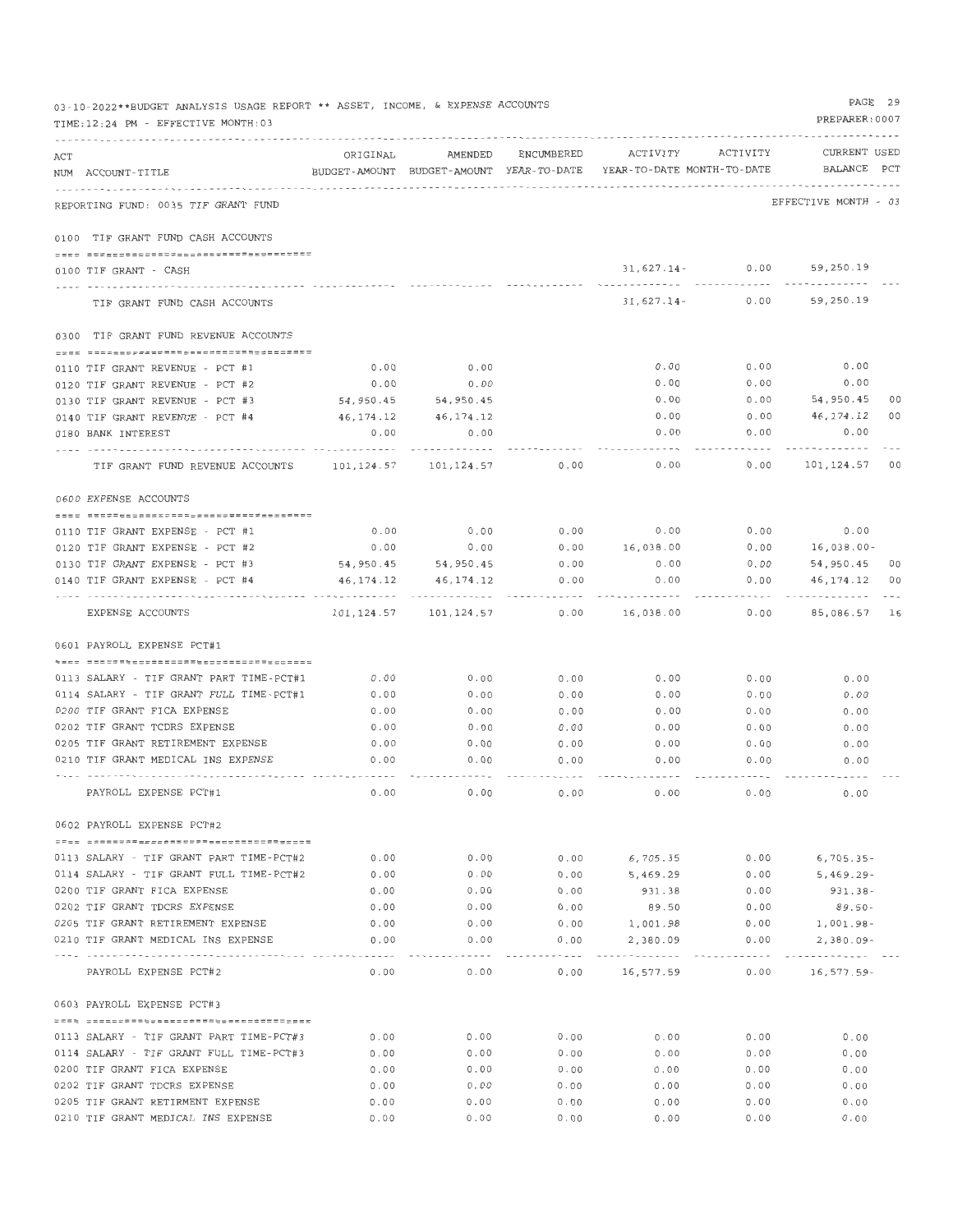|     | 03-10-2022**BUDGEI ANALISIS USAGE KEPUKI ** ASSEI, INCOME, & EAPENSE ACCOUNIS<br>TIME: 12:24 PM - EFFECTIVE MONTH: 03 |      |                                                  |      |                  |      | PREPARER: 0007            |  |
|-----|-----------------------------------------------------------------------------------------------------------------------|------|--------------------------------------------------|------|------------------|------|---------------------------|--|
| ACT |                                                                                                                       |      | ORIGINAL AMENDED ENCUMBERED ACTIVITY ACTIVITY    |      |                  |      | CURRENT USED              |  |
|     | NUM ACCOUNT-TITLE SALANCE PCT AMOUNT BUDGET-AMOUNT YEAR-TO-DATE YEAR-TO-DATE MONTH-TO-DATE BALANCE PCT                |      |                                                  |      |                  |      |                           |  |
|     | REPORTING FUND: 0035 TIF GRANT FUND                                                                                   |      |                                                  |      |                  |      | EFFECTIVE MONTH - 03      |  |
|     |                                                                                                                       |      |                                                  |      |                  |      |                           |  |
|     | , PAYROLL EXPENSE PCT#3                                                                                               |      | $0.00$ $0.00$ $0.00$ $0.00$ $0.00$ $0.00$ $0.00$ |      |                  |      | 0.00                      |  |
|     | 0604 PAYROLL EXPENSE PCT#4                                                                                            |      |                                                  |      |                  |      |                           |  |
|     |                                                                                                                       |      |                                                  |      |                  |      |                           |  |
|     | 0113 SALARY - TIF GRANT PART TIME-PCT#4                                                                               | 0.00 | 0.00                                             | 0.00 | 0.00             | 0.00 | 0.00                      |  |
|     | 0114 SALARY - TIF GRANT FULL TIME-PCT#4                                                                               | 0.00 | 0.00                                             | 0.00 | 0.00             | 0.00 | 0.00                      |  |
|     | 0200 TIF GRANT FICA EXPENSE                                                                                           | 0.00 | 0.00                                             | 0.00 | 0.00             | 0.00 | 0.00                      |  |
|     | 0202 TIF GRANT TDCRS EXPENSE                                                                                          | 0.00 | 0.00                                             | 0.00 | 0.00             | 0.00 | 0.00                      |  |
|     | 0205 TIF GRANT RETIREMENT EXPENSE                                                                                     | 0.00 | 0.00                                             | 0.00 | 0.00             | 0.00 | 0.00                      |  |
|     | 0210 TIF GRANT MEDICAL INS EXPENSE                                                                                    | 0.00 | 0.00                                             |      | $0.00$ 0.00 0.00 |      | 0.00                      |  |
|     | PAYROLL EXPENSE PCT#4                                                                                                 |      | $0.00$ 0.00                                      |      | $0.00$ 0.00      |      | 0.00<br>0.00              |  |
|     | TIF GRANT FUND                                                                                                        |      |                                                  |      |                  |      |                           |  |
|     | INCOME TOTALS                                                                                                         |      | 101, 124, 57   101, 124, 57                      |      |                  |      | $0.00$ 0.00 101,124.57 00 |  |
|     | EXPENSE TOTALS                                                                                                        |      | 101, 124, 57 101, 124, 57 0.00 32, 615, 59       |      |                  |      | $0.00$ 68,508.98 32       |  |

## PAGE 30

68,508.98 32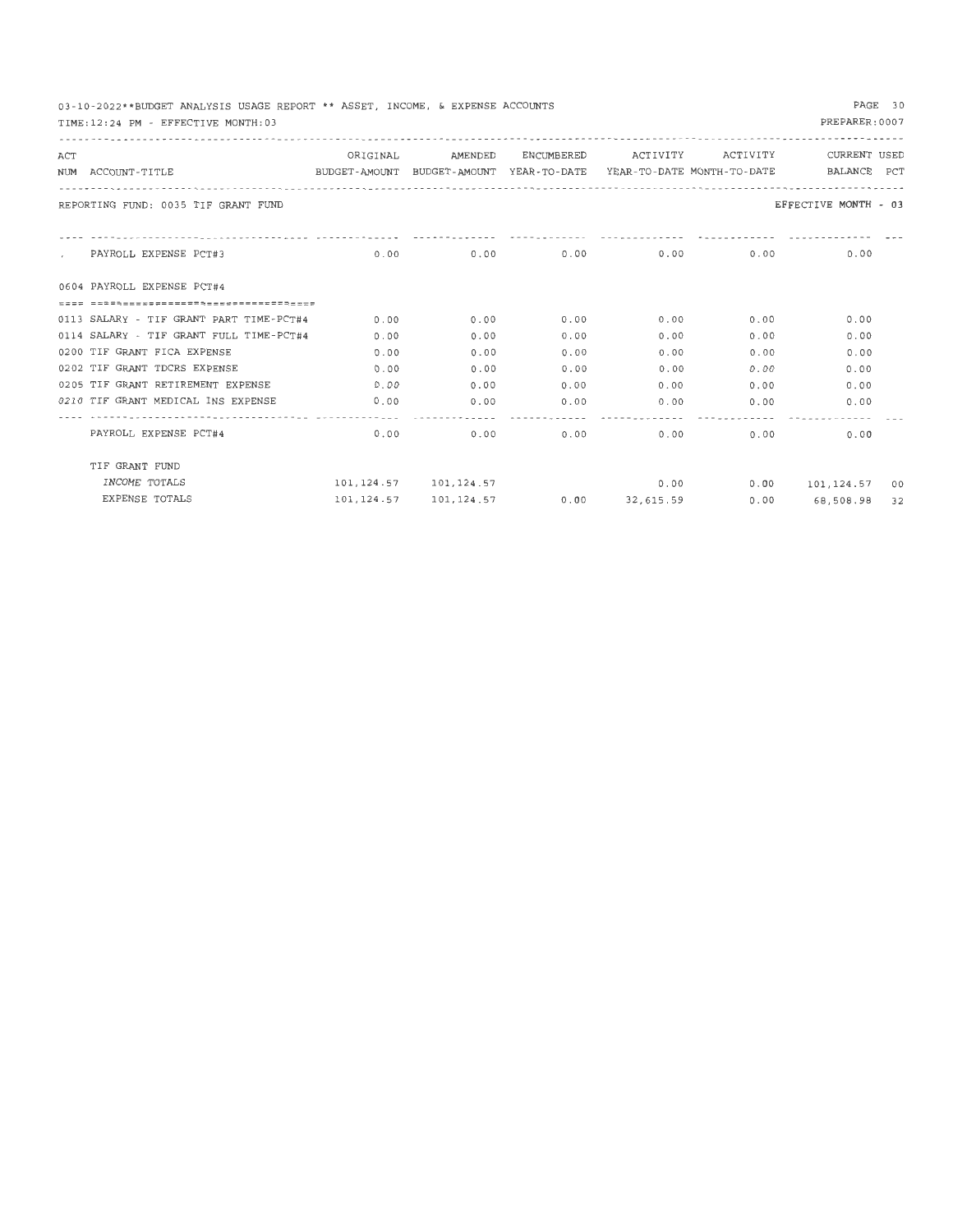|     | 03-10-2022**BUDGET ANALYSIS USAGE REPORT ** ASSET, INCOME, & EXPENSE ACCOUNTS<br>TIME: 12:24 PM - EFFECTIVE MONTH: 03 |          |         |             |                                                                                            |                     | PREPARER: 0007                      | PAGE 31 |
|-----|-----------------------------------------------------------------------------------------------------------------------|----------|---------|-------------|--------------------------------------------------------------------------------------------|---------------------|-------------------------------------|---------|
| ACT | NUM ACCOUNT-TITLE                                                                                                     | ORIGINAL | AMENDED |             | ENCUMBERED ACTIVITY<br>BUDGET-AMOUNT BUDGET-AMOUNT YEAR-TO-DATE YEAR-TO-DATE MONTH-TO-DATE | ACTIVITY            | CURRENT USED<br>BALANCE PCT         |         |
|     | REPORTING FUND: 0036 DISTRICT COURT RECORDS TECH FUND                                                                 |          |         |             |                                                                                            |                     | EFFECTIVE MONTH - 03                |         |
|     | 0100 DIST COURT RECORDS TECH CASH ACCO                                                                                |          |         |             |                                                                                            |                     |                                     |         |
|     | 0100 CFC: DIST COURT RECORDS TECH FUND                                                                                |          |         |             |                                                                                            |                     | 170.00 0.00 5,501.71                |         |
|     | 0230 DISTRICT CLERK CC ACCOUNT                                                                                        |          |         |             |                                                                                            |                     | $60.00 - 0.00$ 30.00                |         |
|     | DIST COURT RECORDS TECH CASH ACCO                                                                                     |          |         |             | -------<br>110.00                                                                          | -----------<br>0.00 | . . <i>. .</i> <b>.</b><br>5,531.71 |         |
|     | 0336 DIST COURT RECORDS TECH REVENUE A                                                                                |          |         |             |                                                                                            |                     |                                     |         |
|     | -------------------------------------                                                                                 |          |         |             |                                                                                            |                     |                                     |         |
|     | 0180 INTEREST EARNED                                                                                                  | 0.00     | 0.00    |             |                                                                                            |                     | $0.00$ 0.00 0.00                    |         |
|     | 0736 DIST COURT REC TECH FEES                                                                                         | 400.00   | 400.00  |             | 110.00                                                                                     |                     | $0.00$ 290.00 28                    |         |
|     | ----------------- -------------                                                                                       |          |         |             |                                                                                            | .                   | <b></b>                             |         |
|     | DIST COURT RECORDS TECH REVENUE A 400.00                                                                              |          |         | 400.00 0.00 |                                                                                            | 110.00 0.00         | 290.00                              | 28      |
|     | 0736 EXPENSE ACCOUNTS                                                                                                 |          |         |             |                                                                                            |                     |                                     |         |
|     | =================================                                                                                     |          |         |             |                                                                                            |                     |                                     |         |
|     | 0736 DIST COURT REC TECH EXPENSES                                                                                     | 0.00     | 0.00    | 0.00        | 0.00                                                                                       | 0.00                | 0.00                                |         |
|     | EXPENSE ACCOUNTS                                                                                                      | 0.00     | 0.00    | 0.00        | 0.00                                                                                       | 0.00                | 0.00                                |         |
|     | DISTRICT COURT RECORDS TECH FUND                                                                                      |          |         |             |                                                                                            |                     |                                     |         |
|     | INCOME TOTALS                                                                                                         | 400.00   | 400.00  |             |                                                                                            | 110.00 0.00         | 290.00 28                           |         |
|     | EXPENSE TOTALS                                                                                                        | 0.00     | 0.00    |             | $0.00$ 0.00                                                                                | 0.00                | 0.00                                |         |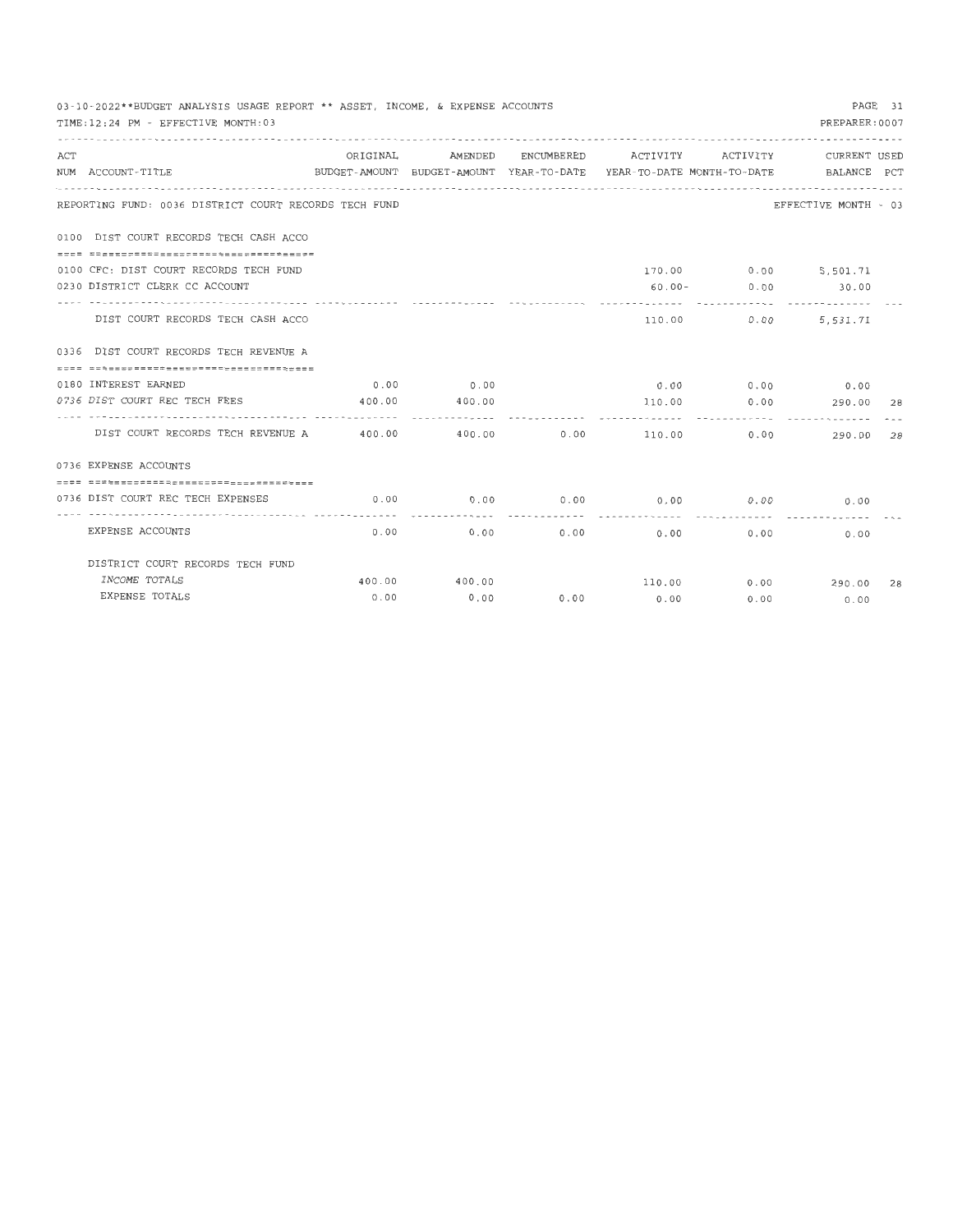|     | 03-10-2022**BUDGET ANALYSIS USAGE REPORT ** ASSET, INCOME, & EXPENSE ACCOUNTS<br>TIME: 12:24 PM - EFFECTIVE MONTH: 03 |          |                  |            |                                                                                 |              | PREPARER: 0007              | PAGE 32 |
|-----|-----------------------------------------------------------------------------------------------------------------------|----------|------------------|------------|---------------------------------------------------------------------------------|--------------|-----------------------------|---------|
| ACT |                                                                                                                       | ORIGINAL | AMENDED          |            | ENCUMBERED ACTIVITY ACTIVITY CURRENT USED                                       |              |                             |         |
|     | NUM ACCOUNT-TITLE                                                                                                     |          |                  |            | BUDGET-AMOUNT BUDGET-AMOUNT YEAR-TO-DATE YEAR-TO-DATE MONTH-TO-DATE BALANCE PCT |              |                             |         |
|     | REPORTING FUND: 0039 COMMISSARY PROFIT ACCOUNT                                                                        |          |                  |            |                                                                                 |              | EFFECTIVE MONTH - 03        |         |
|     | 0100 COMMISSARY PROFIT CASH ACCOUNTS                                                                                  |          |                  |            |                                                                                 |              |                             |         |
|     | 0100 COMMISSARY CHECKING                                                                                              |          |                  |            |                                                                                 |              | 374.86 0.00 374.86          |         |
|     | 0170 COMMISSARY CHECKING                                                                                              |          |                  |            |                                                                                 |              | 2,581.35 - 78.24 755.42     |         |
|     | COMMISSARY PROFIT CASH ACCOUNTS                                                                                       |          |                  |            |                                                                                 |              | 2, 206.49 - 78.24 1, 130.28 |         |
|     | 0300 COMMISSARY PROFIT REVENUE ACCOUNT                                                                                |          |                  |            |                                                                                 |              |                             |         |
|     |                                                                                                                       |          |                  |            |                                                                                 |              |                             |         |
|     | 0110 REVENUE COMMISSARY                                                                                               |          | 700.00 700.00    |            |                                                                                 |              | 655.20 78.24 44.80 94       |         |
|     | 0120 INTEREST EARNED                                                                                                  | 22.00    | 22.00            |            |                                                                                 |              | $0.65$ 0.00 21.35 03        |         |
|     |                                                                                                                       |          |                  |            |                                                                                 |              | <u>-------------</u>        |         |
|     | COMMISSARY PROFIT REVENUE ACCOUNT 49 722.00 422.00 10.00 655.85 78.24 66.15 91                                        |          |                  |            |                                                                                 |              |                             |         |
|     | 0400 COMMISSARY EXPENSE                                                                                               |          |                  |            |                                                                                 |              |                             |         |
|     | --------------------------------------                                                                                |          |                  |            |                                                                                 |              |                             |         |
|     | 0110 EXPENSE<br>-------------------- --------------                                                                   |          |                  |            | $0.00$ 0.00 0.00 2,862.34 0.00                                                  |              | $2,862.34-$                 |         |
|     | COMMISSARY EXPENSE                                                                                                    |          | .<br>$0.00$ 0.00 | . <i>.</i> | ------------<br>$0.00$ 2,862.34 0.00                                            | ------------ | $2,862,34-$                 |         |
|     | COMMISSARY PROFIT ACCOUNT                                                                                             |          |                  |            |                                                                                 |              |                             |         |
|     | INCOME TOTALS                                                                                                         |          | 722.00 722.00    |            |                                                                                 |              | 655.85 78.24 66.15 91       |         |
|     | EXPENSE TOTALS                                                                                                        | 0.00     | 0.00             |            | $0.00$ 2,862.34 0.00                                                            |              | $2,862.34 -$                |         |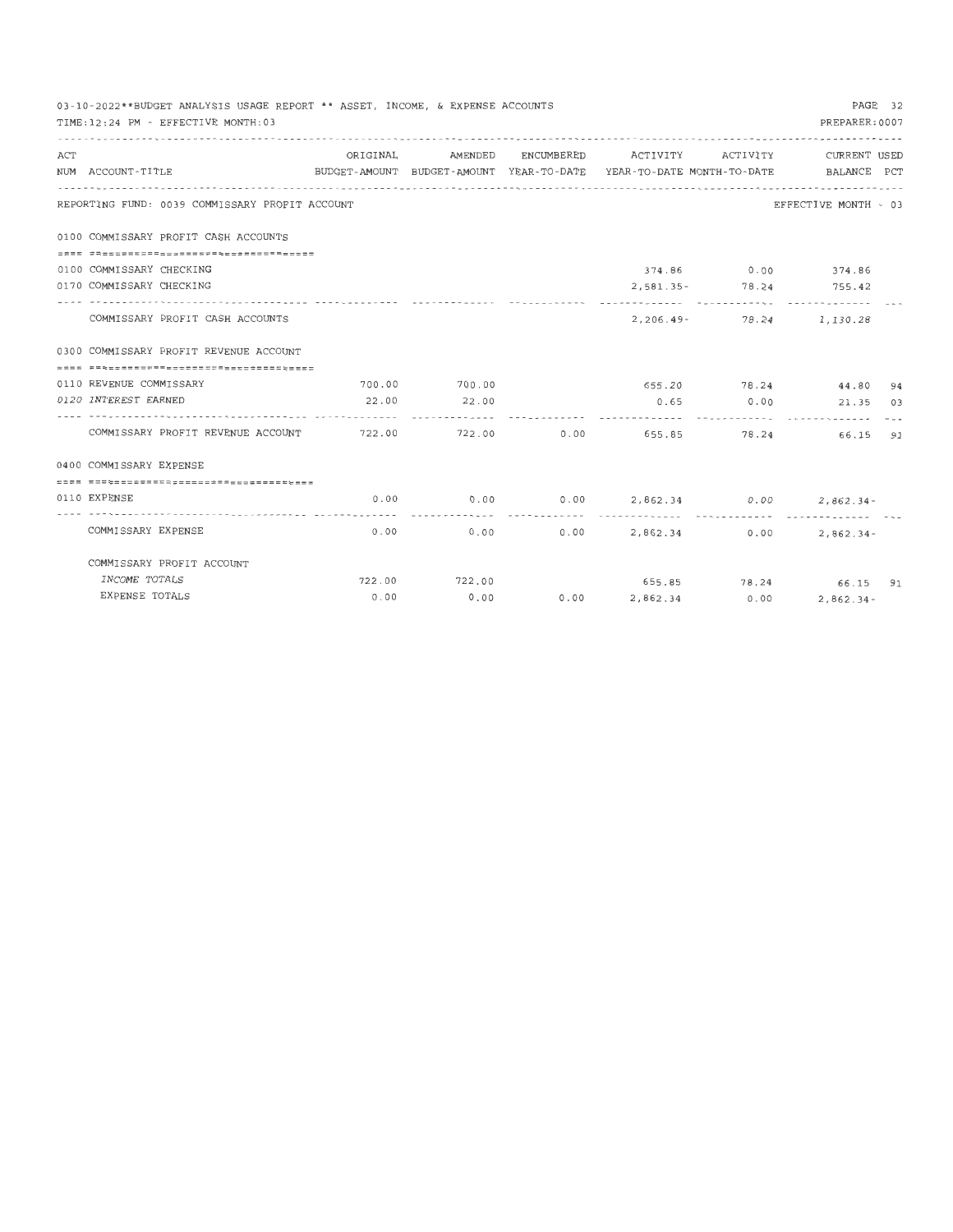|     | 03-10-2022**BUDGET ANALYSIS USAGE REPORT ** ASSET, INCOME, & EXPENSE ACCOUNTS |          |                   |      |      |              |                                                                                 | PAGE 33 |
|-----|-------------------------------------------------------------------------------|----------|-------------------|------|------|--------------|---------------------------------------------------------------------------------|---------|
|     | TIME: 12:24 PM - EFFECTIVE MONTH: 03                                          |          |                   |      |      |              | PREPARER: 0007                                                                  |         |
|     |                                                                               |          |                   |      |      |              |                                                                                 |         |
| ACT |                                                                               | ORIGINAL | AMENDED           |      |      |              | ENCUMBERED ACTIVITY ACTIVITY CURRENT USED                                       |         |
|     | NUM ACCOUNT-TITLE                                                             |          |                   |      |      |              | BUDGET-AMOUNT BUDGET-AMOUNT YEAR-TO-DATE YEAR-TO-DATE MONTH-TO-DATE BALANCE PCT |         |
|     |                                                                               |          |                   |      |      |              |                                                                                 |         |
|     | REPORTING FUND: 0040 ELECTION SERVICE CONTRACT FUND                           |          |                   |      |      |              | EFFECTIVE MONTH - 03                                                            |         |
|     | 0100 ELECTION SERVICE CONTRACT CASH ACC                                       |          |                   |      |      |              |                                                                                 |         |
|     |                                                                               |          |                   |      |      |              |                                                                                 |         |
|     | 0100 CFC: ELECTION SERVICES CONT FUND                                         |          |                   |      |      |              | $0.00$ $0.00$ $1,873.13$<br>---------------------------                         |         |
|     | ELECTION SERVICE CONTRACT CASH ACC                                            |          |                   |      |      |              | $0.00$ $0.00$ $1,873.13$                                                        |         |
|     | 0340 ELECTION SERVICE CONTRACT REVENUE                                        |          |                   |      |      |              |                                                                                 |         |
|     | -------------------------------------                                         |          |                   |      |      |              |                                                                                 |         |
|     | 0180 INTEREST EARNED                                                          |          | $0.00$ 0.00       |      |      |              | $0.00$ $0.00$ $0.00$ $0.00$                                                     |         |
|     | 0740 ELECTION SERVICE REVENUES                                                |          | 400.00 400.00     |      |      |              | $0.00$ 0.00 400.00 00                                                           |         |
|     | ELECTION SERVICE CONTRACT REVENUE 400.00 400.00 0.00 0.00                     |          |                   |      |      | $0.00$ 0.00  | 400.00                                                                          | 00      |
|     | 0740 EXPENSE ACCOUNTS                                                         |          |                   |      |      |              |                                                                                 |         |
|     |                                                                               |          |                   |      |      |              |                                                                                 |         |
|     | 0740 ELECTION SERVICE EXPENSES                                                |          |                   |      |      |              | $3.197.00$ $3.197.00$ $0.00$ $0.00$ $0.00$ $0.00$ $3.197.00$ $0.0$              |         |
|     | EXPENSE ACCOUNTS                                                              |          |                   |      |      | ------------ | 3,197.00 3,197.00 0.00 0.00 0.00 3,197.00 00                                    |         |
|     | ELECTION SERVICE CONTRACT FUND                                                |          |                   |      |      |              |                                                                                 |         |
|     | INCOME TOTALS                                                                 |          | 400.00 400.00     |      |      |              | $0.00$ $0.00$ $400.00$ 00                                                       |         |
|     | EXPENSE TOTALS                                                                |          | 3,197.00 3,197.00 | 0.00 | 0.00 |              | $0.00$ 3,197.00 00                                                              |         |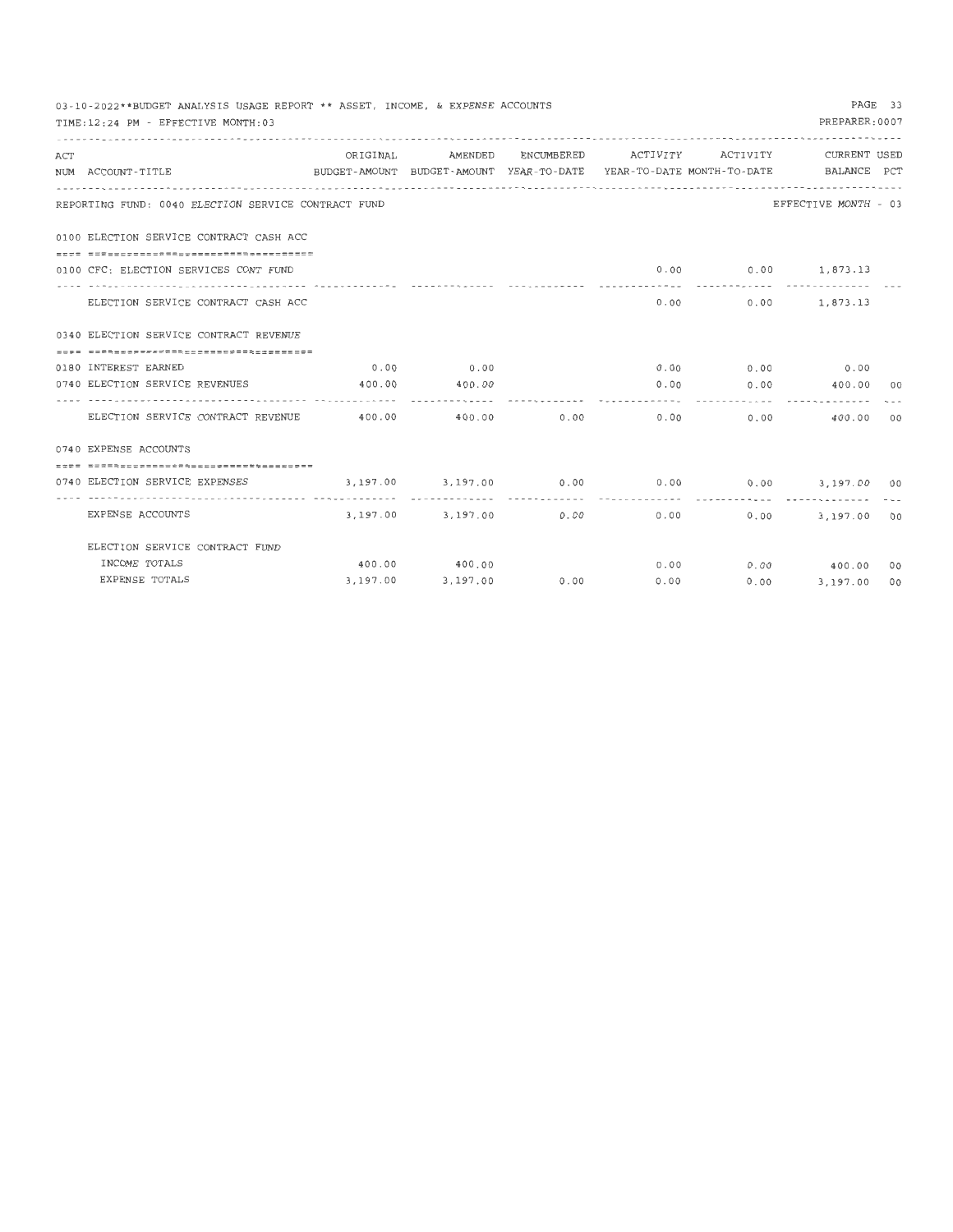|     | 03-10-2022**BUDGET ANALYSIS USAGE REPORT ** ASSET, INCOME, & EXPENSE ACCOUNTS |                                                                     |                              |                    |                    |                             | PAGE 34                                  |  |
|-----|-------------------------------------------------------------------------------|---------------------------------------------------------------------|------------------------------|--------------------|--------------------|-----------------------------|------------------------------------------|--|
|     | TIME: 12:24 PM - EFFECTIVE MONTH: 03                                          |                                                                     |                              |                    |                    |                             | PREPARER: 0007                           |  |
|     |                                                                               |                                                                     |                              |                    |                    |                             |                                          |  |
| ACT |                                                                               | ORIGINAL                                                            | AMENDED                      | ENCUMBERED         | ACTIVITY           | ACTIVITY                    | CURRENT USED                             |  |
|     | NUM ACCOUNT-TITLE                                                             | BUDGET-AMOUNT BUDGET-AMOUNT YEAR-TO-DATE YEAR-TO-DATE MONTH-TO-DATE |                              |                    |                    |                             | BALANCE PCT                              |  |
|     |                                                                               |                                                                     |                              |                    |                    |                             |                                          |  |
|     | REPORTING FUND: 0042 ELECTIONS DEPT                                           |                                                                     |                              |                    |                    |                             | EFFECTIVE MONTH - 03                     |  |
|     | 0100 ELECTIONS DEPT CASH                                                      |                                                                     |                              |                    |                    |                             |                                          |  |
|     |                                                                               |                                                                     |                              |                    |                    |                             |                                          |  |
|     | 0100 CASH ACCOUNT                                                             |                                                                     |                              |                    |                    |                             | 23, 763. 40 - 3, 876. 87 - 23, 763. 40 - |  |
|     | ELECTIONS DEPT CASH                                                           |                                                                     |                              |                    |                    | ------------- ------------- | $23, 763.40 - 3, 876.87 - 23, 763.40 -$  |  |
|     |                                                                               |                                                                     |                              |                    |                    |                             |                                          |  |
|     | 0342 ELECTIONS DEPT REVENUE ACCOUNT                                           |                                                                     |                              |                    |                    |                             |                                          |  |
|     |                                                                               |                                                                     |                              |                    |                    |                             |                                          |  |
|     | 0342 FEES FOR HOLDING ELECTIONS                                               | 8,000.00                                                            | 8,000,00                     |                    |                    |                             | 1,623.23 0.00 6,376.77 20                |  |
|     | ELECTIONS DEPT REVENUE ACCOUNT                                                | 8,000.00                                                            |                              |                    |                    |                             | 6,376.77 20                              |  |
|     | 0720 EXPENSE ACCOUNTS                                                         |                                                                     |                              |                    |                    |                             |                                          |  |
|     |                                                                               |                                                                     |                              |                    |                    |                             |                                          |  |
|     | 0110 ELECTION CLERK                                                           | 2,000.00                                                            | 2,000.00                     | 0.00               | 12,435.09 1,117.60 |                             | 10,435.09- 622                           |  |
|     | 0200 FICA EXPENSE                                                             | 2,070.00                                                            | 2,070.00                     | 0.00               | 951.32             | 85.50                       | 1,118.68 46                              |  |
|     | 0202 TCDRS GROUP TERM LIFE                                                    | 210.00                                                              | 210.00                       | 0.00               | 91.55              | 8.05                        | 118.45 44                                |  |
|     | 0205 RETIRMENT EXPENSE                                                        | 2,230.00                                                            | 2,230.00                     | 0.00               | 1,023.42           | 91.98                       | 1,206.58 46                              |  |
|     | 0210 MEDICAL INSURANCE PAYABLE                                                | 10,470.00                                                           | 10,470.00                    | 0.00               | 3,030.58           | 432.94                      | 7,439.42 29                              |  |
|     | 0305 SUPPLIES & BALLOTS                                                       | 2,500.00                                                            | 2,500.00                     | 750.00             | 2,858.96           | 0.00                        | 1,108.96-144                             |  |
|     | 0330 PROGRAMMING                                                              | 5,000.00                                                            | 5,000.00                     | 0.00               | 1,493.54           | 0.00                        | 3,506.46 30                              |  |
|     | 0345 CONTRACTS                                                                | 8,568.00                                                            | 8,568.00                     | 877.50             | 0.00               | 0.00                        | 7,690.50 10                              |  |
|     | 0435 JUDGES & CLERKS                                                          | 5,000.00                                                            | 5,000.00                     | 200.07             | 5,340.21           | 2,752.00                    | 540.28-111                               |  |
|     | EXPENSE ACCOUNTS                                                              |                                                                     | 38,048.00 38,048.00 1,827.57 |                    | .<br>27, 224.67    | 4,488.07                    | 8,995.76 76                              |  |
|     | ELECTIONS DEPT                                                                |                                                                     |                              |                    |                    |                             |                                          |  |
|     | INCOME TOTALS                                                                 |                                                                     | 8,000.00 8,000.00            |                    |                    | 1,623.23 0.00               | 6,376.77 20                              |  |
|     | EXPENSE TOTALS                                                                | 38,048.00                                                           |                              | 38,048.00 1,827.57 | 27,224.67          | 4,488.07                    | 8,995.76<br>76                           |  |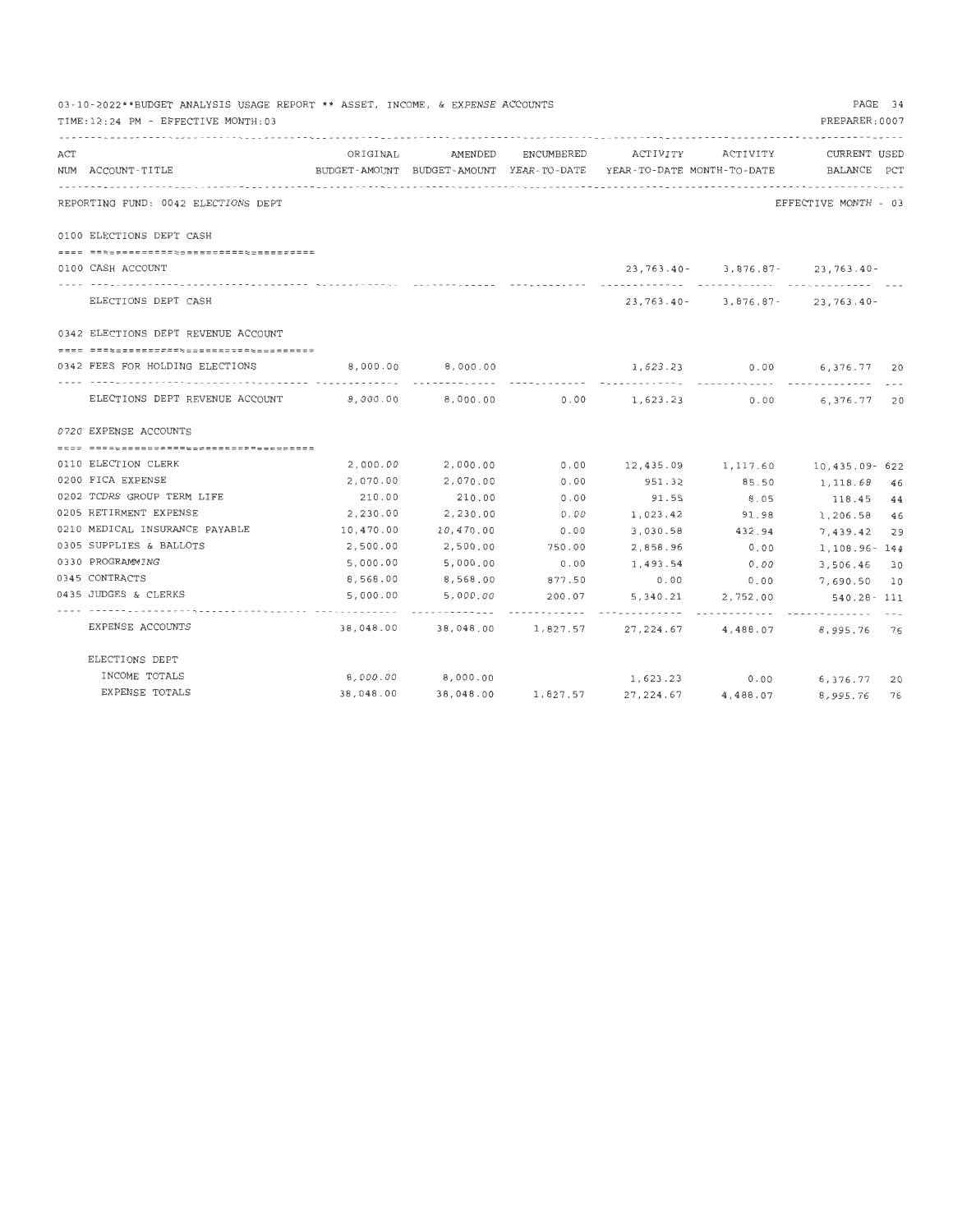| PAGE 35<br>03-10-2022**BUDGET ANALYSIS USAGE REPORT ** ASSET, INCOME, & EXPENSE ACCOUNTS |                                              |      |                                               |      |                      |              |                                                                                 |  |  |
|------------------------------------------------------------------------------------------|----------------------------------------------|------|-----------------------------------------------|------|----------------------|--------------|---------------------------------------------------------------------------------|--|--|
|                                                                                          | TIME: 12:24 PM - EFFECTIVE MONTH: 03         |      |                                               |      |                      |              | PREPARER: 0007                                                                  |  |  |
| ACT                                                                                      |                                              |      | ORIGINAL AMENDED ENCUMBERED ACTIVITY ACTIVITY |      |                      |              | CURRENT USED                                                                    |  |  |
|                                                                                          | NUM ACCOUNT-TITLE                            |      |                                               |      |                      |              | BUDGET-AMOUNT BUDGET-AMOUNT YEAR-TO-DATE YEAR-TO-DATE MONTH-TO-DATE BALANCE PCT |  |  |
|                                                                                          | REPORTING FUND: 0044 COURT FACILITY FEE FUND |      |                                               |      |                      |              | EFFECTIVE MONTH - 03                                                            |  |  |
|                                                                                          | 0100 COURT FACILITY CASH FUND                |      |                                               |      |                      |              |                                                                                 |  |  |
|                                                                                          | -------------------------------------        |      |                                               |      |                      |              |                                                                                 |  |  |
|                                                                                          | 0100 CASH ACCOUNT                            |      |                                               |      |                      |              | $0.00$ 0.00 0.00                                                                |  |  |
|                                                                                          | 0230 DISTRICT CLERK CC ACCOUNT               |      |                                               |      | 0.00                 | 0.00         | 0.00                                                                            |  |  |
|                                                                                          | 0231 COUNTY CLERK CC ACCOUNT                 |      |                                               |      |                      |              | 20.00 0.00 20.00                                                                |  |  |
|                                                                                          | 0232 JP CC ACCOUNT                           |      |                                               |      | ----------           | ------------ | $0.00$ $0.00$ $0.00$                                                            |  |  |
|                                                                                          | COURT FACILITY CASH FUND                     |      |                                               |      |                      | 20.00 0.00   | 20.00                                                                           |  |  |
|                                                                                          | 0344 COURT FACILITY REVENUE ACCOUNTS         |      |                                               |      |                      |              |                                                                                 |  |  |
|                                                                                          | --------------------------------------       |      |                                               |      |                      |              |                                                                                 |  |  |
|                                                                                          | 0744 COURT FACILITY INCOME                   | 0.00 | 0.00<br>.                                     |      |                      |              | $20.00$ $0.00$ $20.00+$                                                         |  |  |
|                                                                                          | COURT FACILITY REVENUE ACCOUNTS 6.00         |      | $0.00$ $0.00$ $20.00$                         |      |                      |              | 0.00<br>$20.00+$                                                                |  |  |
|                                                                                          | 0744 EXPENSE ACCOUNTS                        |      |                                               |      |                      |              |                                                                                 |  |  |
|                                                                                          | =====================================        |      |                                               |      |                      |              |                                                                                 |  |  |
|                                                                                          | 0749 COURT FACILITY FEE                      | 0.00 | 0.00<br>. <i>.</i>                            | 0.00 |                      | $0.00$ 0.00  | 0.00                                                                            |  |  |
|                                                                                          | EXPENSE ACCOUNTS                             | 0.00 |                                               |      | $0.00$ $0.00$ $0.00$ | 0.00         | 0.00                                                                            |  |  |
|                                                                                          | COURT FACILITY FEE FUND                      |      |                                               |      |                      |              |                                                                                 |  |  |
|                                                                                          | INCOME TOTALS                                | 0.00 | 0.00                                          |      |                      |              | $20.00$ $0.00$ $20.00+$                                                         |  |  |
|                                                                                          | EXPENSE TOTALS                               | 0.00 | 0.00                                          | 0.00 | 0.00                 | 0.00         | 0.00                                                                            |  |  |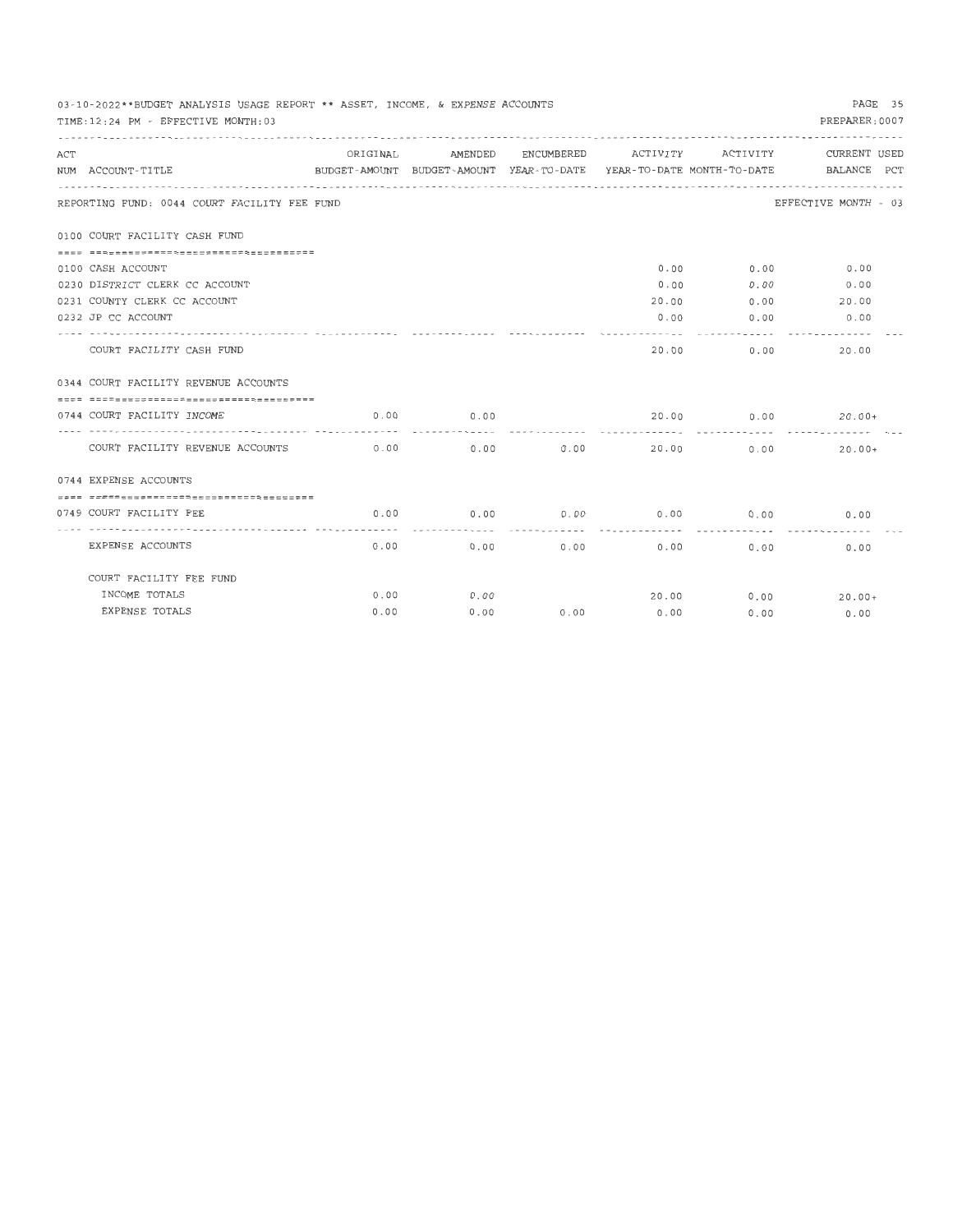|     | 03-10-2022**BUDGET ANALYSIS USAGE REPORT ** ASSET, INCOME, & EXPENSE ACCOUNTS<br>PAGE 36<br>PREPARER: 0007<br>TIME: 12:24 PM - EFFECTIVE MONTH: 03<br>ORIGINAL AMENDED<br>ENCUMBERED ACTIVITY ACTIVITY<br>CURRENT USED |      |                       |      |                      |             |                                                                                 |  |  |  |
|-----|------------------------------------------------------------------------------------------------------------------------------------------------------------------------------------------------------------------------|------|-----------------------|------|----------------------|-------------|---------------------------------------------------------------------------------|--|--|--|
| ACT | NUM ACCOUNT-TITLE                                                                                                                                                                                                      |      |                       |      |                      |             | BUDGET-AMOUNT BUDGET-AMOUNT YEAR-TO-DATE YEAR-TO-DATE MONTH-TO-DATE BALANCE PCT |  |  |  |
|     | REPORTING FUND: 0045 LANGUAGE ACCESS FUND                                                                                                                                                                              |      |                       |      |                      |             | EFFECTIVE MONTH - 03                                                            |  |  |  |
|     | 0100 LANGUAGE ACCESS CASH ACCOUNT                                                                                                                                                                                      |      |                       |      |                      |             |                                                                                 |  |  |  |
|     | -------------------------------------                                                                                                                                                                                  |      |                       |      |                      |             |                                                                                 |  |  |  |
|     | 0100 LANGUAGE ACCESS CASH FUND                                                                                                                                                                                         |      |                       |      |                      |             | 21.00 0.00 21.00                                                                |  |  |  |
|     | 0230 DISTRICT CLERK CC ACCOUNT                                                                                                                                                                                         |      |                       |      | 0.00                 | 0.00        | 0.00                                                                            |  |  |  |
|     | 0231 COUNTY CLERK CC ACCOUNT                                                                                                                                                                                           |      |                       |      |                      |             | $3.00$ 0.00 3.00                                                                |  |  |  |
|     | 0232 JP CC ACCOUNT                                                                                                                                                                                                     |      |                       |      | ----------           | . <i>.</i>  | $3.00$ 0.00 3.00                                                                |  |  |  |
|     | LANGUAGE ACCESS CASH ACCOUNT                                                                                                                                                                                           |      |                       |      |                      | 27.00 0.00  | 27.00                                                                           |  |  |  |
|     | 0345 LANGUAGE ACCESS INCOME ACCOUNTS                                                                                                                                                                                   |      |                       |      |                      |             |                                                                                 |  |  |  |
|     |                                                                                                                                                                                                                        |      |                       |      |                      |             |                                                                                 |  |  |  |
|     | 0745 LANGUAGE ACCESS FEE INCOME                                                                                                                                                                                        | 0.00 | 0.00                  |      |                      |             | $27.00$ 0.00 $27.00+$                                                           |  |  |  |
|     | LANGUAGE ACCESS INCOME ACCOUNTS 0.00                                                                                                                                                                                   |      | $0.00$ $0.00$ $27.00$ |      |                      |             | 0.00<br>$27.00+$                                                                |  |  |  |
|     | 0745 EXPENSE ACCOUNTS                                                                                                                                                                                                  |      |                       |      |                      |             |                                                                                 |  |  |  |
|     | -------------------------------------                                                                                                                                                                                  |      |                       |      |                      |             |                                                                                 |  |  |  |
|     | 0750 LANGUAGE ACCESS FUND EXPENSE                                                                                                                                                                                      | 0.00 | 0.00                  | 0.00 |                      | $0.00$ 0.00 | 0.00                                                                            |  |  |  |
|     | EXPENSE ACCOUNTS                                                                                                                                                                                                       | 0.00 |                       |      | $0.00$ $0.00$ $0.00$ | 0.00        | 0.00                                                                            |  |  |  |
|     | LANGUAGE ACCESS FUND                                                                                                                                                                                                   |      |                       |      |                      |             |                                                                                 |  |  |  |
|     | INCOME TOTALS                                                                                                                                                                                                          | 0.00 | 0.00                  |      |                      |             | $27.00$ 0.00 $27.00+$                                                           |  |  |  |
|     | EXPENSE TOTALS                                                                                                                                                                                                         | 0.00 | 0.00                  | 0.00 | 0.00                 | 0.00        | 0.00                                                                            |  |  |  |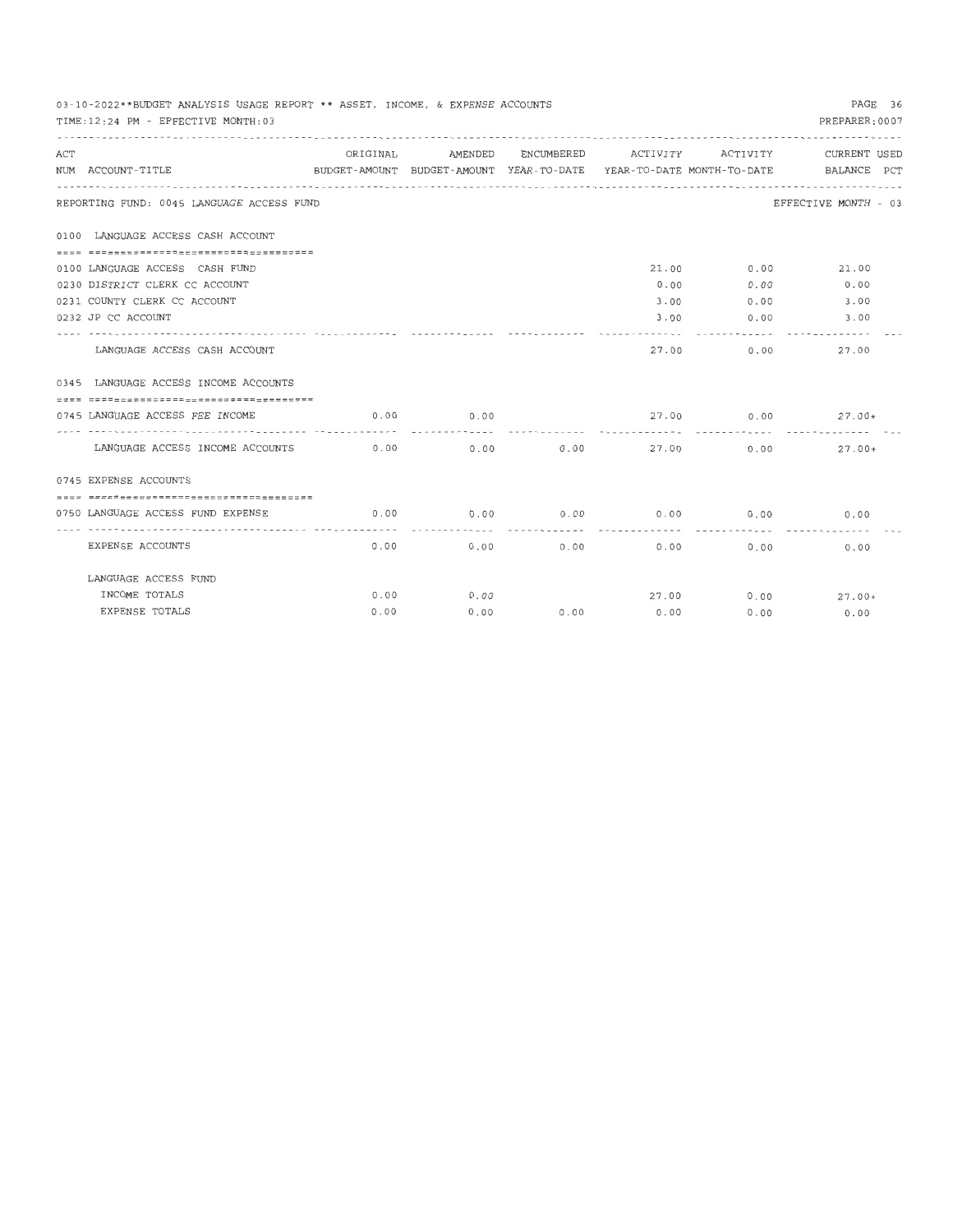| PAGE 37<br>03-10-2022**BUDGET ANALYSIS USAGE REPORT ** ASSET, INCOME, & EXPENSE ACCOUNTS |                                                        |      |                  |      |                              |                |                                                                                 |  |  |  |  |
|------------------------------------------------------------------------------------------|--------------------------------------------------------|------|------------------|------|------------------------------|----------------|---------------------------------------------------------------------------------|--|--|--|--|
|                                                                                          | PREPARER: 0007<br>TIME: 12:24 PM - EFFECTIVE MONTH: 03 |      |                  |      |                              |                |                                                                                 |  |  |  |  |
|                                                                                          |                                                        |      | ORIGINAL AMENDED |      | ENCUMBERED ACTIVITY ACTIVITY |                | CURRENT USED                                                                    |  |  |  |  |
| ACT                                                                                      | NUM ACCOUNT-TITLE                                      |      |                  |      |                              |                | BUDGET-AMOUNT BUDGET-AMOUNT YEAR-TO-DATE YEAR-TO-DATE MONTH-TO-DATE BALANCE PCT |  |  |  |  |
|                                                                                          | REPORTING FUND: 0046 COUNTY DISPUTE RESOLUTION FUND    |      |                  |      |                              |                | EFFECTIVE MONTH - 03                                                            |  |  |  |  |
|                                                                                          | 0100 COUNTY DISPUTE RESOLUTION CASH AC                 |      |                  |      |                              |                |                                                                                 |  |  |  |  |
|                                                                                          |                                                        |      |                  |      |                              |                |                                                                                 |  |  |  |  |
|                                                                                          | 0100 COUNTY DISPUTE RESOLUTION FUND                    |      |                  |      |                              |                | 35.00 0.00 35.00                                                                |  |  |  |  |
|                                                                                          | 0230 DISTRICK CLERK CC ACCOUNT                         |      |                  |      | 0.00                         | 0.00           | 0.00                                                                            |  |  |  |  |
|                                                                                          | 0231 COUNTY CLERK CC ACCOUNT                           |      |                  |      |                              |                | 15.00 0.00 15.00                                                                |  |  |  |  |
|                                                                                          | 0232 JP CC ACCOUNT                                     |      |                  |      |                              | 5.00 0.00      | 5.00                                                                            |  |  |  |  |
|                                                                                          |                                                        |      |                  |      |                              | . <i>.</i>     | -------------                                                                   |  |  |  |  |
|                                                                                          | COUNTY DISPUTE RESOLUTION CASH AC                      |      |                  |      | 55.00                        | 0.00           | 55,00                                                                           |  |  |  |  |
|                                                                                          | 0346 COUNTY DISPUTE RESOLUTION INCOME                  |      |                  |      |                              |                |                                                                                 |  |  |  |  |
|                                                                                          |                                                        |      |                  |      |                              |                |                                                                                 |  |  |  |  |
|                                                                                          | 0746 COUNTY DISPUTE FEE                                | 0.00 | 0.00             |      | 55.00                        | -------------- | $0.00$ 55.00+                                                                   |  |  |  |  |
|                                                                                          | COUNTY DISPUTE RESOLUTION INCOME 0.00                  |      |                  |      | $0.00$ $0.00$ $55.00$ $0.00$ |                | $55.00+$                                                                        |  |  |  |  |
|                                                                                          | 0746 EXPENSE ACCOUNTS                                  |      |                  |      |                              |                |                                                                                 |  |  |  |  |
|                                                                                          | -------------------------------------                  |      |                  |      |                              |                |                                                                                 |  |  |  |  |
|                                                                                          | 0756 COUNTY DISPUTE EXPENSE                            | 0.00 | 0.00             | 0.00 | 0.00                         | 0.00           | 0.00                                                                            |  |  |  |  |
|                                                                                          |                                                        |      | -----------      |      |                              |                |                                                                                 |  |  |  |  |
|                                                                                          | EXPENSE ACCOUNTS                                       | 0.00 |                  | 0.00 | $0.00$ 0.00                  | 0.00           | 0.00                                                                            |  |  |  |  |
|                                                                                          | COUNTY DISPUTE RESOLUTION FUND                         |      |                  |      |                              |                |                                                                                 |  |  |  |  |
|                                                                                          | INCOME TOTALS                                          | 0.00 | 0.00             |      |                              |                | $55.00$ 0.00 $55.00+$                                                           |  |  |  |  |
|                                                                                          | EXPENSE TOTALS                                         | 0.00 | 0.00             |      | $0.00$ 0.00                  | 0.00           | 0.00                                                                            |  |  |  |  |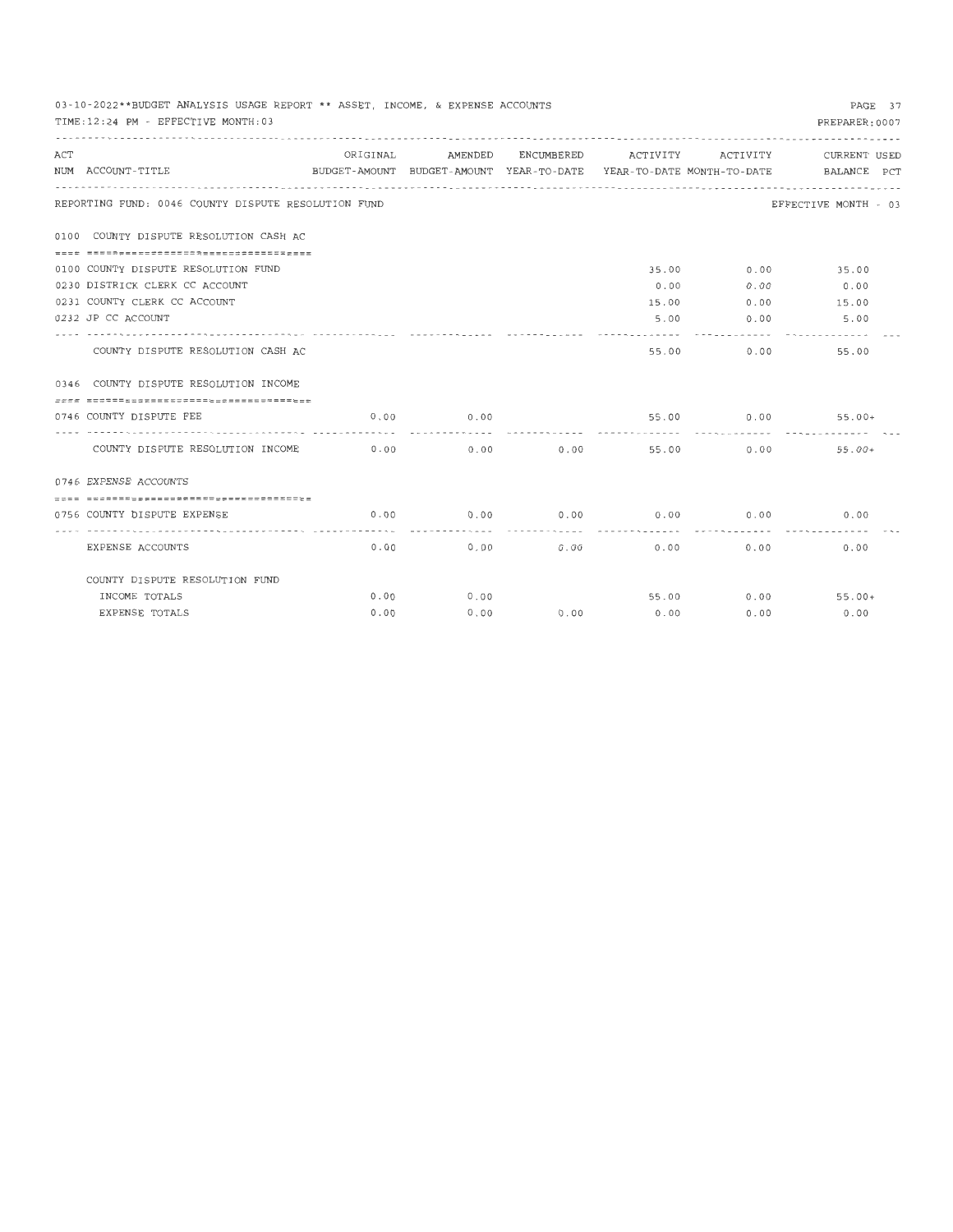|     | 03-10-2022**BUDGET ANALYSIS USAGE REPORT ** ASSET, INCOME, & EXPENSE ACCOUNTS<br>PAGE 38<br>PREPARER: 0007<br>TIME: 12:24 PM - EFFECTIVE MONTH: 03 |          |         |            |            |                     |                                                                                 |    |  |  |
|-----|----------------------------------------------------------------------------------------------------------------------------------------------------|----------|---------|------------|------------|---------------------|---------------------------------------------------------------------------------|----|--|--|
|     |                                                                                                                                                    |          |         |            |            |                     |                                                                                 |    |  |  |
| ACT |                                                                                                                                                    | ORIGINAL | AMENDED | ENCUMBERED |            |                     | ACTIVITY ACTIVITY CURRENT USED                                                  |    |  |  |
|     | NUM ACCOUNT-TITLE                                                                                                                                  |          |         |            |            |                     | BUDGET-AMOUNT BUDGET-AMOUNT YEAR-TO-DATE YEAR-TO-DATE MONTH-TO-DATE BALANCE PCT |    |  |  |
|     | REPORTING FUND: 0048 COURT INITIATED GUARDIANSHIP                                                                                                  |          |         |            |            |                     | EFFECTIVE MONTH - 03                                                            |    |  |  |
|     | 0100 COURT INITIATED GUARDIANSHIPCASH A                                                                                                            |          |         |            |            |                     |                                                                                 |    |  |  |
|     | -------------------------------------                                                                                                              |          |         |            |            |                     |                                                                                 |    |  |  |
|     | 0100 CASH ACCOUNT                                                                                                                                  |          |         |            |            |                     | 4,300.00 0.00 4,300.00                                                          |    |  |  |
|     | 0230 DISRICT CLERK CC ACCOUNT                                                                                                                      |          |         |            | 0.00       | 0.00                | 0.00                                                                            |    |  |  |
|     | 0231 COUNTY CLERK CC ACCOUNT                                                                                                                       |          |         |            |            |                     | 130.00 0.00 130.00                                                              |    |  |  |
|     | 0232 JP CC ACCOUNT                                                                                                                                 |          |         |            |            | $0.00$ 0.00         | 0.00                                                                            |    |  |  |
|     |                                                                                                                                                    |          |         |            | . <i>.</i> | <b>************</b> |                                                                                 |    |  |  |
|     | COURT INITIATED GUARDIANSHIPCASH A                                                                                                                 |          |         |            |            |                     | 4,430.00 0.00 4,430.00                                                          |    |  |  |
|     | 0348 COURT INITIATED GUARDIANSHIP INCOM                                                                                                            |          |         |            |            |                     |                                                                                 |    |  |  |
|     | -------------------------------------                                                                                                              |          |         |            |            |                     |                                                                                 |    |  |  |
|     | 0348 COURT-INITIATED GUARDIANSHIP FEE                                                                                                              | 0.00     | 200.00  |            | 130.00     | 0.00                | 70.00 65                                                                        |    |  |  |
|     |                                                                                                                                                    |          |         |            |            |                     |                                                                                 |    |  |  |
|     | COURT INITIATED GUARDIANSHIP INCOM                                                                                                                 |          | 0.00    |            |            |                     | 70.00 65                                                                        |    |  |  |
|     | 0748 EXPENSE ACCOUNTS                                                                                                                              |          |         |            |            |                     |                                                                                 |    |  |  |
|     | =====================================                                                                                                              |          |         |            |            |                     |                                                                                 |    |  |  |
|     | 0758 COURT INTITIATED GUARDIANSHIP                                                                                                                 | 0.00     | 0.00    | 0.00       | 0.00       | 0.00                | 0.00                                                                            |    |  |  |
|     |                                                                                                                                                    |          |         | .          |            |                     |                                                                                 |    |  |  |
|     | EXPENSE ACCOUNTS                                                                                                                                   | 0.00     | 0.00    | 0.00       | 0.00       | 0.00                | 0.00                                                                            |    |  |  |
|     | COURT INITIATED GUARDIANSHIP                                                                                                                       |          |         |            |            |                     |                                                                                 |    |  |  |
|     | INCOME TOTALS                                                                                                                                      | 0.00     | 200.00  |            |            |                     | 130.00 0.00 70.00                                                               | 65 |  |  |
|     | EXPENSE TOTALS                                                                                                                                     | 0.00     | 0.00    | 0.00       | 0.00       | 0.00                | 0.00                                                                            |    |  |  |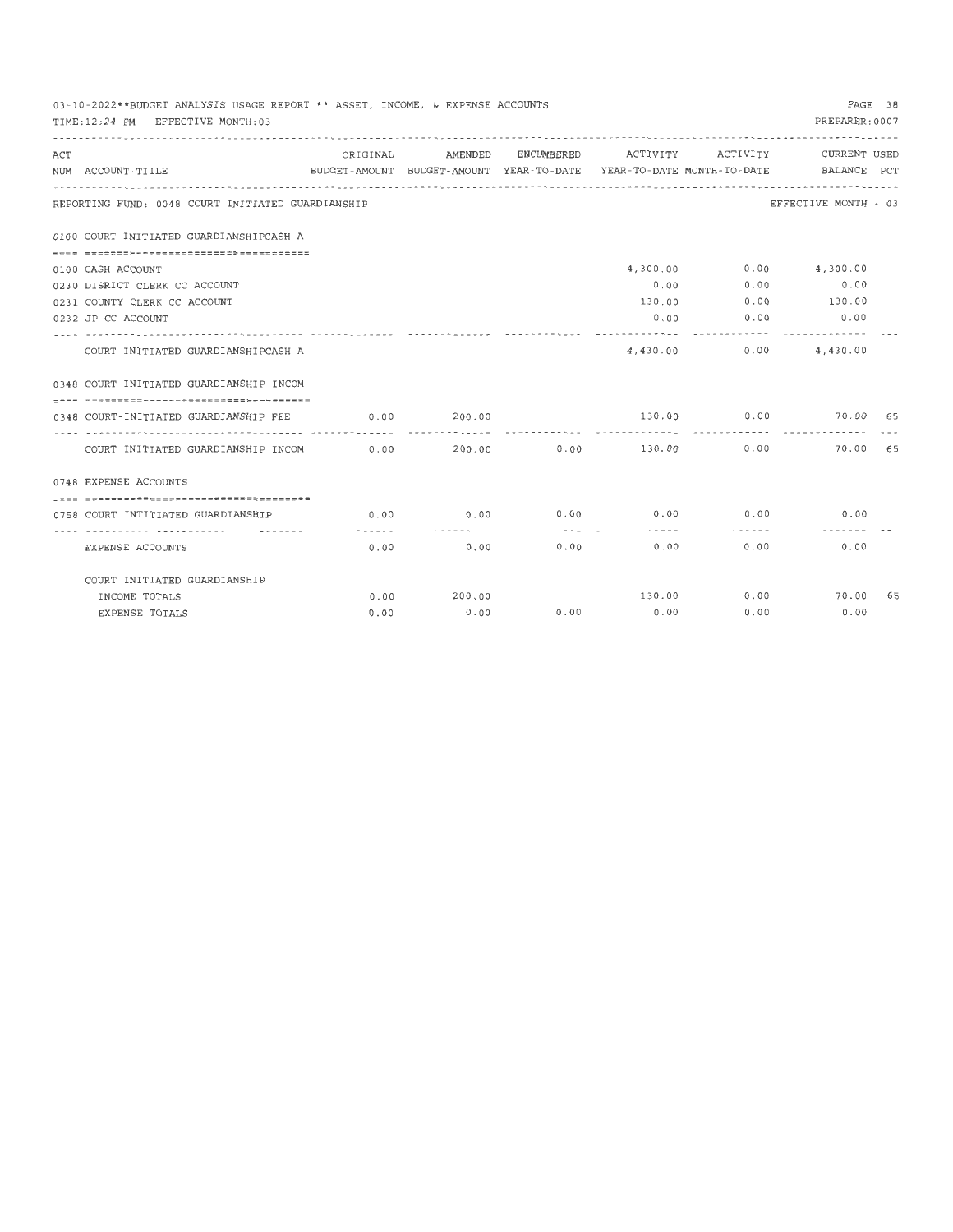| 03-10-2022**BUDGET ANALYSIS USAGE REPORT ** ASSET, INCOME, & EXPENSE ACCOUNTS<br>PAGE 39 |                |                     |             |                                             |               |                                                                                 |  |  |  |  |  |
|------------------------------------------------------------------------------------------|----------------|---------------------|-------------|---------------------------------------------|---------------|---------------------------------------------------------------------------------|--|--|--|--|--|
| TIME: 12:24 PM - EFFECTIVE MONTH: 03                                                     | PREPARER: 0007 |                     |             |                                             |               |                                                                                 |  |  |  |  |  |
|                                                                                          |                |                     |             |                                             |               |                                                                                 |  |  |  |  |  |
| ACT                                                                                      | ORIGINAL       | AMENDED             |             |                                             |               | ENCUMBERED ACTIVITY ACTIVITY CURRENT USED                                       |  |  |  |  |  |
| NUM ACCOUNT-TITLE                                                                        |                |                     |             |                                             |               | BUDGET-AMOUNT BUDGET-AMOUNT YEAR-TO-DATE YEAR-TO-DATE MONTH-TO-DATE BALANCE PCT |  |  |  |  |  |
|                                                                                          |                |                     |             |                                             |               |                                                                                 |  |  |  |  |  |
| REPORTING FUND: 0049 CLERK OF THE COURT FUND                                             |                |                     |             |                                             |               | EFFECTIVE MONTH - 03                                                            |  |  |  |  |  |
| 0100 CLERK OF THE COURT CASH ACCOUNT                                                     |                |                     |             |                                             |               |                                                                                 |  |  |  |  |  |
| -------------------------------------                                                    |                |                     |             |                                             |               |                                                                                 |  |  |  |  |  |
| 0100 CLERK OF THE COURT ACCOUNT                                                          |                |                     |             |                                             | $0.00$ $0.00$ | 0.00                                                                            |  |  |  |  |  |
| 0230 DISTRICT CLERK CC ACCOUNT                                                           |                |                     |             | 0.00                                        | 0.00          | 0.00                                                                            |  |  |  |  |  |
| 0231 COUNTY CLERK CC ACCOUNT                                                             |                |                     |             |                                             | $0.00$ 0.00   | 0.00                                                                            |  |  |  |  |  |
|                                                                                          |                |                     |             |                                             |               |                                                                                 |  |  |  |  |  |
| CLERK OF THE COURT CASH ACCOUNT                                                          |                |                     |             |                                             | 0.00          | 0.00<br>0.00                                                                    |  |  |  |  |  |
| 0349 CLERK OF THE COURT INCOME ACCOUNTS                                                  |                |                     |             |                                             |               |                                                                                 |  |  |  |  |  |
|                                                                                          |                |                     |             |                                             |               |                                                                                 |  |  |  |  |  |
| 0749 CLERK OF COURT FEE                                                                  | 0.00           | 0.00                |             |                                             |               | $0.00$ $0.00$ $0.00$                                                            |  |  |  |  |  |
| CLERK OF THE COURT INCOME ACCOUNTS 0.00                                                  |                |                     | $0.00$ 0.00 | 0.00                                        | 0.00          | 0.00                                                                            |  |  |  |  |  |
| 0749 EXPENSE ACCOUNTS                                                                    |                |                     |             |                                             |               |                                                                                 |  |  |  |  |  |
| ------------------------------------                                                     |                |                     |             |                                             |               |                                                                                 |  |  |  |  |  |
| 0749 CLERK OF COURT EXPENSE                                                              | 0.00           | 0.00<br>----------- | ----------  | $0.00$ $0.00$ $0.00$ $0.00$<br>------------ | -----------   | 0.00                                                                            |  |  |  |  |  |
| EXPENSE ACCOUNTS                                                                         | 0.00           | 0.00                | 0.00        |                                             | 0.00          | 0.00<br>0.00                                                                    |  |  |  |  |  |
| CLERK OF THE COURT FUND                                                                  |                |                     |             |                                             |               |                                                                                 |  |  |  |  |  |
| INCOME TOTALS                                                                            | 0.00           | 0.00                |             |                                             | $0.00$ $0.00$ | 0.00                                                                            |  |  |  |  |  |
| EXPENSE TOTALS                                                                           | 0.00           | 0.00                | 0.00        | 0.00                                        | 0.00          | 0.00                                                                            |  |  |  |  |  |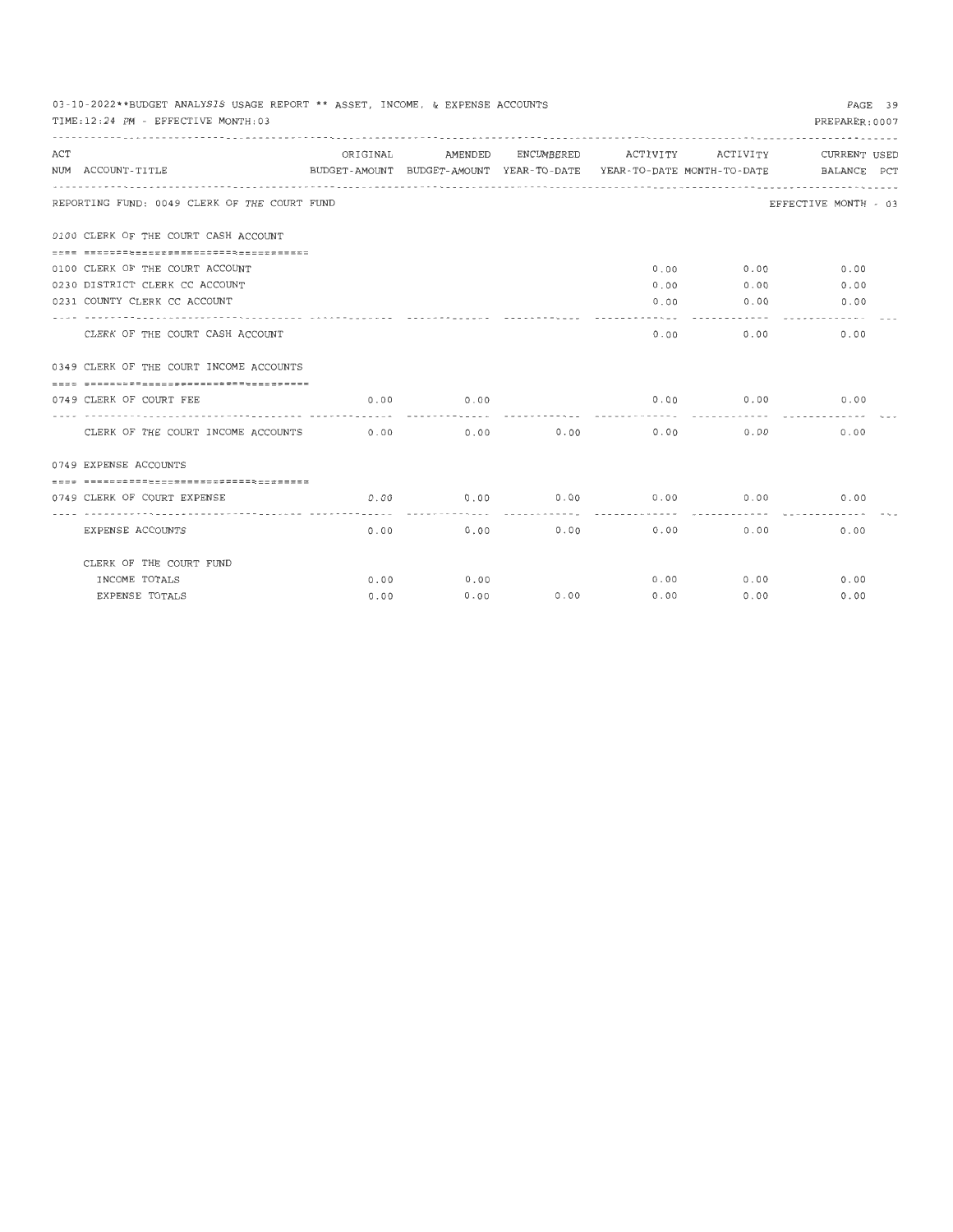|     | 03-10-2022**BUDGET ANALYSIS USAGE REPORT ** ASSET, INCOME, & EXPENSE ACCOUNTS<br>TIME: 12:24 PM - EFFECTIVE MONTH: 03 |                         |                                               |      |                 |      | PAGE 40<br>PREPARER: 0007                                                                       |    |
|-----|-----------------------------------------------------------------------------------------------------------------------|-------------------------|-----------------------------------------------|------|-----------------|------|-------------------------------------------------------------------------------------------------|----|
| ACT | NUM ACCOUNT-TITLE                                                                                                     |                         | ORIGINAL AMENDED ENCUMBERED ACTIVITY ACTIVITY |      |                 |      | CURRENT USED<br>BUDGET-AMOUNT BUDGET-AMOUNT YEAR-TO-DATE YEAR-TO-DATE MONTH-TO-DATE BALANCE PCT |    |
|     | REPORTING FUND: 0050 COUNTY CLERK ARCHIVES FUND                                                                       |                         |                                               |      |                 |      | EFFECTIVE MONTH - 03                                                                            |    |
|     | 0100 COUNTY CLERK ARCHIVES CASH ACCOUNT                                                                               |                         |                                               |      |                 |      |                                                                                                 |    |
|     |                                                                                                                       |                         |                                               |      |                 |      |                                                                                                 |    |
|     | 0100 CFC: COUNTY CLERK ARCHIVES FUND                                                                                  |                         |                                               |      |                 |      | 13, 178, 26 1, 800.00 101, 651.27                                                               |    |
|     | 0231 COUNTY CLERK CC ACCOUNT                                                                                          |                         |                                               |      |                 |      | 510.00 110.00 900.00                                                                            |    |
|     | COUNTY CLERK ARCHIVES CASH ACCOUNT                                                                                    |                         |                                               |      |                 |      | 13,688.26 1,910.00 102,551.27                                                                   |    |
|     | 0350 COUNTY CLERK ARCHIVES REVENUE ACCO                                                                               |                         |                                               |      |                 |      |                                                                                                 |    |
|     |                                                                                                                       |                         |                                               |      |                 |      |                                                                                                 |    |
|     | 0180 INTEREST EARNED                                                                                                  |                         | $0.00$ 0.00                                   |      |                 |      | $0.00$ 0.00 0.00                                                                                |    |
|     | 0750 COUNTY CLERK ARCHIVE FEES 35,000.00 35,000.00                                                                    |                         |                                               |      |                 |      | 19,685.00  1,910.00  15,315.00  56                                                              |    |
|     | COUNTY CLERK ARCHIVES REVENUE ACCO 35,000.00 35,000.00 0.00 19,685.00 1,910.00 15,315.00 56                           |                         |                                               |      |                 |      |                                                                                                 |    |
|     | 0750 EXPENSE ACCOUNTS                                                                                                 |                         |                                               |      |                 |      |                                                                                                 |    |
|     |                                                                                                                       |                         |                                               |      |                 |      |                                                                                                 |    |
|     | 0110 COUNTY CLERK ADMIN ASSISTANT                                                                                     |                         |                                               |      |                 |      | 14,000.00 14,000.00 0.00 1,812.50 0.00 12,187.50 13                                             |    |
|     | 0200 FICA EXPENSE                                                                                                     | 1,071.00                | 1,071.00                                      | 0.00 |                 |      | 138.66 0.00 932.34 13                                                                           |    |
|     | 0202 TCDRS GROUP TERM LIFE                                                                                            | 105.00                  | 105.00                                        | 0.00 | 13.42           | 0.00 | 91.58 13                                                                                        |    |
|     | 0205 RETIREMENT EXPENSE                                                                                               | 1,153.00                | 1,153.00                                      | 0.00 | 149.16          | 0.00 | 1,003.84 13                                                                                     |    |
|     | 0750 COUNTY CLERK ARCHIVE EXPENSES                                                                                    | 5,000.00                | 5,000.00                                      | 0.00 | $3,495.00$ 0.00 |      | 1,505.00                                                                                        | 70 |
|     | EXPENSE ACCOUNTS                                                                                                      | . <i>.</i><br>21,329.00 |                                               |      |                 |      | 21,329.00   0.00   5,608.74   0.00   15,720.26   26                                             |    |
|     | COUNTY CLERK ARCHIVES FUND                                                                                            |                         |                                               |      |                 |      |                                                                                                 |    |
|     | INCOME TOTALS                                                                                                         |                         | 35,000.00 35,000.00                           |      |                 |      | 19,685.00  1,910.00  15,315.00  56                                                              |    |
|     | <b>EXPENSE TOTALS</b>                                                                                                 | 21,329.00               | 21,329.00                                     | 0.00 | 5,608.74        | 0.00 | 15,720.26 26                                                                                    |    |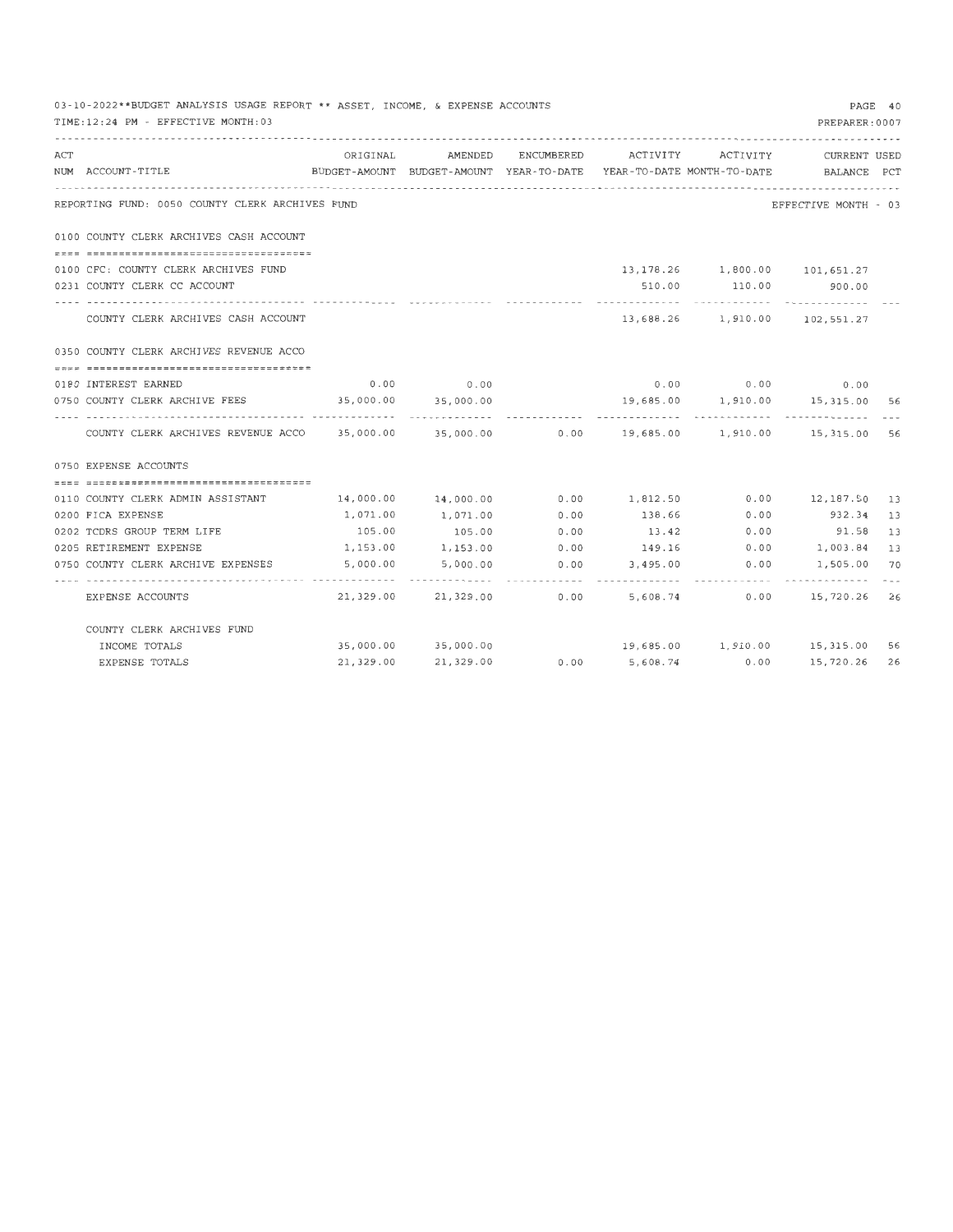|     | 03-10-2022**BUDGET ANALYSIS USAGE REPORT ** ASSET. INCOME. & EXPENSE ACCOUNTS<br>PAGE 41<br>TIME: 12:24 PM - EFFECTIVE MONTH: 03 |                                     |             |            |                      |                              |                                                                                 |    |  |  |
|-----|----------------------------------------------------------------------------------------------------------------------------------|-------------------------------------|-------------|------------|----------------------|------------------------------|---------------------------------------------------------------------------------|----|--|--|
|     |                                                                                                                                  |                                     |             |            |                      |                              | PREPARER: 0007                                                                  |    |  |  |
| ACT |                                                                                                                                  | ORIGINAL                            | AMENDED     | ENCUMBERED | ACTIVITY ACTIVITY    |                              | <b>CURRENT USED</b>                                                             |    |  |  |
|     | NUM ACCOUNT-TITLE                                                                                                                |                                     |             |            |                      |                              | BUDGET-AMOUNT BUDGET-AMOUNT YEAR-TO-DATE YEAR-TO-DATE MONTH-TO-DATE BALANCE PCT |    |  |  |
|     | REPORTING FUND: 0053 JUDICIAL TRAINING FUND                                                                                      |                                     |             |            |                      |                              | EFFECTIVE MONTH - 03                                                            |    |  |  |
|     | 0100 JUDICIAL TRAINING CASH ACCOUNTS                                                                                             |                                     |             |            |                      |                              |                                                                                 |    |  |  |
|     |                                                                                                                                  |                                     |             |            |                      |                              |                                                                                 |    |  |  |
|     | 0100 JUDICIAL TRAINING FUND                                                                                                      |                                     |             |            |                      |                              | 30.00 0.00 1,186.01                                                             |    |  |  |
|     | 0231 COUNTY CLERK CC ACCOUNT                                                                                                     | ----- -------------- -------------- |             |            |                      | $0.00$ 0.00<br>------------- | 5.00                                                                            |    |  |  |
|     | JUDICIAL TRAINING CASH ACCOUNTS                                                                                                  |                                     |             |            | 30.00                |                              | $0.00$ 1.191.01                                                                 |    |  |  |
|     | 0353 JUDICIAL TRAINING REVENUE ACCOUNT                                                                                           |                                     |             |            |                      |                              |                                                                                 |    |  |  |
|     |                                                                                                                                  |                                     |             |            |                      |                              |                                                                                 |    |  |  |
|     | 0180 INTEREST EARNED                                                                                                             | 0.00                                | 0.00        |            |                      |                              | $0.00$ $0.00$ $0.00$ $0.00$                                                     |    |  |  |
|     | 0753 JUDICIAL TRAINING FEES                                                                                                      | 55.00                               | 55.00       |            |                      |                              |                                                                                 |    |  |  |
|     | JUDICIAL TRAINING REVENUE ACCOUNT 55.00                                                                                          |                                     | 55.00       | 0.00       | 30.00                |                              | $0.00$ and $0.00$<br>25.00                                                      | 55 |  |  |
|     | 0753 EXPENSE ACCOUNTS                                                                                                            |                                     |             |            |                      |                              |                                                                                 |    |  |  |
|     |                                                                                                                                  |                                     |             |            |                      |                              |                                                                                 |    |  |  |
|     | 0753 JUDICIAL TRAINING EXPENSES                                                                                                  |                                     | 55.00 55.00 | 0.00       |                      |                              | 55.00 00                                                                        |    |  |  |
|     | EXPENSE ACCOUNTS                                                                                                                 | 55.00                               | 55.00       | .<br>0.00  | ------------<br>0.00 | 0.00                         | 55.00                                                                           | 00 |  |  |
|     | JUDICIAL TRAINING FUND                                                                                                           |                                     |             |            |                      |                              |                                                                                 |    |  |  |
|     | INCOME TOTALS                                                                                                                    |                                     | 55.00 55.00 |            |                      |                              | 30.00 0.00 25.00 55                                                             |    |  |  |
|     | EXPENSE TOTALS                                                                                                                   | 55.00                               | 55.00       | 0.00       | 0.00                 | 0.00                         | 55.00                                                                           | 00 |  |  |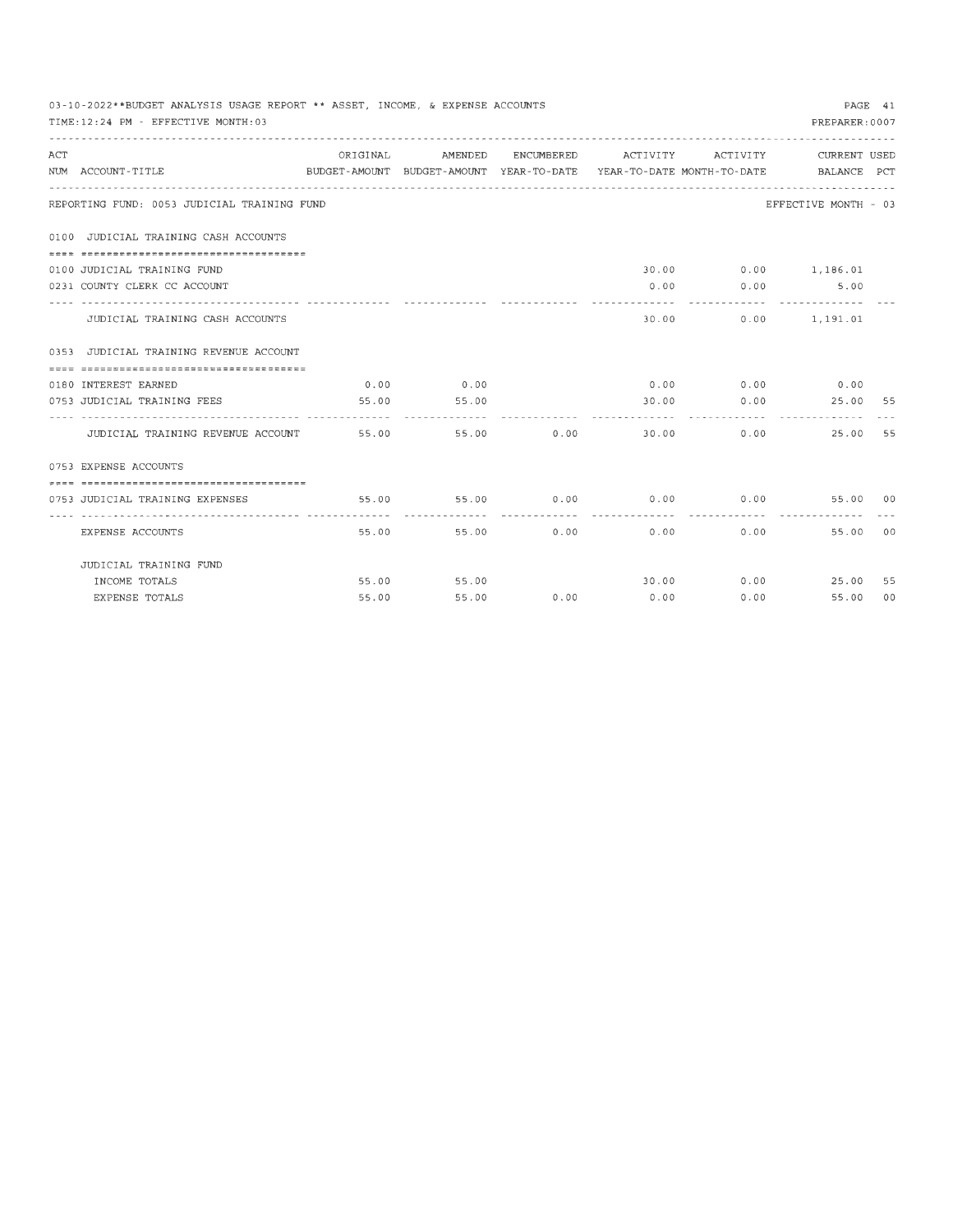|     | 03-10-2022**BUDGET ANALYSIS USAGE REPORT ** ASSET, INCOME, & EXPENSE ACCOUNTS<br>TIME: 12:24 PM - EFFECTIVE MONTH: 03 |           |                                                                                |            |          |                   | PREPARER: 0007                        | PAGE 42        |
|-----|-----------------------------------------------------------------------------------------------------------------------|-----------|--------------------------------------------------------------------------------|------------|----------|-------------------|---------------------------------------|----------------|
| ACT | NUM ACCOUNT-TITLE                                                                                                     | ORIGINAL  | AMENDED<br>BUDGET-AMOUNT BUDGET-AMOUNT YEAR-TO-DATE YEAR-TO-DATE MONTH-TO-DATE | ENCUMBERED |          | ACTIVITY ACTIVITY | CURRENT USED<br>BALANCE PCT           |                |
|     | REPORTING FUND: 0056 COUNTY CLERK PRESERVATION FUND                                                                   |           |                                                                                |            |          |                   | EFFECTIVE MONTH - 03                  |                |
|     | 0100 COUNTY CLERK PRESERVATION CASH ACC                                                                               |           |                                                                                |            |          |                   |                                       |                |
|     | --- <i>*</i> ===================================                                                                      |           |                                                                                |            |          |                   |                                       |                |
|     | 0100 CFC: COUNTY CLERK PRESERVATION                                                                                   |           |                                                                                |            |          |                   | 21,061.16 1,811.56 77,894.65          |                |
|     | 0231 COUNTY CLERK CC ACCOUNT                                                                                          |           |                                                                                |            | 1,142.00 | 111.00            | 1,528.00                              |                |
|     |                                                                                                                       |           |                                                                                |            |          |                   |                                       |                |
|     | COUNTY CLERK PRESERVATION CASH ACC                                                                                    |           |                                                                                |            |          |                   | 22, 203.16 1, 922.56 79, 422.65       |                |
|     | 0356 COUNTY CLERK PRESERVATION REVENUE                                                                                |           |                                                                                |            |          |                   |                                       |                |
|     |                                                                                                                       |           |                                                                                |            |          |                   |                                       |                |
|     | 0180 INTEREST EARNED                                                                                                  | 0.00      | 0.00                                                                           |            |          |                   | $0.00$ $0.00$ $0.00$ $0.00$           |                |
|     | 0756 COUNTY CLERK PRESERVATION FEES 35,000.00 35,000.00                                                               |           |                                                                                |            |          |                   | 22, 384.61    1, 915.56    12, 615.39 | 64             |
|     | 0757 PRESERVATION VS HB 1744                                                                                          | 222.00    | 222.00                                                                         |            |          |                   | 97.00 7.00 125.00 44                  |                |
|     | COUNTY CLERK PRESERVATION REVENUE 35,222.00 35,222.00 0.00 22,481.61 1,922.56 12,740.39 64                            |           |                                                                                |            |          |                   |                                       |                |
|     | 0756 EXPENSE ACCOUNTS                                                                                                 |           |                                                                                |            |          |                   |                                       |                |
|     |                                                                                                                       |           |                                                                                |            |          |                   |                                       |                |
|     | 0110 COUNTY CLERK ADMIN ASSISTANT                                                                                     | 17,036.00 | 17,036.00                                                                      | 0.00       | 0.00     |                   | $0.00$ 17,036.00                      | 0 <sub>0</sub> |
|     | 0200 FICA EXPENSE                                                                                                     | 0.00      | 0.00                                                                           | 0.00       | 0.00     | 0.00              | 0.00                                  |                |
|     | 0202 TCDRS GROUP TERM LIFE                                                                                            | 0.00      | 0.00                                                                           | 0.00       | 0.00     | 0.00              | 0.00                                  |                |
|     | 0205 RETIREMENT EXPENSE                                                                                               | 0.00      | 0.00                                                                           | 0.00       | 0.00     | 0.00              | 0.00                                  |                |
|     | 0334 LAST YEARS BILLS 2020                                                                                            | 0.00      | 0.00                                                                           | 0.00       | 0.00     | 0.00              | 0.00                                  |                |
|     | 0756 COUNTY CLERK PRESERVATION EXPENSE 5,964.00 5,964.00 2,932.45 278.45                                              |           |                                                                                |            |          |                   | $0.00$ 2, 753.10                      | 54             |
|     | 0757 PRESERVATION VS HB 1744                                                                                          | 0.00      | 0.00                                                                           | 0.00       | 0.00     | 0.00              | 0.00                                  |                |
|     | EXPENSE ACCOUNTS                                                                                                      |           | 23,000.00 23,000.00 2,932.45 278.45                                            |            |          |                   | $0.00$ 19,789.10 14                   |                |
|     | COUNTY CLERK PRESERVATION FUND                                                                                        |           |                                                                                |            |          |                   |                                       |                |
|     | INCOME TOTALS                                                                                                         |           | 35,222.00 35,222.00                                                            |            |          |                   | 22,481.61  1,922.56  12,740.39  64    |                |
|     | EXPENSE TOTALS                                                                                                        | 23,000.00 | 23,000.00                                                                      | 2,932.45   | 278.45   | 0.00              | 19,789.10 14                          |                |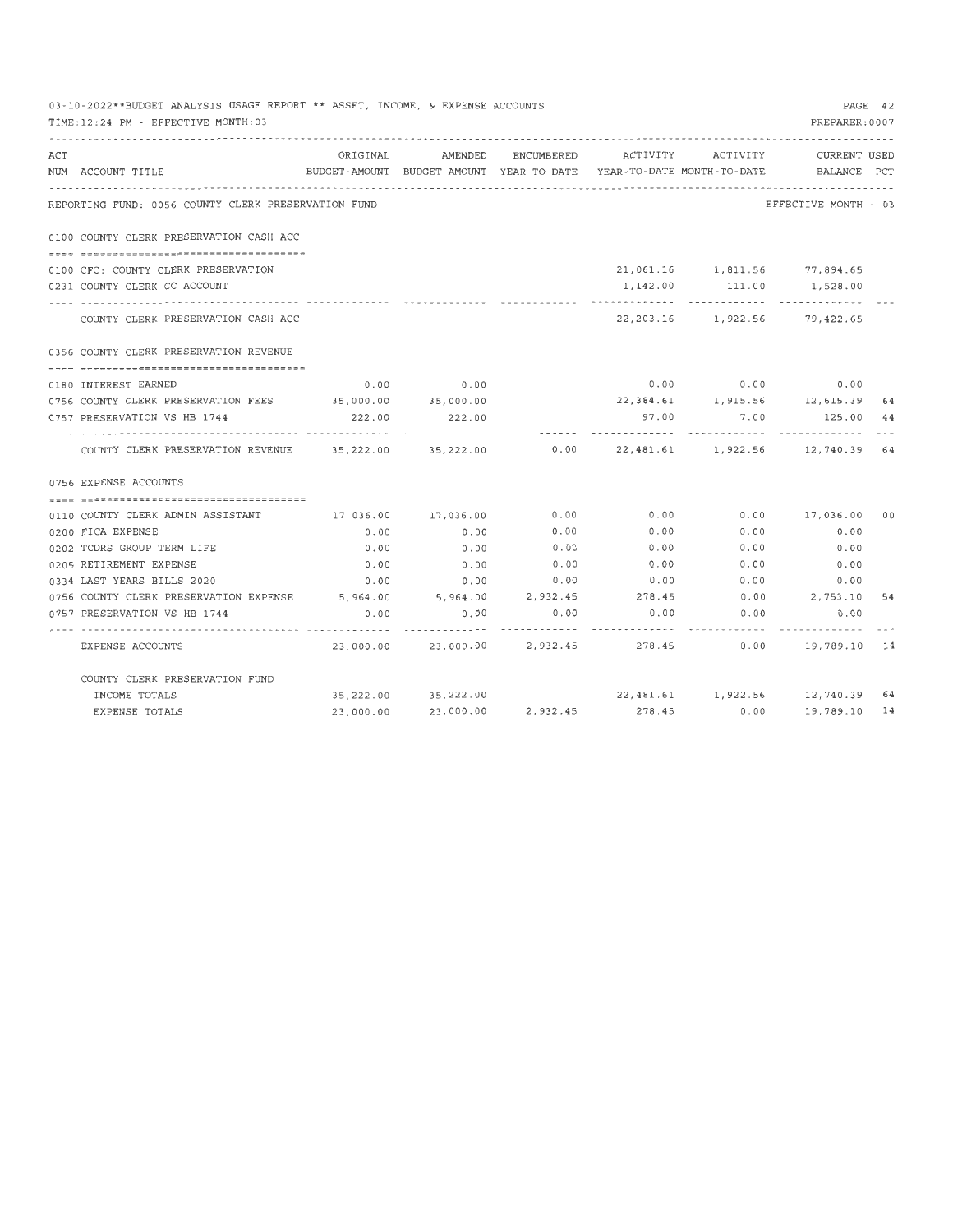|     | 03-10-2022**BUDGET ANALYSIS USAGE REPORT ** ASSET, INCOME, & EXPENSE ACCOUNTS<br>TIME: 12:24 PM - EFFECTIVE MONTH: 03 |          |                        |             |                                                                                 |                           | PREPARER: 0007                        | PAGE 43 |
|-----|-----------------------------------------------------------------------------------------------------------------------|----------|------------------------|-------------|---------------------------------------------------------------------------------|---------------------------|---------------------------------------|---------|
| ACT |                                                                                                                       | ORIGINAL | AMENDED                |             | ENCUMBERED ACTIVITY ACTIVITY                                                    |                           | CURRENT USED                          |         |
|     | NUM ACCOUNT-TITLE                                                                                                     |          |                        |             | BUDGET-AMOUNT BUDGET-AMOUNT YEAR-TO-DATE YEAR-TO-DATE MONTH-TO-DATE BALANCE PCT |                           |                                       |         |
|     | REPORTING FUND: 0060 LAW LIBRARY FUND                                                                                 |          |                        |             |                                                                                 |                           | EFFECTIVE MONTH - 03                  |         |
|     | 0100 LAW LIBRARY CASH ACCOUNTS                                                                                        |          |                        |             |                                                                                 |                           |                                       |         |
|     |                                                                                                                       |          |                        |             |                                                                                 |                           |                                       |         |
|     | 0100 CFC: LAW LIBRARY                                                                                                 |          |                        |             |                                                                                 |                           | 560.00 0.00 17,211.51                 |         |
|     | 0230 DISTRICT CLERK CC ACCOUNT                                                                                        |          |                        |             |                                                                                 |                           | $175.00 - 0.00$ 0.00                  |         |
|     | 0231 COUNTY CLERK CC ACCOUNT                                                                                          |          |                        |             |                                                                                 |                           | $0.00$ $0.00$ $35.00$                 |         |
|     | LAW LIBRARY CASH ACCOUNTS                                                                                             |          |                        |             |                                                                                 | ----------                | . <u>.</u> .<br>385.00 0.00 17,246.51 |         |
|     | 0360 LAW LIBRARY REVENUE ACCOUNTS                                                                                     |          |                        |             |                                                                                 |                           |                                       |         |
|     |                                                                                                                       |          |                        |             |                                                                                 |                           |                                       |         |
|     | 0180 INTEREST EARNED                                                                                                  | 0.00     | 0.00                   |             |                                                                                 |                           | $0.00$ $0.00$ $0.00$ $0.00$           |         |
|     | 0760 LAW LIBRARY FEES                                                                                                 | 900.00   | 900.00                 |             | 385.00                                                                          | 0.00                      | 515.00 43                             |         |
|     | LAW LIBRARY REVENUE ACCOUNTS                                                                                          | 900.00   | 900.00                 | 0.00        | -----------                                                                     | ----------<br>385.00 0.00 | 515.00                                | 43      |
|     | 0760 EXPENSE ACCOUNTS                                                                                                 |          |                        |             |                                                                                 |                           |                                       |         |
|     | -------------------------------------                                                                                 |          |                        |             |                                                                                 |                           |                                       |         |
|     | 0760 LAW LIBRARY EXPENSES                                                                                             | 900.00   | 900.00                 | 0.00        | 0.00                                                                            | 0.00                      | 900.00 00                             |         |
|     | EXPENSE ACCOUNTS                                                                                                      |          | ------------<br>900.00 | 900.00 0.00 | 0.00                                                                            | 0.00                      | 900.00                                | 00      |
|     | LAW LIBRARY FUND                                                                                                      |          |                        |             |                                                                                 |                           |                                       |         |
|     | INCOME TOTALS                                                                                                         | 900.00   | 900.00                 |             |                                                                                 |                           | 385.00 0.00 515.00                    | 43      |
|     | EXPENSE TOTALS                                                                                                        | 900.00   | 900.00                 | 0.00        | 0.00                                                                            | 0.00                      | 900.00                                | 00      |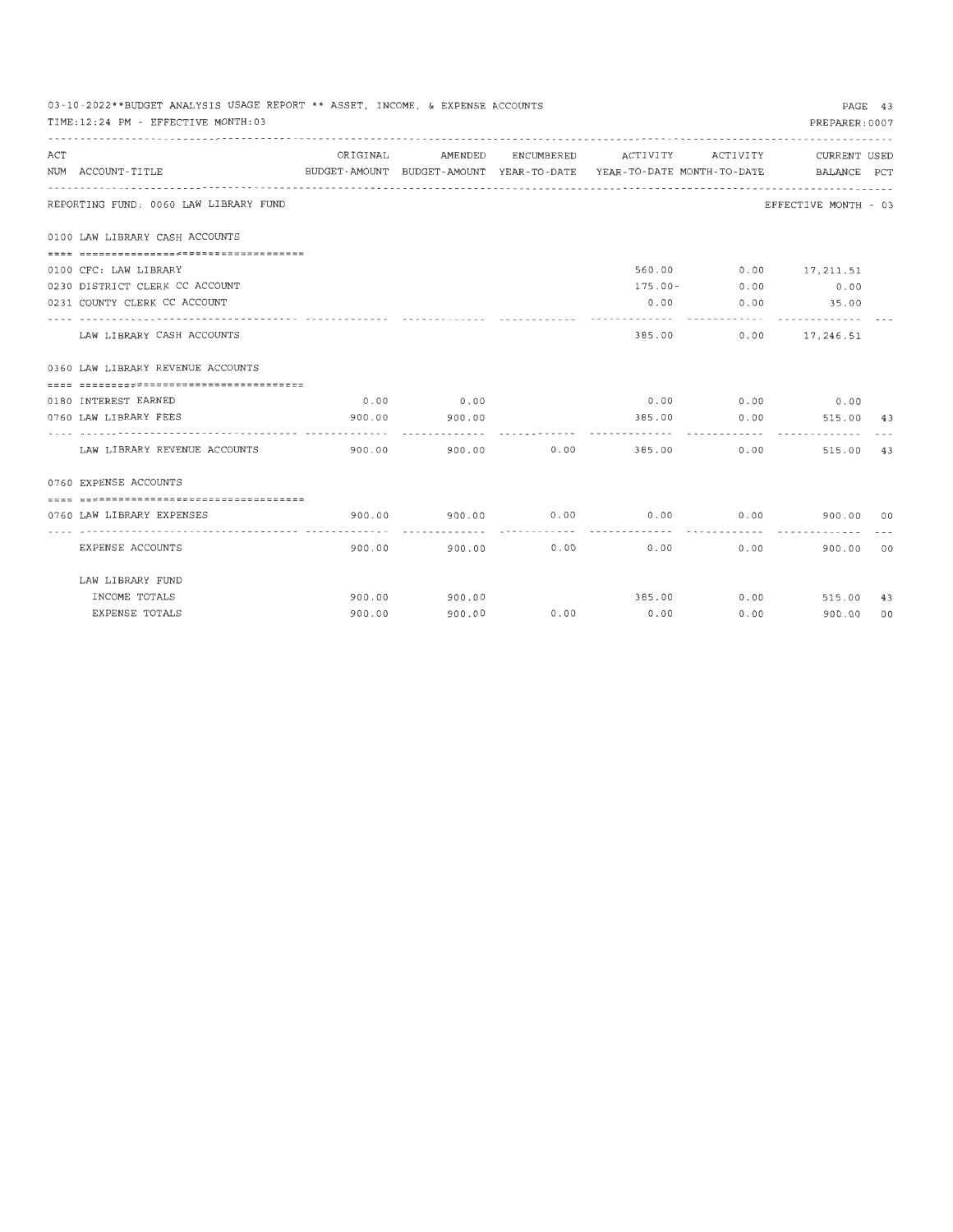|     | 03-10-2022**BUDGET ANALYSIS USAGE REPORT ** ASSET, INCOME, & EXPENSE ACCOUNTS<br>PREPARER: 0007<br>TIME: 12:24 PM - EFFECTIVE MONTH: 03<br>--------------------------------------<br>ENCUMBERED ACTIVITY ACTIVITY<br>ORIGINAL AMENDED |        |              |                  |                                                                                 |             |                      |           |  |  |
|-----|---------------------------------------------------------------------------------------------------------------------------------------------------------------------------------------------------------------------------------------|--------|--------------|------------------|---------------------------------------------------------------------------------|-------------|----------------------|-----------|--|--|
| ACT | NUM ACCOUNT-TITLE                                                                                                                                                                                                                     |        |              |                  | BUDGET-AMOUNT BUDGET-AMOUNT YEAR-TO-DATE YEAR-TO-DATE MONTH-TO-DATE BALANCE PCT |             | CURRENT USED         |           |  |  |
|     | REPORTING FUND: 0063 DISTRICT CLERK ARCHIVE FUND                                                                                                                                                                                      |        |              |                  |                                                                                 |             | EFFECTIVE MONTH - 03 |           |  |  |
|     | 0100 DISTRICT CLERK ARCHIVE CASH ACCOUN                                                                                                                                                                                               |        |              |                  |                                                                                 |             |                      |           |  |  |
|     |                                                                                                                                                                                                                                       |        |              |                  |                                                                                 |             |                      |           |  |  |
|     | 0100 CFC: DISTRICT CLERK PRESERVATION                                                                                                                                                                                                 |        |              |                  |                                                                                 |             | 125.38 0.18 2,220.93 |           |  |  |
|     | 0230 DISTRICT CLERK CC ACCOUNT                                                                                                                                                                                                        |        |              |                  |                                                                                 |             | 10.00 - 0.00 15.00   |           |  |  |
|     | DISTRICT CLERK ARCHIVE CASH ACCOUN                                                                                                                                                                                                    |        |              |                  |                                                                                 |             | 115.38 0.18 2,235.93 |           |  |  |
|     | 0363 DISTRICT CLERK ARCHIVE REVENUE                                                                                                                                                                                                   |        |              |                  |                                                                                 |             |                      |           |  |  |
|     |                                                                                                                                                                                                                                       |        |              |                  |                                                                                 |             |                      |           |  |  |
|     | 0180 INTEREST EARNED                                                                                                                                                                                                                  |        | $0.00$ 0.00  |                  | 0.00                                                                            | 0.00        | 0.00                 |           |  |  |
|     | 0763 DIST CLERK PRESERVATION FEES 125.00                                                                                                                                                                                              |        | 125.00       |                  | 115.38                                                                          | 0.18        | 9.62                 | 92        |  |  |
|     | 0764 DIST CLERK CHILD SUPPORT                                                                                                                                                                                                         | 0.00   | 0.00         |                  |                                                                                 | $0.00$ 0.00 | 0.00                 |           |  |  |
|     | 0765 UNALLOCATED COURT COSTS BEFORE 03                                                                                                                                                                                                | 0.00   | 0.00         |                  |                                                                                 | 0.00        | 0.00<br>0.00         |           |  |  |
|     | DISTRICT CLERK ARCHIVE REVENUE                                                                                                                                                                                                        | 125.00 |              |                  | 125.00 0.00 115.38                                                              | 0.18        |                      | $9.62$ 92 |  |  |
|     | 0763 EXPENSE ACCOUNTS                                                                                                                                                                                                                 |        |              |                  |                                                                                 |             |                      |           |  |  |
|     | ----------------------------------                                                                                                                                                                                                    |        |              |                  |                                                                                 |             |                      |           |  |  |
|     | 0763 DIST CLERK PRESERVATION EXPENSE                                                                                                                                                                                                  | 0.00   | 0.00         | 0.00             | 0.00                                                                            | 0.00        | 0.00                 |           |  |  |
|     | 0764 DIST CLERK CHILD SUPPORT                                                                                                                                                                                                         | 0.00   |              |                  | $0.00$ $0.00$ $0.00$ $0.00$ $0.00$                                              |             | 0.00                 |           |  |  |
|     | 0765 UNALLOCATED COURT COSTS BEFORE 03                                                                                                                                                                                                | 0.00   | . . <i>.</i> | $0.00$ 0.00<br>. |                                                                                 | $0.00$ 0.00 | 0.00                 |           |  |  |
|     | EXPENSE ACCOUNTS                                                                                                                                                                                                                      | 0.00   | 0.00         | 0.00             | 0.00                                                                            |             | 0.00<br>0.00         |           |  |  |
|     | DISTRICT CLERK ARCHIVE FUND                                                                                                                                                                                                           |        |              |                  |                                                                                 |             |                      |           |  |  |
|     | INCOME TOTALS                                                                                                                                                                                                                         | 125.00 | 125.00       |                  | 115.38                                                                          | 0.18        |                      | $9.62$ 92 |  |  |
|     | EXPENSE TOTALS                                                                                                                                                                                                                        | 0.00   | 0.00         | 0.00             | 0.00                                                                            | 0.00        | 0.00                 |           |  |  |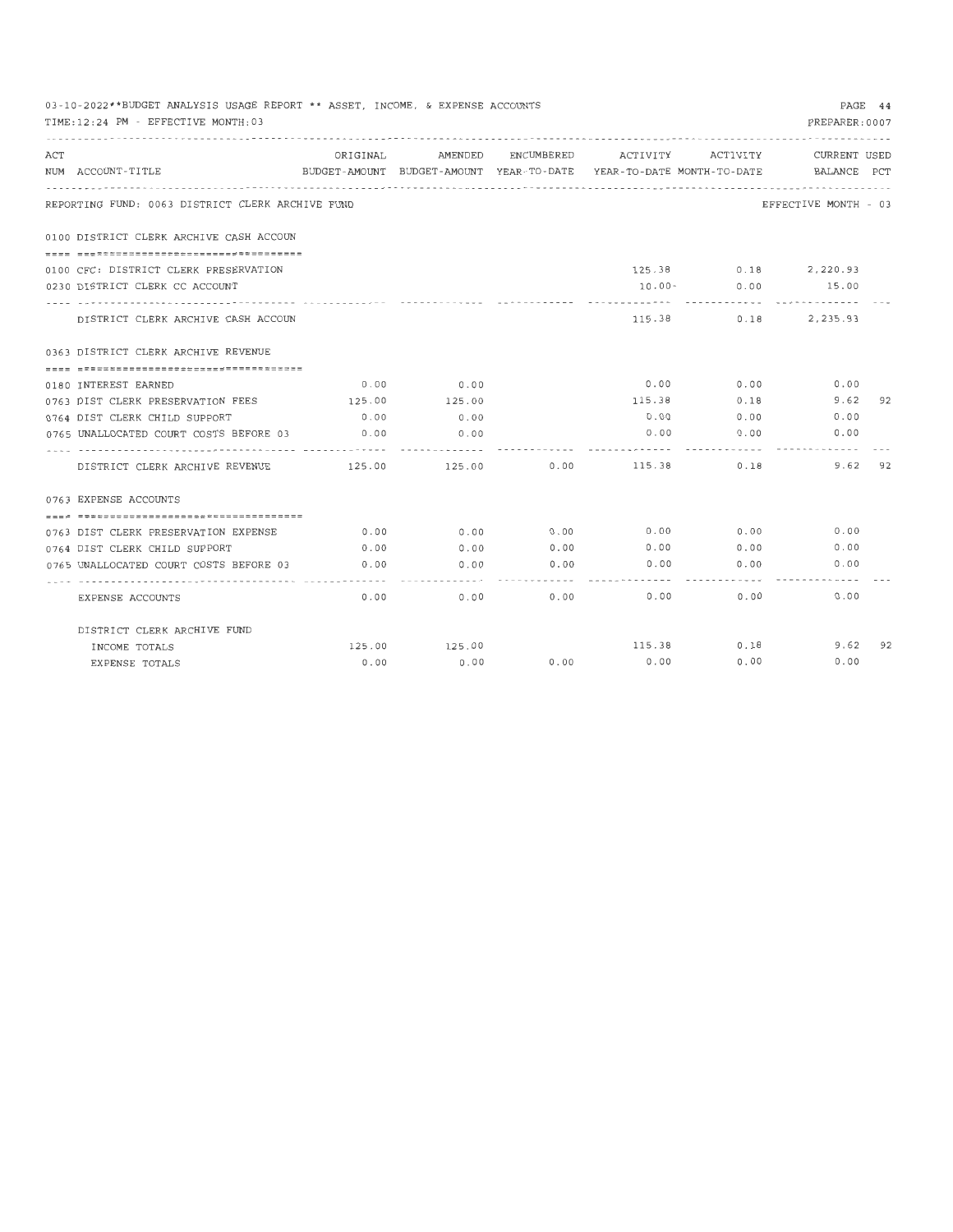|     | 03-10-2022**BUDGET ANALYSIS USAGE REPORT ** ASSET. INCOME. & EXPENSE ACCOUNTS<br>PAGE 45<br>TIME: 12:24 PM - EFFECTIVE MONTH: 03<br>PREPARER: 0007 |           |                                                                                            |               |                   |                |                                 |    |  |  |  |
|-----|----------------------------------------------------------------------------------------------------------------------------------------------------|-----------|--------------------------------------------------------------------------------------------|---------------|-------------------|----------------|---------------------------------|----|--|--|--|
| ACT | NUM ACCOUNT-TITLE                                                                                                                                  | ORIGINAL  | AMENDED<br>BUDGET-AMOUNT BUDGET-AMOUNT YEAR-TO-DATE YEAR-TO-DATE MONTH-TO-DATE BALANCE PCT | ENCUMBERED    | ACTIVITY ACTIVITY |                | CURRENT USED                    |    |  |  |  |
|     | REPORTING FUND: 0066 COURTHOUSE SECURITY FUND                                                                                                      |           |                                                                                            |               |                   |                | EFFECTIVE MONTH - 03            |    |  |  |  |
|     | 0100 COURTHOUSE SECURITY CASH ACCOUNTS                                                                                                             |           |                                                                                            |               |                   |                |                                 |    |  |  |  |
|     |                                                                                                                                                    |           |                                                                                            |               |                   |                |                                 |    |  |  |  |
|     | 0100 CFC: COURTHOUSE SECURITY                                                                                                                      |           |                                                                                            |               |                   |                | 2,477.83 192.04 37,734.33       |    |  |  |  |
|     | 0230 DISTRICT CLERK CC ACCOUNT                                                                                                                     |           |                                                                                            |               |                   | $25.00 - 0.00$ | 0.00                            |    |  |  |  |
|     | 0231 COUNTY CLERK CC ACCOUNT                                                                                                                       |           |                                                                                            |               |                   |                |                                 |    |  |  |  |
|     | 0232 JP CC ACCOUNT                                                                                                                                 |           |                                                                                            |               |                   | -------------  | 136.81 64.53 232.43             |    |  |  |  |
|     | COURTHOUSE SECURITY CASH ACCOUNTS                                                                                                                  |           |                                                                                            |               | 2.656.64          |                | 267.57 38,076.76                |    |  |  |  |
|     | 0366 COURTHOUSE SECURITY REVENUE ACCOUN                                                                                                            |           |                                                                                            |               |                   |                |                                 |    |  |  |  |
|     | ==================================                                                                                                                 |           |                                                                                            |               |                   |                |                                 |    |  |  |  |
|     | 0180 INTEREST EARNED                                                                                                                               |           | $0.00$ 0.00                                                                                |               |                   |                | $0.00$ 0.00 0.00                |    |  |  |  |
|     | 0766 COURTHOUSE SECURITY FEES                                                                                                                      |           | $3,000.00$ $3,000.00$                                                                      |               |                   |                | 2,656.64 267.57 343.36 89       |    |  |  |  |
|     | COURTHOUSE SECURITY REVENUE ACCOUN 3,000.00 3,000.00 0.00 0.00 2,656.64                                                                            |           |                                                                                            |               |                   |                | -----------<br>267.57 343.36 89 |    |  |  |  |
|     | 0766 EXPENSE ACCOUNTS                                                                                                                              |           |                                                                                            |               |                   |                |                                 |    |  |  |  |
|     | ===================================                                                                                                                |           |                                                                                            |               |                   |                |                                 |    |  |  |  |
|     | 0766 COURTHOUSE SECURITY EXPENSES                                                                                                                  |           |                                                                                            |               |                   |                |                                 |    |  |  |  |
|     | EXPENSE ACCOUNTS                                                                                                                                   |           | $30,000.00$ $30,000.00$ $0.00$ $0.00$ $0.00$ $0.00$ $30,000.00$ $00$                       | ------------- |                   | ------------   |                                 |    |  |  |  |
|     | COURTHOUSE SECURITY FUND                                                                                                                           |           |                                                                                            |               |                   |                |                                 |    |  |  |  |
|     | INCOME TOTALS                                                                                                                                      |           | 3,000.00 3,000.00                                                                          |               |                   |                | 2,656.64 267.57 343.36          | 89 |  |  |  |
|     | EXPENSE TOTALS                                                                                                                                     | 30,000.00 | 30,000.00                                                                                  | 0.00          |                   |                | $0.00$ $0.00$ $30,000.00$       | 00 |  |  |  |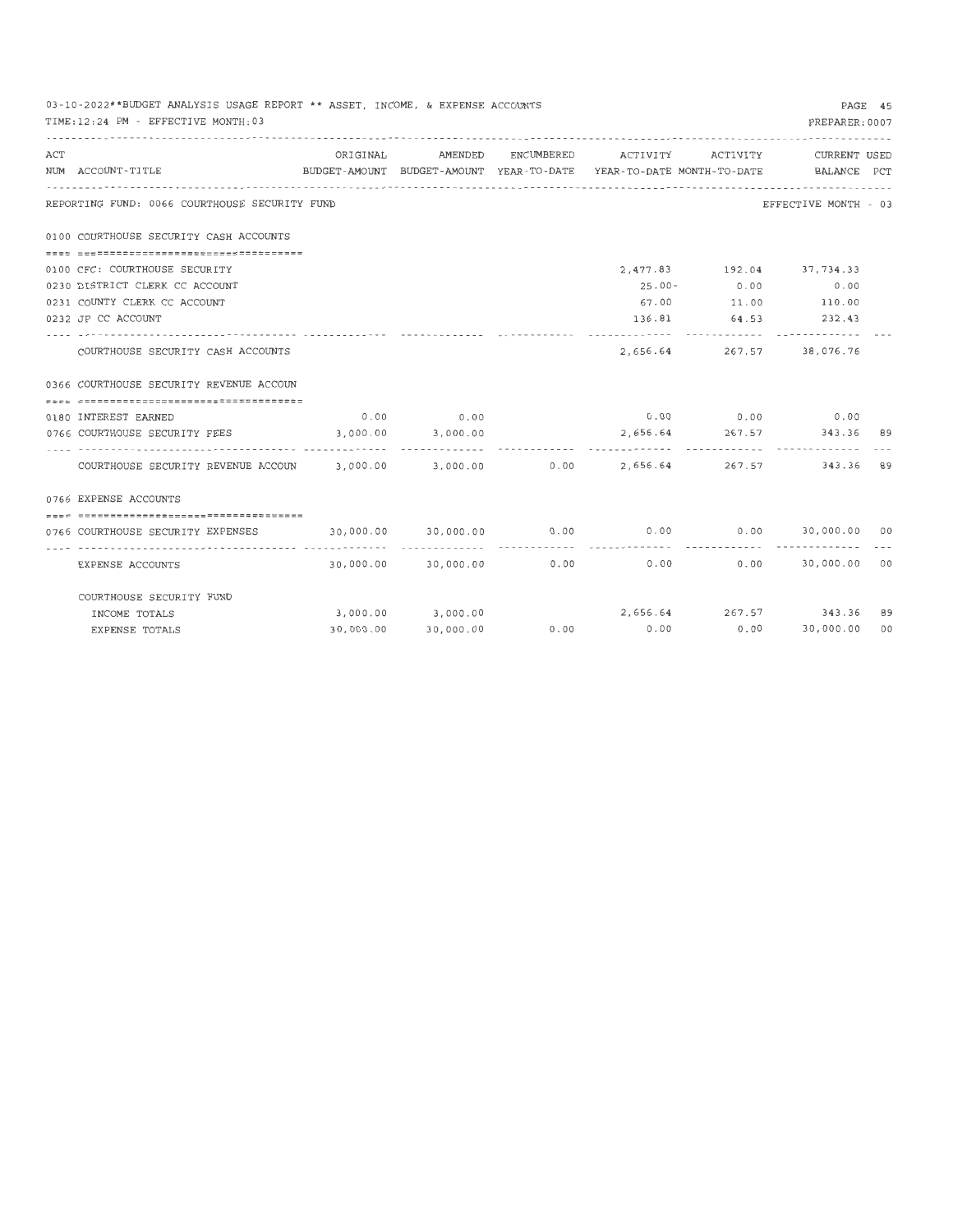|     | 03-10-2022**BUDGET ANALYSIS USAGE REPORT ** ASSET, INCOME, & EXPENSE ACCOUNTS<br>PREPARER: 0007<br>TIME: 12:24 PM - EFFECTIVE MONTH: 03 |                                                                                 |         |            |          |           |                             |    |  |  |
|-----|-----------------------------------------------------------------------------------------------------------------------------------------|---------------------------------------------------------------------------------|---------|------------|----------|-----------|-----------------------------|----|--|--|
| ACT | NUM ACCOUNT-TITLE                                                                                                                       | ORIGINAL<br>BUDGET-AMOUNT BUDGET-AMOUNT YEAR-TO-DATE YEAR-TO-DATE_MONTH-TO-DATE | AMENDED | ENCUMBERED | ACTIVITY | ACTIVITY  | CURRENT USED<br>BALANCE PCT |    |  |  |
|     | REPORTING FUND: 0068 COUNTY PRESERVATION FUND                                                                                           |                                                                                 |         |            |          |           | EFFECTIVE MONTH - 03        |    |  |  |
|     | 0100 COUNTY PRESERVATION CASH<br>------------------------------------                                                                   |                                                                                 |         |            |          |           |                             |    |  |  |
|     | 0100 CFC: COUNTY PRESERVATION                                                                                                           |                                                                                 |         |            |          |           | 98.09 1.62 4,504.73         |    |  |  |
|     | 0230 DISTRICT CLERK CC ACCOUNT                                                                                                          |                                                                                 |         |            |          |           | $10.00 - 0.00 - 15.00$      |    |  |  |
|     | 0231 COUNTY CLERK CC ACCOUNT                                                                                                            |                                                                                 |         |            | $5.00 -$ | 0.00      | 0.00                        |    |  |  |
|     | COUNTY PRESERVATION CASH                                                                                                                |                                                                                 |         |            | 83.09    |           | 1.62 4.519.73               |    |  |  |
|     | 0368 COUNTY PRESERVATION REVENUE                                                                                                        |                                                                                 |         |            |          |           |                             |    |  |  |
|     |                                                                                                                                         |                                                                                 |         |            |          |           |                             |    |  |  |
|     | 0180 INTEREST EARNED                                                                                                                    | 0.00                                                                            | 0.00    |            |          |           | $0.00$ $0.00$ $0.00$ $0.00$ |    |  |  |
|     | 0768 COUNTY PRESERVATION FEES                                                                                                           | 300.00                                                                          | 300.00  |            | 83.09    | --------- | $1.62$ 216.91 28            |    |  |  |
|     | COUNTY PRESERVATION REVENUE                                                                                                             | 300.00                                                                          | 300.00  | 0.00       | 83.09    | 1.62      | 216.91                      | 28 |  |  |
|     | 0768 EXPENSE ACCOUNTS                                                                                                                   |                                                                                 |         |            |          |           |                             |    |  |  |
|     |                                                                                                                                         |                                                                                 |         |            |          |           |                             |    |  |  |
|     | 0768 COUNTY PRESERVATION EXPENSES                                                                                                       | 0.00                                                                            | 0.00    | 0.00       | 0.00     | 0.00      | 0.00                        |    |  |  |
|     | EXPENSE ACCOUNTS                                                                                                                        | 0.00                                                                            | 0.00    | 0.00       | 0.00     | 0.00      | 0.00                        |    |  |  |
|     | COUNTY PRESERVATION FUND                                                                                                                |                                                                                 |         |            |          |           |                             |    |  |  |
|     | INCOME TOTALS                                                                                                                           | 300.00                                                                          | 300.00  |            |          |           | 83.09 1.62 216.91 28        |    |  |  |
|     | EXPENSE TOTALS                                                                                                                          | 0.00                                                                            | 0.00    | 0.00       | 0.00     | 0.00      | 0.00                        |    |  |  |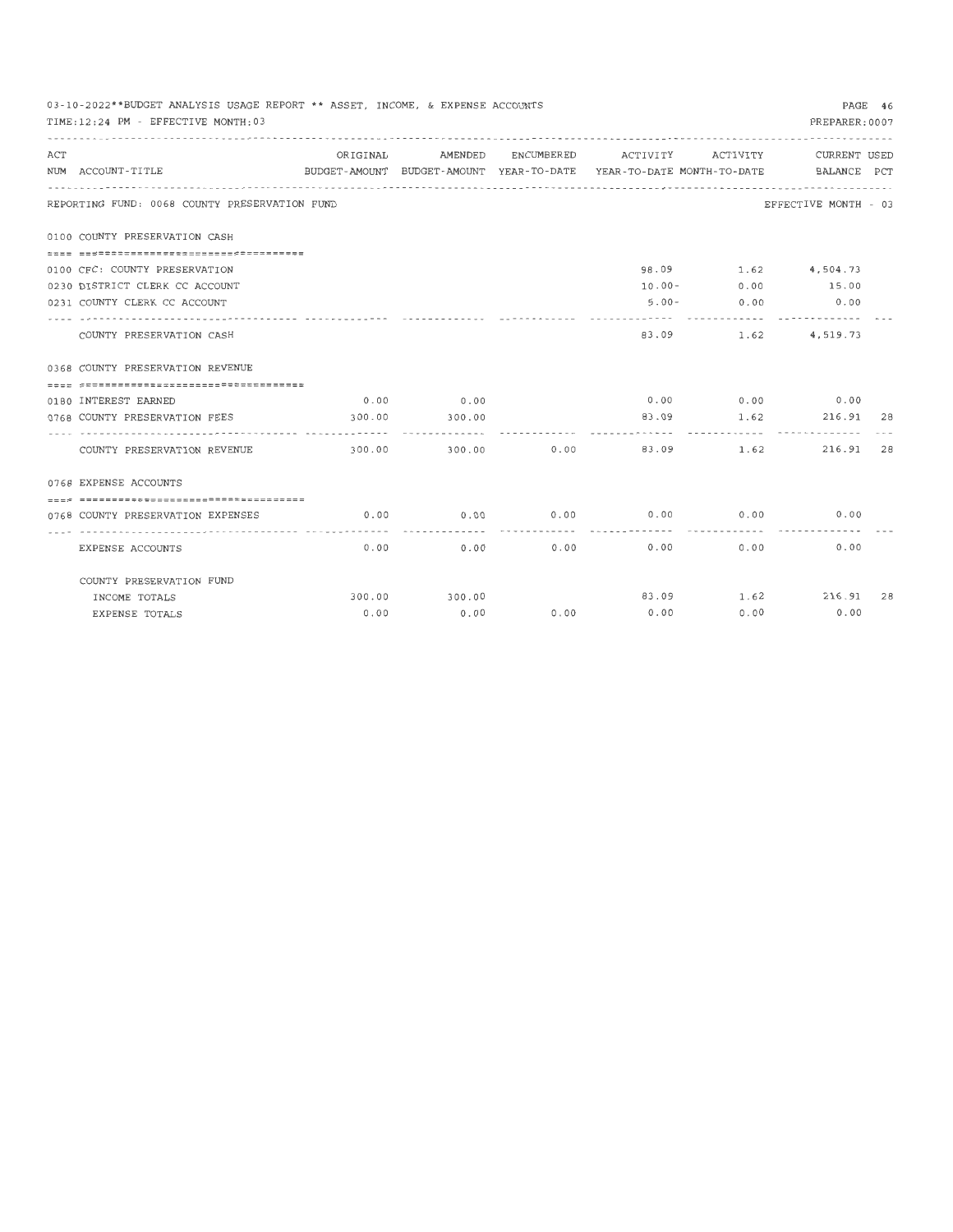|     | 03-10-2022**BUDGET ANALYSIS USAGE REPORT ** ASSET, INCOME, & EXPENSE ACCOUNTS<br>TIME: 12:24 PM - EFFECTIVE MONTH: 03 |                       |             |                               |                              |        | PREPARER: 0007                                      | PAGE 47 |
|-----|-----------------------------------------------------------------------------------------------------------------------|-----------------------|-------------|-------------------------------|------------------------------|--------|-----------------------------------------------------|---------|
| ACT |                                                                                                                       | ORIGINAL              | AMENDED     |                               | ENCUMBERED ACTIVITY ACTIVITY |        | CURRENT USED                                        |         |
|     | NUM ACCOUNT-TITLE<br>BUDGET-AMOUNT BUDGET-AMOUNT YEAR-TO-DATE YEAR-TO-DATE MONTH-TO-DATE BALANCE PCT                  |                       |             |                               |                              |        |                                                     |         |
|     |                                                                                                                       |                       |             |                               |                              |        |                                                     |         |
|     | REPORTING FUND: 0070 INMATE PHONE FUND PROFIT ACCOUNT                                                                 |                       |             |                               |                              |        | EFFECTIVE MONTH - 03                                |         |
|     | 0100 INMATE PHONE FUND PROFIT CASH ACCO                                                                               |                       |             |                               |                              |        |                                                     |         |
|     |                                                                                                                       |                       |             |                               |                              |        |                                                     |         |
|     | 0100 CFC: INMATE PHONE FUND                                                                                           |                       |             |                               |                              |        | 800.61 208.10 8,815.44                              |         |
|     | INMATE PHONE FUND PROFIT CASH ACCO                                                                                    |                       |             |                               |                              | 800.61 | 208.10 8,815.44                                     |         |
|     | 0370 INMATE PHONE FUND PROFIT REVENUE A                                                                               |                       |             |                               |                              |        |                                                     |         |
|     |                                                                                                                       |                       |             |                               |                              |        |                                                     |         |
|     | 0180 INTEREST EARNED                                                                                                  |                       | $0.00$ 0.00 |                               |                              |        | $0.00$ $0.00$ $0.00$ $0.00$                         |         |
|     | 0770 INMATE PHONE REVENUES                                                                                            | $1,200.00$ $1,200.00$ |             |                               |                              |        | 800.61 208.10 399.39 67                             |         |
|     |                                                                                                                       |                       |             |                               |                              |        |                                                     |         |
|     | INMATE PHONE FUND PROFIT REVENUE A 1,200.00 1,200.00 0.00                                                             |                       |             |                               |                              | 800.61 | 208.10<br>399.39 67                                 |         |
|     | 0770 EXPENSE ACCOUNTS                                                                                                 |                       |             |                               |                              |        |                                                     |         |
|     | =====================================                                                                                 |                       |             |                               |                              |        |                                                     |         |
|     | 0770 INMATE PHONE EXPENSES                                                                                            |                       |             |                               |                              |        | $1,200.00$ $1,200.00$ $304.68$ 0.00 0.00 895.32 25  |         |
|     | EXPENSE ACCOUNTS                                                                                                      |                       |             |                               |                              | .      | $1,200.00$ $1,200.00$ $304.68$ 0.00 0.00 895.32 25  |         |
|     | INMATE PHONE FUND PROFIT ACCOUNT                                                                                      |                       |             |                               |                              |        |                                                     |         |
|     | INCOME TOTALS                                                                                                         |                       |             |                               |                              |        | $1,200.00$ $1,200.00$ $800.61$ $208.10$ $399.39$ 67 |         |
|     | EXPENSE TOTALS                                                                                                        | 1,200.00              |             | $1,200.00$ $304.68$ 0.00 0.00 |                              |        | 895.32 25                                           |         |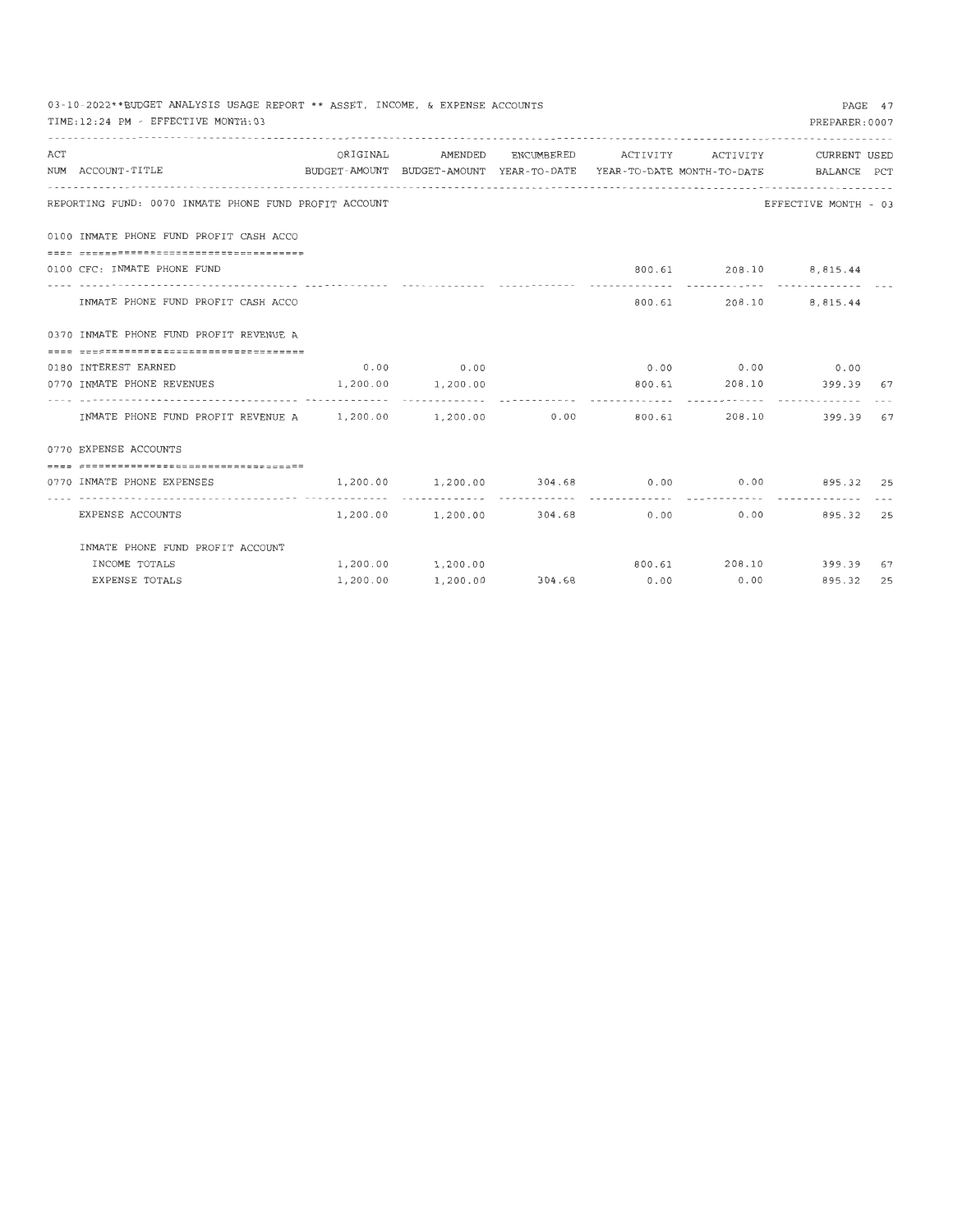|     | 03-10-2022**BUDGET ANALYSIS USAGE REPORT ** ASSET, INCOME, & EXPENSE ACCOUNTS<br>TIME: 12:24 PM - EFFECTIVE MONTH: 03 |          |                    |                                |                    |             | PREPARER: 0007                                        | PAGE 48 |
|-----|-----------------------------------------------------------------------------------------------------------------------|----------|--------------------|--------------------------------|--------------------|-------------|-------------------------------------------------------|---------|
| ACT |                                                                                                                       | ORIGINAL | AMENDED            |                                |                    |             | ENCUMBERED ACTIVITY ACTIVITY CURRENT USED             |         |
|     | BUDGET-AMOUNT BUDGET-AMOUNT YEAR-TO-DATE YEAR-TO-DATE MONTH-TO-DATE BALANCE PCT<br>NUM ACCOUNT-TITLE                  |          |                    |                                |                    |             |                                                       |         |
|     |                                                                                                                       |          |                    |                                |                    |             |                                                       |         |
|     | REPORTING FUND: 0072 HOT CHECK FUND                                                                                   |          |                    |                                |                    |             | EFFECTIVE MONTH - 03                                  |         |
|     | 0100 HOT CHECK FUND CASH ACCOUNTS                                                                                     |          |                    |                                |                    |             |                                                       |         |
|     |                                                                                                                       |          |                    |                                |                    |             |                                                       |         |
|     | 0100 CFC: HOT CHECK FUND                                                                                              |          |                    |                                |                    |             | 165.74 0.00 3,326.81<br>----------------------------- |         |
|     | HOT CHECK FUND CASH ACCOUNTS                                                                                          |          |                    |                                |                    |             | 165.74 0.00 3,326.81                                  |         |
|     | 0372 HOT CHECK FUND REVENUE ACCOUNTS                                                                                  |          |                    |                                |                    |             |                                                       |         |
|     |                                                                                                                       |          |                    |                                |                    |             |                                                       |         |
|     | 0180 INTEREST EARNED                                                                                                  |          | $0.00$ 0.00        |                                |                    |             | $0.00$ $0.00$ $0.00$ $0.00$                           |         |
|     | 0772 HOT CHECK REVENUES                                                                                               |          | 600.00 600.00      |                                |                    |             | 503.04 0.00 96.96 84                                  |         |
|     | HOT CHECK FUND REVENUE ACCOUNTS 600.00 600.00 600.00 0.00                                                             |          |                    |                                |                    |             | 503.04 0.00 96.96                                     | 84      |
|     | 0772 EXPENSE ACCOUNTS                                                                                                 |          |                    |                                |                    |             |                                                       |         |
|     | -----------------------------------                                                                                   |          |                    |                                |                    |             |                                                       |         |
|     | 0772 HOT CHECK EXPENSES                                                                                               |          | .                  | - - - - <i>- - - - - - -</i> - |                    |             | 540.00 540.00 0.00 337.30 0.00 202.70 62              |         |
|     | EXPENSE ACCOUNTS                                                                                                      |          | 540.00 540.00 0.00 |                                |                    | 337.30 0.00 | 202.70 62                                             |         |
|     | HOT CHECK FUND                                                                                                        |          |                    |                                |                    |             |                                                       |         |
|     | INCOME TOTALS                                                                                                         |          | 600.00 600.00      |                                |                    |             | 503.04 0.00 96.96 84                                  |         |
|     | <b>EXPENSE TOTALS</b>                                                                                                 |          | 540.00 540.00      |                                | $0.00$ 337.30 0.00 |             | 202.70 62                                             |         |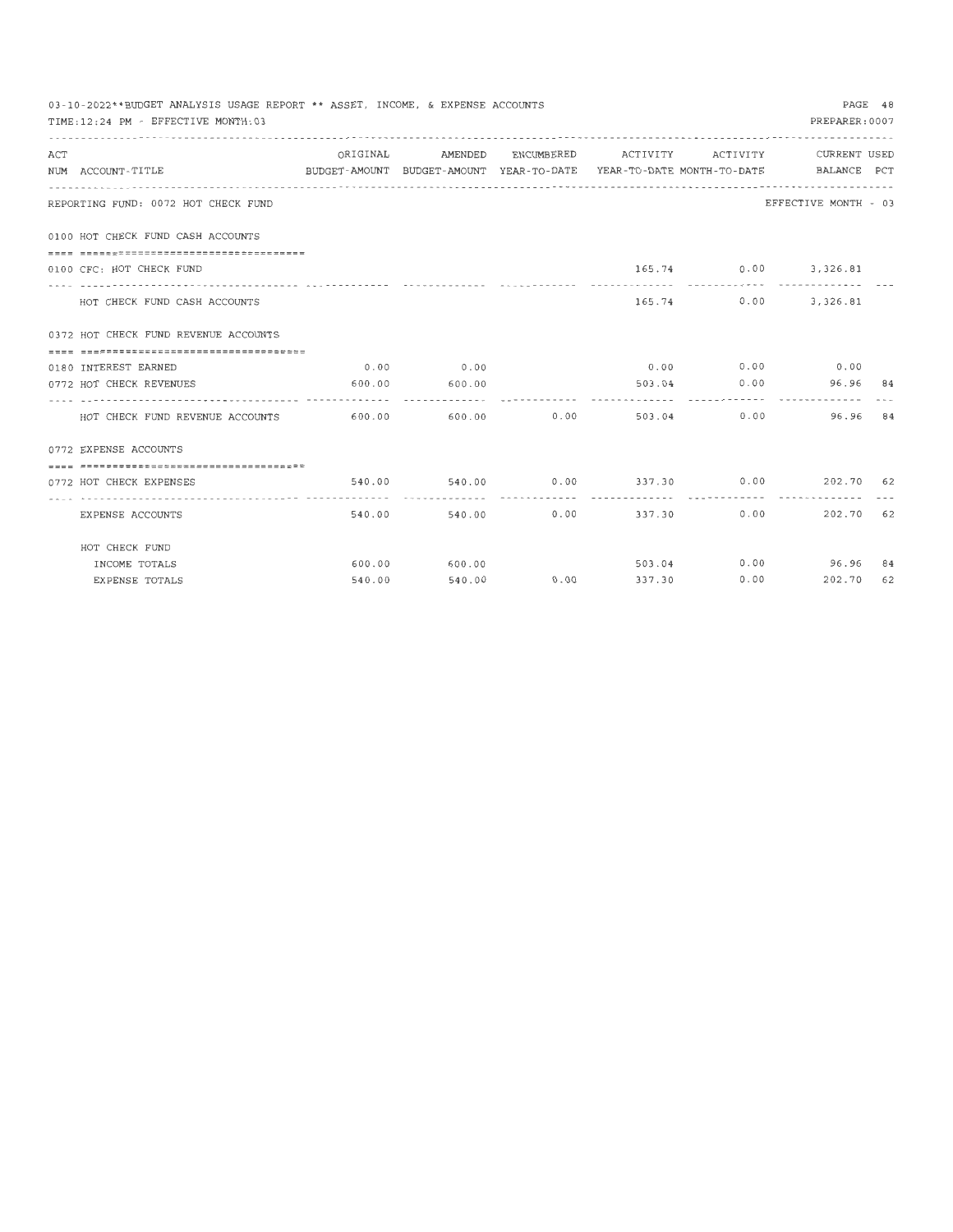| 03-10-2022**BUDGET ANALYSIS USAGE REPORT ** ASSET, INCOME, & EXPENSE ACCOUNTS<br>TIME: 12:24 PM - EFFECTIVE MONTH: 03 |          |          |      |                                                                                                     |                              | PAGE 49<br>PREPARER: 0007          |
|-----------------------------------------------------------------------------------------------------------------------|----------|----------|------|-----------------------------------------------------------------------------------------------------|------------------------------|------------------------------------|
| ACT<br>NUM ACCOUNT-TITLE                                                                                              | ORIGINAL | AMENDED  |      | ENCUMBERED ACTIVITY ACTIVITY<br>BUDGET-AMOUNT BUDGET-AMOUNT YEAR-TO-DATE YEAR-TO-DATE MONTH-TO-DATE |                              | <b>CURRENT USED</b><br>BALANCE PCT |
| REPORTING FUND: 0074 BAIL BOND FUND                                                                                   |          |          |      |                                                                                                     |                              | EFFECTIVE MONTH - 03               |
| 0100 BAIL BOND FUND CASH ACCOUNTS                                                                                     |          |          |      |                                                                                                     |                              |                                    |
|                                                                                                                       |          |          |      |                                                                                                     |                              |                                    |
| 0100 CFC: BAIL BOND FUND                                                                                              |          |          |      |                                                                                                     | 4,710.00- 30.00 35,130.98    |                                    |
| 0232 JP CC ACCOUNT                                                                                                    |          |          |      | 0.00                                                                                                | 0.00                         | 0.00                               |
| BAIL BOND FUND CASH ACCOUNTS                                                                                          |          |          |      |                                                                                                     | 4, 710.00 - 30.00 35, 130.98 |                                    |
| 0374 BAIL BOND FUND REVENUE ACCOUNTS                                                                                  |          |          |      |                                                                                                     |                              |                                    |
|                                                                                                                       |          |          |      |                                                                                                     |                              |                                    |
| 0180 INTEREST EARNED                                                                                                  | 0.00     | 0.00     |      |                                                                                                     | $0.00$ $0.00$ $0.00$ $0.00$  |                                    |
| 0774 BAIL BOND FEES                                                                                                   | 300.00   | 300.00   |      |                                                                                                     |                              | 525.00 30.00 225.00+ 175           |
| 0775 SALE OF ESTRAY                                                                                                   | 0.00     | 0.00     |      |                                                                                                     | $0.00$ 0.00                  | 0.00                               |
| 0776 CASH BOND'S                                                                                                      | 6,000.00 | 6,000.00 |      | 3,060.00                                                                                            | 0.00                         | 2,940.00 51                        |
| BAIL BOND FUND REVENUE ACCOUNTS 6,300.00                                                                              |          | 6,300.00 |      | $0.00$ 3,585.00                                                                                     | 30.00                        | 2,715.00 57                        |
| 0774 EXPENSE ACCOUNTS                                                                                                 |          |          |      |                                                                                                     |                              |                                    |
|                                                                                                                       |          |          |      |                                                                                                     |                              |                                    |
| 0774 BAIL BOND EXPENSES                                                                                               | 25.00    | 25.00    | 0.00 | 0.00                                                                                                | 0.00                         | 25.00 00                           |
| 0775 SALE OF ESTRAY                                                                                                   | 0.00     | 0.00     | 0.00 | 0.00                                                                                                | 0.00                         | 0.00                               |
| 0776 CASH BOND EXPENSES                                                                                               | 6,000.00 | 6,000.00 |      |                                                                                                     |                              | $0.00$ 8,295.00 0.00 2,295.00 138  |
| 0777 BAIL BOND FEE EXPENSE                                                                                            | 0.00     | 0.00     | 0.00 | 0.00                                                                                                | 0.00                         | 0.00                               |
| EXPENSE ACCOUNTS                                                                                                      | 6,025.00 | 6,025.00 |      | 0.00                                                                                                | 8,295.00 0.00                | 2,270.00-138                       |
| BAIL BOND FUND                                                                                                        |          |          |      |                                                                                                     |                              |                                    |
| INCOME TOTALS                                                                                                         | 6,300.00 | 6,300.00 |      |                                                                                                     |                              | 3,585.00 30.00 2,715.00 57         |
| <b>EXPENSE TOTALS</b>                                                                                                 | 6,025.00 | 6,025.00 | 0.00 | 8,295.00                                                                                            | 0.00                         | 2,270.00-138                       |

 $\sim$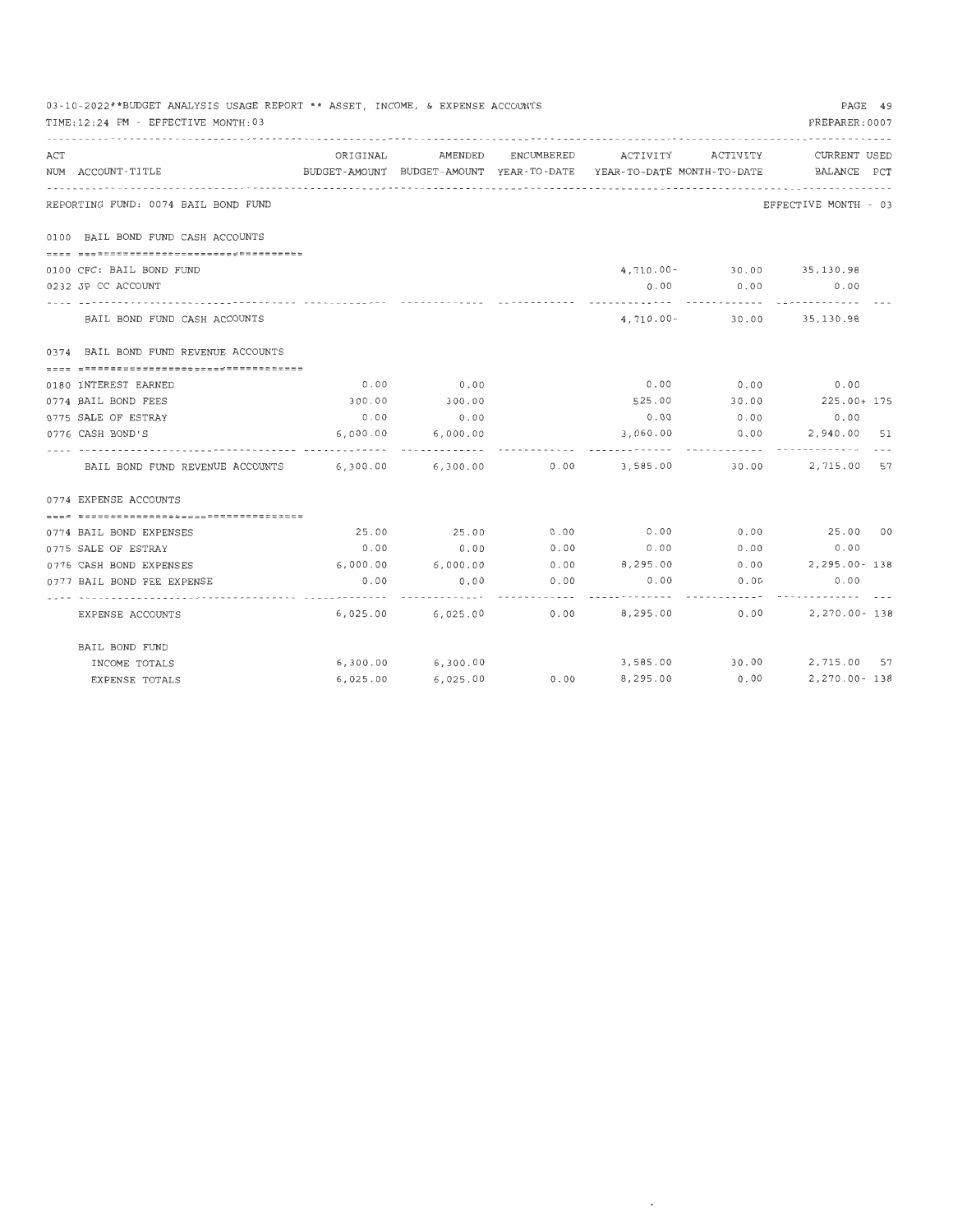|     | 03-10-2022**BUDGET ANALYSIS USAGE REPORT ** ASSET, INCOME, & EXPENSE ACCOUNTS<br>TIME: 12:24 PM - EFFECTIVE MONTH: 03 |           |                                                                                |            |                    |                        | PAGE 50<br>PREPARER: 0007          |    |
|-----|-----------------------------------------------------------------------------------------------------------------------|-----------|--------------------------------------------------------------------------------|------------|--------------------|------------------------|------------------------------------|----|
| ACT | NUM ACCOUNT-TITLE                                                                                                     | ORIGINAL  | AMENDED<br>BUDGET-AMOUNT BUDGET-AMOUNT YEAR-TO-DATE YEAR-TO-DATE MONTH-TO-DATE | ENCUMBERED | ACTIVITY           | ACTIVITY               | <b>CURRENT USED</b><br>BALANCE PCT |    |
|     |                                                                                                                       |           |                                                                                |            |                    |                        |                                    |    |
|     | REPORTING FUND: 0076 STATE CRIMINAL & CIVIL FEES FUND                                                                 |           |                                                                                |            |                    |                        | EFFECTIVE MONTH - 03               |    |
|     | 0100 STATE CRIMINAL & CIVIL FEES CASH A                                                                               |           |                                                                                |            |                    |                        |                                    |    |
|     |                                                                                                                       |           |                                                                                |            |                    |                        |                                    |    |
|     | 0100 CFC: STATE CRIMINAL & CIVIL FEES                                                                                 |           |                                                                                |            | 23, 152. 17-       | 211.20                 | 99,934.82                          |    |
|     | 0230 DISTRICT CLERK CC ACCOUNT                                                                                        |           |                                                                                |            | $625.00 -$         | 0.00                   | 135.00                             |    |
|     | 0231 COUNTY CLERK CC ACCOUNT                                                                                          |           |                                                                                |            | $264.40-$          | 1.80                   | $75.20 -$                          |    |
|     | 0232 JP CC ACCOUNT                                                                                                    |           |                                                                                |            | 3,589.36           | 1,684.30               | 5,702.61                           |    |
|     | STATE CRIMINAL & CIVIL FEES CASH A                                                                                    |           |                                                                                |            | $20,452.21 -$      | 1,897.30               | 105,697.23                         |    |
|     | 0376 STATE CRIMINAL & CIVIL FEES REVENU                                                                               |           |                                                                                |            |                    |                        |                                    |    |
|     |                                                                                                                       |           |                                                                                |            |                    |                        |                                    |    |
|     | 0180 INTEREST EARNED                                                                                                  | 0.00      | 0.00                                                                           |            | 0.00               | 0.00                   | 0.00                               |    |
|     | 0701 DELINQUENT CASES                                                                                                 | 0.00      | 0.00                                                                           |            | 0.00               | 0.00                   | 0.00                               |    |
|     | 0703 DC-CAR-BVS TO TX VITAL STATISTICS                                                                                | 6.00      | 6.00                                                                           |            | 0.00               | 0.00                   | 6.00                               | 00 |
|     | 0704 PARKS & WILDLIFE                                                                                                 | 500.00    | 500.00                                                                         |            | 496.65             | 1.41                   | 3.35                               | 99 |
|     | 0705 JP OMNI FEE                                                                                                      | 300.00    | 300.00                                                                         |            | 306.60             | 36.62                  | $6.60 + 102$                       |    |
|     | 0706 OLD DRUG COURT                                                                                                   | 0.00      | 0.00                                                                           |            | 0.00               | 0.00                   | 0.00                               |    |
|     | 0707 NEW SPECIALITY COURT 1-1-2020                                                                                    | 0.00      | 0.00                                                                           |            | 124.67             | 4.45                   | $124.67+$                          |    |
|     | 0708 SAFETY SEAT BELTS                                                                                                | 0.00      | 0.00                                                                           |            | 88.80              | 18.30                  | 88.80+                             |    |
|     | 0776 STATE FEE CRIMINAL & CIVIL                                                                                       | 49,000.00 | 49,000.00                                                                      |            | 15,935.66          | 1,836.52               | 33,064.34 33                       |    |
|     | 0777 STATE CONSOLIDATED CIVIL FEE                                                                                     | 0.00      | 0.00                                                                           |            | 168.00<br>-------- | 0.00                   | 168.00+<br>----------              |    |
|     | STATE CRIMINAL & CIVIL FEES REVENU                                                                                    | 49,806.00 | 49,806.00                                                                      | 0.00       | 17,120.38          | 1,897.30               | 32,685.62 34                       |    |
|     | 0776 EXPENSE ACCOUNTS                                                                                                 |           |                                                                                |            |                    |                        |                                    |    |
|     |                                                                                                                       |           |                                                                                |            |                    |                        |                                    |    |
|     | 0701 DELINQUENT CASES                                                                                                 | 1,000.00  | 1,000.00                                                                       | 0.00       | 0.00               | 0.00                   | 1,000.00 00                        |    |
|     | 0703 DC-CAR-BVS TO TX VITAL STATISTICS                                                                                | 120.00    | 120.00                                                                         | 32.94      | 45.75              | 0.00                   | 41.31                              | 66 |
|     | 0704 PARKS & WILDLIFE                                                                                                 | 1,500.00  | 1,500.00                                                                       | 0.00       | 0.00               | 0.00                   | 1,500.00                           | 00 |
|     | 0705 JP OMNI EXPENSE                                                                                                  | 90.00     | 90.00                                                                          | 0.00       | 84.00              | 0.00                   | 6.00                               | 93 |
|     | 0706 OLD DRUG COURT                                                                                                   | 0.00      | 0.00                                                                           | 0.00       | 18.57              | 0.00                   | 18.57-                             |    |
|     | 0707 NEW SPECIALTY COURT 1-1-2020                                                                                     | 0.00      | 0.00                                                                           | 0.00       | 31.93              | 0.00                   | $31.93 -$                          |    |
|     | 0708 SAFETY SEAT BELTS                                                                                                | 0.00      | 0.00                                                                           | 0.00       | 0.00               | 0.00                   | 0.00                               |    |
|     | 0776 STATE FEE CRIMINAL & CIVIL                                                                                       | 47,000.00 | 47,000.00                                                                      | 5.00       | 18,092.34          | 0.00                   | 28,902.66                          | 39 |
|     | 0777 STATE CONSOLIDATED CIVIL FEE                                                                                     | 0.00      | 0.00                                                                           | 0.00       | 0.00               | 0.00                   | 0.00                               |    |
|     | EXPENSE ACCOUNTS                                                                                                      | 49,710.00 | 49,710.00                                                                      | 37.94      | 18,272.59          | 0.00                   | 31, 399. 47 37                     |    |
|     | STATE CRIMINAL & CIVIL FEES FUND                                                                                      |           |                                                                                |            |                    |                        |                                    |    |
|     | INCOME TOTALS                                                                                                         | 49,806.00 | 49,806.00                                                                      |            |                    | 17, 120.38   1, 897.30 | 32,685.62 34                       |    |
|     | EXPENSE TOTALS                                                                                                        | 49,710.00 | 49,710.00                                                                      | 37.94      | 18,272.59          | 0.00                   | 31,399.47                          | 37 |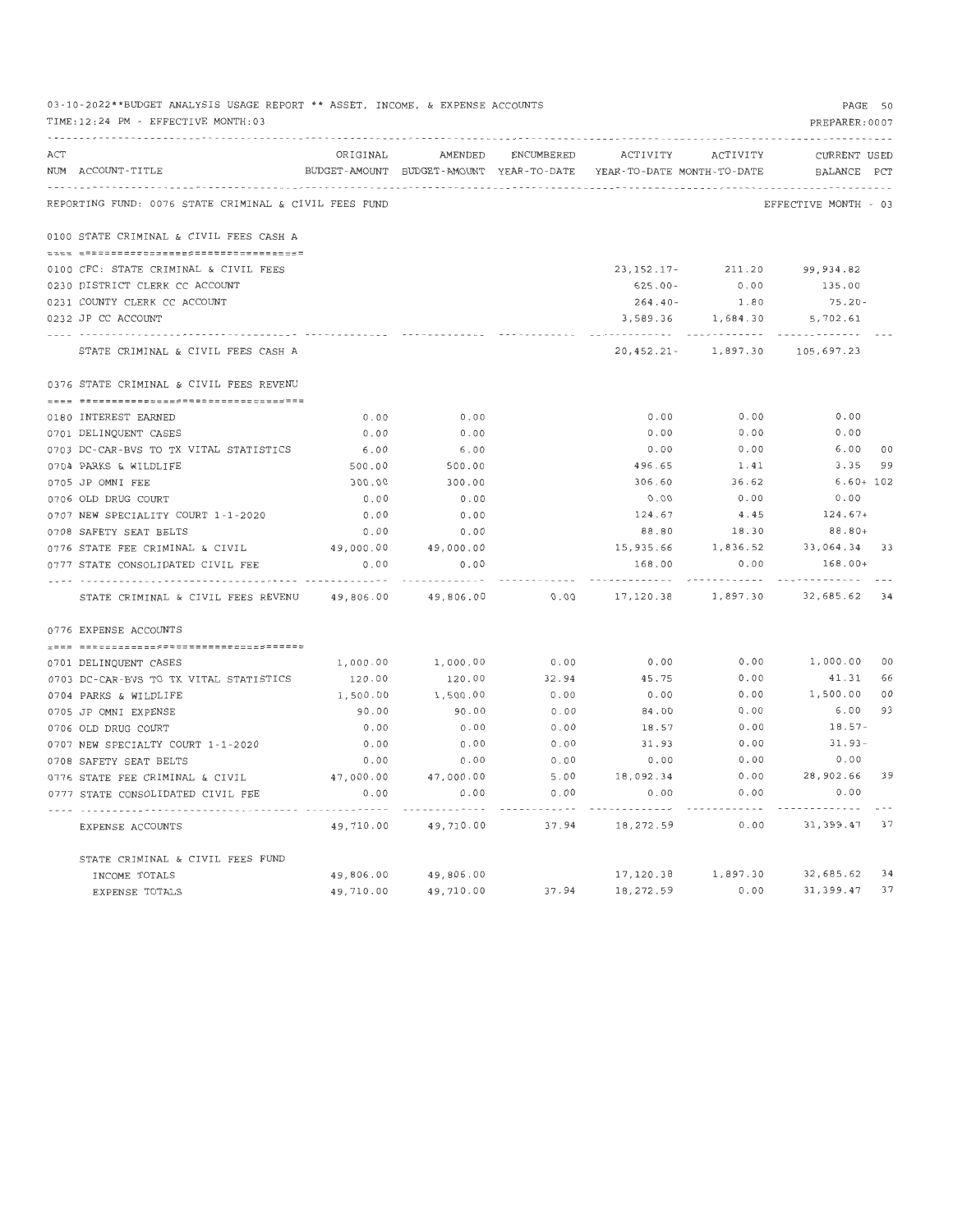|     | 03-10-2022**BUDGET ANALYSIS USAGE REPORT ** ASSET, INCOME, & EXPENSE ACCOUNTS<br>TIME: 12:24 PM - EFFECTIVE MONTH: 03 |                       |                       |                    |                                                                     |                   | PAGE 51<br>PREPARER: 0007                      |                        |
|-----|-----------------------------------------------------------------------------------------------------------------------|-----------------------|-----------------------|--------------------|---------------------------------------------------------------------|-------------------|------------------------------------------------|------------------------|
| ACT | NUM ACCOUNT-TITLE                                                                                                     | ORIGINAL              | AMENDED               | ENCUMBERED         | BUDGET-AMOUNT BUDGET-AMOUNT YEAR-TO-DATE YEAR-TO-DATE MONTH-TO-DATE | ACTIVITY ACTIVITY | CURRENT USED<br>BALANCE PCT                    |                        |
|     | REPORTING FUND: 0078 SENIOR CITIZENS FUND                                                                             |                       |                       |                    |                                                                     |                   | EFFECTIVE MONTH - 03                           |                        |
|     | 0100 SENIOR CITIZENS FUND CASH ACCOUNTS                                                                               |                       |                       |                    |                                                                     |                   |                                                |                        |
|     | 0100 CFC: SENIOR CITIZENS                                                                                             |                       |                       |                    |                                                                     |                   | $17,662.28 - 1,782.27$ 206,719.65-             |                        |
|     | SENIOR CITIZENS FUND CASH ACCOUNTS                                                                                    |                       |                       |                    |                                                                     |                   | 17,662.28- 1.782.27 206.719.65-                |                        |
|     | 0200 LIABILITY ACCOUNTS                                                                                               |                       |                       |                    |                                                                     |                   |                                                |                        |
|     |                                                                                                                       |                       |                       |                    | 0.00                                                                |                   | $0.00$ 1, 333.51-                              |                        |
|     | 0180 ACCOUNTS PAYABLE                                                                                                 |                       |                       |                    | $- - - - -$                                                         | $- - - - - - -$   |                                                |                        |
|     | LIABILITY ACCOUNTS                                                                                                    |                       |                       |                    | 0.00                                                                | 0.00              | 1,333.51-                                      |                        |
|     | 0378 SENIOR CITIZENS FUND REVENUE ACCOU                                                                               |                       |                       |                    |                                                                     |                   |                                                |                        |
|     | 0160 SALE OF FIXED ASSETS                                                                                             | 0.00                  | 0.00                  |                    | 0.00                                                                | 0.00              | 0.00                                           |                        |
|     | 0180 INTEREST EARNED                                                                                                  | 0.00                  | 0.00                  |                    | 0.00                                                                | 0.00              | 0.00                                           |                        |
|     | 0710 WCTCOG PROGRAM                                                                                                   | 22,000.00             | 22,000.00             |                    | 24,811.11                                                           | 3,628.71          | $2,811.11+113$                                 |                        |
|     | 0711 DEPT OF HUMAN RESOURCES                                                                                          | 0.00                  | 0.00                  |                    | 0.00                                                                | 0.00              | 0.00                                           |                        |
|     | 0712 NON ELIGIBLE FOOD DONATIONS                                                                                      | 6,500.00              | 6,500.00              |                    | 2,095.31                                                            | 118.00            | 4,404.69 32                                    |                        |
|     | 0713 BUILDING RENT                                                                                                    | 25.00                 | 25.00                 |                    | 0.00                                                                | 0.00              | 25.00 00                                       |                        |
|     | 0714 DEPT OF AGING & DISABILITY                                                                                       | 15,000.00             | 15,000.00             |                    | 4,163.04                                                            | 0.00              | 10,836.96                                      | 28                     |
|     | 0715 GIFT DONATIONS                                                                                                   | 2,500.00              | 2,500.00              |                    | 4,115.00                                                            | 250.00            | 1,615.00+ 165                                  |                        |
|     | 0716 OTHER INCOME                                                                                                     | 50.00                 | 50.00                 |                    | 3.00                                                                | 0.00<br>0.00      | 47.00 06<br>113.75+                            |                        |
|     | 0717 COG PROGRAM INCOME AAA TITLE IIIC<br>0815 INCOME FROM OTHER FUNDS                                                | 0.00<br>0.00          | 0.00<br>0.00          |                    | 113.75<br>0.00                                                      | 0.00              | 0.00                                           |                        |
|     |                                                                                                                       |                       |                       |                    | ----------                                                          |                   |                                                |                        |
|     | SENIOR CITIZENS FUND REVENUE ACCOU 46,075.00 46,075.00                                                                |                       |                       | 0.00               |                                                                     |                   | 35, 301. 21    3, 996. 71    10, 773. 79    77 |                        |
|     | 0778 EXPENSE ACCOUNTS                                                                                                 |                       |                       |                    |                                                                     |                   |                                                |                        |
|     | 0100 SALARY - SR CITIZENS COORDINATOR                                                                                 | 23,983.00             | 23,983.00             | 0.00               | 10.146.40                                                           | 922.40            | 13,836.60 42                                   |                        |
|     | 0105 LONGEVITY PAY                                                                                                    | 750.00                | 750.00                | 0.00               | 0.00                                                                | 0.00              | 750.00 00                                      |                        |
|     | 0110 SALARY - FULL TIME & PART TIME                                                                                   | 33,813.00             | 33, 813.00            | 0.00               |                                                                     |                   | 14,715.50    1,277.75    19,097.50             | 44                     |
|     | 0200 FICA EXPENSE                                                                                                     | 4,480.00              | 4,480.00              | 0.00               | 1,901.83                                                            | 168.30            | 2.578.17                                       | 42                     |
|     | 0202 TCDRS GROUP TERM LIFE                                                                                            | 440.00                | 440.00                | $0.00$             | 183.15                                                              | 15.84             | 256.85 42                                      |                        |
|     | 0205 RETIREMENT                                                                                                       | 4,820.00              | 4,820.00              | 0.00               | 2,046.02                                                            | 181.07            | 2,773.98                                       | 42                     |
|     | 0300 TRAVEL                                                                                                           | 1,500.00              | 1,500.00              | 0.00               | 196.56                                                              | 0.00              | 1,303.44                                       | 13                     |
|     | 0305 SUPPLIES                                                                                                         | 2,000.00              | 2,000.00              | 17.98              | 469.94                                                              | 0.00              | 1,512.08                                       | 24                     |
|     | 0310 COMMUNICATIONS                                                                                                   | 1,300.00              | 1,300.00              | 0.00               | 352.95                                                              | 0.00              | 947.05                                         | 27                     |
|     | 0320 REPAIRS & MAINTENANCE                                                                                            | 2,000.00              | 2,000.00              | 0.00               | 8.37                                                                | 0.00              | 1,991.63                                       | 00                     |
|     | 0336 LAST YEARS BILLS 2021                                                                                            | 0.00                  | 0.00                  | 7.50               | 180.68                                                              | 0.00              | 188.18-                                        |                        |
|     | 0380 UTILITIES                                                                                                        | 6,500.00              | 6,500.00              | 0.00               | 2,321.29                                                            | 0.00              | 4,178.71                                       | 36<br>00               |
|     | 0400 NEW EQUIPMENT                                                                                                    | 5,450.00              | 5,450.00              | 0.00               | 0.00<br>2,223.27                                                    | 0.00<br>0.00      | 5,450.00<br>1,936.75                           | 57                     |
|     | 0680 VAN EXPENSE                                                                                                      | 4,500.00              | 4,500.00              | 339.98             | 12,836.34                                                           | 0.00              | 9,076.54                                       | 64                     |
|     | 0690 EDIBLE GOODS<br>0692 PAPER GOODS                                                                                 | 25,000.00<br>7,900.00 | 25,000.00<br>7,900.00 | 3,087.12<br>745.09 | 3,700.69                                                            | 0.00              | 3,454.22                                       | 56                     |
|     | 0693 GIFT EXPENSE                                                                                                     | 300.00                | 300.00                | 0.00               | 1,802.89                                                            | 0.00              | 1,502.89- 601                                  |                        |
|     | EXPENSE ACCOUNTS                                                                                                      | 124,736.00            | 124,736.00            | 4,197.67           | 53,085.88                                                           | 2,565.36          | .<br>67,452.45 46                              | $\cdots \cdots \cdots$ |
|     | SENIOR CITIZENS FUND                                                                                                  |                       |                       |                    |                                                                     |                   |                                                |                        |
|     | INCOME TOTALS                                                                                                         | 46,075.00             | 46,075.00             |                    | 35,301.21                                                           | 3,996.71          | 10,773.79 77                                   |                        |
|     | EXPENSE TOTALS                                                                                                        | 124,736.00            | 124,736.00            | 4,197.67           | 53,085.88                                                           | 2,565.36          | 67,452.45 46                                   |                        |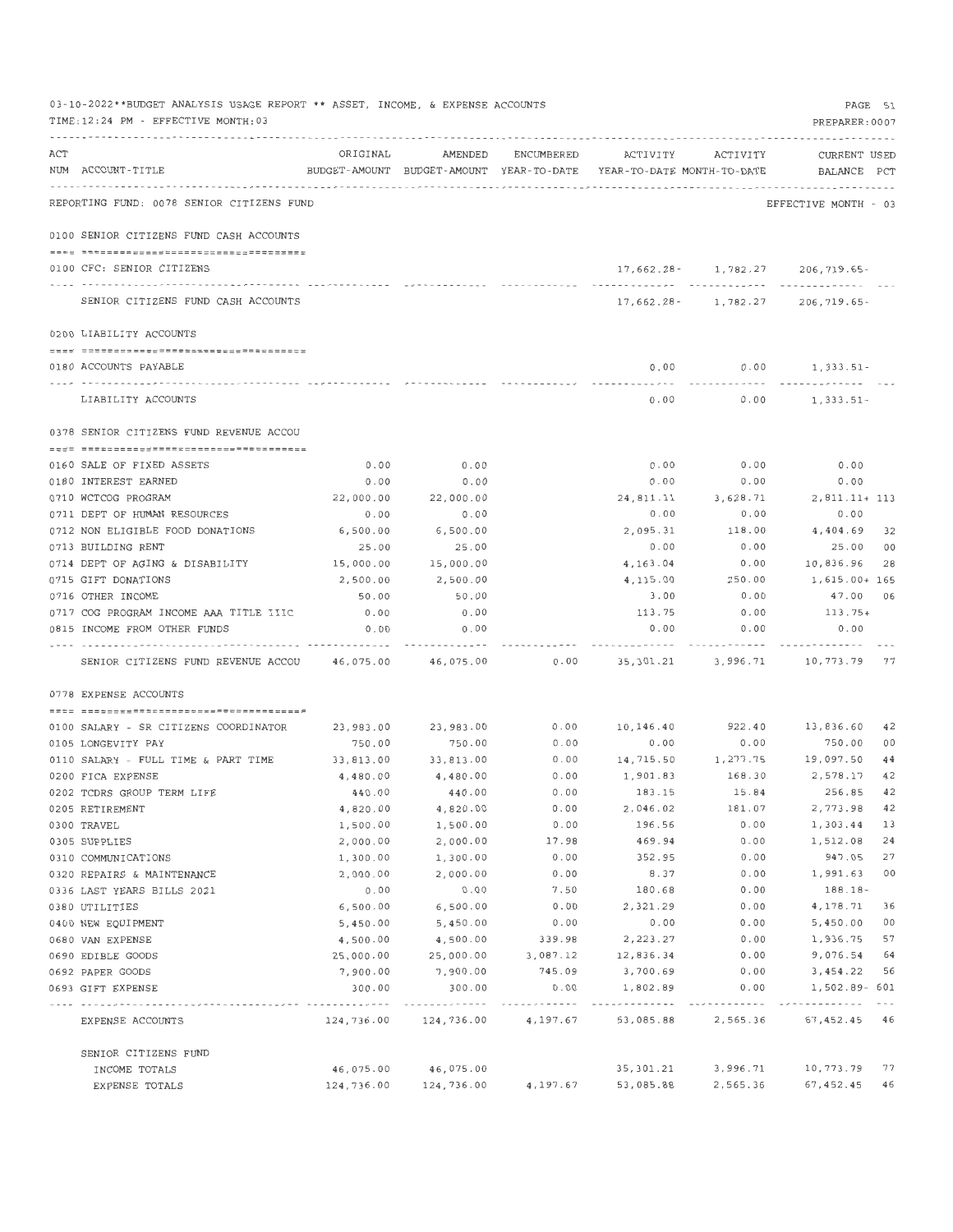|     | TIME: 12:24 PM - EFFECTIVE MONTH: 03            | PAGE 52<br>03-10-2022**BUDGET ANALYSIS USAGE REPORT ** ASSET, INCOME, & EXPENSE ACCOUNTS<br>PREPARER: 0007 |                                                  |              |              |              |                                                                                                 |  |  |  |  |  |
|-----|-------------------------------------------------|------------------------------------------------------------------------------------------------------------|--------------------------------------------------|--------------|--------------|--------------|-------------------------------------------------------------------------------------------------|--|--|--|--|--|
| ACT | NUM ACCOUNT-TITLE                               | ORIGINAL                                                                                                   | AMENDED                                          | ENCUMBERED   | ACTIVITY     | ACTIVITY     | CURRENT USED<br>BUDGET-AMOUNT BUDGET-AMOUNT YEAR-TO-DATE YEAR-TO-DATE MONTH-TO-DATE BALANCE PCT |  |  |  |  |  |
|     | REPORTING FUND: 0079 AMERICAN RESCUE GRANT FUND |                                                                                                            |                                                  |              |              |              | EFFECTIVE MONTH - 03                                                                            |  |  |  |  |  |
|     | 0100 AMERICAN RESCUE GRANT CASH ACCOUNT         |                                                                                                            |                                                  |              |              |              |                                                                                                 |  |  |  |  |  |
|     | 0100 CASH ACCOUNT                               |                                                                                                            |                                                  |              |              |              | $0.00$ $0.00$ $371,966.50$                                                                      |  |  |  |  |  |
|     | AMERICAN RESCUE GRANT CASH ACCOUNT              |                                                                                                            |                                                  |              | 0.00         | .            | $0.00$ $371,966.50$                                                                             |  |  |  |  |  |
|     | 0380 AMERICAN RESCUE GRANT REVENUE              |                                                                                                            |                                                  |              |              |              |                                                                                                 |  |  |  |  |  |
|     | -------------------------------------           |                                                                                                            |                                                  |              |              |              |                                                                                                 |  |  |  |  |  |
|     | 0179 ARPA GRANT REVENUE                         |                                                                                                            | $0.00$ 0.00                                      |              |              |              | $0.00$ $0.00$ $0.00$ $0.00$                                                                     |  |  |  |  |  |
|     | AMERICAN RESCUE GRANT REVENUE                   | 0.00                                                                                                       |                                                  | 0.00<br>0.00 | 0.00         | 0.00         | 0.00                                                                                            |  |  |  |  |  |
|     | 0850 EXPENSE                                    |                                                                                                            |                                                  |              |              |              |                                                                                                 |  |  |  |  |  |
|     | -----------------------------------             |                                                                                                            |                                                  |              |              |              |                                                                                                 |  |  |  |  |  |
|     | 0850 ARPA GRANT EXPENSE                         |                                                                                                            | $0.00$ $0.00$ $0.00$ $0.00$ $0.00$ $0.00$ $0.00$ |              |              |              | 0.00                                                                                            |  |  |  |  |  |
|     | <b>EXPENSE</b>                                  | 0.00                                                                                                       |                                                  | 0.00         | 0.00         | 0.00<br>0.00 | 0.00                                                                                            |  |  |  |  |  |
|     | AMERICAN RESCUE GRANT FUND                      |                                                                                                            |                                                  |              |              |              |                                                                                                 |  |  |  |  |  |
|     | INCOME TOTALS                                   | 0.00                                                                                                       | 0.00                                             |              |              | $0.00$ 0.00  | 0.00                                                                                            |  |  |  |  |  |
|     | EXPENSE TOTALS                                  | 0.00                                                                                                       | 0.00                                             |              | 0.00<br>0.00 |              | 0.00<br>0.00                                                                                    |  |  |  |  |  |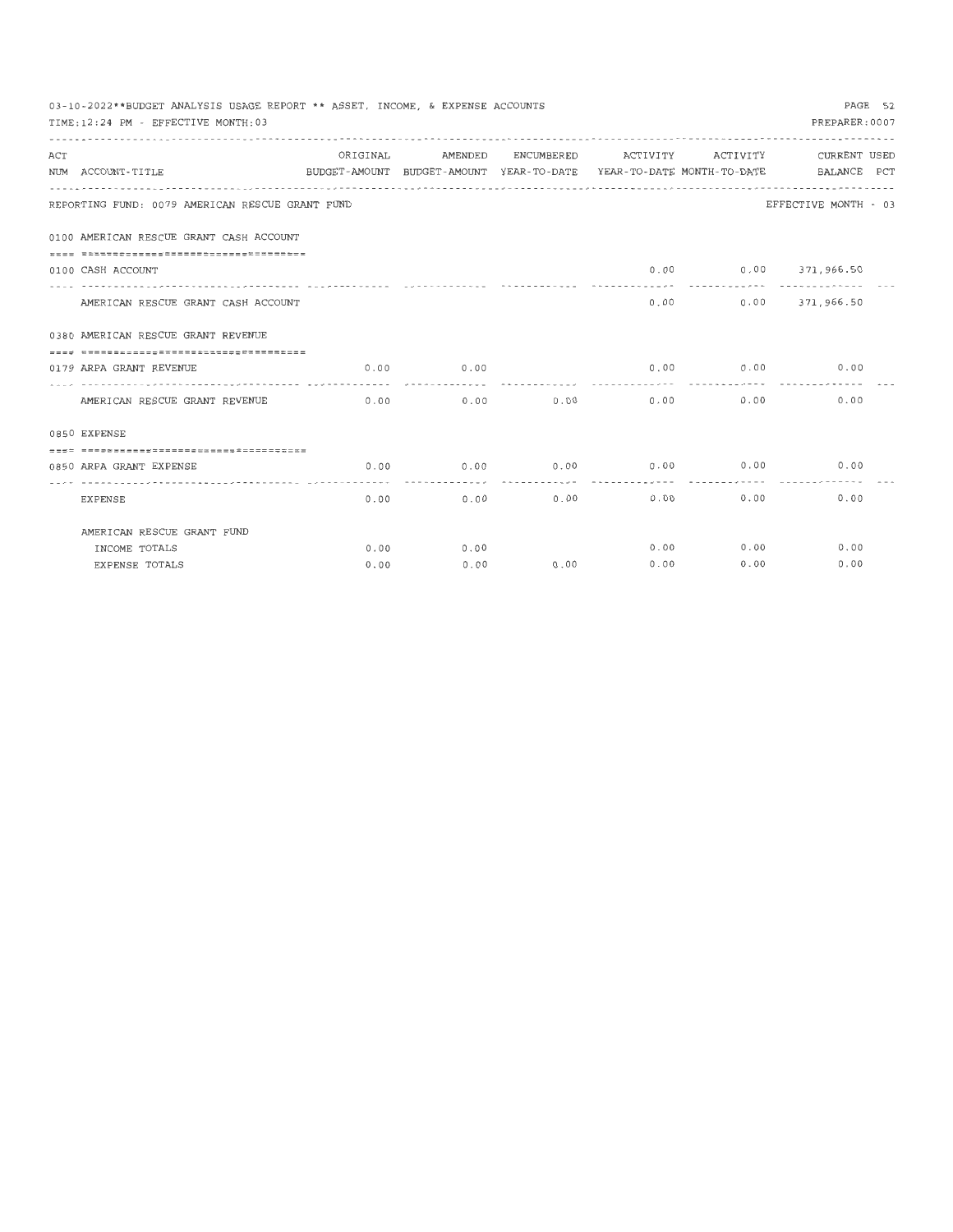|     | 03-10-2022**BUDGET ANALYSIS USAGE REPORT ** ASSET, INCOME, & EXPENSE ACCOUNTS                        |          |                   |  |                                                          | PAGE 53 |
|-----|------------------------------------------------------------------------------------------------------|----------|-------------------|--|----------------------------------------------------------|---------|
|     | TIME: 12:24 PM - EFFECTIVE MONTH: 03                                                                 |          |                   |  | PREPARER: 0007                                           |         |
| ACT |                                                                                                      | ORIGINAL |                   |  | AMENDED ENCUMBERED ACTIVITY ACTIVITY CURRENTUSED         |         |
|     | BUDGET-AMOUNT BUDGET-AMOUNT YEAR-TO-DATE YEAR-TO-DATE MONTH-TO-DATE BALANCE PCT<br>NUM ACCOUNT-TITLE |          |                   |  |                                                          |         |
|     |                                                                                                      |          |                   |  |                                                          |         |
|     | REPORTING FUND: 0080 LEOSE GRANT FUND                                                                |          |                   |  | EFFECTIVE MONTH - 03                                     |         |
|     | 0100 LEOSE GRANT FUND CASH ACCOUNTS                                                                  |          |                   |  |                                                          |         |
|     |                                                                                                      |          |                   |  |                                                          |         |
|     | 0100 CFC: LEOSE GRANT CHECKING                                                                       |          |                   |  | 761.64 1,196.64 4,381.36<br>------------- -------------- |         |
|     | LEOSE GRANT FUND CASH ACCOUNTS                                                                       |          |                   |  | 761.64 1,196.64 4,381.36                                 |         |
|     | 0380 LEOSE GRANT FUND REVENUE ACCOUNTS                                                               |          |                   |  |                                                          |         |
|     |                                                                                                      |          |                   |  |                                                          |         |
|     | 0180 INTEREST EARNED                                                                                 |          | $0.00$ 0.00       |  | $0.00$ $0.00$ $0.00$ $0.00$                              |         |
|     | 0800 LEOSE GRANT REVENUES                                                                            |          | 1,500.00 1,500.00 |  | 1, 196.64 1, 196.64 303.36 80                            |         |
|     |                                                                                                      |          |                   |  |                                                          |         |
|     |                                                                                                      |          |                   |  |                                                          |         |
|     | 0800 EXPENSE ACCOUNTS                                                                                |          |                   |  |                                                          |         |
|     | =====================================                                                                |          |                   |  |                                                          |         |
|     | 0800 LEOSE GRANT EXPENSES                                                                            |          |                   |  | 1,500.00 1,500.00 0.00 435.00 0.00 1,065.00 29           |         |
|     | EXPENSE ACCOUNTS                                                                                     |          |                   |  | 1,500.00 1,500.00 0.00 435.00 0.00 1,065.00 29           |         |
|     | LEOSE GRANT FUND                                                                                     |          |                   |  |                                                          |         |
|     | INCOME TOTALS                                                                                        |          |                   |  | $1,500.00$ 1,500.00 1,196.64 1,196.64 303.36             | 80      |
|     | <b>EXPENSE TOTALS</b>                                                                                | 1,500.00 |                   |  |                                                          | 29      |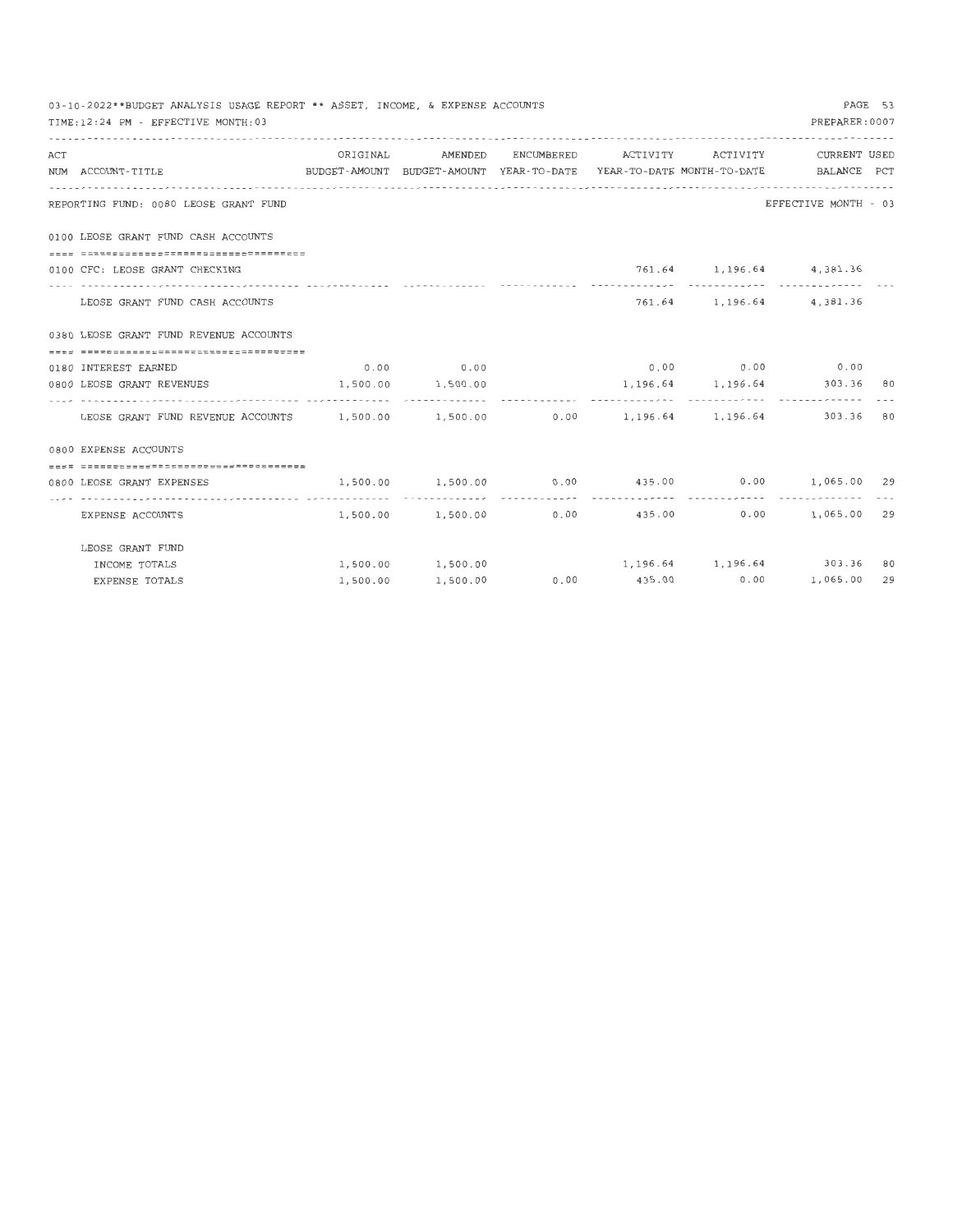|     | 03-10-2022**BUDGET ANALYSIS USAGE REPORT ** ASSET, INCOME, & EXPENSE ACCOUNTS |          |         |               |                     |                                    | PAGE 54                                                                         |
|-----|-------------------------------------------------------------------------------|----------|---------|---------------|---------------------|------------------------------------|---------------------------------------------------------------------------------|
|     | TIME: 12:24 PM - EFFECTIVE MONTH: 03                                          |          |         |               |                     |                                    | PREPARER: 0007                                                                  |
|     |                                                                               |          |         |               |                     |                                    |                                                                                 |
| ACT |                                                                               | ORIGINAL | AMENDED |               | ENCUMBERED ACTIVITY | ACTIVITY                           | CURRENT USED                                                                    |
|     | NUM ACCOUNT-TITLE                                                             |          |         |               |                     |                                    | BUDGET-AMOUNT BUDGET-AMOUNT YEAR-TO-DATE YEAR-TO-DATE MONTH-TO-DATE BALANCE PCT |
|     |                                                                               |          |         |               |                     |                                    |                                                                                 |
|     | REPORTING FUND: 0081 JUSTICE COURT SUPPORT FUND                               |          |         |               |                     |                                    | EFFECTIVE MONTH - 03                                                            |
|     | 0100 JUSTICE COURT SUPPORT CASH ACCOUNT                                       |          |         |               |                     |                                    |                                                                                 |
|     |                                                                               |          |         |               |                     |                                    |                                                                                 |
|     | 0100 CASH JUSTICE COURT SUPPORT FUND                                          |          |         |               |                     |                                    | 175.00 0.00 175.00                                                              |
|     | 0232 JP CREDIT CARD                                                           |          |         |               |                     |                                    | 25.00 0.00 25.00                                                                |
|     |                                                                               |          |         |               |                     |                                    |                                                                                 |
|     | JUSTICE COURT SUPPORT CASH ACCOUNT                                            |          |         |               |                     | 200.00                             | 0.00<br>200.00                                                                  |
|     | 0381 JUSTICE COURT SUPPORT REVENUE ACCO                                       |          |         |               |                     |                                    |                                                                                 |
|     |                                                                               |          |         |               |                     |                                    |                                                                                 |
|     | 0381 JUSTICE COURT SUPPORT FEE                                                | 0.00     | 0.00    |               | 200.00              |                                    | $0.00$ 200.00+                                                                  |
|     | JUSTICE COURT SUPPORT REVENUE ACCO                                            | 0.00     |         | $0.00$ $0.00$ | -------             | ------------- -----<br>200.00 0.00 | $200.00+$                                                                       |
|     |                                                                               |          |         |               |                     |                                    |                                                                                 |
|     | 0781 EXPENSE ACCOUNTS                                                         |          |         |               |                     |                                    |                                                                                 |
|     | =====================================                                         |          |         |               |                     |                                    |                                                                                 |
|     | 0781 JUSTICE COURT SUPPORT EXPENSE                                            | 0.00     |         |               |                     |                                    | $0.00$ $0.00$ $0.00$ $0.00$ $0.00$ $0.00$ $0.00$                                |
|     | --------------------- ---------- -<br>EXPENSE ACCOUNTS                        | 0.00     | 0.00    | 0.00          | 0.00                |                                    | 0.00<br>0.00                                                                    |
|     | JUSTICE COURT SUPPORT FUND                                                    |          |         |               |                     |                                    |                                                                                 |
|     | INCOME TOTALS                                                                 | 0.00     | 0.00    |               |                     |                                    | 200.00 0.00 200.00+                                                             |
|     | EXPENSE TOTALS                                                                | 0.00     | 0.00    |               | $0.00$ 0.00         | 0.00                               | 0.00                                                                            |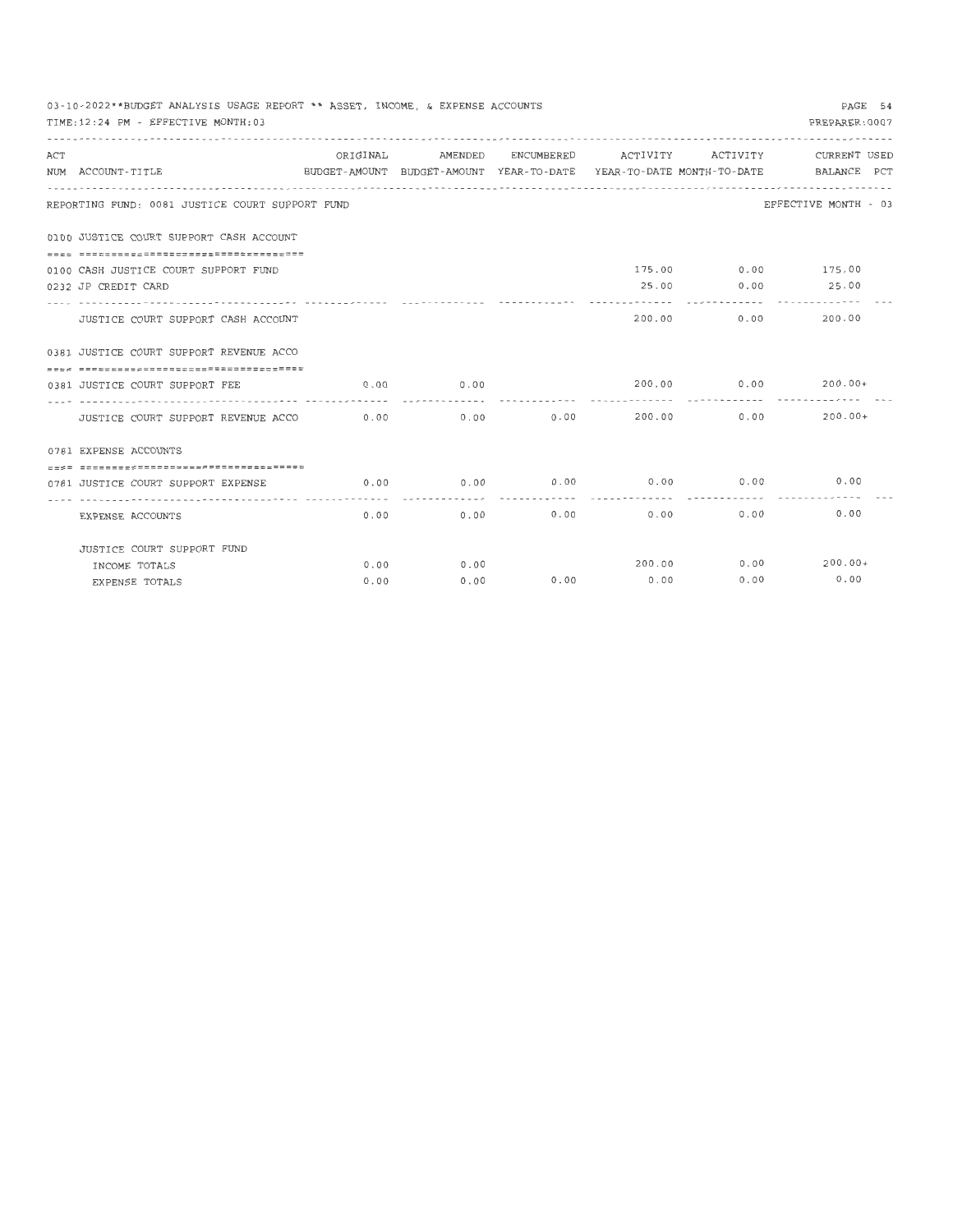|     | 03-10-2022**BUDGET ANALYSIS USAGE REPORT ** ASSET, INCOME, & EXPENSE ACCOUNTS<br>TIME: 12:24 PM - EFFECTIVE MONTH: 03 |                                                                                 |                   |            |                                             |            | PREPARER: 0007           | PAGE 55 |
|-----|-----------------------------------------------------------------------------------------------------------------------|---------------------------------------------------------------------------------|-------------------|------------|---------------------------------------------|------------|--------------------------|---------|
| ACT |                                                                                                                       | ORIGINAL                                                                        | AMENDED           | ENCUMBERED | ACTIVITY ACTIVITY                           |            | CURRENT USED             |         |
|     | NUM ACCOUNT-TITLE                                                                                                     | BUDGET-AMOUNT BUDGET-AMOUNT YEAR-TO-DATE YEAR-TO-DATE MONTH-TO-DATE BALANCE PCT |                   |            |                                             |            |                          |         |
|     | REPORTING FUND: 0082 JUSTICE COURT TECHNOLOGY FUND                                                                    |                                                                                 |                   |            |                                             |            | EFFECTIVE MONTH - 03     |         |
|     | 0100 JUSTICE COURT TECHNOLOGY CASH AC                                                                                 |                                                                                 |                   |            |                                             |            |                          |         |
|     |                                                                                                                       |                                                                                 |                   |            |                                             |            |                          |         |
|     | 0100 CFC: JUSTICE COURT TECH CHECKING                                                                                 |                                                                                 |                   |            |                                             |            | 330.26 7.76 10,671.94    |         |
|     | 0232 JP CC ACCOUNT                                                                                                    |                                                                                 |                   |            |                                             |            | 116.56 55.62 198.14      |         |
|     | JUSTICE COURT TECHNOLOGY CASH AC                                                                                      |                                                                                 |                   |            |                                             | ---------- | 446.82 63.38 10,870.08   |         |
|     | 0380 JUSTICE COURT TECHNOLOGY REVENUE                                                                                 |                                                                                 |                   |            |                                             |            |                          |         |
|     | ------------------------------------                                                                                  |                                                                                 |                   |            |                                             |            |                          |         |
|     | 0180 INTEREST EARNED                                                                                                  |                                                                                 | $0.00$ 0.00       |            |                                             |            | $0.00$ 0.00 0.00         |         |
|     | 0820 JUSTICE COURT TECH FEES                                                                                          |                                                                                 | 1,500.00 1,500.00 |            |                                             |            | 446.82 63.38 1,053.18 30 |         |
|     |                                                                                                                       |                                                                                 |                   |            |                                             | .          |                          |         |
|     | JUSTICE COURT TECHNOLOGY REVENUE 1,500.00 1,500.00 0.00 446.82 63.38 1,053.18 30                                      |                                                                                 |                   |            |                                             |            |                          |         |
|     | 0820 EXPENSE ACCOUNTS                                                                                                 |                                                                                 |                   |            |                                             |            |                          |         |
|     |                                                                                                                       |                                                                                 |                   |            |                                             |            |                          |         |
|     | 0333 LAST YEARS BILLS                                                                                                 |                                                                                 |                   |            | $0.00$ 0.00 0.00 0.00 0.00 0.00 0.00 0.00   |            |                          |         |
|     | 0820 JUSTICE COURT TECH EXPENSES                                                                                      | 1,500.00                                                                        | 1,500.00          | 0.00       | 0.00                                        |            | $0.00$ 1,500.00 00       |         |
|     | . <b>.</b> .<br>EXPENSE ACCOUNTS                                                                                      | . <i>.</i>                                                                      | 1,500.00 1,500.00 |            | .<br>$0.00$ 0.00                            | ---------  | 0.00 1,500.00 00         |         |
|     | JUSTICE COURT TECHNOLOGY FUND                                                                                         |                                                                                 |                   |            |                                             |            |                          |         |
|     | INCOME TOTALS                                                                                                         |                                                                                 |                   |            |                                             |            | 446.82 63.38 1,053.18    | 30      |
|     | EXPENSE TOTALS                                                                                                        | 1,500.00                                                                        | 1,500.00          |            | $0.00$ $0.00$ $0.00$ $0.00$ $1,500.00$ $00$ |            |                          |         |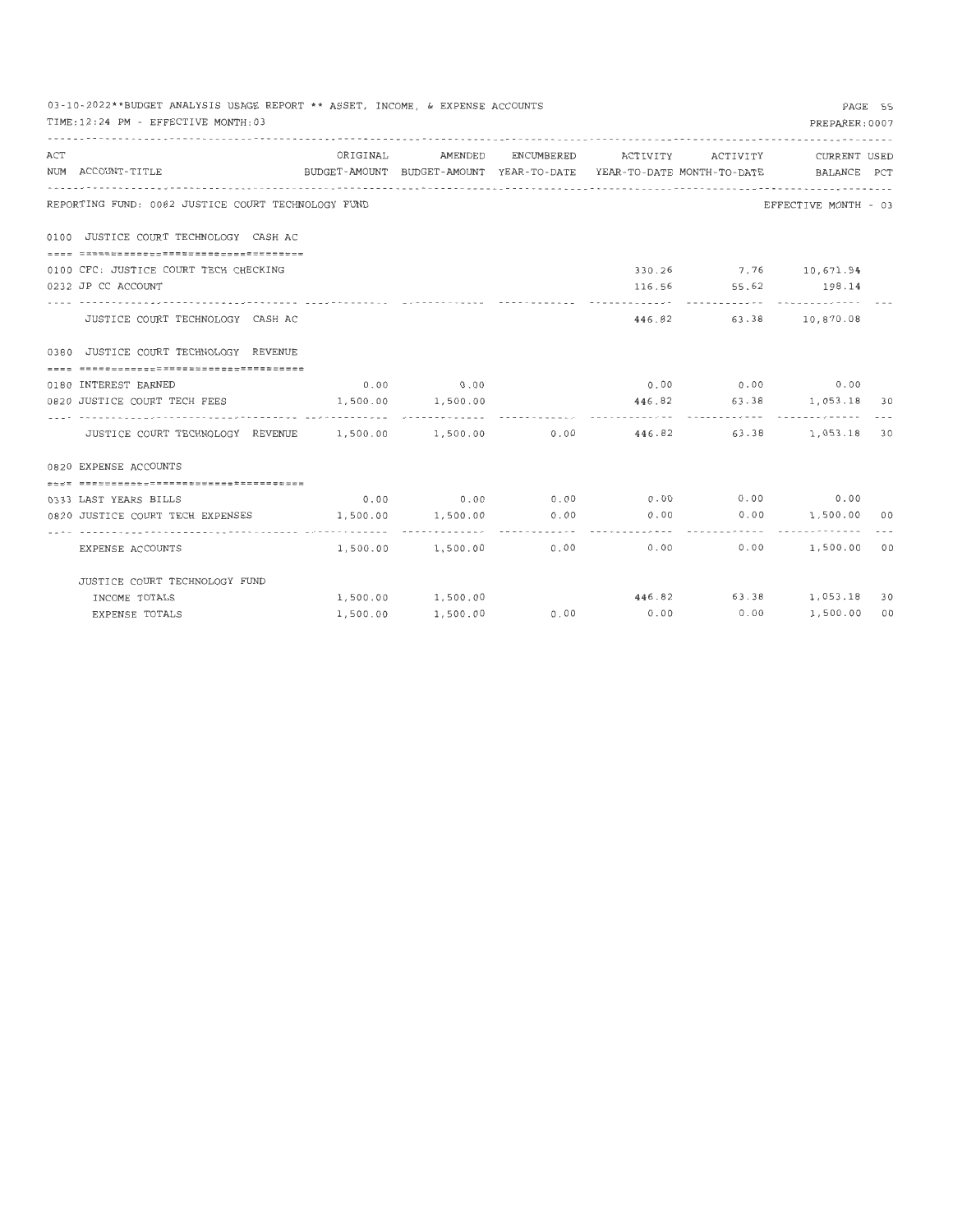|     | 03-10-2022**BUDGET ANALYSIS USAGE REPORT ** ASSET, INCOME, & EXPENSE ACCOUNTS<br>TIME:12:24 PM - EFFECTIVE MONTH:03 |           |             |                                                         | PREPARER: 0007               | PAGE 56 |
|-----|---------------------------------------------------------------------------------------------------------------------|-----------|-------------|---------------------------------------------------------|------------------------------|---------|
| ACT |                                                                                                                     | ORIGINAL  | AMENDED     | ENCUMBERED ACTIVITY ACTIVITY                            | CURRENT USED                 |         |
|     | NUM ACCOUNT-TITLE<br>BUDGET-AMOUNT BUDGET-AMOUNT YEAR-TO-DATE YEAR-TO-DATE MONTH-TO-DATE BALANCE PCT                |           |             |                                                         |                              |         |
|     | ---------------------------------<br>REPORTING FUND: 0084 FC DRUG FORFEITURE FUND                                   |           |             |                                                         | EFFECTIVE MONTH - 03         |         |
|     | 0100 DRUG FORFEITURE CASH ACCOUNTS                                                                                  |           |             |                                                         |                              |         |
|     |                                                                                                                     |           |             |                                                         |                              |         |
|     | 0100 CFC: FC DRUG FORFEITURE CHECKING                                                                               |           |             |                                                         | $0.00$ $0.00$ $0.00$ $0.00$  |         |
|     | 0150 CFC: FC DRUG FORFEITURE CHECKING                                                                               |           |             |                                                         | 9,303.66- 0.00 29,301.87     |         |
|     | DRUG FORFEITURE CASH ACCOUNTS                                                                                       |           |             |                                                         | 9,303.66- 0.00 29,301.87     |         |
|     | 0384 DRUG FORFEITURE REVENUE ACCOUNTS                                                                               |           |             |                                                         |                              |         |
|     |                                                                                                                     |           |             |                                                         |                              |         |
|     | 0180 INTEREST EARNED                                                                                                |           | $0.00$ 0.00 |                                                         | $21.12$ 0.00 21.12+          |         |
|     | 0840 FC DRUG FORFEITURE REVENUES 39,535.00 39,535.00                                                                |           |             |                                                         | $0.00$ $0.00$ $39,535.00$ 00 |         |
|     | DRUG FORFEITURE REVENUE ACCOUNTS 39,535.00 39,535.00 0.00 21.12 0.00 39,513.88 00                                   |           |             |                                                         |                              |         |
|     | 0840 EXPENSE ACCOUNTS                                                                                               |           |             |                                                         |                              |         |
|     |                                                                                                                     |           |             |                                                         |                              |         |
|     | 0336 LAST YEARS BILLS 2021                                                                                          |           |             | $0.00$ $0.00$ $0.00$ $0.00$ $0.00$ $0.00$ $0.00$ $0.00$ |                              |         |
|     | 0640 FC DRUG FORFEITURE EXPENSES 39,535.00 39,535.00 561.62 9,324.78 0.00 29,648.60 25                              |           |             |                                                         |                              |         |
|     |                                                                                                                     |           |             |                                                         |                              |         |
|     | EXPENSE ACCOUNTS                                                                                                    |           |             | 39,535.00 39,535.00 561.62 9,324.78                     | $0.00$ 29,648.60 25          |         |
|     | FC DRUG FORFEITURE FUND                                                                                             |           |             |                                                         |                              |         |
|     | INCOME TOTALS                                                                                                       |           |             | 39,535.00 39,535.00 21.12 0.00 39,513.88 00             |                              |         |
|     | EXPENSE TOTALS                                                                                                      | 39,535.00 |             | 39,535.00 561.62 9,324.78 0.00 29,648.60 25             |                              |         |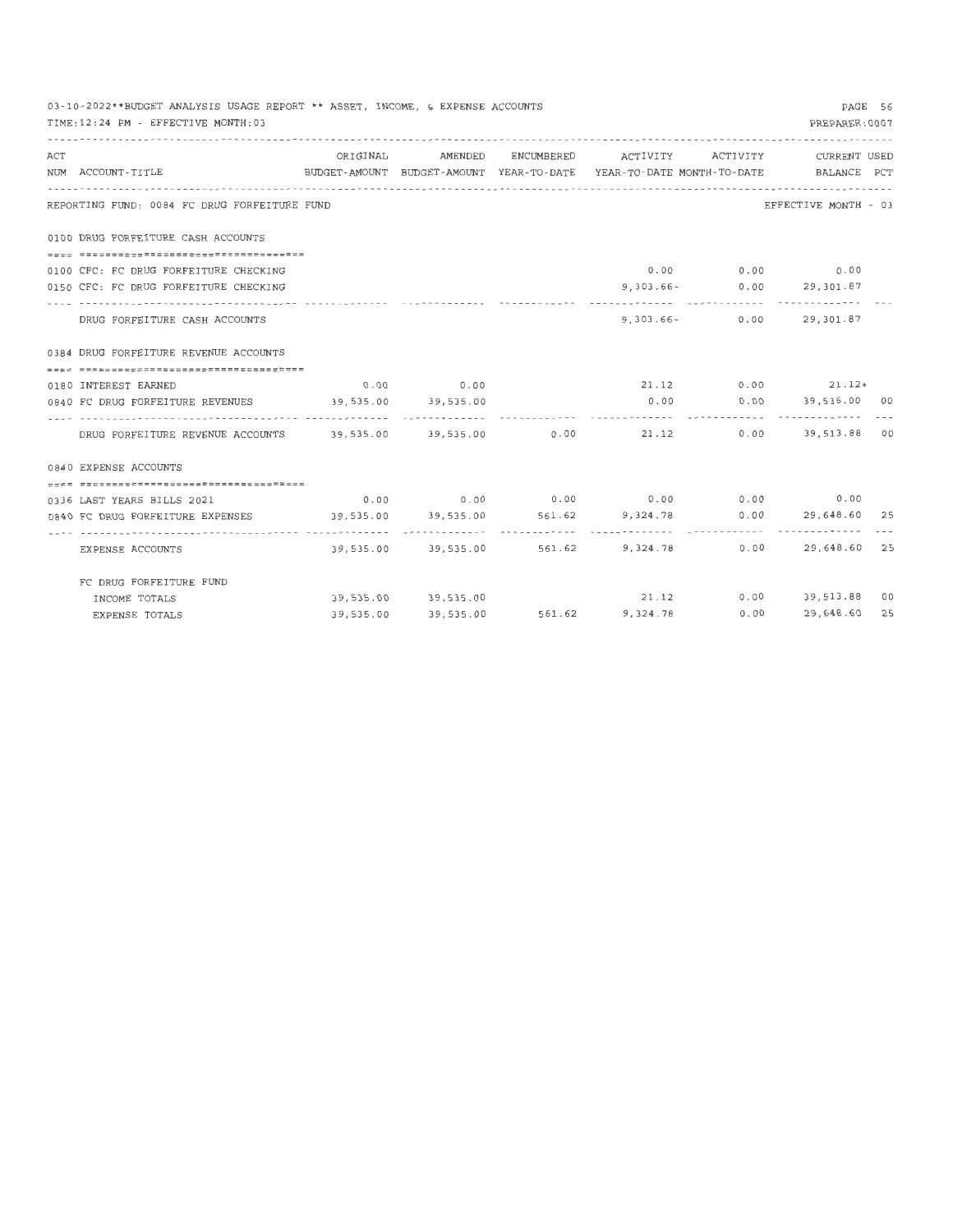|     | 03-10-2022**BUDGET ANALYSIS USAGE REPORT ** ASSET, INCOME, & EXPENSE ACCOUNTS |                                                                                 |                        |              |                              |              |                                                    | PAGE 57 |
|-----|-------------------------------------------------------------------------------|---------------------------------------------------------------------------------|------------------------|--------------|------------------------------|--------------|----------------------------------------------------|---------|
|     | TIME:12:24 PM - EFFECTIVE MONTH:03                                            |                                                                                 |                        |              |                              |              | PREPARER: 0007                                     |         |
| ACT |                                                                               |                                                                                 | ORIGINAL AMENDED       |              | ENCUMBERED ACTIVITY ACTIVITY |              | CURRENT USED                                       |         |
|     | NUM ACCOUNT-TITLE                                                             | BUDGET-AMOUNT BUDGET-AMOUNT YEAR-TO-DATE YEAR-TO-DATE MONTH-TO-DATE BALANCE PCT |                        |              |                              |              |                                                    |         |
|     | REPORTING FUND: 0088 AIRPORT FUND                                             |                                                                                 |                        |              |                              |              | EFFECTIVE MONTH - 03                               |         |
|     | 0100 AIRPORT CASH ACCOUNTS                                                    |                                                                                 |                        |              |                              |              |                                                    |         |
|     |                                                                               |                                                                                 |                        |              |                              |              |                                                    |         |
|     | 0100 CFC -AIRPORT FUND                                                        |                                                                                 |                        |              |                              |              | 2,049.00 556.00 12,147.09-                         |         |
|     | AIRPORT CASH ACCOUNTS                                                         |                                                                                 |                        |              |                              | ------------ | 2,049.00 556.00 12,147.09-                         |         |
|     | 0380 AIRPORT REVENUE ACCOUNTS                                                 |                                                                                 |                        |              |                              |              |                                                    |         |
|     |                                                                               |                                                                                 |                        |              |                              |              |                                                    |         |
|     | 0180 INTEREST EARNED                                                          |                                                                                 | $0.00$ 0.00            |              |                              |              | $0.00$ $0.00$ $0.00$ $0.00$                        |         |
|     | 0810 AIRPORT REVENUES                                                         |                                                                                 | 5,500.00 5,500.00      |              |                              |              | 2,325.00 600.00 3,175.00 42                        |         |
|     | AIRPORT REVENUE ACCOUNTS                                                      |                                                                                 |                        |              | ------------                 |              | 5,500.00 5,500.00 0.00 2,325.00 600.00 3,175.00 42 |         |
|     | 0800 EXPENSE ACCOUNTS                                                         |                                                                                 |                        |              |                              |              |                                                    |         |
|     |                                                                               |                                                                                 |                        |              |                              |              |                                                    |         |
|     | 0120 PART TIME SALARY                                                         | 0.00                                                                            | 0.00                   |              |                              |              | $0.00$ $0.00$ $0.00$ $0.00$ $0.00$ $0.00$          |         |
|     | 0200 FICA - EMPLOYER MATCH                                                    | 0.00                                                                            | 0.00                   | 0.00         |                              |              | $0.00$ $0.00$ $0.00$ $0.00$                        |         |
|     | 0205 RETIREMENT - EMPLOYER MATCH                                              | 0.00                                                                            | 0.00                   | 0.00         | 0.00                         | 0.00         | 0.00                                               |         |
|     | 0810 AIRPORT EXPENSES                                                         |                                                                                 | 5,500.00 5,500.00      |              | $0.00$ 276.00 44.00          |              | 5,224.00 05                                        |         |
|     |                                                                               |                                                                                 |                        | ------------ | <b>***********</b>           | ------------ |                                                    |         |
|     | EXPENSE ACCOUNTS                                                              |                                                                                 | 5,500.00 5,500.00 0.00 |              |                              | 276.00 44.00 | 5,224.00 05                                        |         |
|     | AIRPORT FUND                                                                  |                                                                                 |                        |              |                              |              |                                                    |         |
|     | INCOME TOTALS                                                                 |                                                                                 | 5,500.00 5,500.00      |              |                              |              | 2,325.00 600.00 3,175.00 42                        |         |
|     | EXPENSE TOTALS                                                                | 5,500.00                                                                        | 5,500.00               | 0.00         | 276.00                       | 44.00        | 5,224.00 05                                        |         |

 $\mathcal{L}^{\text{max}}_{\text{max}}$  , where  $\mathcal{L}^{\text{max}}_{\text{max}}$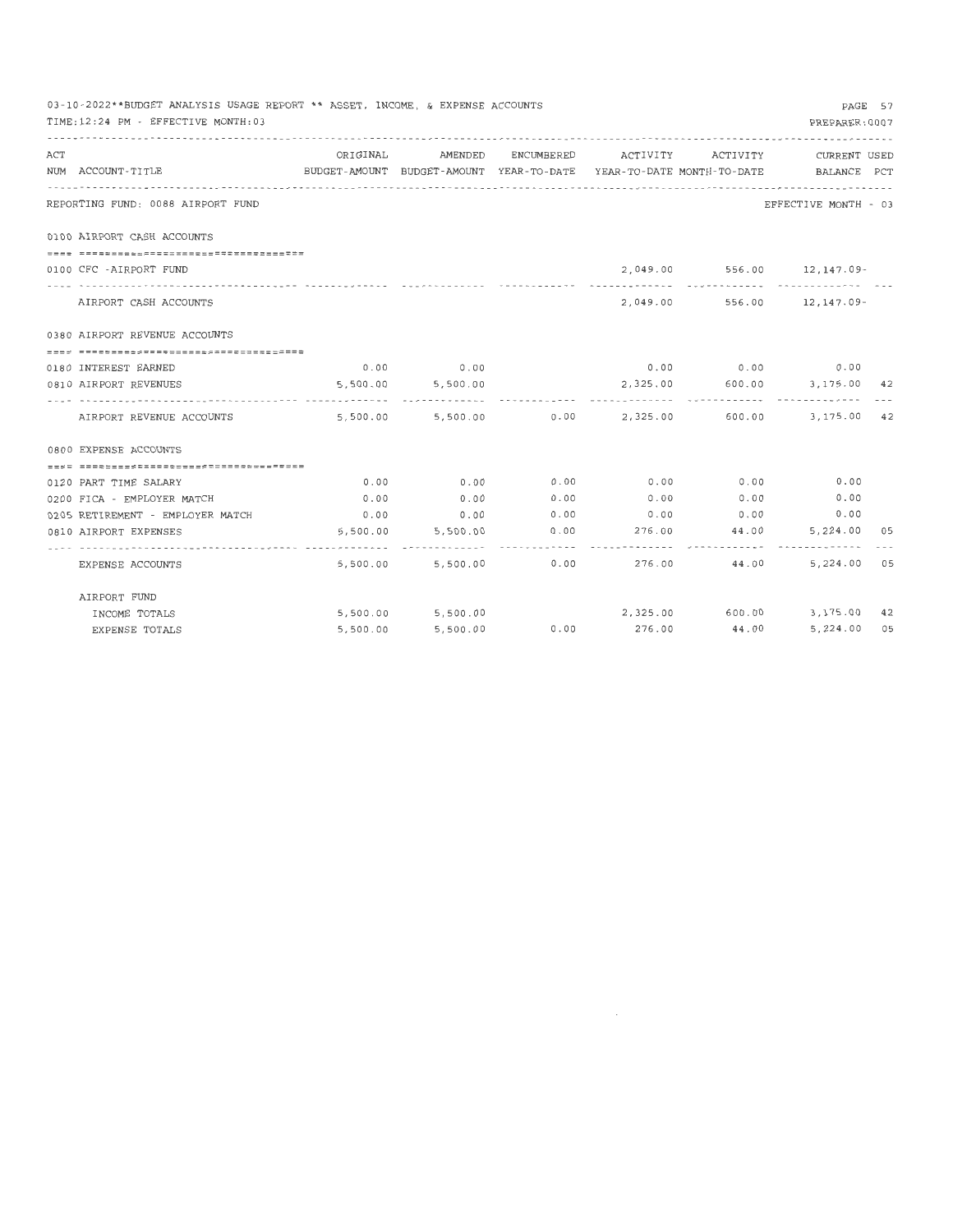|     | 03-10-2022**BUDGET ANALYSIS USAGE REPORT ** ASSET, INCOME, & EXPENSE ACCOUNTS                        |          |                   |                    |               |              |                                                  | PAGE 58 |
|-----|------------------------------------------------------------------------------------------------------|----------|-------------------|--------------------|---------------|--------------|--------------------------------------------------|---------|
|     | TIME: 12:24 PM - EFFECTIVE MONTH: 03                                                                 |          |                   |                    |               |              | PREPARER: 0007                                   |         |
|     |                                                                                                      |          |                   |                    |               |              |                                                  |         |
| ACT |                                                                                                      | ORIGINAL |                   | AMENDED ENCUMBERED | ACTIVITY      |              | ACTIVITY CURRENT USED                            |         |
|     | BUDGET-AMOUNT BUDGET-AMOUNT YEAR-TO-DATE YEAR-TO-DATE MONTH-TO-DATE BALANCE PCT<br>NUM ACCOUNT-TITLE |          |                   |                    |               |              |                                                  |         |
|     |                                                                                                      |          |                   |                    |               |              |                                                  |         |
|     | REPORTING FUND: 0092 PRE-TRIAL DIVERSION PROGRAM                                                     |          |                   |                    |               |              | EFFECTIVE MONTH - 03                             |         |
|     | 0100 PRE-TRIAL DIVERSION CASH                                                                        |          |                   |                    |               |              |                                                  |         |
|     |                                                                                                      |          |                   |                    |               |              |                                                  |         |
|     | 0222 PRE-TRIAL CHECKING                                                                              |          |                   |                    |               | ------------ | 924.72 0.00 40,321.89                            |         |
|     | PRE-TRIAL DIVERSION CASH                                                                             |          |                   |                    |               |              | 924.72 0.00 40,321.89                            |         |
|     | 0399 PRE-TRIAL DIVERSION REVENUE                                                                     |          |                   |                    |               |              |                                                  |         |
|     |                                                                                                      |          |                   |                    |               |              |                                                  |         |
|     | 0180 INTEREST EARNED                                                                                 |          | 200.00 200.00     |                    |               |              | 24.72 0.00 175.28 12                             |         |
|     | 0920 PRE-TRIAL FEES                                                                                  |          | 7,000.00 7,000.00 |                    |               |              |                                                  |         |
|     |                                                                                                      |          |                   |                    |               |              |                                                  |         |
|     | PRE-TRIAL DIVERSION REVENUE                                                                          |          |                   |                    |               |              | 7,200.00 7,200.00 0.00 924.72 0.00 6,275.28 13   |         |
|     | 0929 EXPENSE ACCOUNT                                                                                 |          |                   |                    |               |              |                                                  |         |
|     | =====================================                                                                |          |                   |                    |               |              |                                                  |         |
|     | 0929 PRE-TRIAL EXPENSE                                                                               | 0.00     |                   |                    |               |              | $0.00$ $0.00$ $0.00$ $0.00$ $0.00$ $0.00$ $0.00$ |         |
|     | EXPENSE ACCOUNT                                                                                      | 0.00     | 0.00              | 0.00               |               | 0.00         | 0.00<br>0.00                                     |         |
|     | PRE-TRIAL DIVERSION PROGRAM                                                                          |          |                   |                    |               |              |                                                  |         |
|     | INCOME TOTALS                                                                                        |          | 7,200.00 7,200.00 |                    |               |              | 924.72 0.00 6,275.28 13                          |         |
|     | EXPENSE TOTALS                                                                                       | 0.00     | 0.00              |                    | $0.00$ $0.00$ |              | $0.00$ 0.00                                      |         |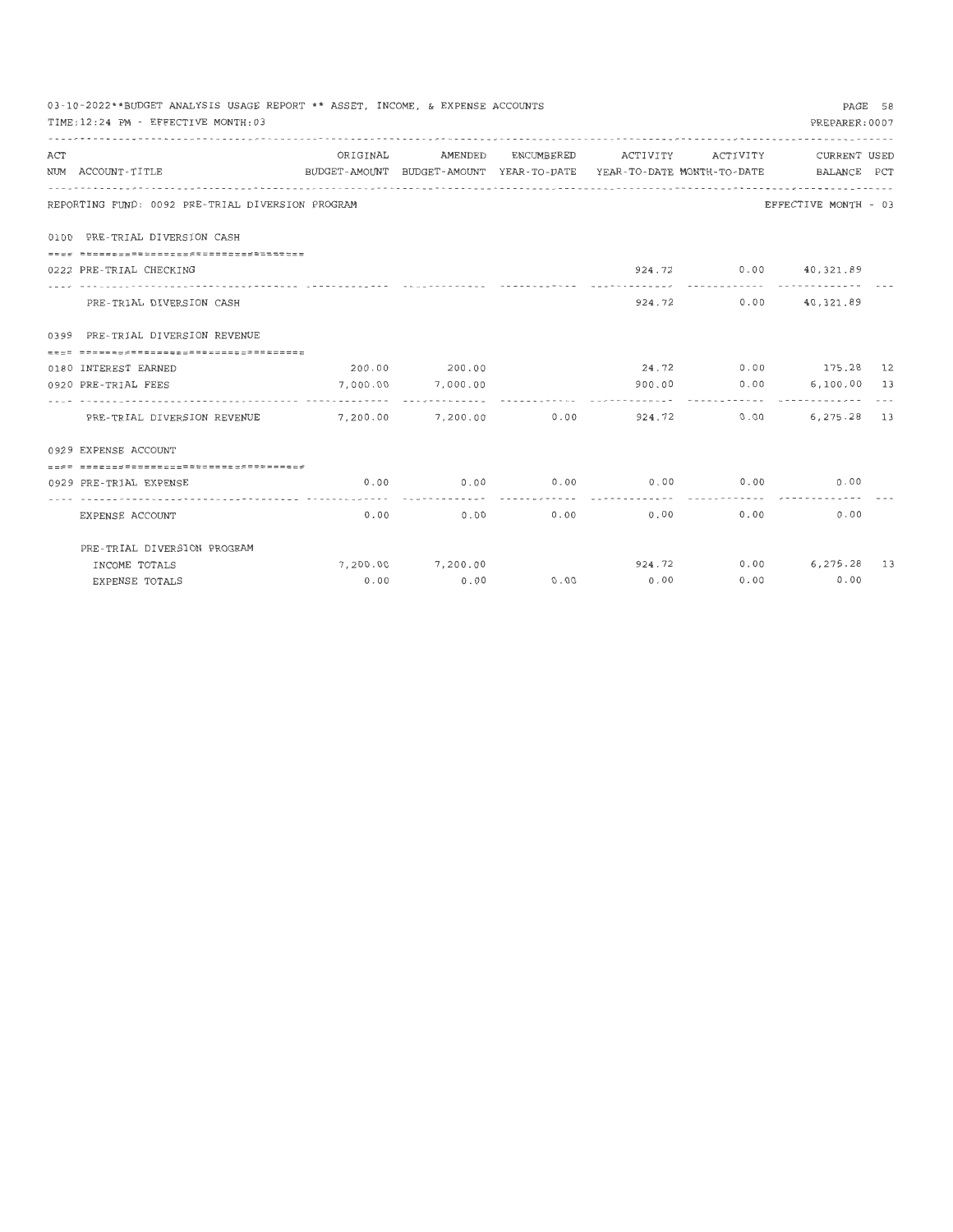| PAGE 59<br>03-10-2022**BUDGET ANALYSIS USAGE REPORT ** ASSET, INCOME, & EXPENSE ACCOUNTS<br>PREPARER: 0007<br>TIME: 12:24 PM - EFFECTIVE MONTH: 03 |                                       |                                                                     |         |            |          |                              |                 |  |  |  |
|----------------------------------------------------------------------------------------------------------------------------------------------------|---------------------------------------|---------------------------------------------------------------------|---------|------------|----------|------------------------------|-----------------|--|--|--|
| ACT                                                                                                                                                |                                       | ORIGINAL                                                            | AMENDED | ENCUMBERED | ACTIVITY | ACTIVITY                     | CURRENT USED    |  |  |  |
|                                                                                                                                                    | NUM ACCOUNT-TITLE                     | BUDGET-AMOUNT BUDGET-AMOUNT YEAR-TO-DATE YEAR-TO-DATE MONTH-TO-DATE |         |            |          |                              | BALANCE PCT     |  |  |  |
| EFFECTIVE MONTH - 03<br>REPORTING FUND: 0098 AGENCY FUNDS TAX COL & DIST CLERK                                                                     |                                       |                                                                     |         |            |          |                              |                 |  |  |  |
|                                                                                                                                                    | 0100 AGENCY FUNDS CASH ACCOUNTS       |                                                                     |         |            |          |                              |                 |  |  |  |
|                                                                                                                                                    |                                       |                                                                     |         |            |          |                              |                 |  |  |  |
|                                                                                                                                                    | 0101 TAX COLL-SALES TAX               |                                                                     |         |            | 0.00     |                              | $0.00$ 7,876.39 |  |  |  |
|                                                                                                                                                    | 0104 32ND DISTRICT COURT REGISTRY     |                                                                     |         |            | 0.00     | 0.00                         | 49,660.63       |  |  |  |
|                                                                                                                                                    | 0105 32ND DISTRICT COURT RECEIVERSHIP |                                                                     |         |            | 0.00     | 0.00                         | 139,245.00      |  |  |  |
|                                                                                                                                                    | 0106 32ND DISTRICT COURT MINOR        |                                                                     |         |            | 0.00     | 0.00                         | 16,981.12       |  |  |  |
|                                                                                                                                                    | 0107 TAX COLL-MOTOR VEHICLE DIVISION  |                                                                     |         |            | 0.00     | 0.00                         | 11,771.78       |  |  |  |
|                                                                                                                                                    | AGENCY FUNDS CASH ACCOUNTS            |                                                                     |         |            |          | ------------<br>0.00<br>0.00 | .<br>225,534.92 |  |  |  |
|                                                                                                                                                    | AGENCY FUNDS TAX COL & DIST CLERK     |                                                                     |         |            |          |                              |                 |  |  |  |
|                                                                                                                                                    | INCOME TOTALS                         | 0.00                                                                | 0.00    |            |          | $0.00$ 0.00                  | 0.00            |  |  |  |
|                                                                                                                                                    | <b>EXPENSE TOTALS</b>                 | 0.00                                                                | 0.00    | 0.00       | 0.00     | 0.00                         | 0.00            |  |  |  |